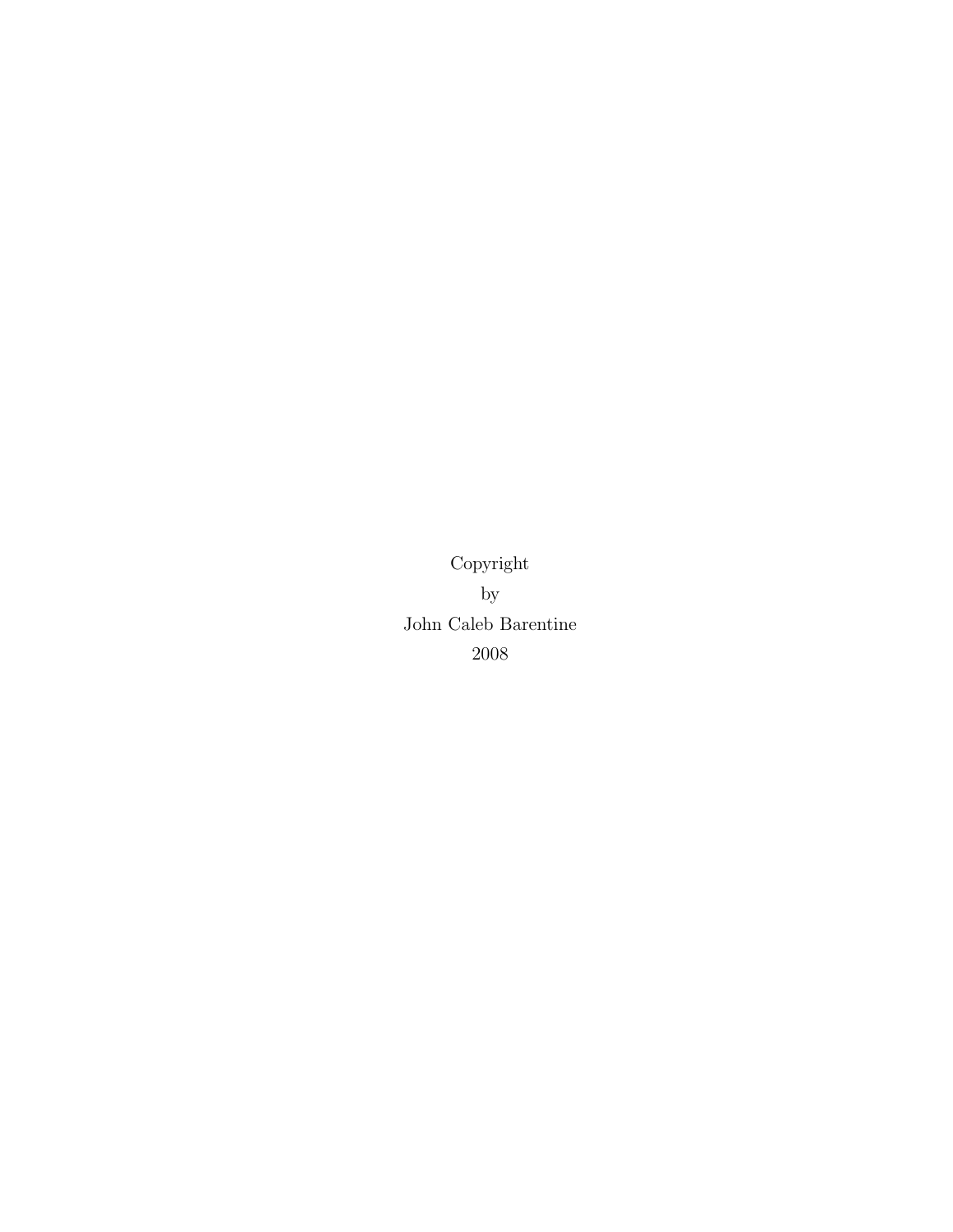## A Comparative Astrochemical Study of the High Mass Protostellar Objects NGC 7538 IRS 1 and IRS 9

by

John Caleb Barentine, B.S.; M.S.

#### **THESIS**

Presented to the Faculty of the Graduate School of The University of Texas at Austin in Partial Fulfillment of the Requirements for the Degree of

#### MASTER OF ARTS

THE UNIVERSITY OF TEXAS AT AUSTIN August 2008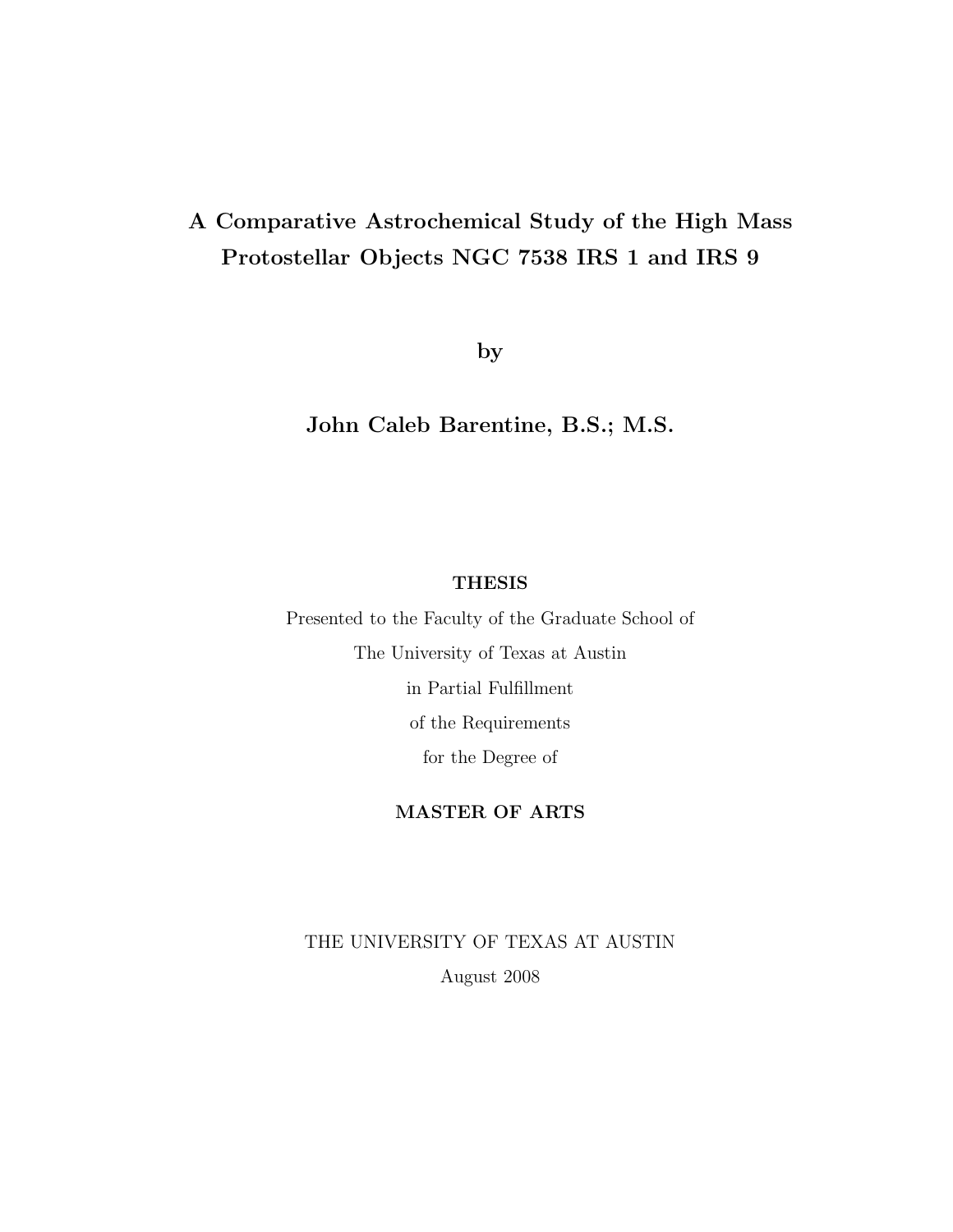## A Comparative Astrochemical Study of the High Mass Protostellar Objects NGC 7538 IRS 1 and IRS 9

APPROVED BY SUPERVISING COMMITTEE:

John H. Lacy, Supervisor

Neal J. Evans II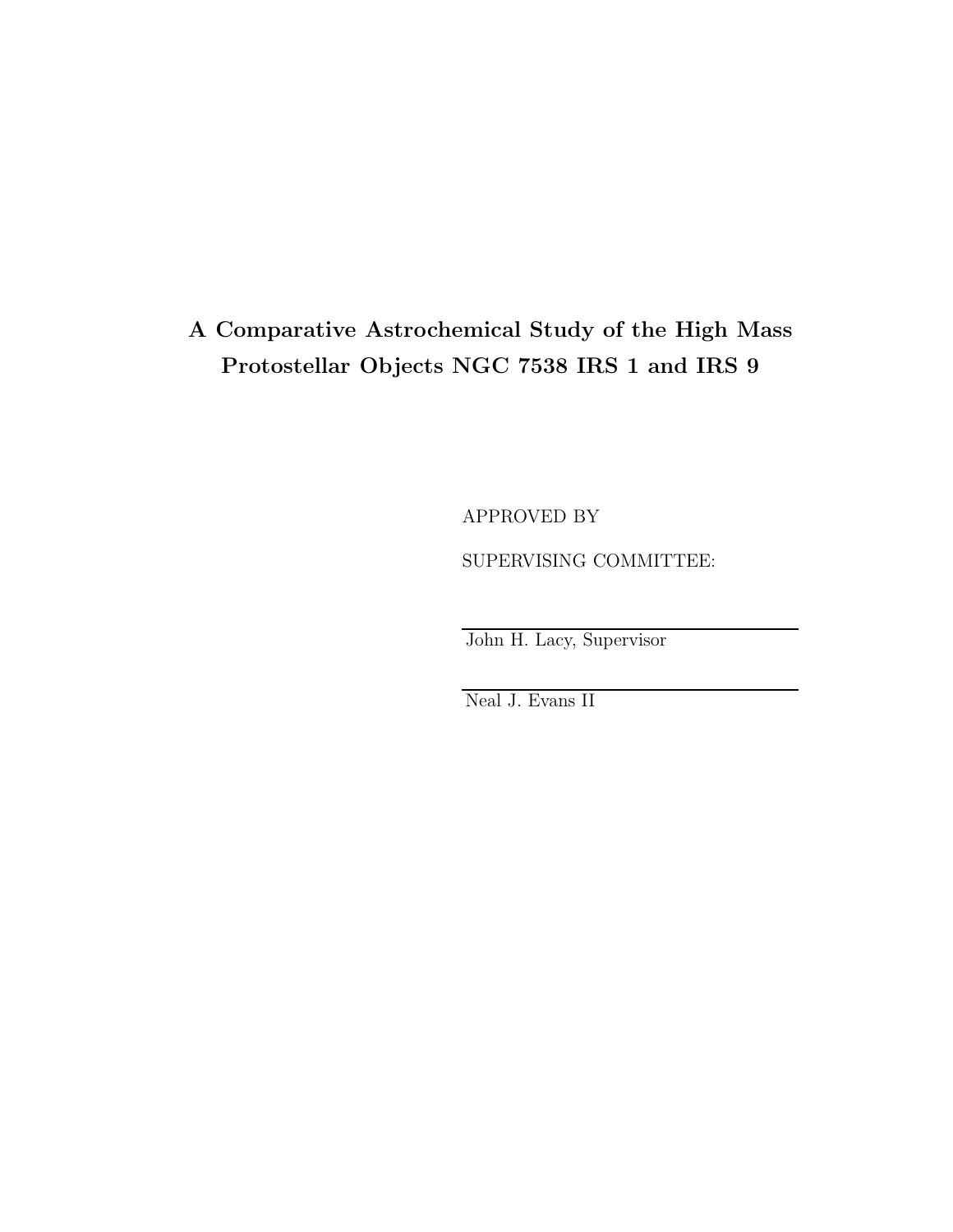## Acknowledgments

The efforts of a number of people who contributed to this work in one way or another are worthy of being acknowledged. First I wish to express my sincere thanks to my research adviser, John Lacy, for the steady hand of guidance he showed during the production of this thesis. He opened up the world of molecular spectroscopy to me and encouraged learning about a field of astronomy that was brand new to me. To Marty Bitner I owe a special acknowledgment as a mentor whose efforts helped make my transition back into graduate school much easier. His time and effort were also especially helpful in learning TEXES operations and data reduction. The observing runs during which our data were obtained benefitted tremendously from the experience and judgment of people such as Tommy Greathouse, Matt Richter and Shay Strong. With their help I came up to speed relatively quickly in handling TEXES and was made to feel welcome as part of a team. In addition to Dr. Lacy, I am grateful to Neal Evans, Dan Jaffe and Chris Sneden for their service on my research committee.

The success of observational astronomy depends strongly on the availability and cooperation of competent operations support staff. I would like to recognize the efforts of the highly professional staff at both the IRTF and Gemini who helped make our observing runs more efficient, and the people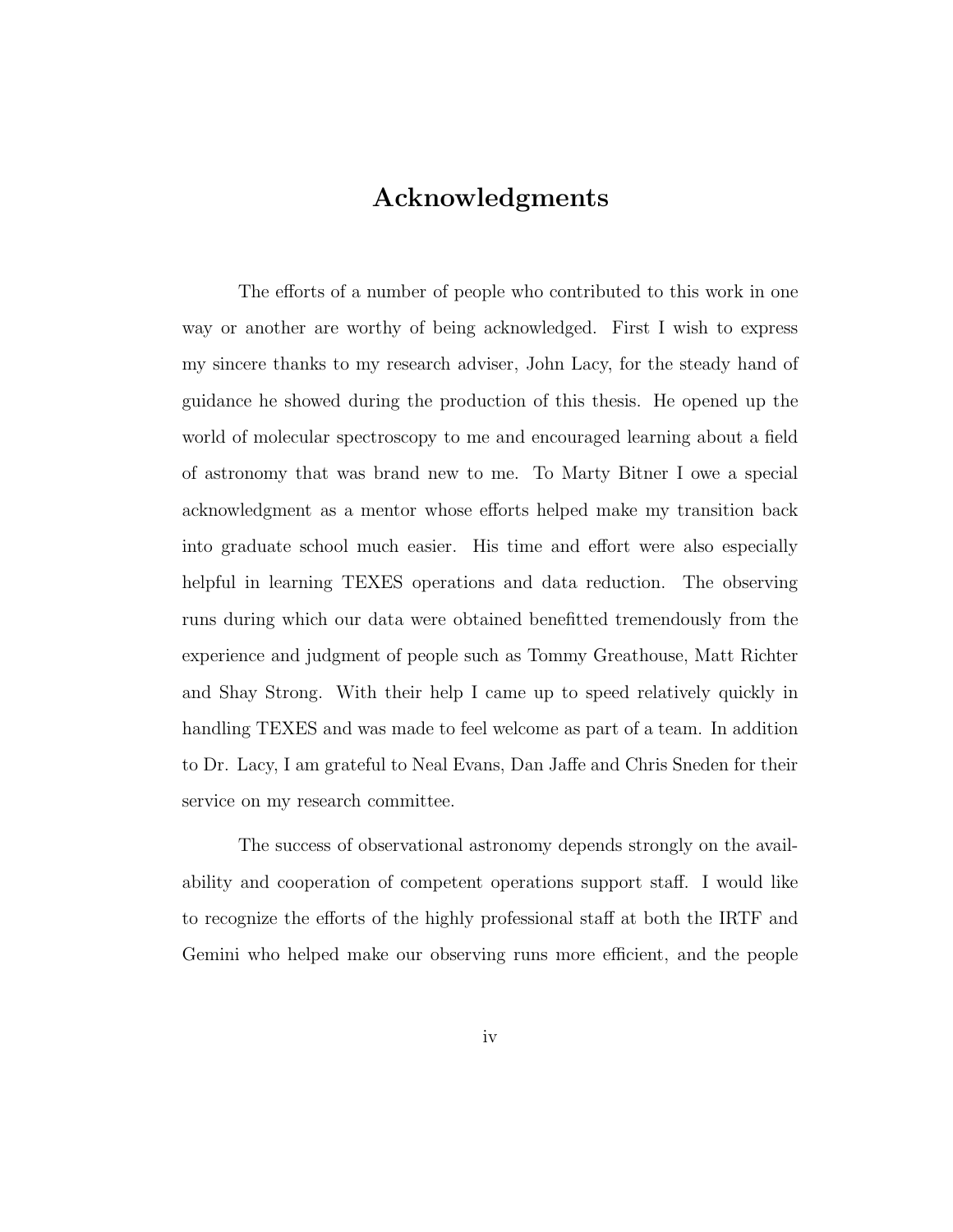of Mauna Kea Observatories Support Services for making our stays at Hale Pohaku more pleasant. I would also like to recognize the special and sacred significance of the summit of Mauna Kea within the indigenous Hawai'ian community. We are truly fortunate to be permitted to carry out our observations from such a remarkable location.

Even though as graduate students we work as individuals on our research projects, I feel very fortunate to find myself among the fine group of people who make up my graduate class: Amanda Bayless, Guille Blanc, Sean Couch, Bi-Qing For, Candace Gray, Amanda Heiderman, Jeremy Murphy, Sehyun Hwang, Hyo-Jeong Kim, Masatoshi Shoji, Tim Weinzirl and Randi Worhatch. I learned something from them nearly every day during the preparation of this thesis and continue to do so. Stephanie Crouch and Charmarie Burke helped us navigate the bureaucracy of our first two years, much to our benefit.

My family and friends have been a source of tremendous encouragement during a difficult time, particularly my parents, John and Delsia Barentine, to whom I owe so much, and my grandparents, Gerald and Verne Anne Danley, early and frequent supporters of my astronomical journey. My brother, Brent, spent a year and a half along on the Austin adventure and I thank him for taking the plunge with me. And I thank in particular Reyne Telles for helping keep my head above water just when I needed it.

Finally I would like to offer my gratitude for the efforts and counsel of Dr. James Gay for his help keeping me on track during the preparations for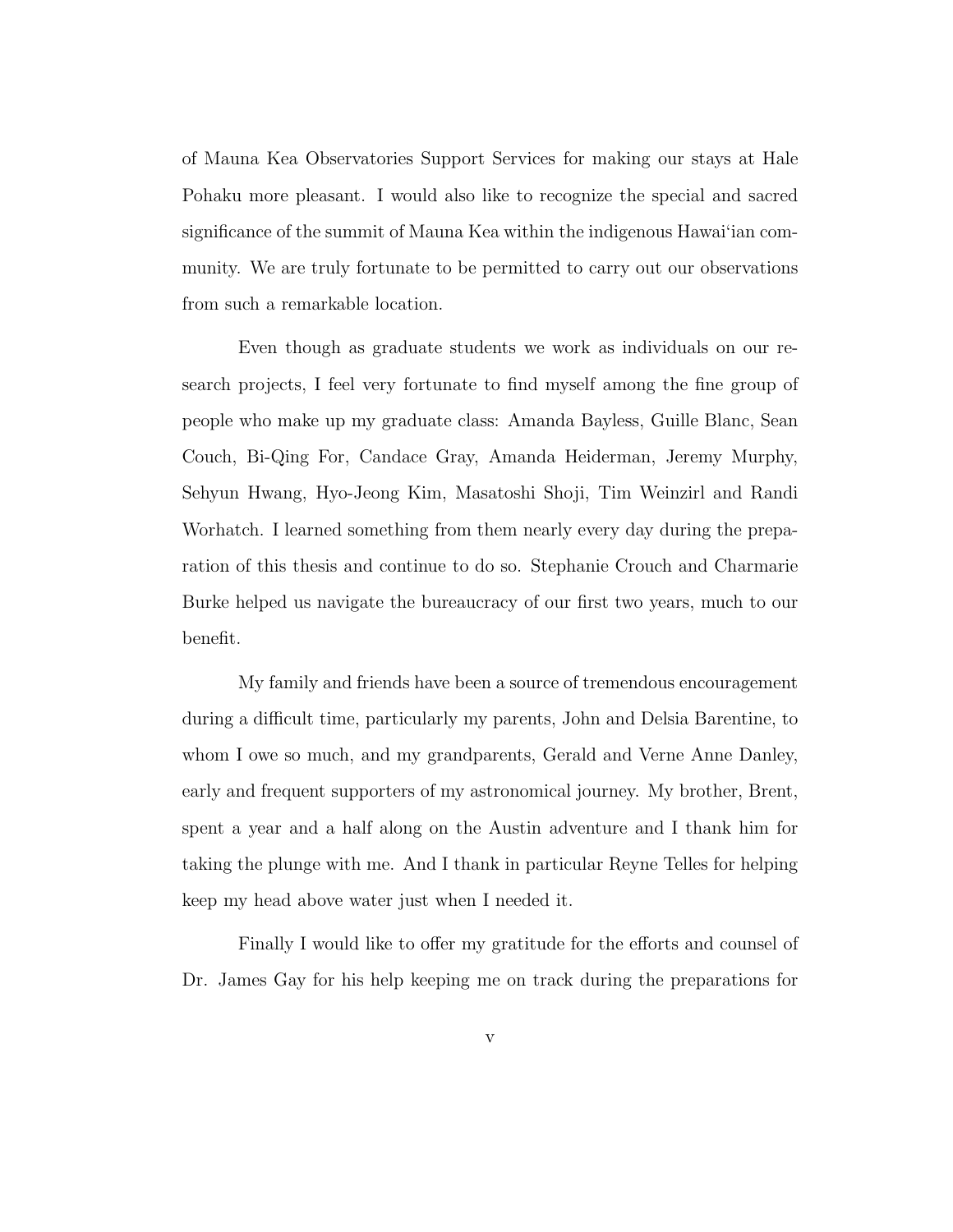the public defense of this work and the writing of the thesis.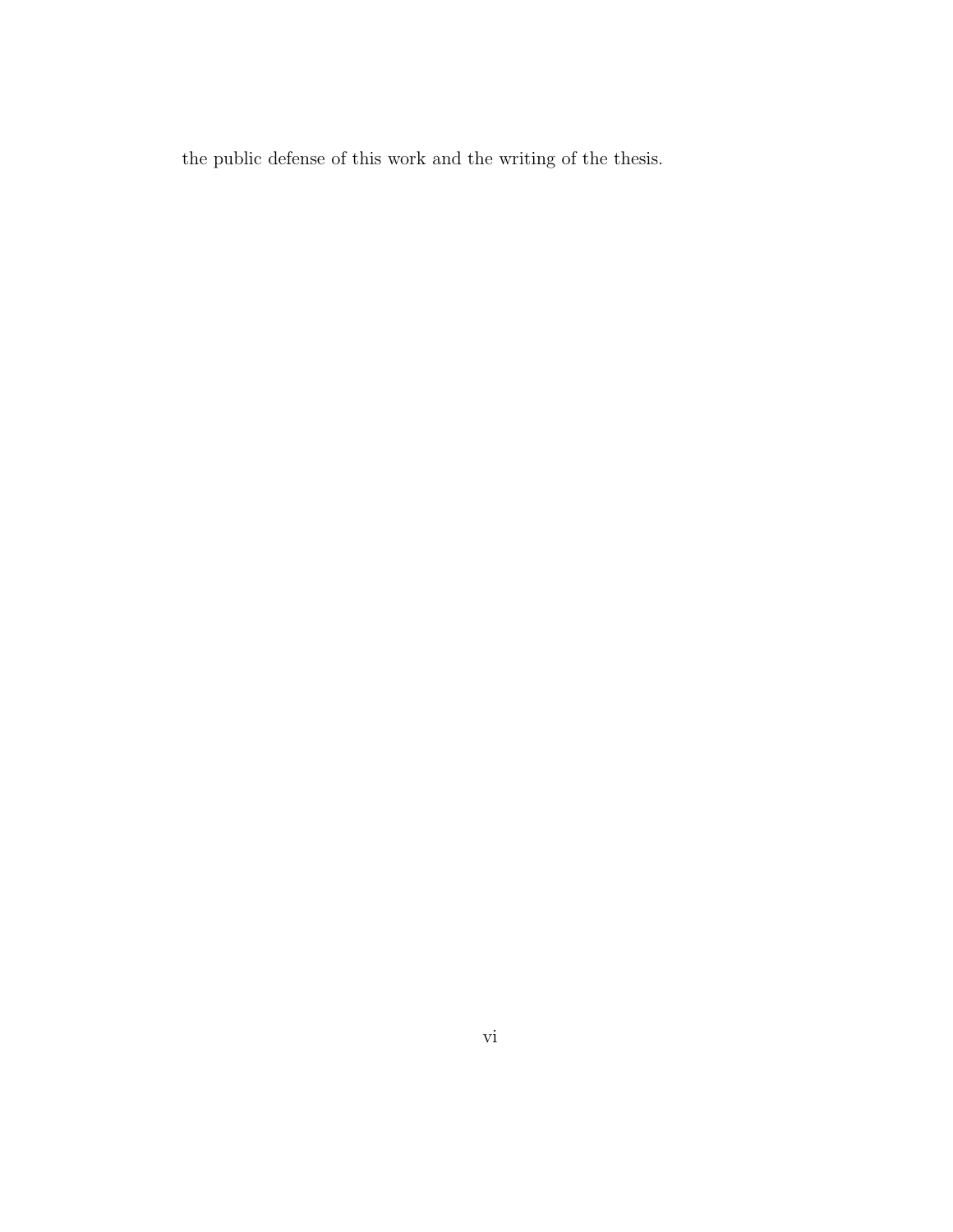## A Comparative Astrochemical Study of the High Mass Protostellar Objects NGC 7538 IRS 1 and IRS 9

John Caleb Barentine, M.A. The University of Texas at Austin, 2008

Supervisor: John H. Lacy

The formation circumstances of high mass ( $M \geq 8M_{\odot}$ ) stars are little understood in comparison to the more well-studied formation processes of low mass stars like the Sun. How the chemical composition of the enshrouding envelope influences the final characteristics of a high mass star after it settles onto the Main Sequence, how the chemistry of the envelope proceeds with time, and which materials survive the birth process and find their way into the circumstellar disk is not well-informed by observations at present. Here we report the results of a spectroscopic study of the high mass protostellar object NGC 7538 IRS 9 and compare our observations to existing data on the nearby object NGC 7538 IRS 1. The two objects originate within the same molecular cloud and are thought to be roughly coeval, offering an unusual opportunity to study the temporal evolution of envelope chemistry in objects presumably sharing an identical starting composition. The observations were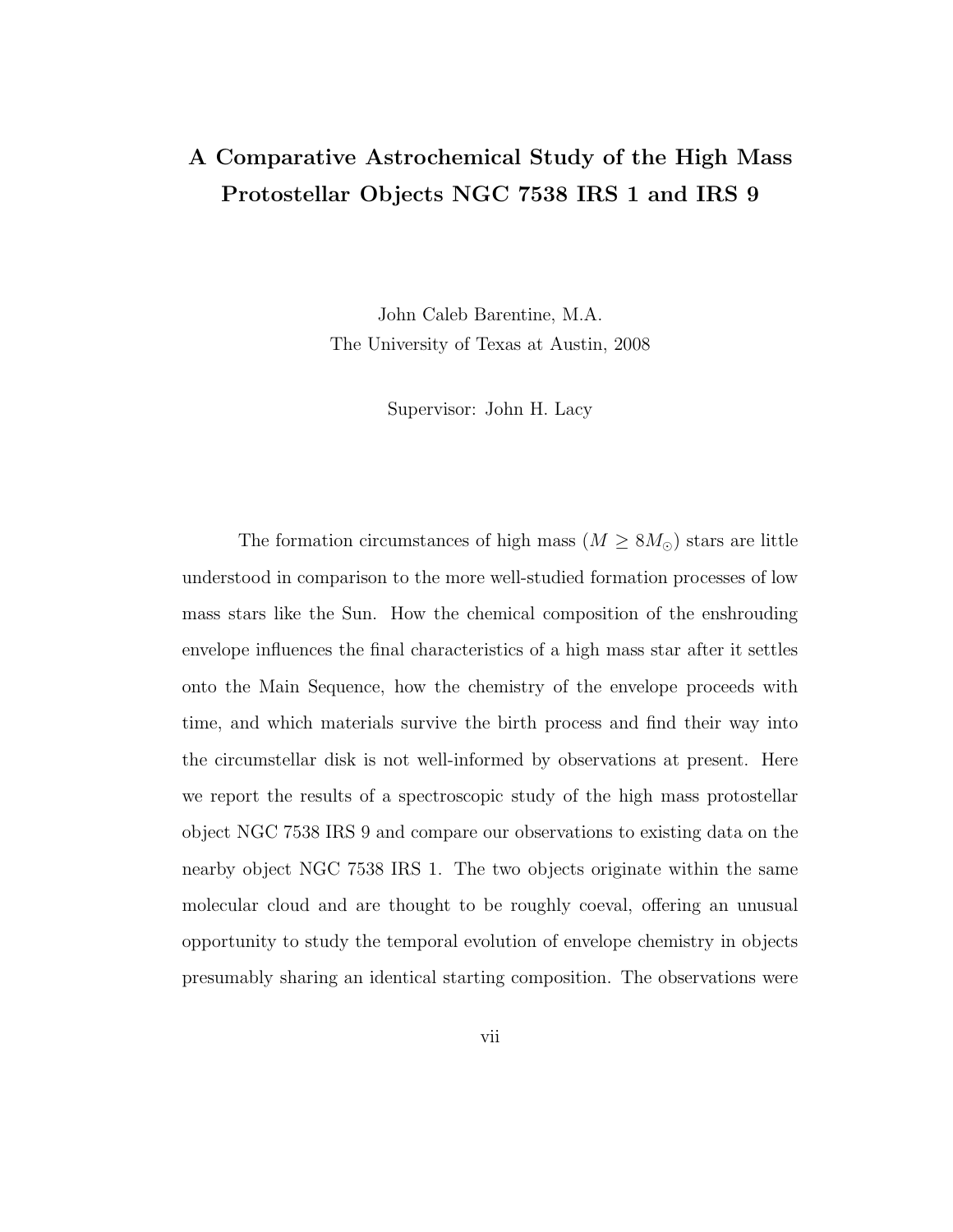made with the Texas Echelon Cross Echelle Spectrograph (TEXES), a sensitive mid-infrared grating spectrometer capable of very high spectral resolution  $(R = \lambda/\Delta\lambda \simeq 100,0000,$  or  $\Delta v \sim 3.4$  km s<sup>-1</sup>). Forty-six individual lines in fundamental modes of the molecules  $C_2H_2$ ,  $CH_4$ , HCN,  $NH_3$  and <sup>12</sup>CO were detected, including isotopologues  $(^{13}CO, {}^{12}C^{18}O)$  and one combination band ( $\nu_4+\nu_5$  C<sub>2</sub>H<sub>2</sub>). Fitting synthetic spectra to the data yielded the Doppler shift, excitation temperature, Doppler b parameter, column density and covering factor for each molecule observed; we also computed column density upper limits for lines and species not detected, such as HNCO and OCS. The results were compared against a similar study of IRS 1. We find differences among spectra of the two objects likely attributable to their differing radiation and thermal environments. Temperatures and column densities for the two objects are generally consistent, while the larger line widths toward IRS 9 indicate less saturated lines than those toward IRS 1. Finally, we propose a radiative transfer mechanism to explain the particular pattern of absorption and emission seen in mid-infrared transitions of the  $\nu_2$  "umbrella" mode of ammonia ( $NH<sub>3</sub>$ ) toward IRS 9.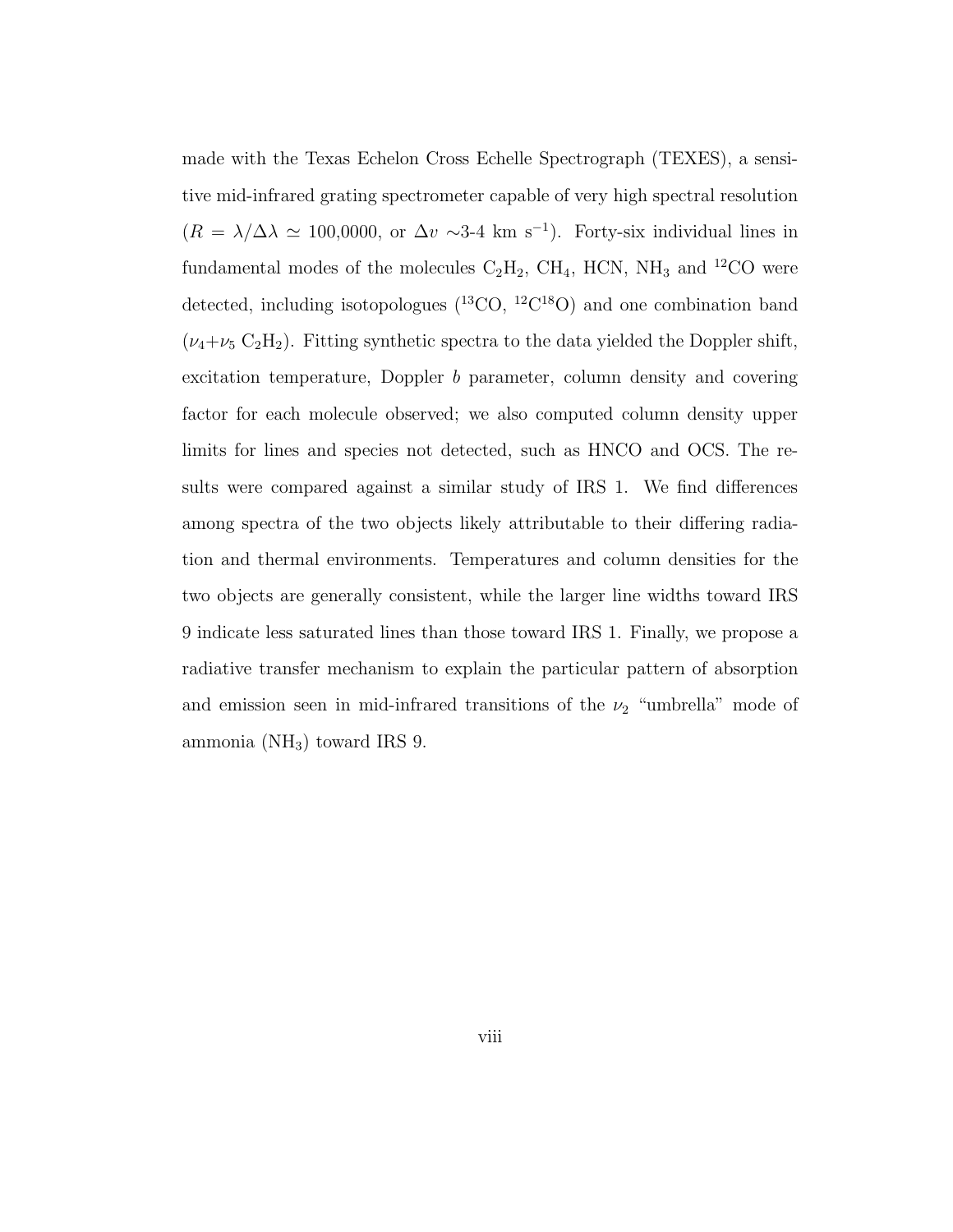# Table of Contents

| Acknowledgments                                                  | iv             |
|------------------------------------------------------------------|----------------|
| Abstract                                                         | vi             |
| List of Tables                                                   | $\mathbf{x}$   |
| List of Figures                                                  | xi             |
| Introduction<br>Chapter 1.                                       | $\mathbf{1}$   |
| The Importance of Chemistry in Understanding Massive Star<br>1.1 | 3              |
| 1.2                                                              | $\overline{5}$ |
| Comparison of IRS 9 and IRS 1<br>1.3                             | 9              |
| Chapter 2. Observations and Reductions                           | 11             |
| 2.1                                                              | 15             |
| 2.2                                                              | 16             |
| Chapter 3. Description of the Data                               | 20             |
| 3.1                                                              | 22             |
| 3.2                                                              | 24             |
| 3.3                                                              | 25             |
| 3.4<br>NH <sub>3</sub>                                           | 26             |
| 3.5                                                              | 27             |
| 3.6                                                              | 32             |
| 3.7                                                              | 35             |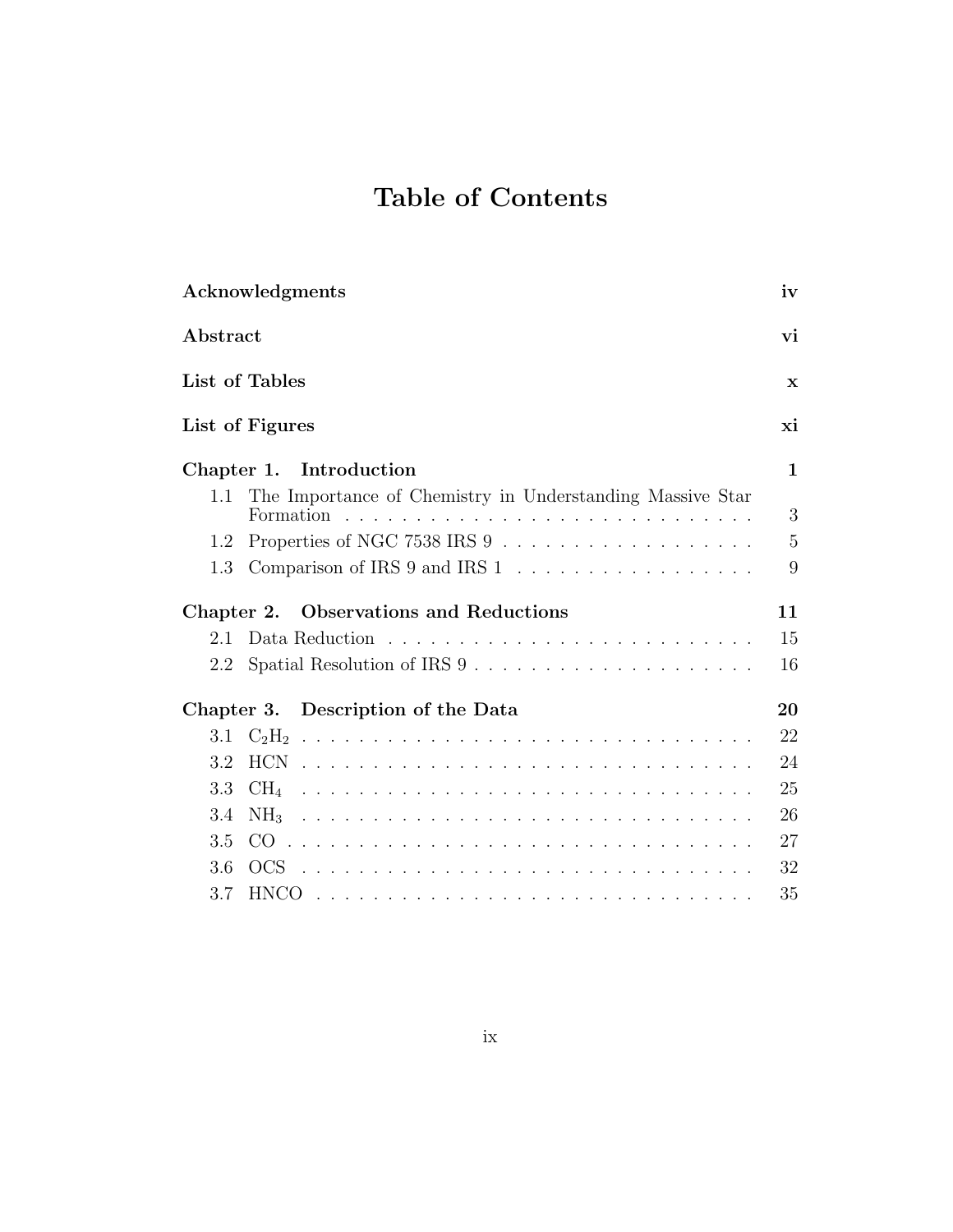| Chapter 4. Analysis |  |                                                      | 36 |
|---------------------|--|------------------------------------------------------|----|
|                     |  |                                                      | 37 |
|                     |  | 4.1.1 Simple Synthetic Spectrum Fitting              | 37 |
|                     |  | 4.1.2 $\chi^2$ Minimization Spectral Fitting         | 39 |
|                     |  | 4.1.3 Column Density Upper Limits For Non-Detections | 51 |
|                     |  | 4.1.4 An Upper Limit to the Ionizing Flux in IRS 9   | 56 |
|                     |  | 4.2 Interpretation of the Spectroscopic Results      | 59 |
|                     |  | 4.3 A Radiative Pumping Scheme for $NH_3$            | 63 |
|                     |  | Chapter 5. Summary                                   | 68 |
| Vita                |  |                                                      |    |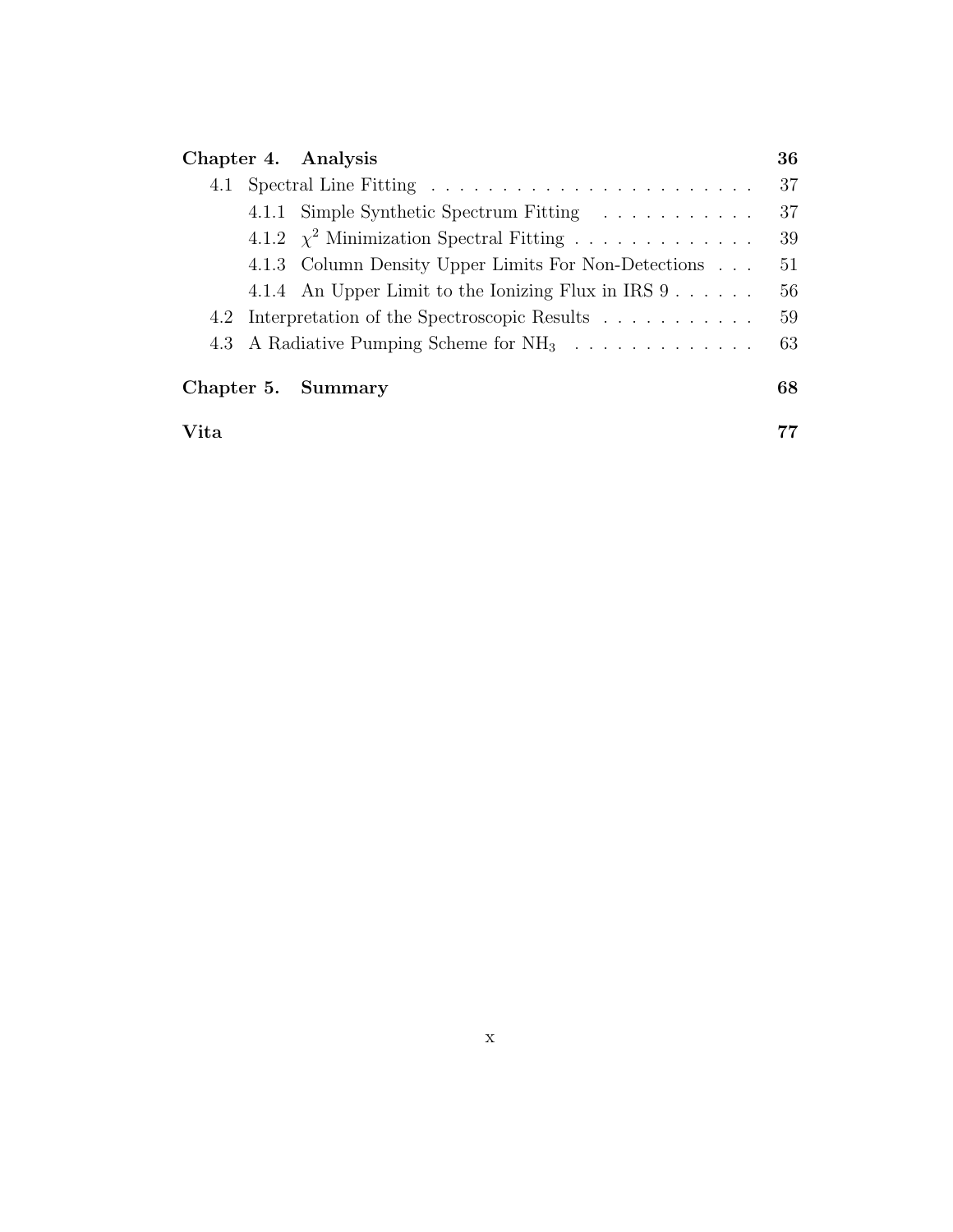# List of Tables

| 2.1 | Circumstances of TEXES observations of NGC 7538 IRS $9\,$                                                                                                                                                                       | 12 |
|-----|---------------------------------------------------------------------------------------------------------------------------------------------------------------------------------------------------------------------------------|----|
| 2.2 | Circumstances of TEXES observations of NGC 7538 IRS 1. All<br>observations of IRS 1 were made with TEXES at the IRTF<br>except the three dates in 2007 which were obtained at Gemini.                                           | 13 |
| 4.1 | Molecular absorption parameters derived from simple synthetic<br>spectrum fitting in LTE $\dots \dots \dots \dots \dots \dots \dots$                                                                                            | 40 |
| 4.2 | Molecular absorption parameters determined from $\chi^2$ minimiza-<br>tion spectral fitting. Quantities in parentheses are the $1\sigma$ un-<br>certainties on the adjacent figures in the same units                           | 52 |
| 4.3 | $3\sigma$ upper limits to line equivalent width and column density<br>of molecules in the upper state for selected non-detections. A<br>uniform temperature of 200 K was assumed for all species                                | 54 |
| 4.4 | Abundances in IRS 9 and IRS 1 with respect to CO and $H_2$ .                                                                                                                                                                    | 61 |
| 4.5 | Predicted fluxes for the P, Q, R lines of $\nu_2$ transitions of NH <sub>3</sub> ( $J_u$ )<br>$=$ 3) and measured fluxes for the corresponding P-branch lines<br>from TEXES spectra. Positive flux values indicate net emission |    |
|     | while negative values indicate net absorption in a given line                                                                                                                                                                   | 67 |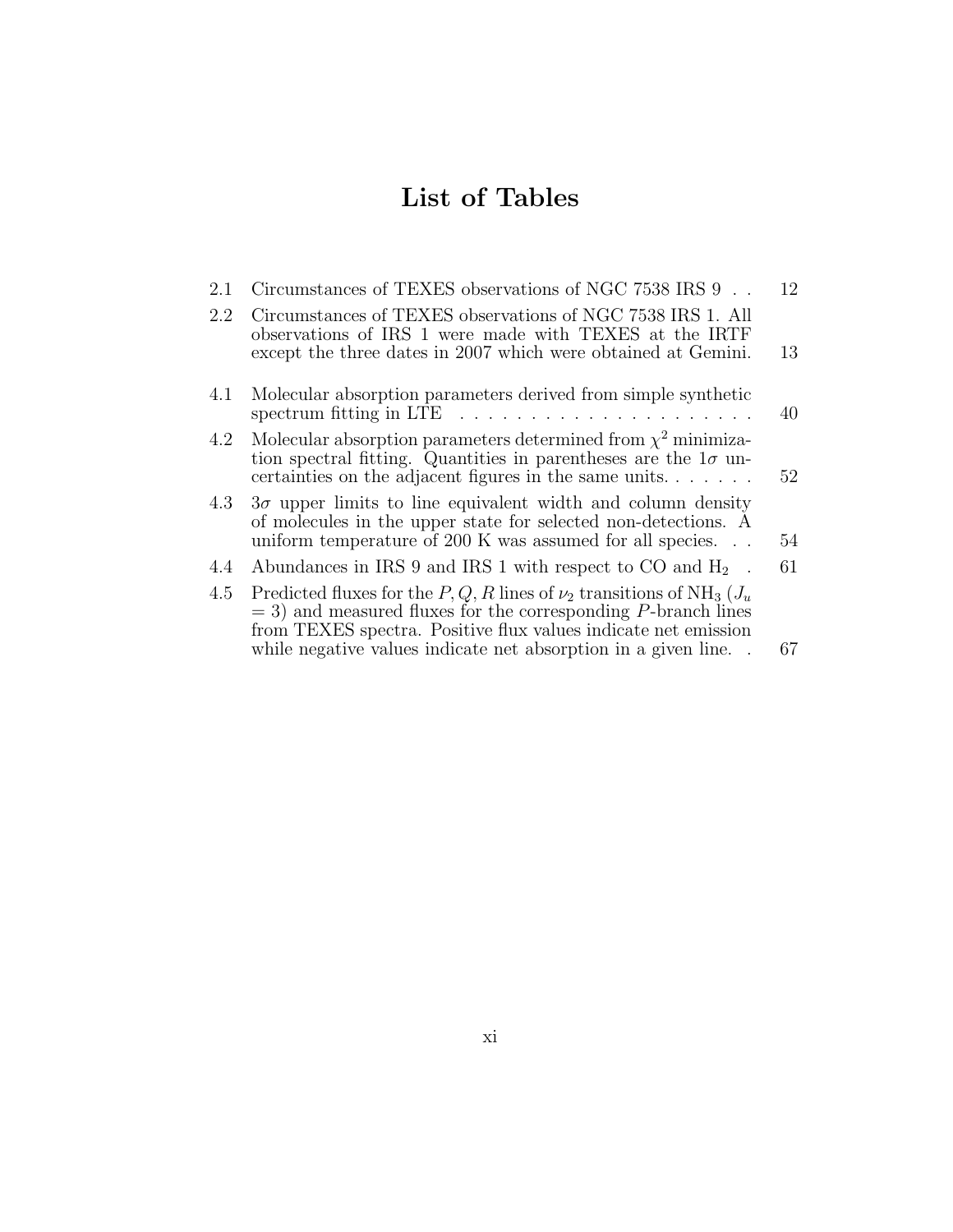# List of Figures

| 1.1 | The ISO-SWS spectrum of NGC 7538 IRS 9 between 2.4 and<br>$45 \mu m$ . The identifications of some features are marked                                                                                                                                                                                                                                                                                                                                                                                                           | 8  |
|-----|----------------------------------------------------------------------------------------------------------------------------------------------------------------------------------------------------------------------------------------------------------------------------------------------------------------------------------------------------------------------------------------------------------------------------------------------------------------------------------------------------------------------------------|----|
| 2.1 | Contour plot of the TEXES scan map of NGC 7538 IRS 9 at<br>$745.8 \text{ cm}^{-1}$ after maximum entropy deconvolution. The PSF<br>reference for the deconvolution was a scan map of the mid-<br>infrared standard $\mu$ Cephei made with the same parameters as<br>the IRS 9 scan. North is up and east at left and contours are<br>plotted at flux densities of 25, 50, 100, 150, 200, 250 and 300<br>Jy. The plot origin is approximately the location of the source                                                          | 19 |
| 3.1 | The normalized TEXES spectrum centered approximately at<br>$744.8 \text{ cm}^{-1}$ toward NGC 7538 IRS 9 obtained on UT 2007 Oc-<br>tober 21 at Gemini North is shown in the upper trace. The<br>asterisks mark positions of the following features, left to right:<br>$C_2H_2 \nu_5 R(5)$ , HCN $\nu_2 R(10)$ , and $C_2H_2 \nu_5 R(6)$ . Atmospheric<br>transmission is represented by the lower trace on the same scale.<br>The wavenumber scale has been corrected for the Earth's mo-<br>tion with respect to the LSR.<br>. | 21 |
| 3.2 | Spectrum of the $\nu_5 Q$ branch of $C_2H_2$ observed with TEXES<br>toward NGC 7538 IRS 9 (thin lines). A fit is superimposed from<br>an LTE model with $T = 100$ K, $b = 1$ km s <sup>-1</sup> , and $N(C_2H_2)$ =<br>$2 \times 10^{15}$ cm <sup>-2</sup> (thick lines). The synthetic spectrum has been<br>convolved with the TEXES instrumental lineshape function.                                                                                                                                                           | 22 |
| 3.3 | Spectra of three features in the $\nu_4$ band of CH <sub>4</sub> toward IRS 9,<br>shown on an LSR velocity scale as labeled. For the spectrum<br>containing the $R(2)$ lines, the velocity scale has been set to the<br>LSR value for the stronger component (rest frequency 1322.085                                                                                                                                                                                                                                            | 26 |
|     |                                                                                                                                                                                                                                                                                                                                                                                                                                                                                                                                  |    |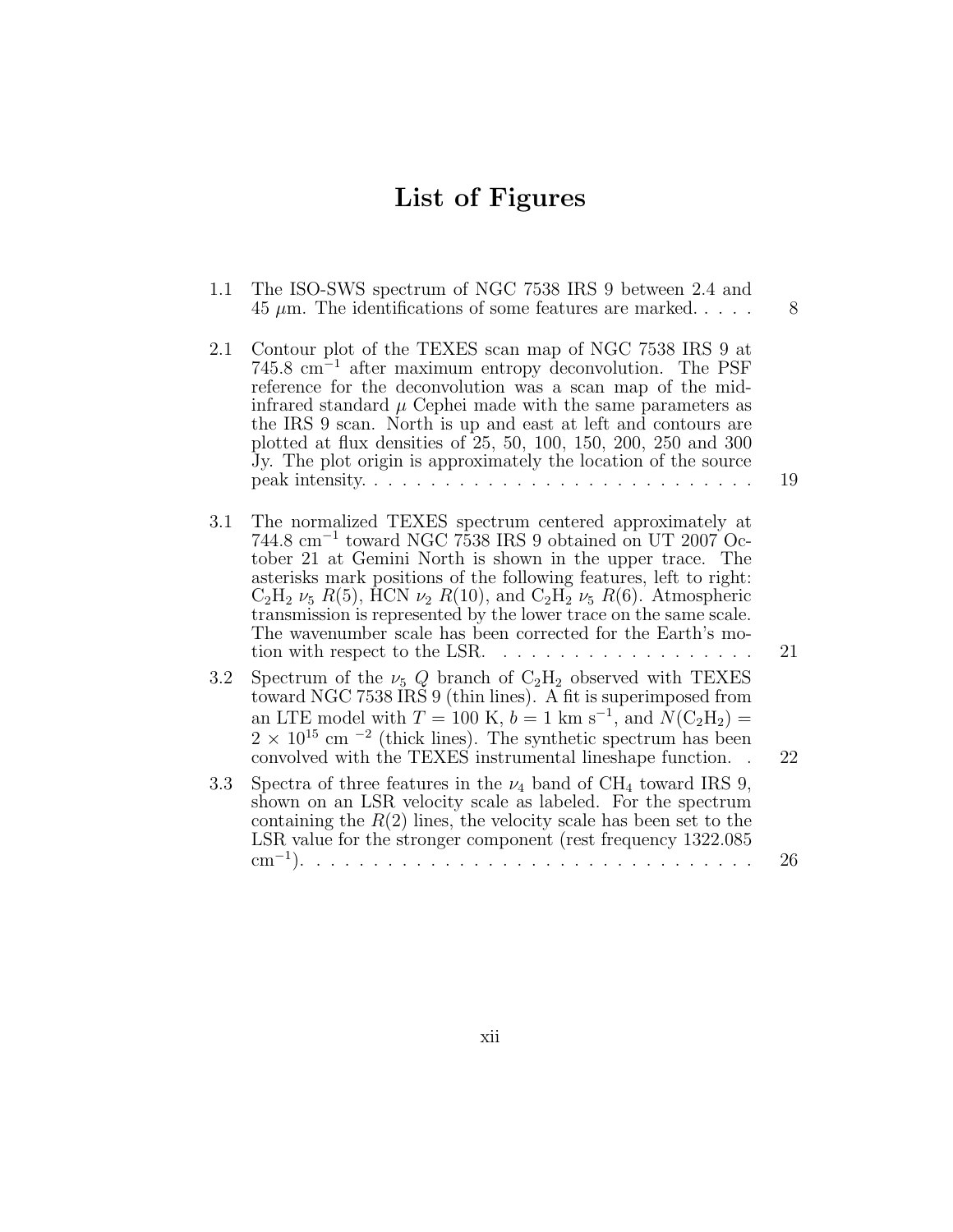| 3.4 | TEXES data toward NGC 7538 IRS 9 at the position of the<br><sup>14</sup> NH <sub>3</sub> $\nu_2$ antisymmetric Q branch (top panel) and symmetric<br>$P(7,K)$ branch (bottom panel). The upper curve in each plot<br>shows the data, while the lower curve in each shows the relative<br>atmospheric transmission on the same scale. Asterisks mark<br>positions of the NH <sub>3</sub> lines. Both spectra have been corrected for<br>the Earth's motion relative to the LSR, and the position of the<br>$NH3$ lines shifted to the systemic LSR velocity of approximately<br>$-60 \text{ km s}^{-1}$ . | 28 |
|-----|----------------------------------------------------------------------------------------------------------------------------------------------------------------------------------------------------------------------------------------------------------------------------------------------------------------------------------------------------------------------------------------------------------------------------------------------------------------------------------------------------------------------------------------------------------------------------------------------------------|----|
| 3.5 | The upper panel shows spectra of two $P$ -branch lines of <sup>12</sup> CO<br>and one $P$ -branch line of $^{13}$ CO toward IRS 9 obtained with<br>TEXES. The lower panel shows the same spectral settings ob-<br>served toward IRS 1. In both cases the motion of the Earth<br>with respect to the LSR has been removed from the velocity<br>scales.                                                                                                                                                                                                                                                    | 31 |
| 3.6 | TEXES spectrum toward NGC 7538 IRS 9 centered near the<br>$5 \mu m$ rotational lines of several isotopologues of CO. The data<br>are shown in the upper trace (solid line) and the relative atmo-<br>spheric transmission in the lower trace (dot-dashed line), mul-<br>tiplied by a factor of 10. Some line identifications are shown                                                                                                                                                                                                                                                                   | 32 |
| 3.7 | The TEXES spectra of NGC 7538 IRS 1(top) and IRS 9 (bot-<br>tom) near features in the P-branches of $^{12}CO$ and $^{13}CO$ . The<br>wavenumber scale has been corrected to a velocity reference at<br>rest in each object's frame. Line centers of OCS features in<br>this spectral window are marked with asterisks. The periodic<br>regions of strong noise are due to absorption by telluric atmo-                                                                                                                                                                                                   | 34 |
| 4.1 | TEXES spectra of NGC 7538 IRS 9 (thin lines) and synthetic<br>spectra obtained by the simple LTE fitting method described<br>in Section 4.1.1 (thick lines). The continuum in each spectrum<br>has been normalized to unity and the spectra are plotted on a<br>velocity scale referred to the LSR. Features shown are $C_2H_2 \nu_5$<br>$R(1), R(5), R(6)$ and $R(13).$                                                                                                                                                                                                                                 | 41 |
| 4.2 | TEXES spectra of NGC 7538 IRS 9 (continued). Features<br>shown are $C_2H_2 \nu_4 + \nu_5 P(2)$ and $P(3)$ , HCN $\nu_2 R(16)$ and                                                                                                                                                                                                                                                                                                                                                                                                                                                                        | 42 |
| 4.3 | TEXES spectra of NGC 7538 IRS 9 (continued). Features<br>shown are the two components of CH <sub>4</sub> $\nu_4$ $R(2)$ , NH <sub>3</sub> $\nu_2$ a $P(4,0)$<br>and $aP(4,1)$<br>$\mathcal{L}$ , and a set of the set of the set of the set of the $\mathcal{L}$                                                                                                                                                                                                                                                                                                                                         | 43 |
| 4.4 | TEXES spectra of NGC 7538 IRS 9 (continued). Features<br>shown are NH <sub>3</sub> $\nu_2$ a $P(4,3)$ , s $P(7,0)$ , s $P(7,1)$ and s $P(7,2)$                                                                                                                                                                                                                                                                                                                                                                                                                                                           | 44 |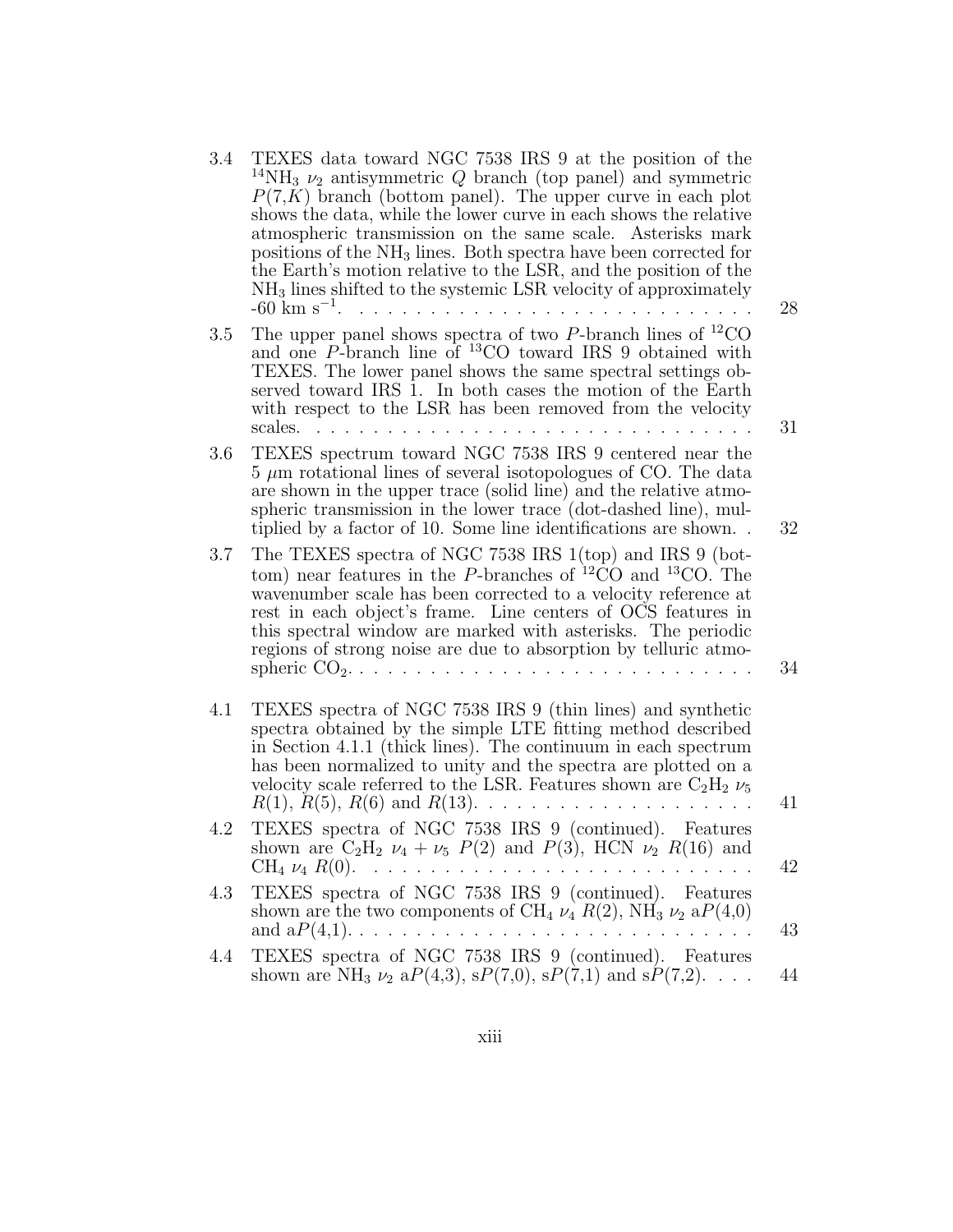| 4.5 TEXES spectra of NGC 7538 IRS 9 (continued). Features<br>shown are NH <sub>3</sub> $\nu_2$ sP(7,3), sP(7,4), sP(7,5) and sP(7,6). 45                                               |  |
|----------------------------------------------------------------------------------------------------------------------------------------------------------------------------------------|--|
| 4.6 TEXES spectra of NGC 7538 IRS 9 (continued). Features<br>shown are <sup>12</sup> C <sup>16</sup> O <i>v</i> =1-0 <i>P</i> (14), <i>P</i> (15), <i>P</i> (21) and <i>P</i> (22). 46 |  |
| 4.7 TEXES spectra of NGC 7538 IRS 9 (continued). Features<br>shown are <sup>13</sup> C <sup>16</sup> O <i>v</i> =1-0 <i>P</i> (3), <i>P</i> (4), <i>P</i> (11), <i>P</i> (12). 47      |  |
| 4.8 TEXES spectra of NGC 7538 IRS 9 (continued). Features<br>shown are <sup>12</sup> C <sup>18</sup> O <i>v</i> =1-0 <i>P</i> (2) and <i>P</i> (3). 48                                 |  |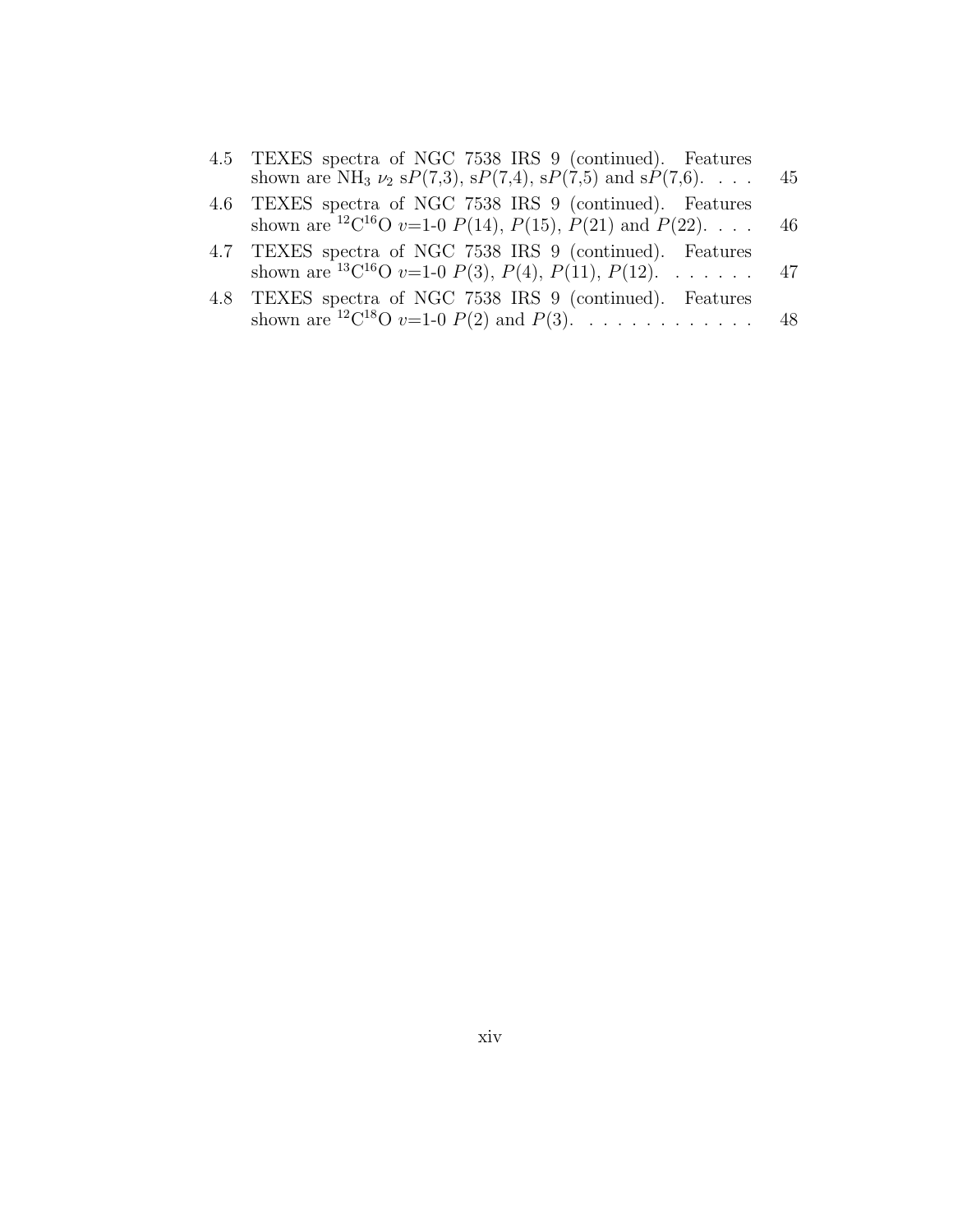## Chapter 1

## Introduction

Stars are the ultimate origin of all elements heavier than lithium; without them there would likely be no life in the universe. Their life cycles result in stars as self-propagating entities in which each successive generation is recycled from the remains of the previous. Details of the life cycles of low-mass stars such as the Sun  $(M=1M_{\odot})$  have been gleaned from decades of research, thanks in part to the relative amenability of low mass protostellar objects to study. However, the formation of high mass stars is not as well understood at present, in part because high mass stars are not generally forming near the solar neighborhood. Challenged by the limitations of telescopes and instrumentation, progress in understanding this subject was also slowed by the required sophistication of theory and limited computational power. Rapid change in all these areas over the past two decades is quickly changing our understanding of the origins of massive stars.

Along with the atomic processes at work in the formation of stars, a rich panoply of molecules formed in the protostellar environment participates in complex chemical reaction networks; those that survive the stellar birth process may be incorporated into circumstellar disks and, possibly, nascent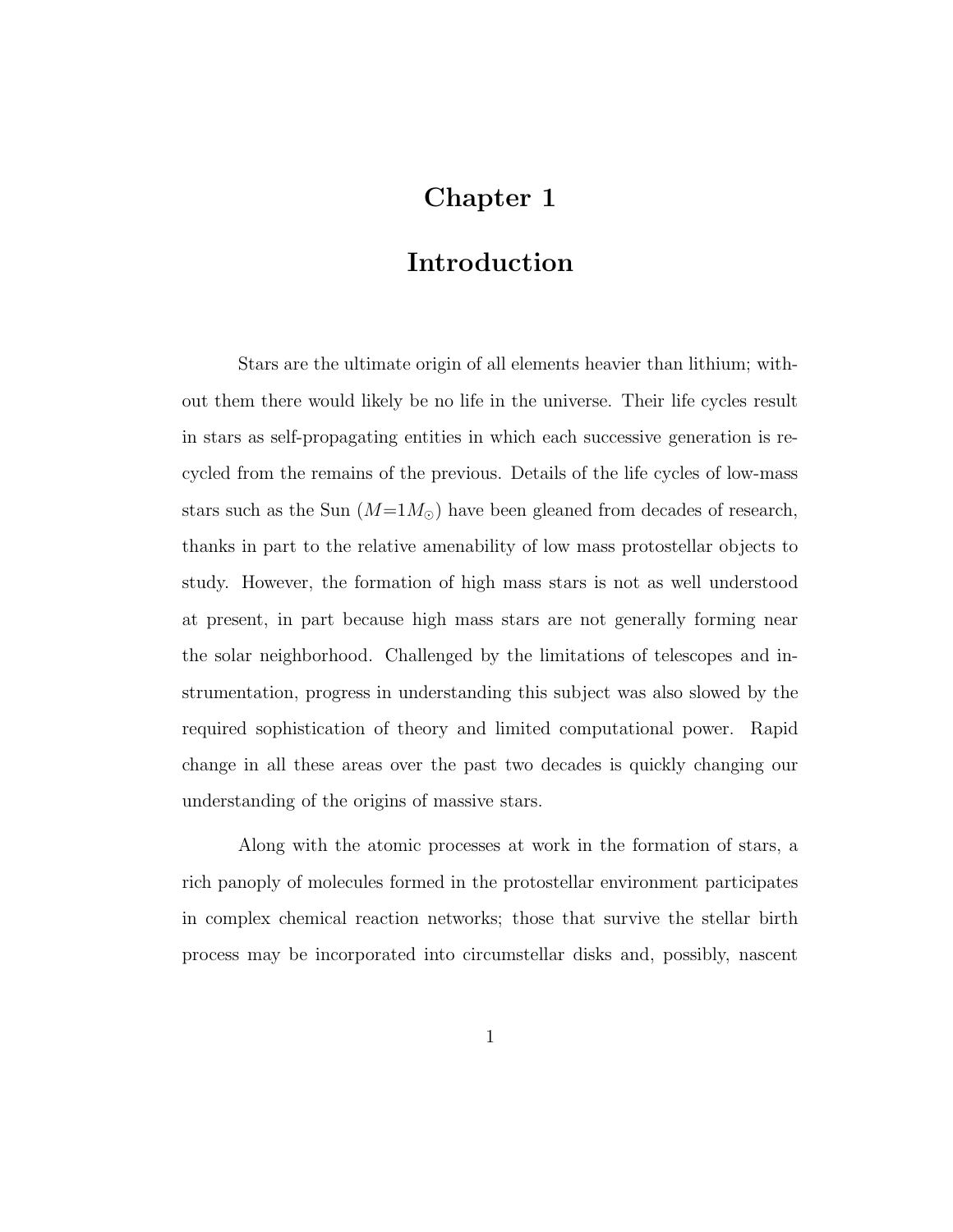protoplanets. Some of these molecules have been implicated in the origin of life on the Earth, bringing into focus one of the central questions in modern science: did life arise elsewhere in the cosmos, and if so, under what circumstances? The answer to this question at least in part is one of chemistry: without knowledge of chemistry in starforming regions, no understanding of prebiotic chemistry can be complete.

In this work we sought to compare the chemical evolutionary states of the envelopes of high mass protostellar objects (HMPOs) forming in the same molecular cloud such that the starting abundances were presumed similar. Two such objects that fit this description are NGC 7538 IRS 1 and IRS 9. These young objects are believed to be in similar stages of their evolutionary histories, though IRS 9 is either of lower mass than IRS 1 or in an earlier stage. We performed mid-infrared molecular absorption line spectroscopy of these objects and from our spectra derived molecular abundances for comparison with chemical models and excitation parameters to characterize the media in which the observed spectral lines arise. In this way we examined how the evolutionary state of a HMPO envelope determines the observed chemistry of the gas.

In Chapter 1 we briefly discuss the current understanding of high mass star formation with particular emphasis on the role played by chemistry, followed by an introduction to the objects we observed. In Chapter 2 we describe the observations and data reduction, while descriptions of the molecular features seen in our spectra are given in Chapter 3. The data analysis and in-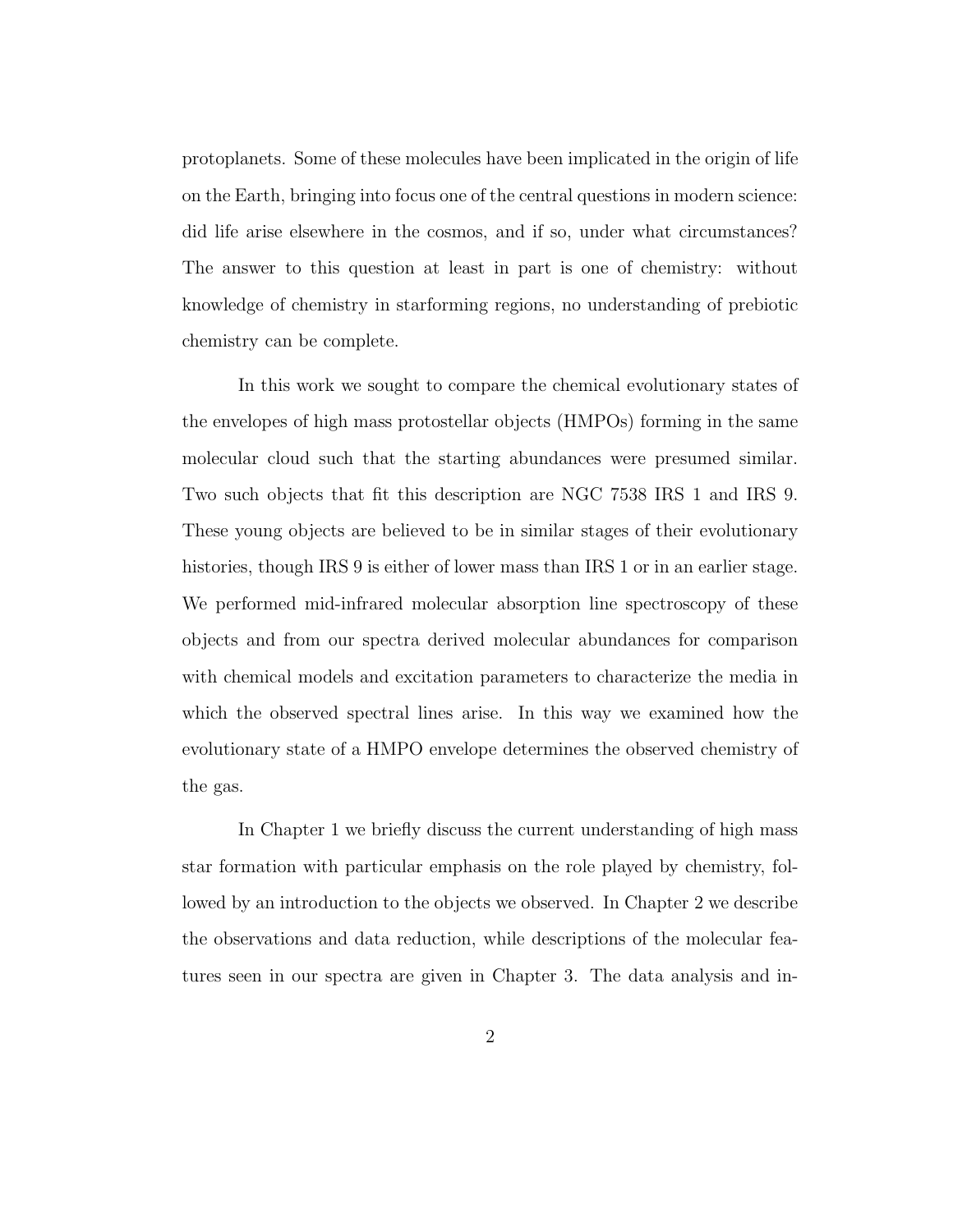terpretation are discussed in Chapter 4 including derivation of the excitation parameters for the molecules we observed. We summarize in Chapter 5.

#### 1.1 The Importance of Chemistry in Understanding Massive Star Formation

Stars are responsible for the atomic constitution of the universe for all elements other than those presumed to have formed in the Big Bang: hydrogen, helium and primordial lithium. The formation of high-mass stars  $(M > 8M_{\odot})$ populates galaxies with the sites of heavy element nucleosynthesis and key starting materials for both organic and inorganic chemical reactions via the triple- $\alpha$  (carbon) and CNO cycles (oxygen and nitrogen) (Zinnecker & Yorke 2007). Silicon and carbon made in the interiors of massive stars constitute most dust grains in the universe (Draine 2003), their surfaces the sites of some chemical reactions in molecular clouds and "freeze out" of molecules from the gas phase. Furthermore, shocks and flows in supernova events precipitated by massive star death distribute these atomic species into the disk of the Galaxy (Arnett 1996), catalyze chemical reactions in the interstellar medium, and provide a potential source of turbulence to encourage future star formation (Scalo & Elmegreen 2004). Recent evidence suggests that like their low-mass kin, young massive stars are often accompanied by circumstellar disks (Jiang et al. 2008), supporting the idea that planets and smaller bodies may form around these stars. Meanwhile, the same material that comprises the disk feeds accretion onto the nascent star at the center of the envelope in its final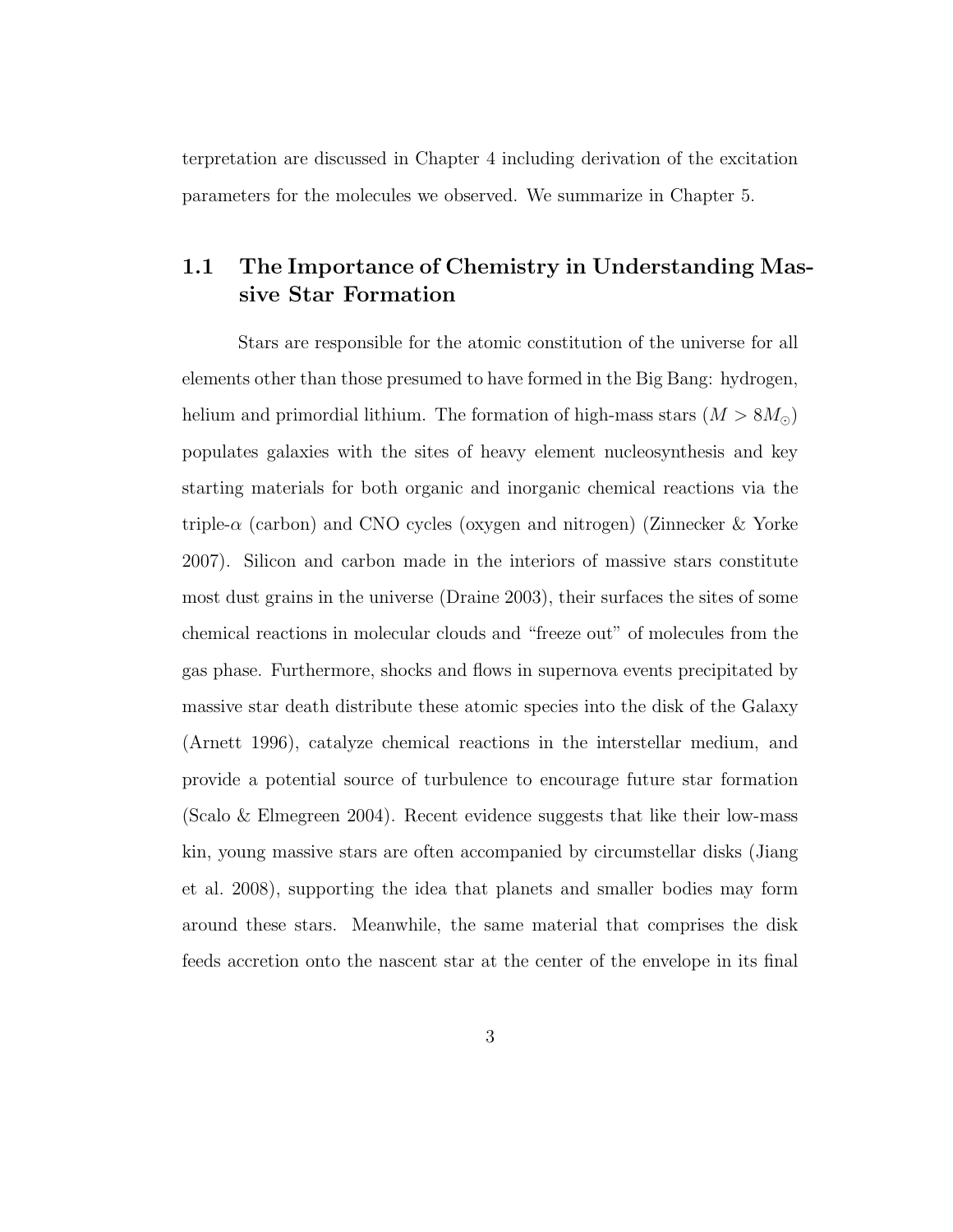phases as the star approaches the Main Sequence (MS) in the Hertzsprung-Russell diagram and ignites hydrogen burning, then continues to accrete to its final mass, moving parallel to the MS (Zinnecker & Yorke 2007).

The composition of the envelope and disk, then, are of considerable interest in understanding these processes. Regions of recent, massive star formation comprise a diverse and complex chemistry (van Dishoeck & Blake 1998). Molecules are made in the gas phase in dark molecular cloud cores as well as on grain surfaces; gas phase molecules freeze out on the grains and are held fast until the onset of star formation. Rising temperatures then liberate different molecular species at different radii from rapidly developing protostellar objects, leading to a radially dependent chemical composition. The highest temperatures are found closest to the embedded protostar; in these regions a unique "hot core" chemistry takes place (Charnley 1995). These are small  $(r < 0.1 \text{ pc})$ , dense  $(n_{H_2} > 10^7 \text{ cm}^{-3})$  and relatively hot  $(T > 100 \text{ K})$  zones strongly affected by the radiation environment of the embedded protostellar object (Kurtz et al. 2000). Certain molecular species are only expected in quantity once this phase sets in, as temperatures in colder regions of the envelope are too low for the required reactions to proceed efficiently (Schöier et al. 2002). The presence of outflows and circumstellar disks further complicates the chemical picture by providing the physical conditions for both the synthesis and destruction of additional species. Eventually the protostar becomes a significant source of ionizing radiation and stellar winds, potentially destroying some molecules but offering the possibility of recombination elsewhere in the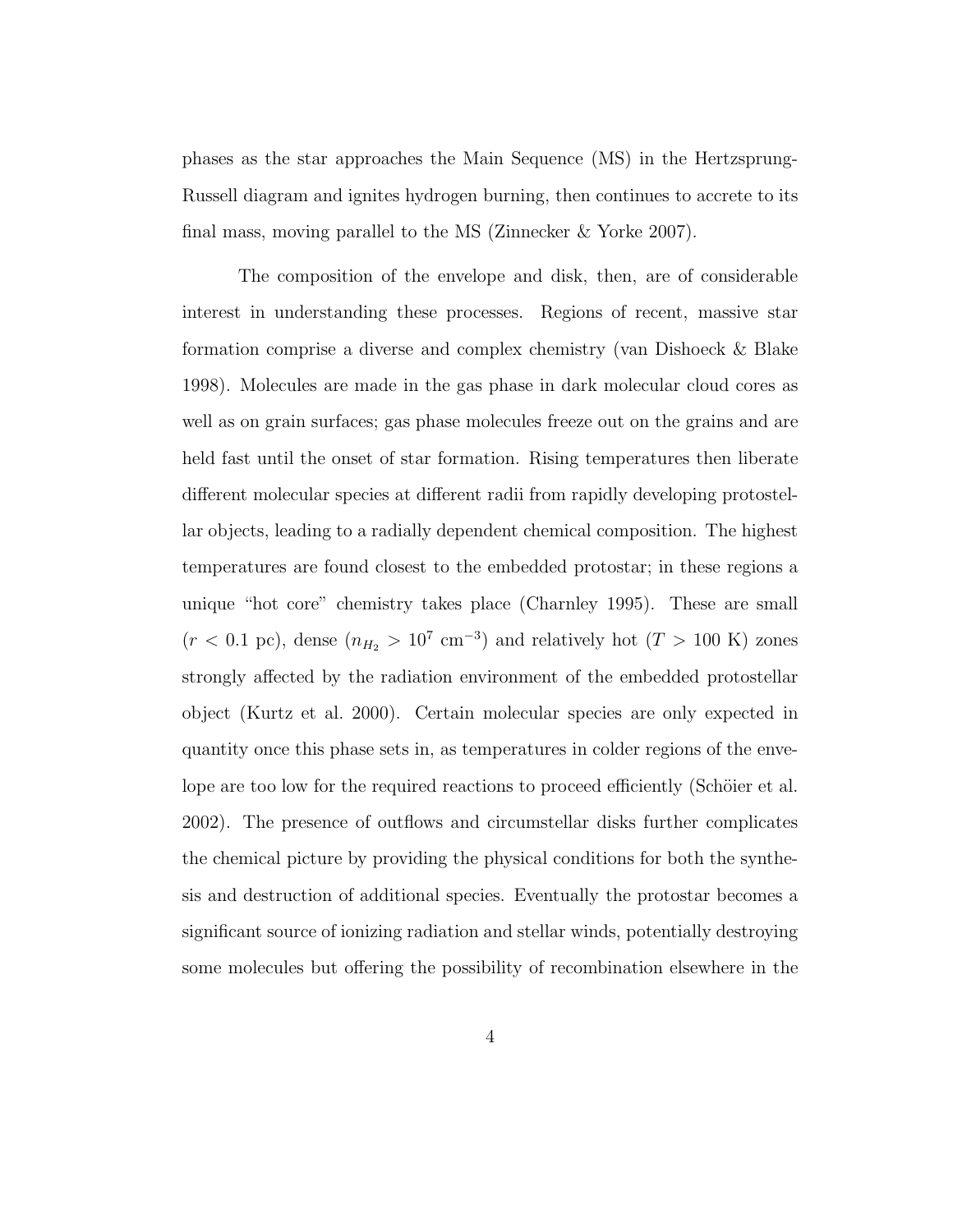form of more complex species.

Our insight into chemical reaction networks and synthesis pathways has been limited by observational challenges, particularly in the innermost regions where hot core chemistry is believed to take place. Millimeter studies of starforming regions offer the sensitivity to weak lines and the ability to produce maps in molecular line transitions, but beam sizes are often too large to permit useful single sightline observations. The low-lying, pure rotational transitions of molecules observed in this wavelength regime are particularly useful for probing deeply embedded protostellar objects. Rovibrational lines of various molecular species in the mid-infrared are detected along pencilbeam sightlines toward embedded continuum sources, allowing us to observe the innermost regions around protostellar objects. Gas-phase molecular lines, however, often tend to cluster together densely, making a case for high spectral resolution to adequately resolve individual lines. Such observations would deliver velocity resolution of order a few km s<sup>-1</sup> to detect specific lines as well as provide useful kinematic information from lineshapes. On the other hand, achieving high spectral resolution comes at the cost of lost sensitivity, limiting observations to the few nearby molecular cloud complexes currently undergoing massive star formation. Making statistical inferences from a limited sample carries its own risks, so high resolution observations should be well planned and molecular species carefully selected for observations to be useful and efficient.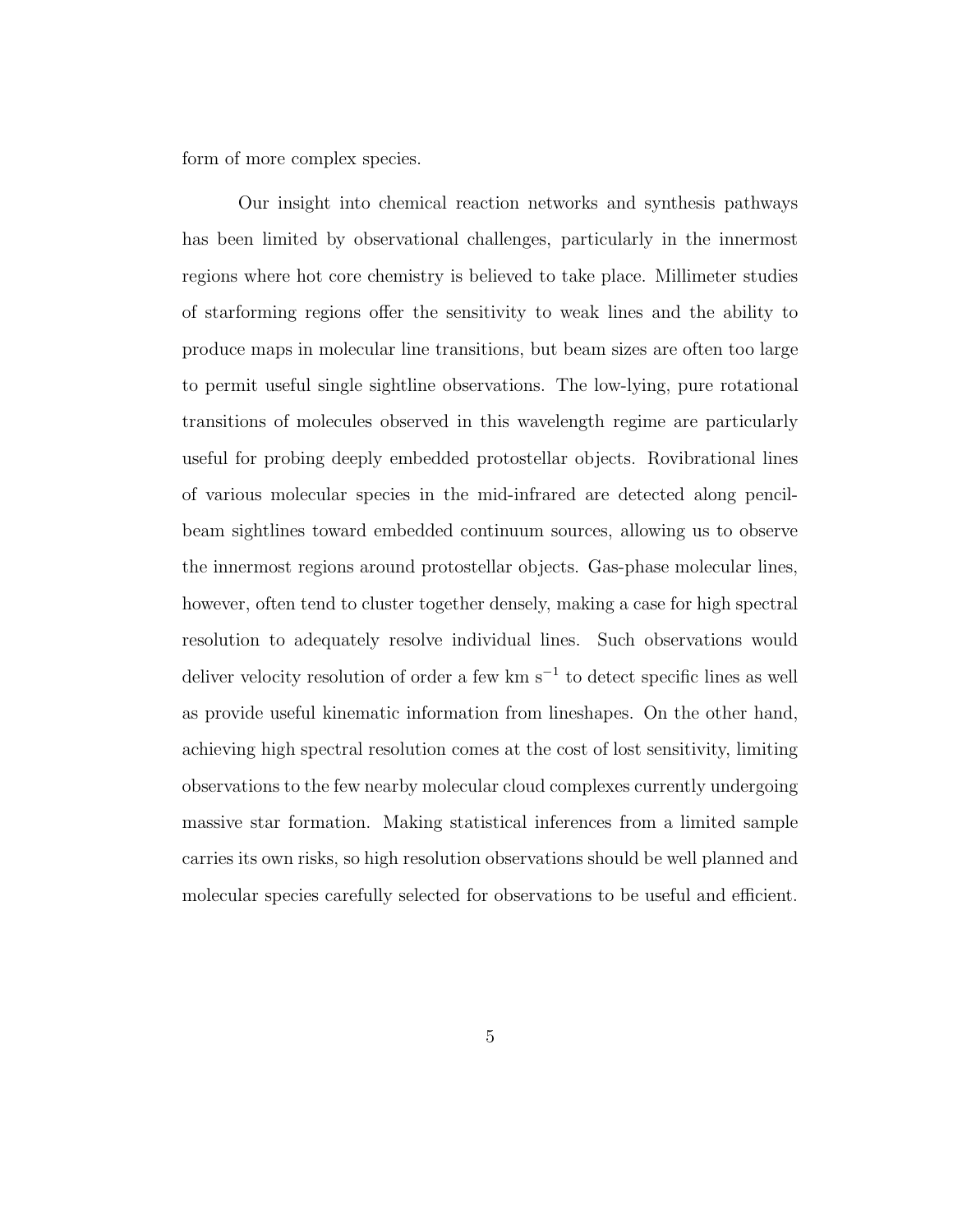#### 1.2 Properties of NGC 7538 IRS 9

The bright H II region NGC 7538 is associated with a larger starforming complex that appears to harbor an embedded young star cluster of several hundred members (Balog et al. 2004). We will refer to the entire complex as NGC 7538. Several infrared sources (IRS) have been identified within the complex in which it is believed the formation of high mass stars is taking place. Ojha et al. (2004) derive an age of ∼1 Myr for this embedded stellar population. A survey of literature values for the distance to NGC 7538 in the last decade gives a weighted mean of 3.0±0.3 kpc (Heyer et al. 2001, Brunt 2003, Foster & Routledge 2003, Balog et al. 2004, Reid & Wilson 2005, Kameya 2006, Araya et al. 2007). Individual infrared sources NGC 7538 are relatively bright given their distance from Earth, making them available for high resolution spectroscopic study.

IRS 9 is a molecular cloud core embedded in NGC 7538 where one or more massive stars is currently forming. The velocity of IRS 9 with respect to the Local Standard of Rest (LSR) is about -57 km s<sup>−</sup><sup>1</sup> (van der Tak et al. 2000), so spectral lines observed toward this source with telluric atmospheric counterparts (e.g., CO and  $CH<sub>4</sub>$ ) are usually well separated from those lines. Weak free-free emission is observed (∼2 Jy at 22.2 GHz; Kameya et al. 1990), suggesting that a compact H II region has not formed around the embedded central object or objects. Its total luminosity is about  $4 \times 10^4$  L<sub>☉</sub> (Sandell et al. 2005), and it is a bright IRAS 12 µm source at ∼60 Jy (Beichman et al. 1988). A zero-age Main Sequence (ZAMS) star with this luminosity (i.e.,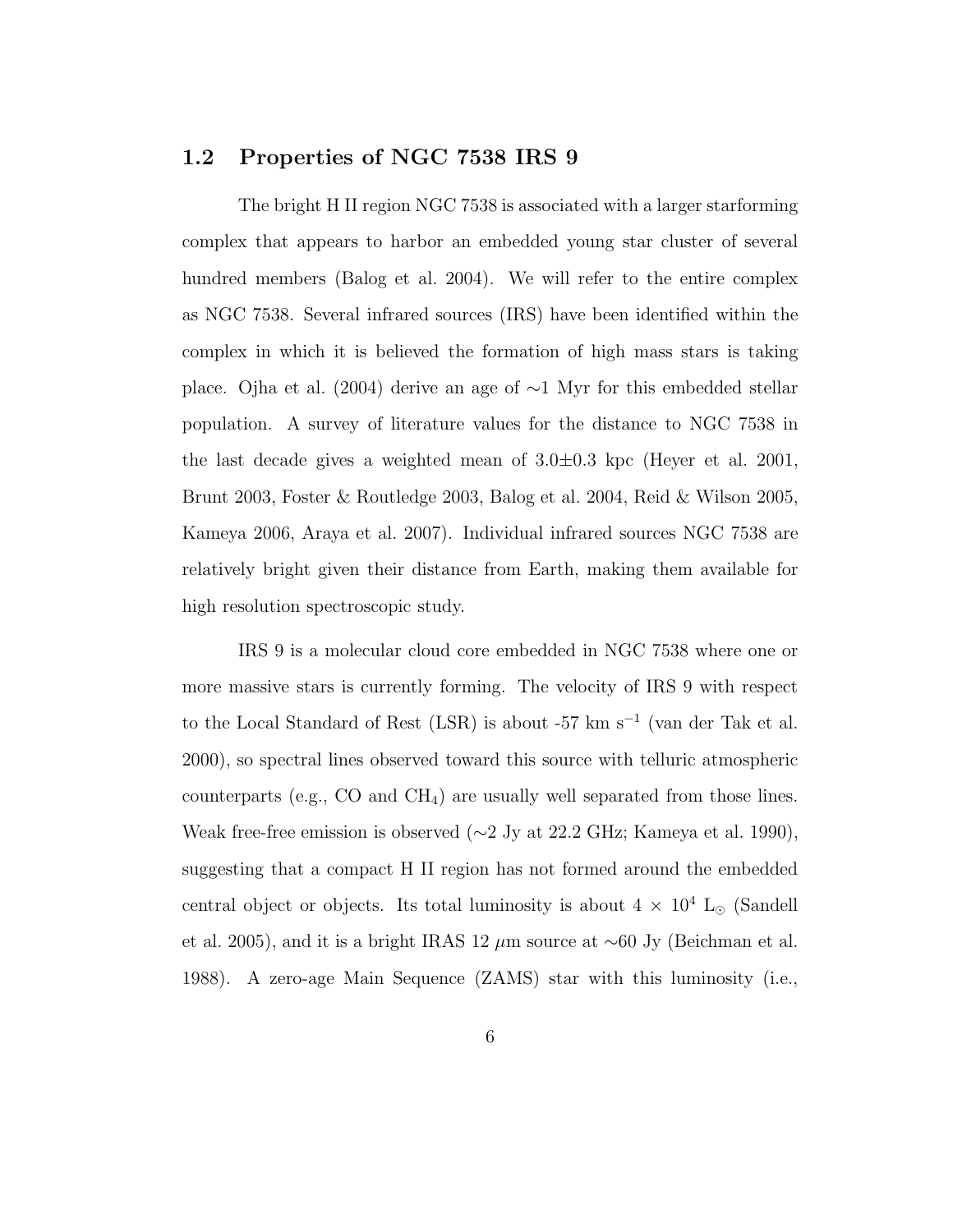deriving its luminosity from hydrogen burning) would have a spectral type of B0.5 and an effective temperature  $T_{eff} = 26200$  K (Panagia 1973). Boogert et al. (2004) suggest the existence of an inner, warm molecular emission region with a radius of ∼70 AU; the dust temperature at this distance for an object of IRS 9's luminosity would be ∼1000 K depending on the dust mass opacity.

Millimeter-wavelength data show that IRS 9 is a site of active, massive star formation (Sandell et al. 2005) in which young stellar objects (YSOs) are driving a set of bipolar molecular outflows on a dynamical timescale of  $\leq$ 20,000 years. At least one of these outflows appears to be highly energetic. Mitchell & Hasegawa (1991) report the discovery of an outflow in IRS 9 with a velocity of 110 km s<sup>−</sup><sup>1</sup> , which they interpret to have emerged as recently as 1,200 years ago, perhaps indicating the beginning of a recent episode of accretion. The multiple outflows imply that IRS9 may in fact be a cluster of young objects.

Early efforts such as those of Willner (1976) were the first to reveal the infrared spectra of objects like IRS 9. Our view was greatly enhanced by the deployment of the first space-based mid-infrared spectroscopic observatory, the Infrared Space Observatory (ISO), in the mid-1990's. While ISO achieved only modest spectral resolution, it offered a new window on the composition of massive YSOs. Figure 1.1 shows the infrared spectrum of IRS 9 obtained with the Short Wavelength Spectrometer (SWS) onboard ISO (Whittet et al. 1996). A number of both solid-phase and gas-phase molecules are seen; the variety and number of constituents indicate a diverse chemistry even in the early stages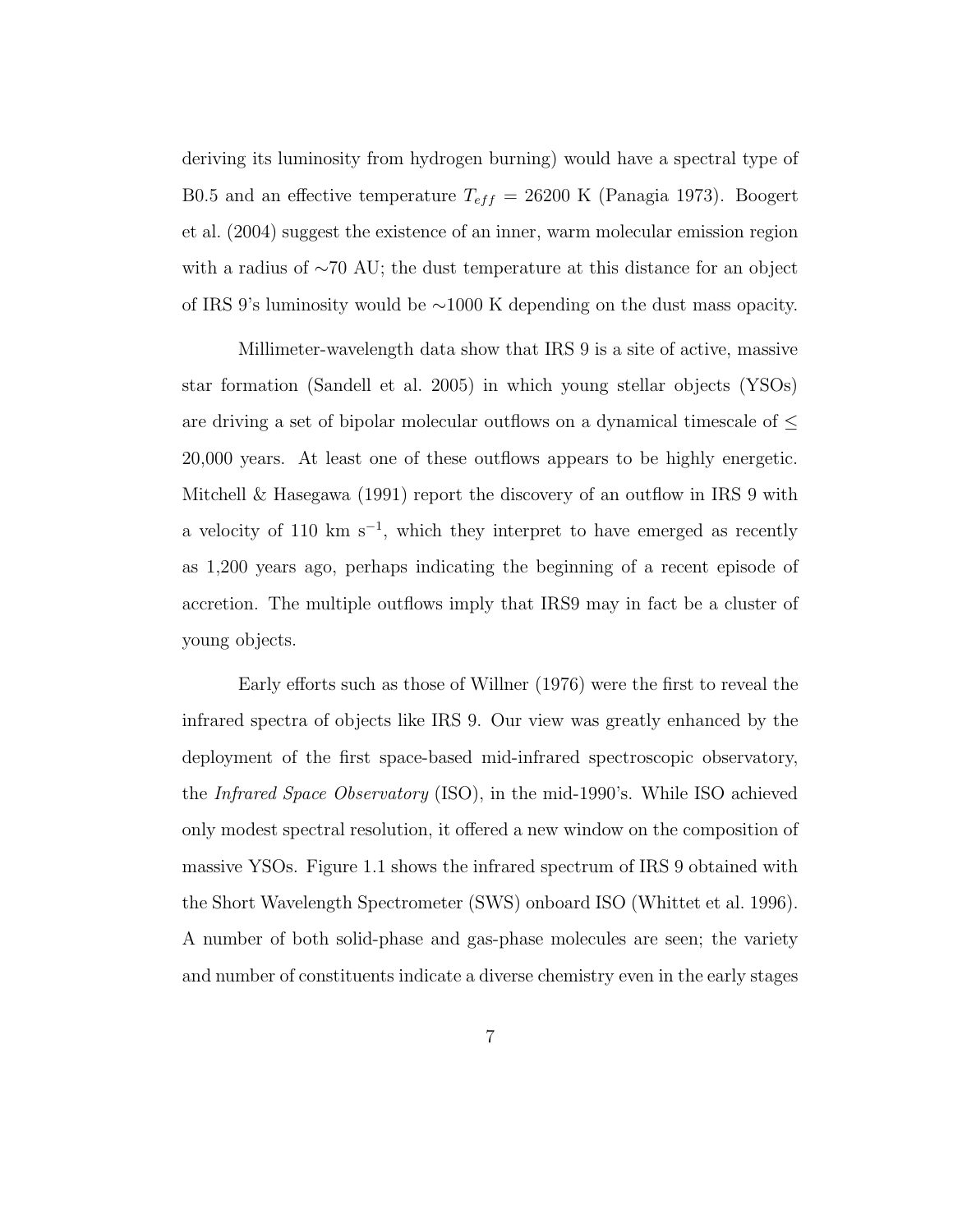of massive star formation. Gibb et al. (2004) list sixteen molecules seen in the solid phase alone. Tielens (2005) compares the observed ice compositions of



Figure 1.1 The ISO-SWS spectrum of NGC 7538 IRS 9 between 2.4 and 45  $\mu$ m. The identifications of some features are marked.

IRS 9, the massive protostar W33 A and comet C/1995 O1 Hale-Bopp, finding generally good agreement both in the molecular species represented and their relative abundances. This result lends support to the idea that comets are rather pristine, chemically unaltered bodies whose composition more closely reflects interstellar cloud composition than that of other Solar System objects.

Boogert et al. (2004) used the NIRSPEC instrument on the Keck 10 m telescope at  $R=25000$  to follow up the ISO observations of IRS 9 in the 3.2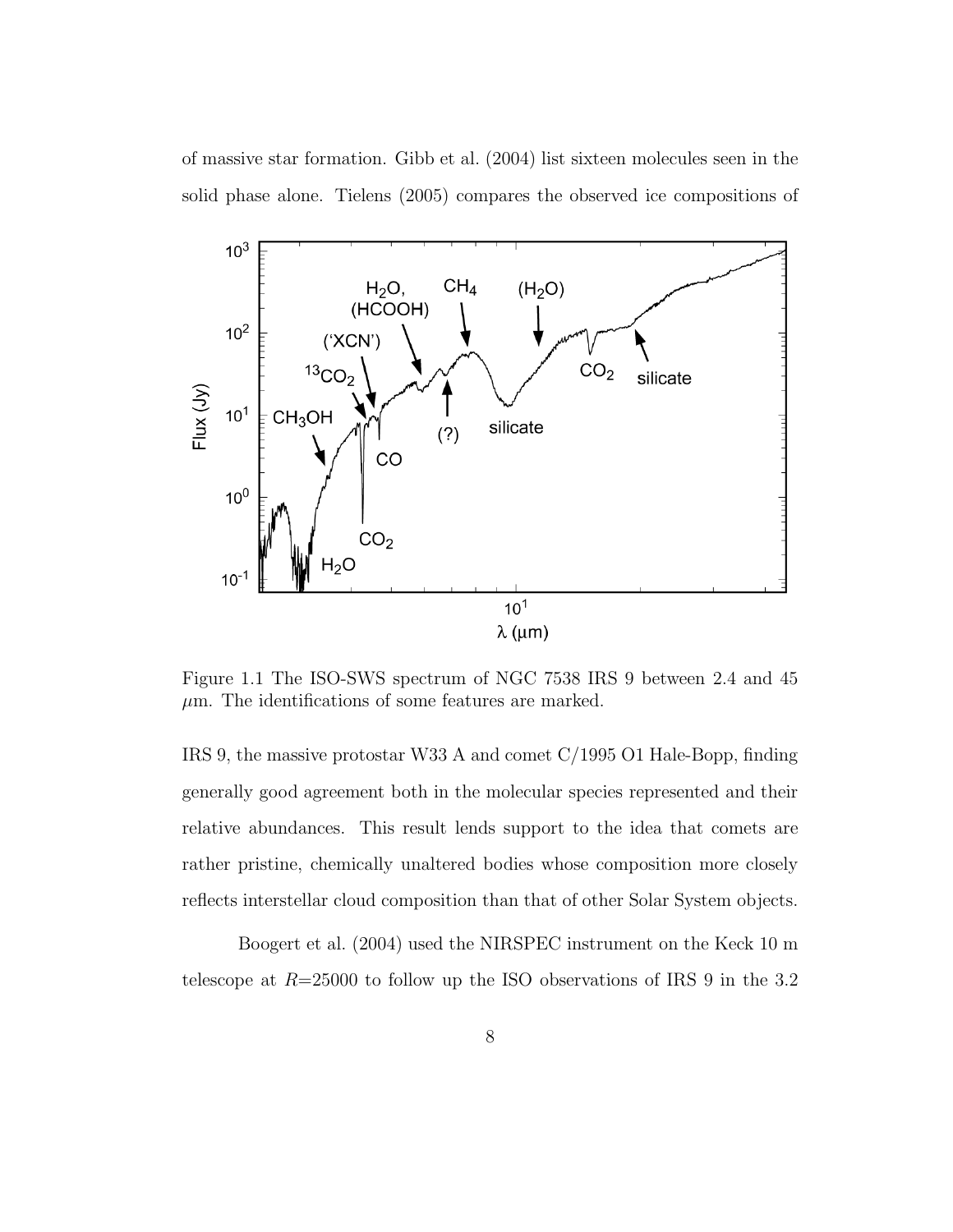$\mu$ m CH<sub>4</sub>  $\nu$ <sub>3</sub> C-H stretch feature. They resolved gas-phase lines and found a pattern in which low J lines were seen in absorption whereas at higher J the lines went into emission. They argue for formation of  $CH<sub>4</sub>$  by hydrogenation of atomic C on grain surfaces and note its absence in the high velocity outflow, explaining that it "burns" in shocked conditions to become CO. Other molecular species seem to be observed in the act of desorption from grains into the gas phase. Spectral features attributable to  $NH<sub>3</sub>$  frozen in a polar, water-rich ice mixture were detailed by Lacy et al. (1998). Gas phase  $NH<sub>3</sub>$  is also observed toward IRS 9, indicating active sublimation of ices from grains is taking place; however, no reports of observations of inversion transitions of NH<sup>3</sup> at centimeter wavelengths are evident in the literature.

#### 1.3 Comparison of IRS 9 and IRS 1

The evolutionary state of the nearby source NGC 7538 IRS 1 appears to contrast with that of IRS 9, allowing a direct comparison of the physical conditions and chemical constituents of two similar systems under similar initial conditions. IRS 1 has already been extensively studied in the mid-infrared by Knez et al. (2008) and appears to be a forming, late O star undergoing active accretion (Lacy & Jaffe 2007). There likely exists an accretion disk and/or envelope around the star on account of the strong molecular absorption observed toward the continuum source, evident partial covering of the source by the absorbing material, and previous observations and models indicating a disk (Pestalozzi et al. 2004, Lugo et al. 2004, De Buizer & Minier 2005). Its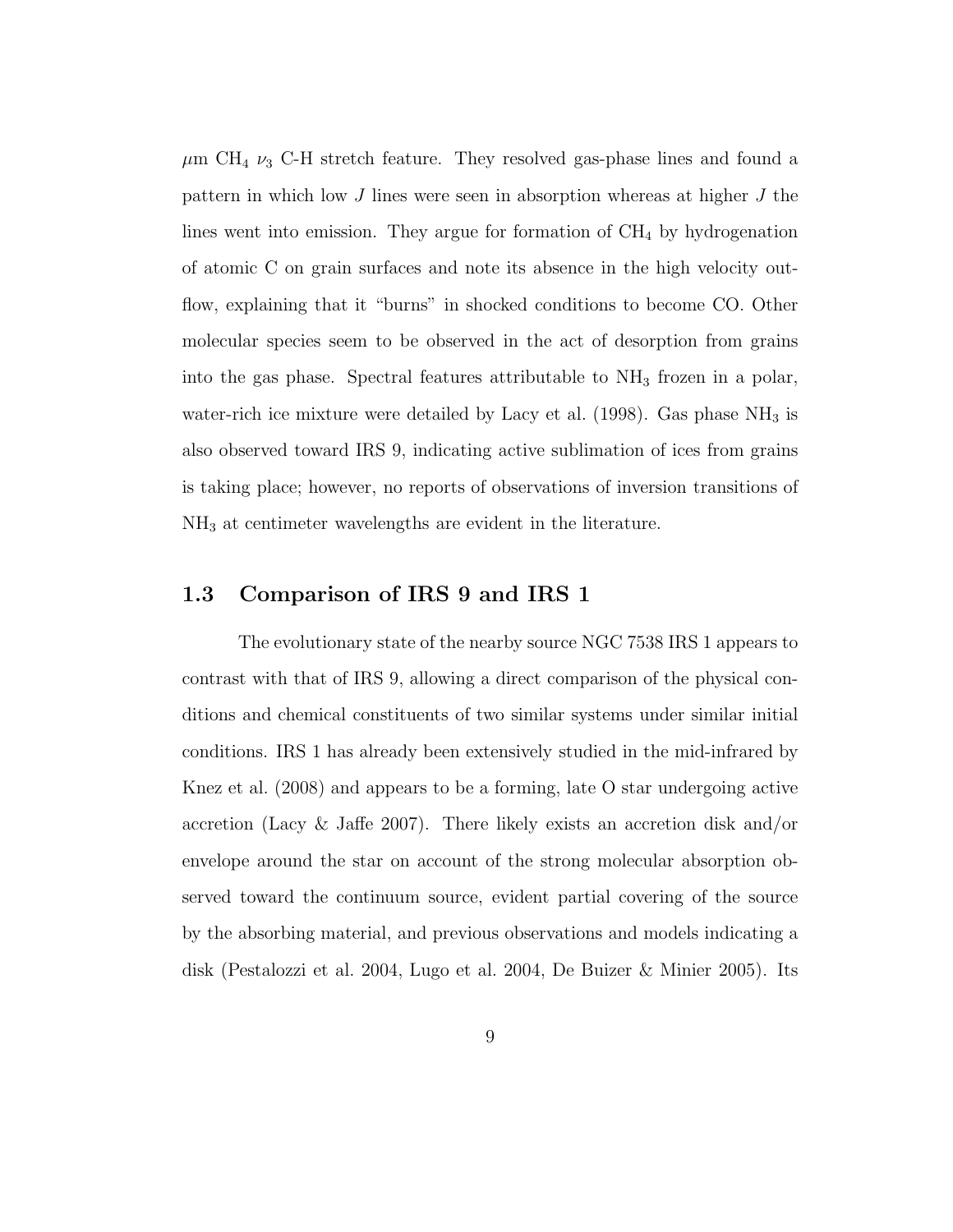higher luminosity of  $8\times10^4$  L<sub>☉</sub> corresponds to a spectral type of O7.5 for a Main Sequence object (Werner et al. 1979, Lugo et al. 2004). Campbell (1984) reports ionized molecular outflows, in contrast to IRS 9's neutral molecular outflow. A wide range of gas temperatures toward IRS 1 is found in the literature: 800 K ( $C_2H_2$  Q-branch) and 600 K (HCN), Lahuis & van Dishoeck (2000); 500 K (C<sub>2</sub>H<sub>2</sub>), Boonman et al. (2003); and 25/176 K (<sup>12</sup>CO/<sup>13</sup>CO), Mitchell et al. (1990). The range of temperatures likely indicates that some molecules are found in the warmer inner regions near the heating source while others, such as CO, are found in colder areas at large radii in the envelope.

The strong absorption due to ice in IRS 9 (Whittet et al. 1996) is comparatively weak in IRS 1, suggesting that a significant event occurs between these points on the evolutionary journey of high-mass stars. The reaction direction that previously favored molecules formed in the gas phase in the molecular cloud sticking to grain surfaces is reversed, flooding the environment with new constituents for further gas-phase reactions. We set out to observe systems on either side of this dividing line to understand better this defining moment of high mass star formation. Yet starting abundances are a factor that must be controlled for a proper one-to-one comparison; IRS 1 and IRS 9, originating in the same cloud with essentially identical abundances, are ideal laboratories for this kind of study.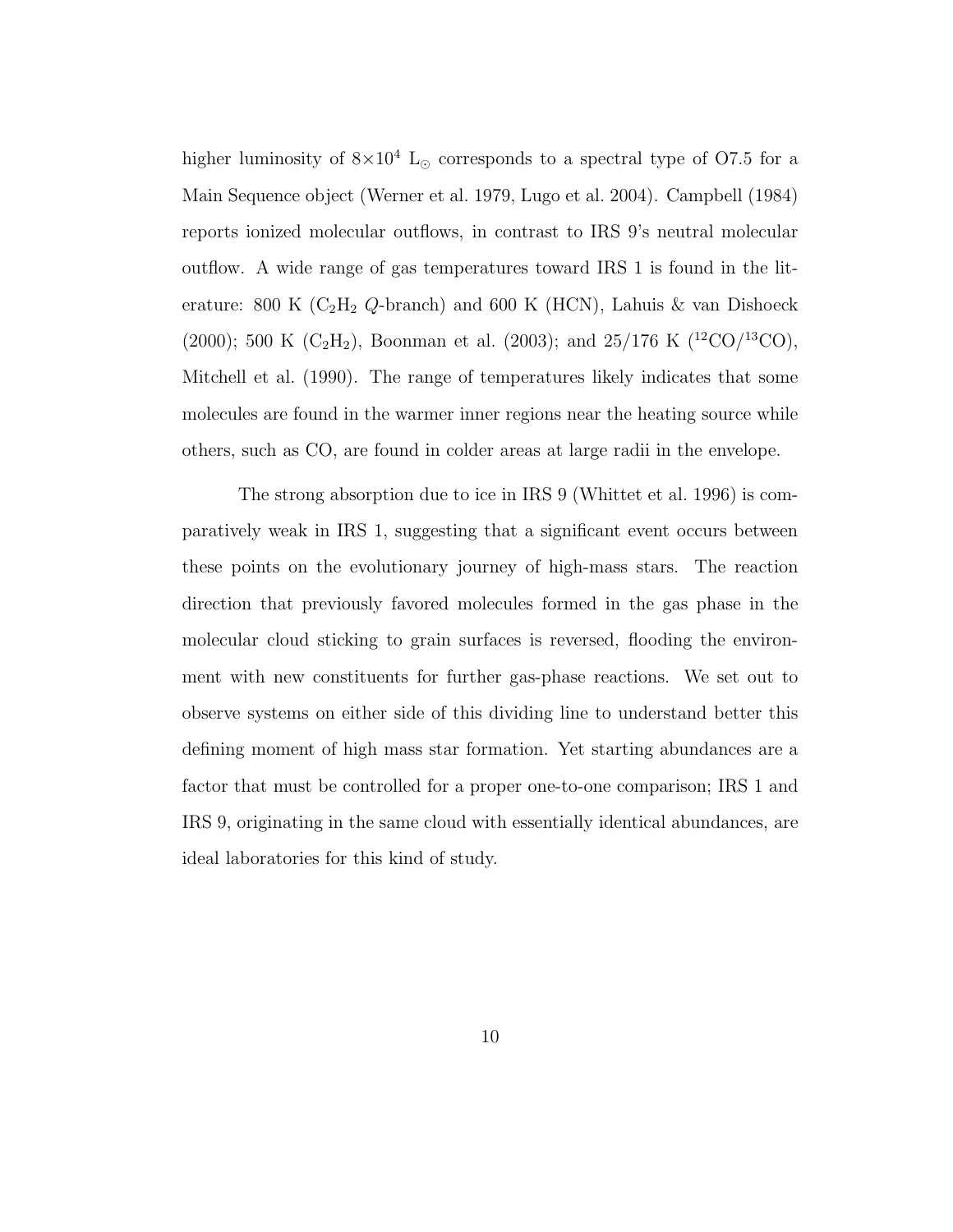## Chapter 2

#### Observations and Reductions

We observed NGC 7538 IRS 9 with the Texas Echelon Cross (X) Echelle Spectrograph (TEXES; Lacy et al. 2002) on the Gemini North 8 m telescope in 2007 October. Similar observations of IRS 1 were carried out at the NASA Infrared Telescope Facility (IRTF) 3 m telescope in 2001 June, 2001 November, 2002 September, 2002 December and 2005 November. Circumstances for all IRS 9 observations are given in Tables 2.1. Concurrent IRTF observations of IRS 1 on the 2001 dates formed the basis for the work of Knez et al. (2008); details of these observations are given in Table 2.2. Additional observations of IRS 1 were made at Gemini in 2007 October to supplement previous TEXES data obtained at the IRTF.

TEXES is a high-resolution cross-dispersed grating spectrograph designed to operate at high spectral resolution  $(R = 75,000-100,000)$  over a range of mid-infrared wavelengths from 5 to 25  $\mu$ m, as described by Lacy et al. (2002). Light diffracts off a coarsely-ruled "echelon" grating (Michelson 1898) at a large incidence angle with respect to normal at order  $n \sim 1500$ . The light then diffracts off a cross dispersion grating and is imaged onto a  $256 \times 256$  pixel Si:As detector as a series of orders. At a given spectral set-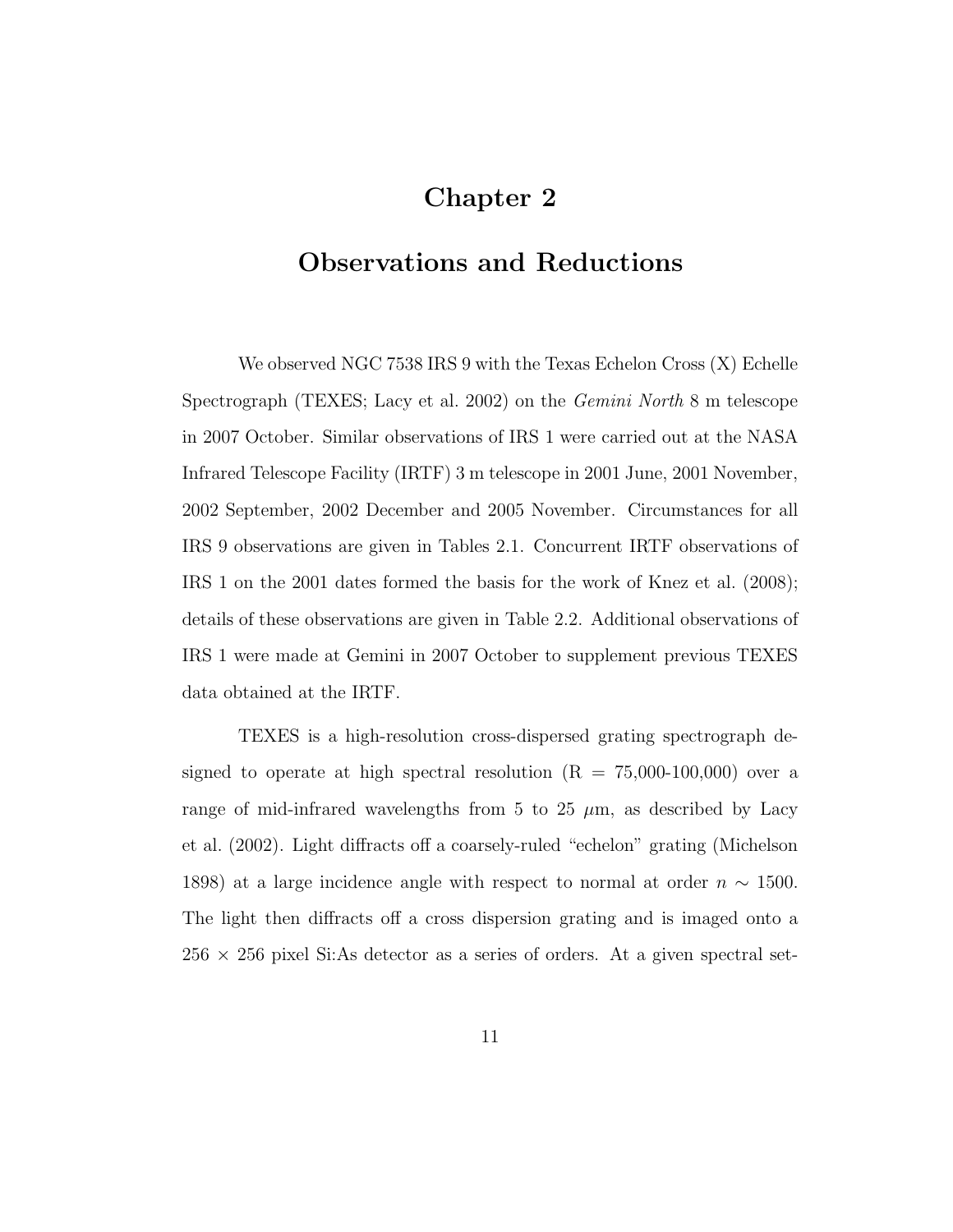| UT Date         | Telescope   | Wavenumber<br>Center $(cm-1)$ | Included Features                                                                                                                |
|-----------------|-------------|-------------------------------|----------------------------------------------------------------------------------------------------------------------------------|
| 2001 June 15    | <b>IRTF</b> | 768                           | $C_2H_2 \nu_5 R(15,16)$                                                                                                          |
|                 |             | 780                           | [Ne II] $(^{2}P_{1/2} \rightarrow {^{2}P_{3/2}})$ , C <sub>2</sub> H <sub>2</sub> $\nu_{5}$<br>$R(21,22)$ , HCN $\nu_2 R(22,23)$ |
| 2001 June 18    | <b>IRTF</b> | 744                           | $C_2H_2 \nu_5 R(5,6)$                                                                                                            |
| 2001 June 26    | <b>IRTF</b> | 761                           | $C_2H_2 \nu_5 R(12,13)$ , HCN $\nu_2 R(15,16)$ ,<br>HD, H <sup>13</sup> CN $\nu_2$ R(18)                                         |
| 2001 June 28-29 | <b>IRTF</b> | 734                           | $C_2H_2 \nu_5 R(1)$ , HCN $\nu_2 R(6,7)$                                                                                         |
| 2007 October 21 | Gemini      | 828                           | HNCO $\nu_4$ P-branch, <sup>14</sup> NH <sub>3</sub> $\nu_2$ sP(7,K)                                                             |
|                 |             | 1308                          | <sup>12</sup> CH <sub>4</sub> $\nu_4$ R(0), <sup>13</sup> CH <sub>4</sub> $\nu_4$ R(1)                                           |
| 2007 October 25 | Gemini      | 930                           | <sup>14</sup> NH <sub>3</sub> $\nu_2$ a $Q(J,K)$                                                                                 |
|                 |             | 743                           | $C_2H_2 \nu_5 R(5,6)$                                                                                                            |
| 2007 October 26 | Gemini      | 853                           | <sup>14</sup> NH <sub>3</sub> $\nu_2$ a $P(4,K)$                                                                                 |
|                 |             | 1323                          | <sup>12</sup> CH <sub>4</sub> $\nu_4$ R(2), <sup>13</sup> CH <sub>4</sub> $\nu_4$ R(4),                                          |
|                 |             |                               | $C_2H_2 \nu_4 + \nu_5 P(1-3)$                                                                                                    |
| 2007 October 27 | Gemini      | 2055                          | OCS $\nu_2$ $P(12-22)$ , <sup>12</sup> CO $\nu$ =1-0 $P(21,22)$ ,                                                                |
|                 |             |                               | <sup>13</sup> CO $P(11,12)$ , C <sup>18</sup> O $P(10,11)$ , C <sup>17</sup> O $P(16)$                                           |
| 2007 October 28 | Gemini      | 730                           | $C_2H_2 \nu_5 Q$ -branch                                                                                                         |
| 2007 October 30 | Gemini      | 2085                          | <sup>12</sup> CO <i>v</i> =1-0 <i>P</i> (14-15), <sup>13</sup> CO <i>P</i> (3,4),<br>$C^{18}O$ $P(2,3)$ , $C^{17}O$ $P(8,9)$     |

Table 2.1. Circumstances of TEXES observations of NGC 7538 IRS 9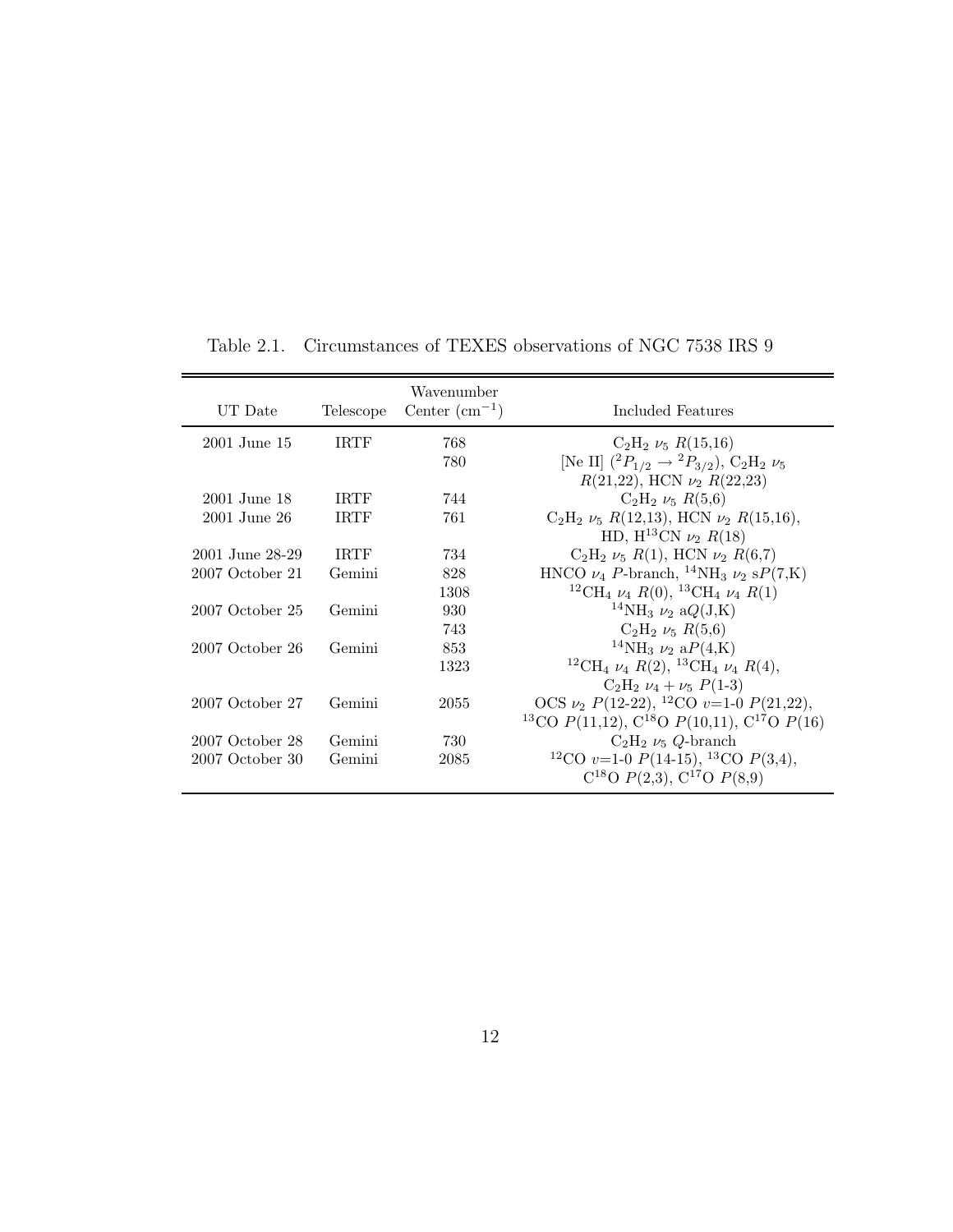Table 2.2. Circumstances of TEXES observations of NGC 7538 IRS 1. All observations of IRS 1 were made with TEXES at the IRTF except the three dates in 2007 which were obtained at Gemini.

| UT Date           | Wavenumber<br>Center $(cm-1)$ | Included Features                                                                                                                  |
|-------------------|-------------------------------|------------------------------------------------------------------------------------------------------------------------------------|
| 2001 June 15      | 780                           | [Ne II] $(^{2}P_{1/2} \rightarrow {^{2}P_{3/2}})$ , C <sub>2</sub> H <sub>2</sub> $\nu_{5}$<br>$R(21,22)$ , HCN $\nu_2$ $R(22,23)$ |
|                   | 768                           | $C_2H_2 \nu_5 R(15,16)$                                                                                                            |
| 2001 June 18      | 744                           | $C_2H_2 \nu_5 R(5,6)$                                                                                                              |
| 2001 June 26      | 761                           | $C_2H_2 \nu_5 R(12-14)$ , HCN $\nu_2 R(15,16)$ ,                                                                                   |
|                   |                               | HD, H <sup>13</sup> CN $\nu_2$ R(18)                                                                                               |
| 2001 June 28      | 734                           | $C_2H_2 \nu_5 R(1)$ , HCN $\nu_2 R(6,7)$ , H <sup>13</sup> CN $\nu_2 R(9)$                                                         |
|                   | 860                           | $H2O$ , OH                                                                                                                         |
| 2001 June 29      | 734                           | $C_2H_2 \nu_5 R(1)$ , HCN $\nu_2 R(6)$                                                                                             |
| 2001 November 21  | 731                           | $C_2H_2 \nu_5 Q$ -branch                                                                                                           |
| 2002 September 8  | 780                           | [Ne II] $(^{2}P_{1/2} \rightarrow {^{2}P_{3/2}})$ , C <sub>2</sub> H <sub>2</sub> $\nu_{5}$                                        |
|                   |                               | $R(21,22)$ , HCN $\nu_2 R(22-23)$                                                                                                  |
|                   | 750                           | CH <sub>3</sub> $\nu_2$ R-branch, C <sub>2</sub> H <sub>2</sub> $\nu_5$ R(7,8)                                                     |
| 2002 September 9  | 930                           | <sup>14</sup> NH <sub>3</sub> $\nu_2$ a $Q(J,K)$                                                                                   |
| 2002 September 10 | 1246                          | $H_2 S(4)$                                                                                                                         |
| 2002 September 11 | 867                           | <sup>14</sup> NH <sub>3</sub> $\nu_2$ a $P(5,\mathrm{K})$                                                                          |
|                   | 530                           | $SO_2 \nu_2$                                                                                                                       |
| 2002 September 13 | 2055                          | OCS $\nu_2$ $P(12-22)$ , <sup>12</sup> CO $\nu$ =1-0 $P(21,22)$ ,                                                                  |
|                   |                               | <sup>13</sup> CO $P(11,12)$ , C <sup>18</sup> O $P(10,11)$ , C <sup>17</sup> O $P(16)$                                             |
| 2002 September 14 | 807                           | Humphreys $\alpha$                                                                                                                 |
|                   | 819                           | $C_2H_6\nu_9$                                                                                                                      |
|                   | 1280                          | <sup>12</sup> CH <sub>4</sub> $\nu_4$ $P(4)$                                                                                       |
| 2002 December 9   | 813                           | $H_2 S(2)$                                                                                                                         |
| 2002 December 10  | 587                           | $H_2 S(1)$                                                                                                                         |
| 2002 December 20  | 1247                          | $H_2 S(4)$                                                                                                                         |
| 2005 December 12  | 1310                          | <sup>12</sup> CH <sub>4</sub> $\nu_4$ R(0,2); <sup>13</sup> CH <sub>4</sub> $\nu_4$ R(0)                                           |
| 2007 October 21   | 827                           | HNCO $\nu_4$ $P\text{-branch};$ $^{14}\text{NH}_3$ $\nu_2$ $\text{s}P(7,\text{K})$                                                 |
| 2007 October 27   | 2055                          | OCS $\nu_2$ $P(12-22)$ , <sup>12</sup> CO $v=1-0$ $P(21,22)$ ,                                                                     |
|                   |                               | <sup>13</sup> CO $P(11,12)$ , C <sup>18</sup> O $P(10,11)$ , C <sup>17</sup> O $P(16)$                                             |
| 2007 October 30   | 2085                          | <sup>12</sup> CO <i>v</i> =1-0 <i>P</i> (14-15), <sup>13</sup> CO <i>P</i> (3,4),<br>$C^{18}O$ $P(2,3)$ , $C^{17}O$ $P(8,9)$       |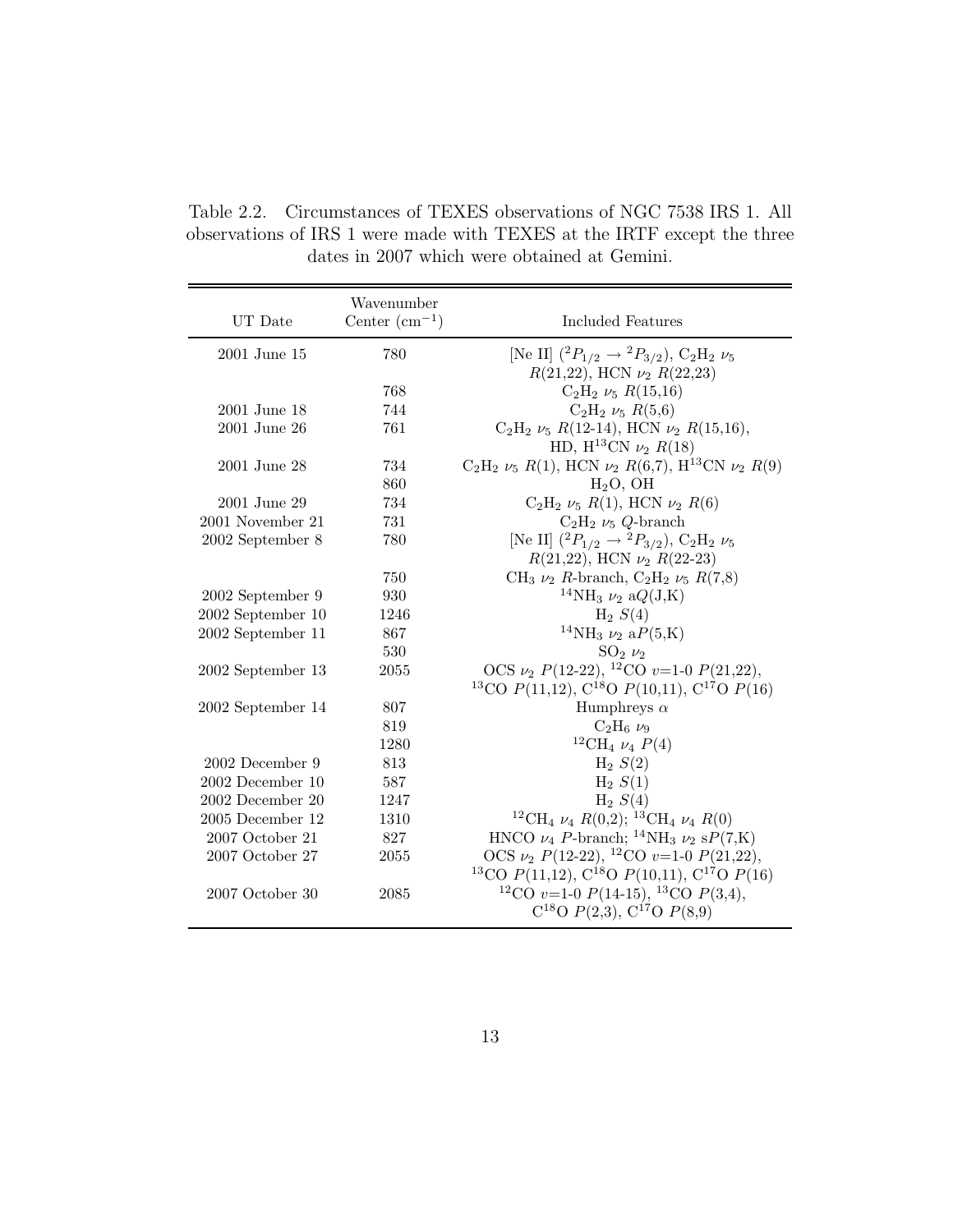ting between five and ten cross-dispersed orders are imaged onto the detector for a spectral coverage of about 0.5%. The continuity of orders is wavelengthdependent; below 11  $\mu$ m order overlap is sufficient to yield continuous coverage over an entire spectral setting. At wavelengths longer than 11  $\mu$ m there are gaps between adjacent orders.

At Gemini the pixel scale of TEXES was ∼0''.15 while at the IRTF it was <sup>∼</sup>0.′′36. In both cases the seeing disc is, at worst, critically sampled under good seeing conditions. The pixel scales also compare favorably with the diffraction limit at 10  $\mu$ m of each telescope, 0'84 and 0'31 at the IRTF and Gemini, respectively. All observations were made at a resolving power  $R \simeq$ 80,0000, or  $\Delta v \sim 3$ -4 km s<sup>-1</sup> and the spectral coverage at each spectral setting was  $\Delta\lambda \approx 0.06$  µm. The spectral sampling of the TEXES array is about 1.0 km s<sup>−</sup><sup>1</sup> . Slit widths for the 2007 observations were 0.5′′ at Gemini and 1.4′′ at IRTF in 2001.

Spectra were obtained in "long slit" mode in which the dimensions of the slit in projection on the sky are large enough to sample the sky sufficiently for its contribution to be easily removable in data reduction. This approach eliminates the need for explicit sky pointings for sky removal. We alternated the telescope between two positions on the sky in the slit direction, separated by <sup>∼</sup> 1-5′′, during an exposure sequence. Subtraction of adjacent "nod" positions removes the contribution to the signal from night sky emission. Slit lengths are determined by the length of the "nod throw", or distance between nod points, and are achieved by adjustments of counterrotating slit and decker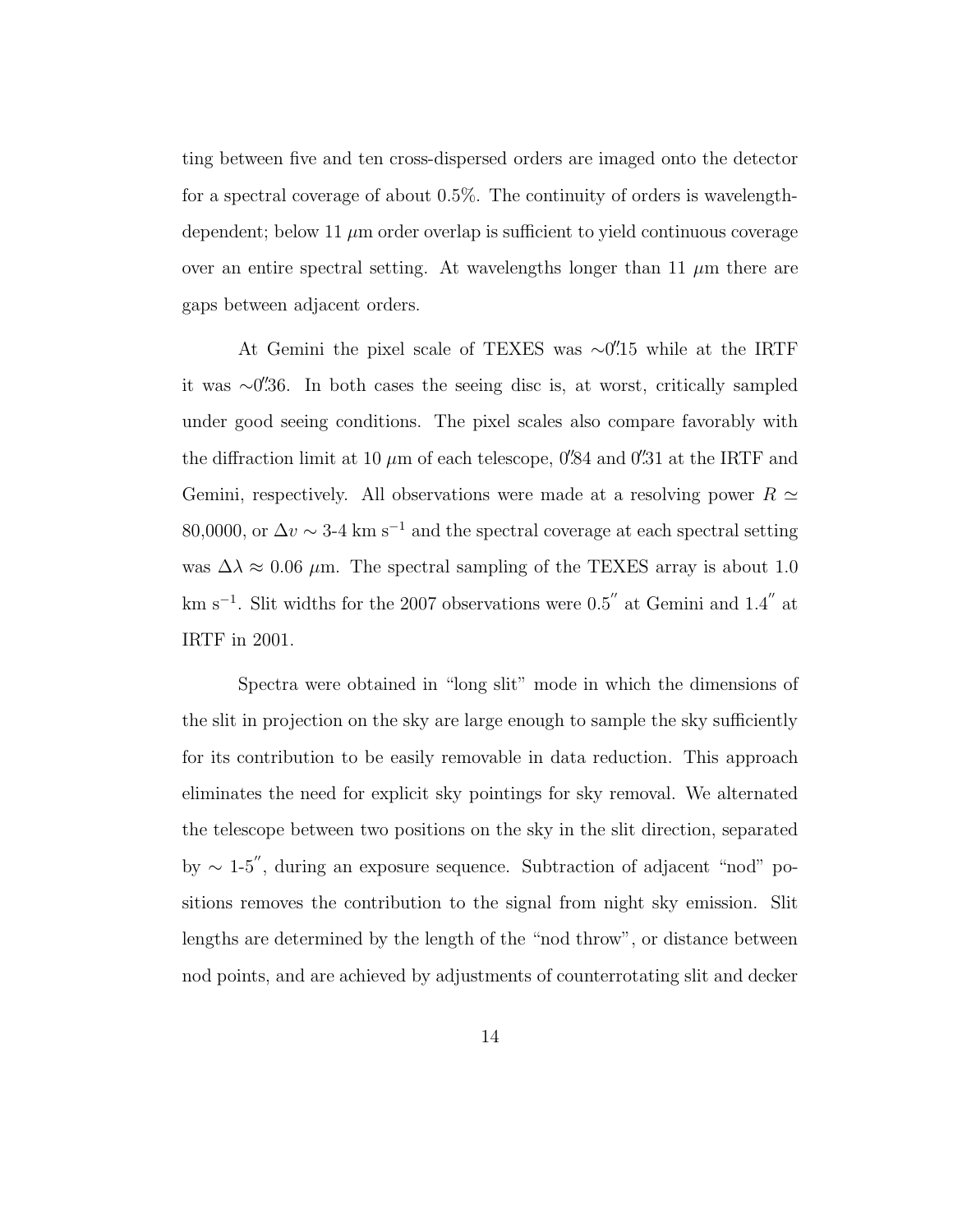wheels.

To correct for absorption by the Earth's atmosphere we observed objects whose spectra were close to blackbody over the wavelength range of observation. At wavelengths beyond  $\sim 8 \mu m$ , asteroids meet this requirement while providing the most flux of available object types. Toward  $5 \mu m$ , most asteroids provide insufficient flux to achieve high signal-to-noise ratio  $(S/N)$ , so we frequently used bright, hot Main Sequence stars such as Vega  $(\alpha \text{ Lyrae})$ , Fomalhaut ( $\alpha$  Piscis Austrini) and Mirfak ( $\alpha$  Persei) as divisors. We aimed to observe the divisor for a given object at nearly the same airmass as the object observation for more complete divisions as telluric atmospheric absorption goes as the path length of the sightline through the atmosphere. Airmass differences can be corrected for after data reduction by taking either the object or divisor spectrum to the power of the ratio of airmasses, resulting in typically quite good divisions. Residual structure in divided spectra is removed by fitting and subtracting off low-order polynomials.

#### 2.1 Data Reduction

Intense emission by the instrument, telescope and sky at the wavelengths of our observations would otherwise overwhelm the faint astronomical signals we try to detect, but these signals can be recovered with proper calibration making use of the same emission. The data reduction pipeline we used is described in detail in Lacy et al. (2002), based on the approach of calibrating millimeter and submillimeter data in sources such as Ulich  $\&$  Haas (1976).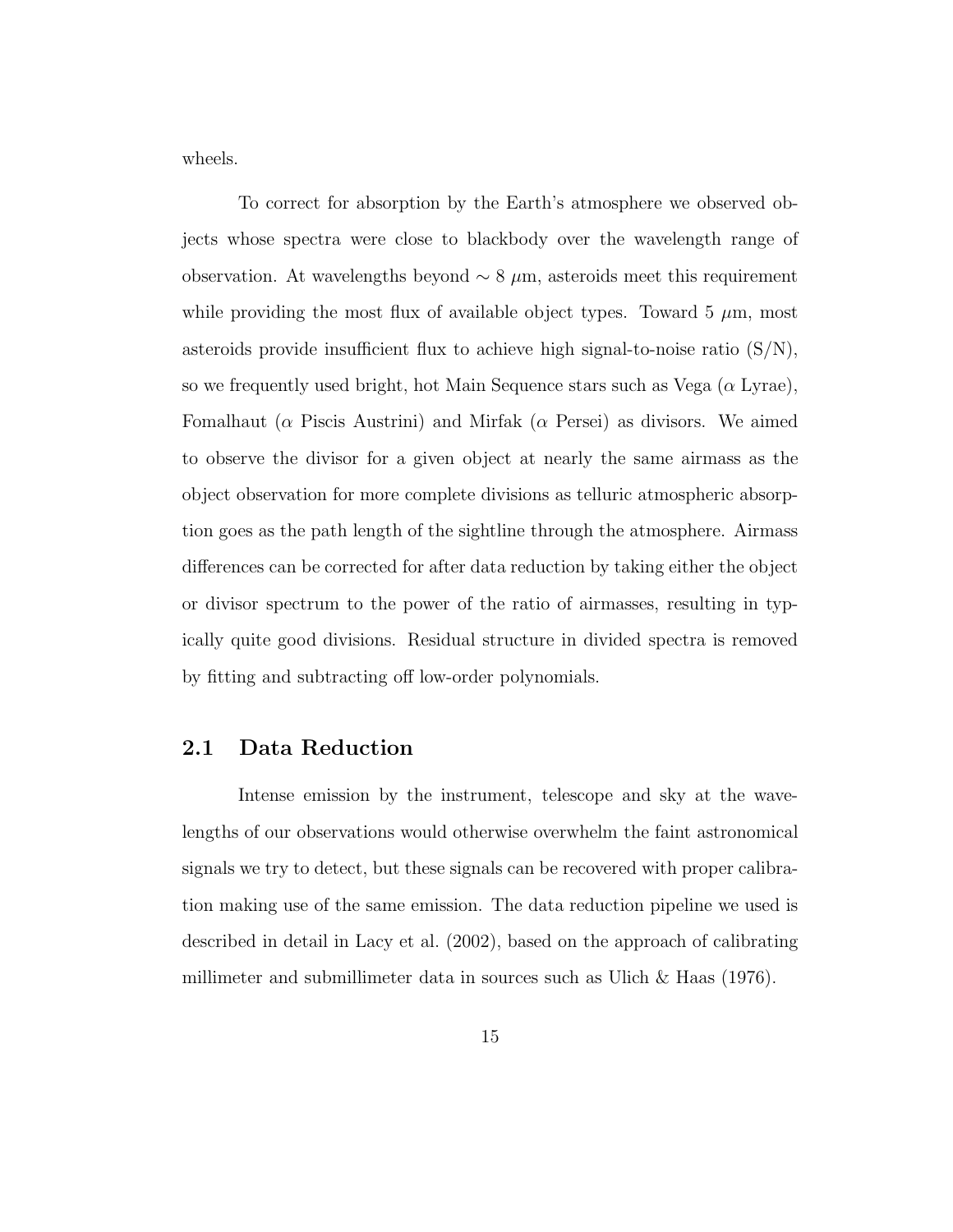A typical sky calibration cycle involves collecting data on the sky and on with two positions of a rotating chopper blade mounted just above the entrance window to the TEXES Dewar: one painted black and one "shiny" (low emissivity). The result of taking black-sky removes atmospheric absorption and serves as both a spatial and spectral flat field image provided that the black position, sky and telescope temperatures are all approximately equal. We quote the Lacy et al. (2002) expression for the object intensity as a function of frequency,

$$
I_{\nu}(\text{object}) \approx S_{\nu}(\text{object} - sky) \frac{B_{\nu}(T_{tel})}{S_{\nu}(\text{black} - sky)} \tag{2.1}
$$

where  $S_{\nu}$  is the measured signal and  $B_{\nu}$  is the blackbody function at the telescope temperature  $T_{tel}$ . Within the approximation that  $I_{\nu}(\text{black})-I_{\nu}(\text{sky})=$  $B_{\nu}(T_{tel})e^{-\tau_{sky}}$ , this procedure corrects for sky absorption. Wavelength calibration is achieved by using the known wavelengths of night sky emission lines.

Pipeline software written in FORTRAN performs the reduction steps resulting in a wavelength- and flux-calibrated object spectrum along with an estimate of the noise, the sky transmission spectrum, and the 2-D unextracted slit image. The program also corrects for optical distortion, removes cosmic ray spikes and fixes bad pixels. The accuracy of radiometric calibrations is ∼25%, ignoring telescope pointing uncertainties. Expressed in velocity units, our wavelength calibration method is accurate to about 1 km s<sup>-1</sup>.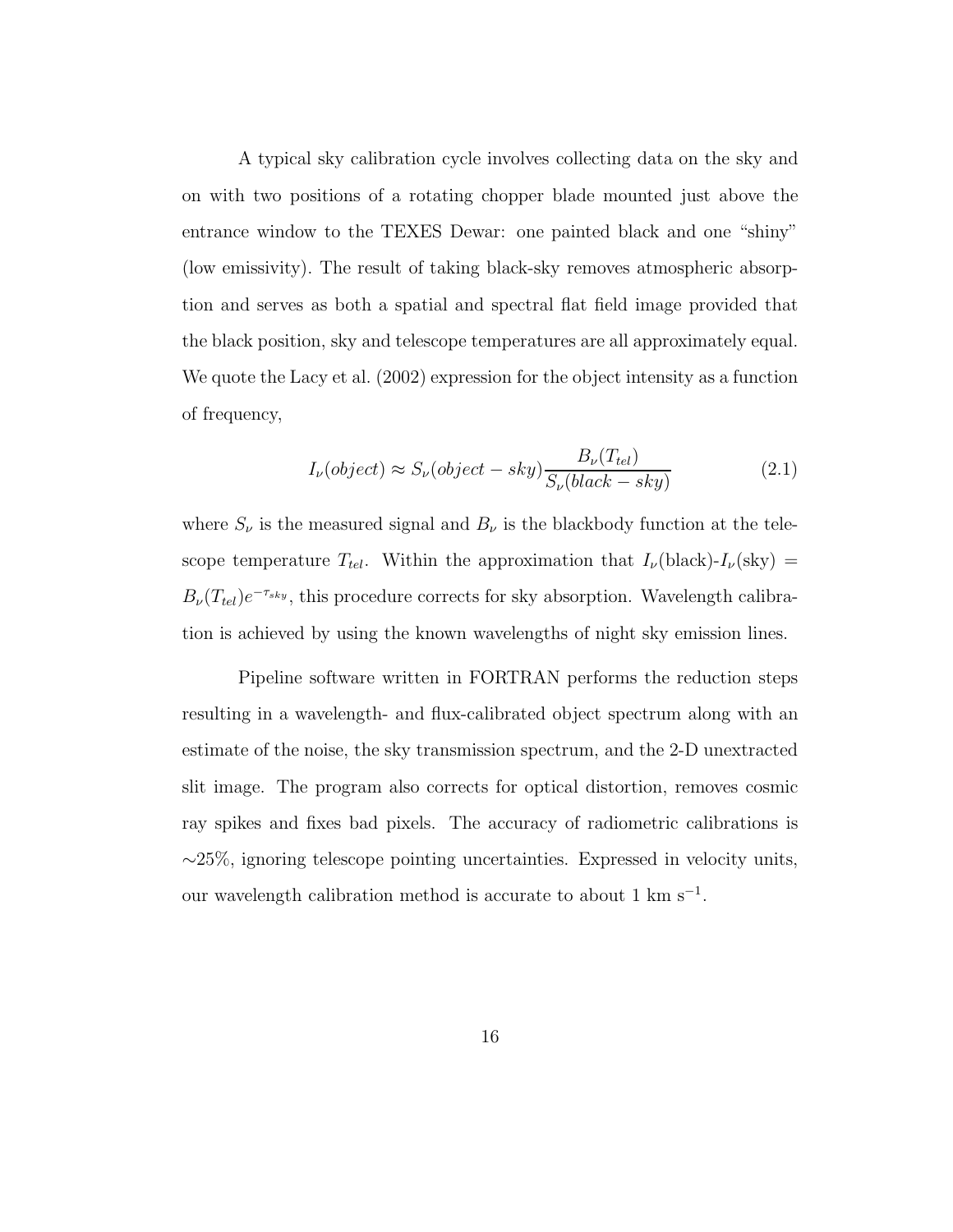#### 2.2 Spatial Resolution of IRS 9

Given the high spatial resolution of the Gemini observations, we considered the possibility that TEXES might resolve the emitting/absorbing region around IRS 9 if it were spatially extended. To that end we obtained spatialspectral maps of IRS 9 and  $\mu$  Cephei, a mid-infrared-bright standard star that was used as a PSF reference for spatial deconvolution. To generate the maps, the TEXES slit is stepped across an object and spectral information gathered at each step, building up a data cube in which there are two spatial dimensions and one spectral dimension. Additional steps are included at both the beginning and end of the scan to sample the sky for removal. The data are handled by our reduction pipeline in a manner substantially similar to the method of processing the long slit observations, treating a scan as a series of 2-D spectrograms and resulting in a calibrated data cube as output.

 $IRS<sub>9</sub>$  and  $\mu$  Cep were observed with identical scan parameters including scan direction, length and step size, and were observed at comparable zenith angle. After reducing the raw data, different spectral windows were selected from which to form reconstructed images of each object by summing the data in the spectral direction. For IRS 9, we chose a window centered at about 745.88 cm<sup>-1</sup>, near the position of the C<sub>2</sub>H<sub>2</sub>  $\nu$ <sub>5</sub>  $R(6)$  line in the rest frame of the object. The window was  $0.35 \text{ cm}^{-1}$  wide. We selected this frequency range to search for spatial extent in the IRS 9 map as we noted absorption in the  $R(6)$  line in nod-mode spectra. For the deconvolution reference, we chose a nearby spectral region apparently free from telluric and stellar photospheric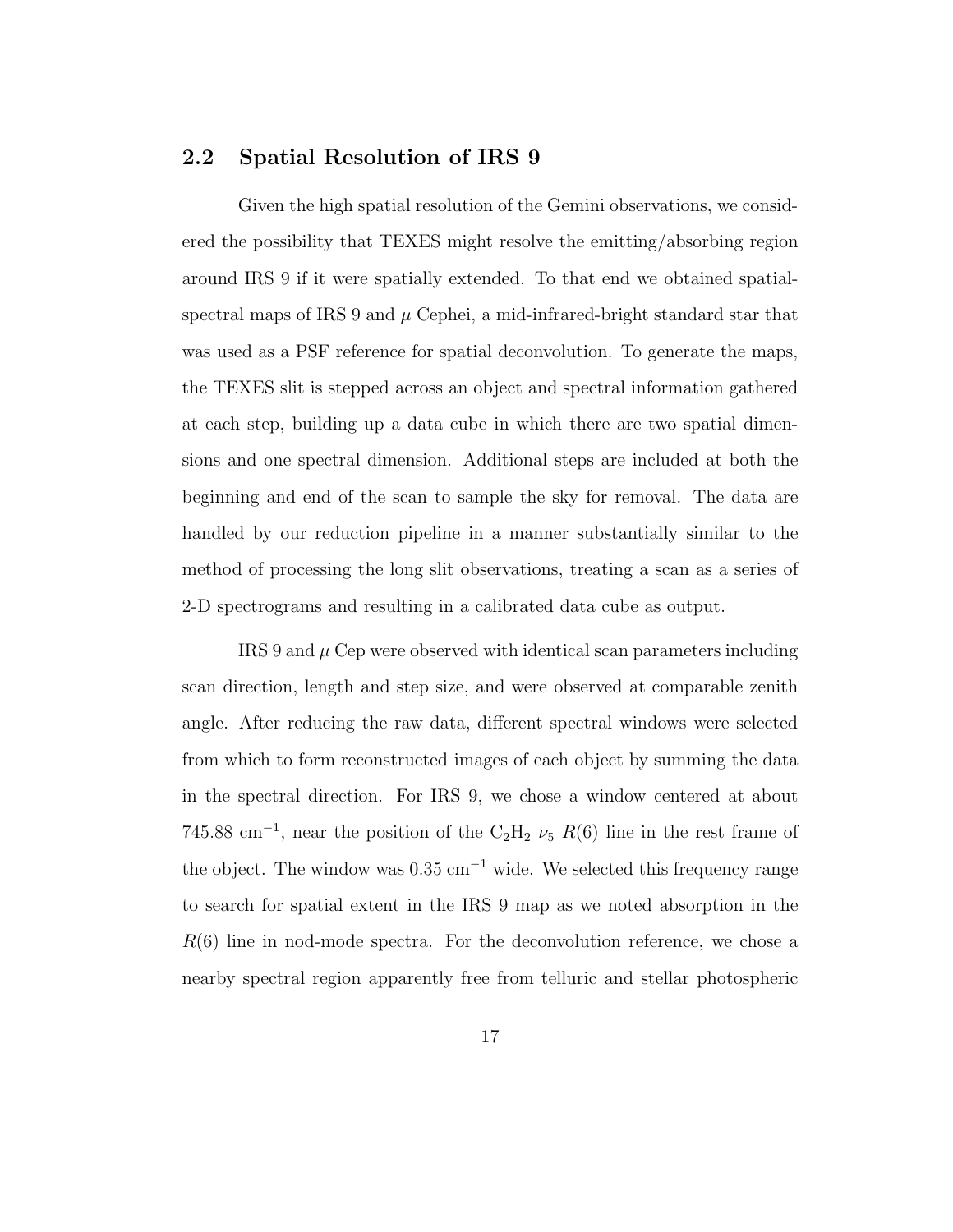absorption centered at  $744.43 \text{ cm}^{-1}$  and  $0.25 \text{ cm}^{-1}$  in width. The observed full width at half maximum (FWHM) for each object was  $0'67$  for IRS 9 and  $0\rlap{.}{\prime\prime}63$  for  $\mu$  Cep, at each object's respective spectral setting. The deconvolution was performed using the maximum entropy method (Bryan & Skilling 1980), with results shown in Figure 2.1. The deconvolved image of IRS 9 in the  $C_2H_2$ 



Figure 2.1 Contour plot of the TEXES scan map of NGC 7538 IRS 9 at 745.8 cm<sup>−</sup><sup>1</sup> after maximum entropy deconvolution. The PSF reference for the deconvolution was a scan map of the mid-infrared standard  $\mu$  Cephei made with the same parameters as the IRS 9 scan. North is up and east at left and contours are plotted at flux densities of 25, 50, 100, 150, 200, 250 and 300 Jy. The plot origin is approximately the location of the source peak intensity.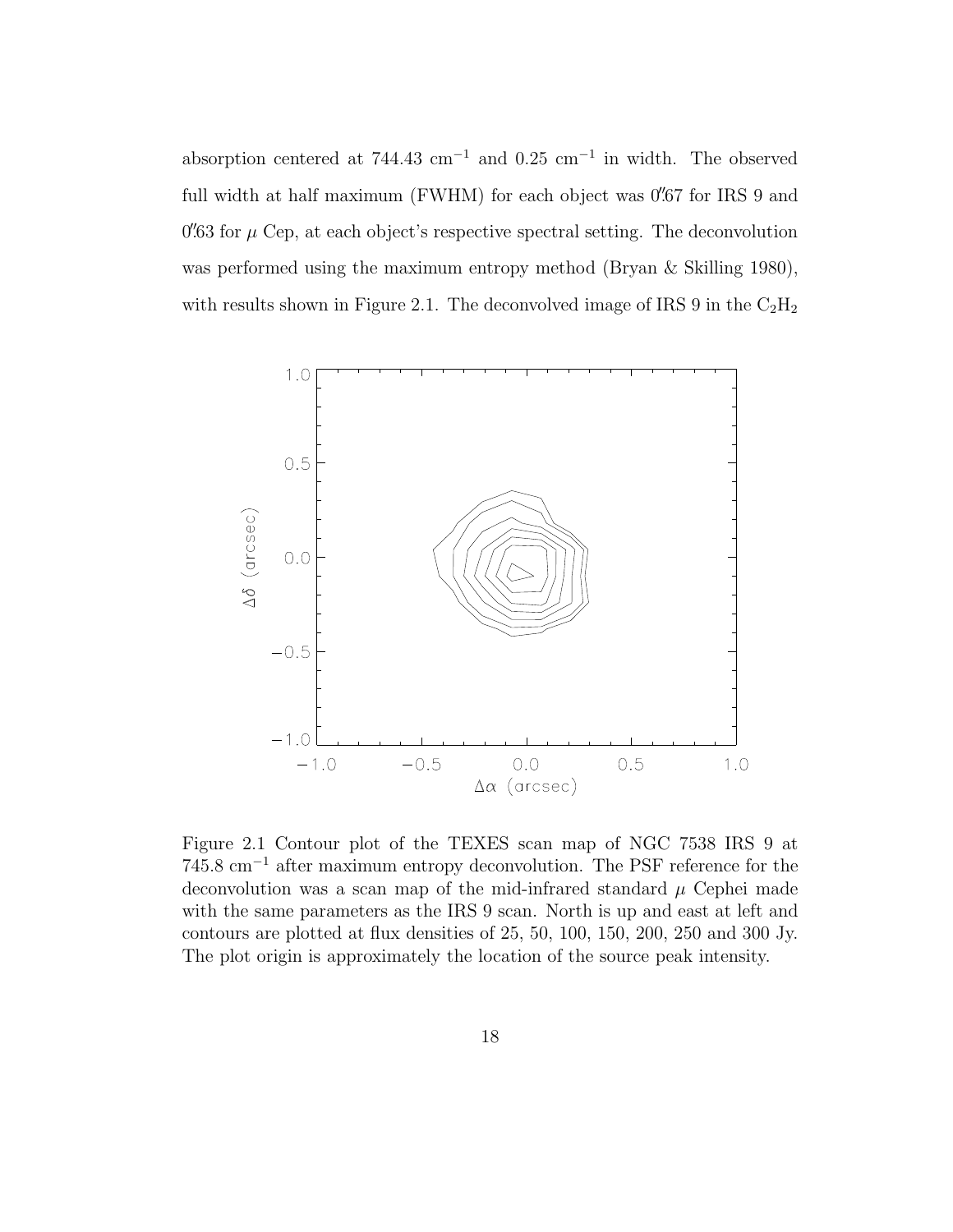feature appears pointlike with some weak extension toward the NE possible. We do not believe this indicates that the envelope or other structure of IRS 9 is spatially resolved, and carried out our other TEXES observations exclusively in long slit mode.

This approach to deconvolution involves some caveats. Poor seeing during a scan, for example, might distort the PSF on time scales shorter than those required to scan across an object. However, we felt sufficiently convinced that IRS 9 presents itself as a point source in the mid-infrared that we did no further scans. Given the distance to NGC 7538 and the spatial resolution of our observations, we conclude that spatial structure of IRS 9 is unresolved on scales of  $\sim$ 1000 Astronomical Units (AU) or about 10<sup>16</sup> cm.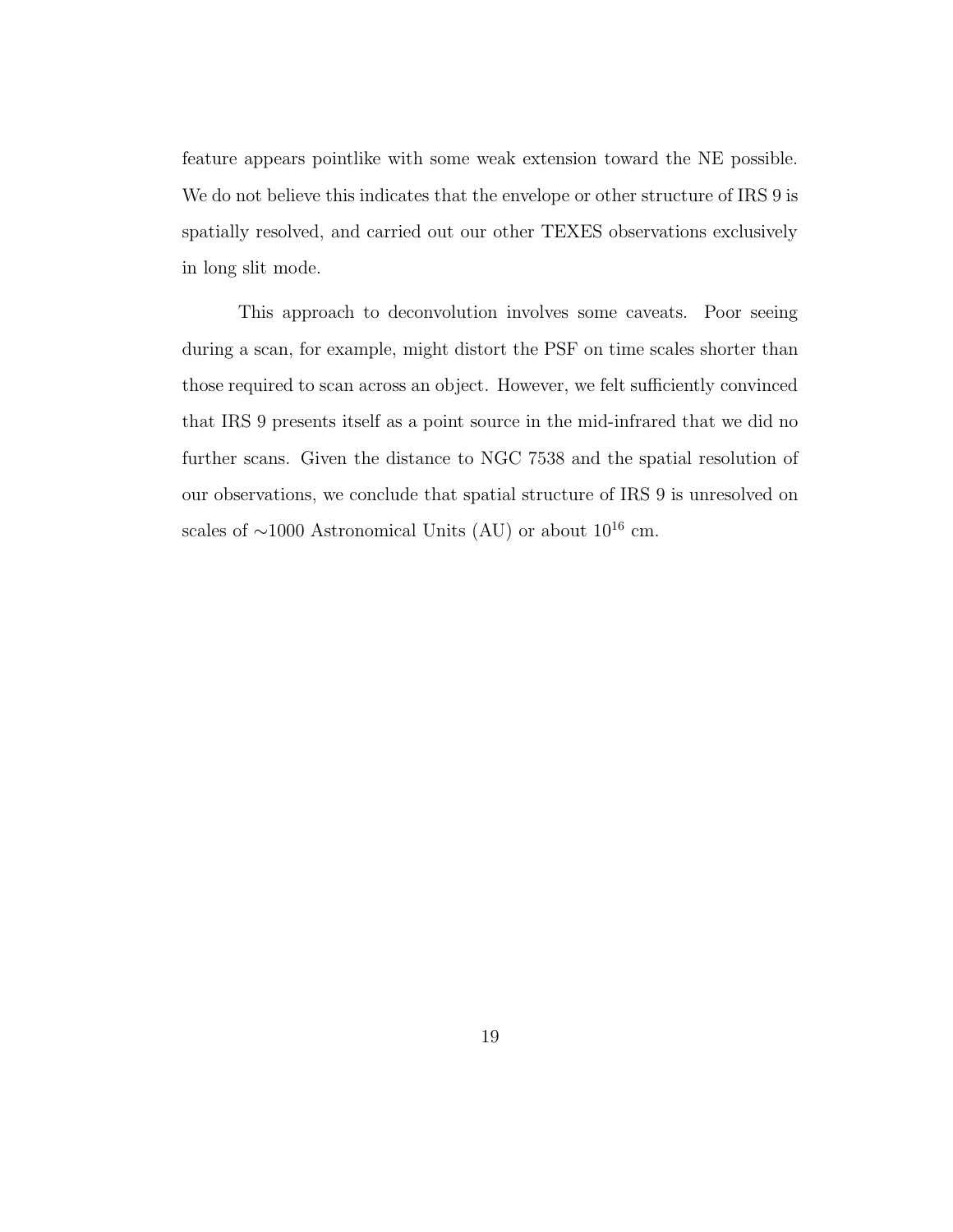## Chapter 3

#### Description of the Data

The reduced data are organized into files containing one spectral setting apiece, with each setting consisting of several individual echelon orders. A sample reduced spectrum is shown in Figure 3.1. Various dropouts in the spectrum are caused by gaps between the cross-dispersed spectral orders and regions of strong atmospheric absorption. In both cases, the data values have been set to zero such that division by a telluric divisor does not yield excessively large data values. There is also some residual absorption from atmospheric features left after division such as the weak lines around 743.2 cm<sup>−</sup><sup>1</sup> in the figure.

We observed IRS 9 in the lines of seven molecules at the settings summarized in Table 2.1. The selection of settings to observe was motivated by the desire to include as many species and individual lines as possible given the severity of telluric atmospheric absorption at a particular setting. In particular, variations in the  $H_2O$  column over Mauna Kea often influenced the settings observed on a particular night, as many of our settings are sensitive to the intensities of telluric water lines. The systemic velocity of IRS 9 and motion of the Earth with respect to the LSR were taken into account in choos-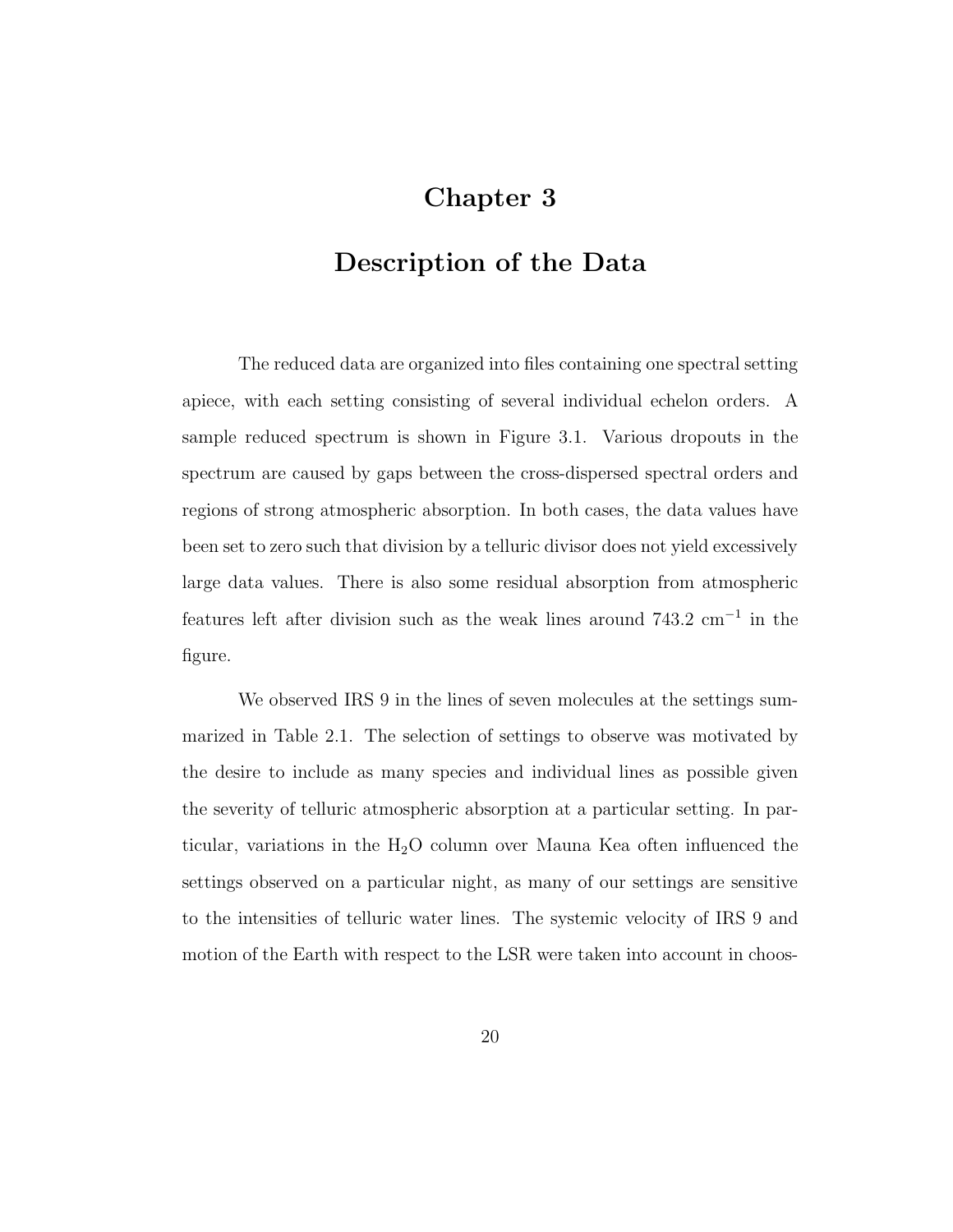ing settings in which certain lines were shifted either into or away from nearby telluric absorption features, and in many cases required trade-offs in order maximize efficiency and scientific return.

Details of the observations for specific molecules follow. Plots of individual spectral features along with model spectra are shown in Figure 4.1 through 4.8 in Chapter 4. In Section 4.1.3 we set upper limits on the column densities of molecules in cases where their lines were non-detections in our spectra.

#### $3.1\quad\mathrm{C_2H}_2$

At Gemini, two lines in the acetylene  $\nu_5$  R branch were observed  $(J=5)$ and 6), along with approximately ten lines in the  $\nu$ <sub>5</sub> Q branch; Figure 3.2 shows the Q branch spectrum along with a simple LTE fit at a single excitation temperature. Each acetylene line appears to consist of a single component. The  $R(5)$  line is stronger than  $R(6)$ , as is expected due to its three times greater nuclear statistical weight.  $R(6)$  appears to have a weak redshifted emission component at an LSR velocity of -54 km s<sup> $-1$ </sup> although this effect may in fact be due to a poor fit to the continuum there.

Earlier IRTF observations of the  $\nu$ <sub>5</sub> R(1) line (wavenumber center 734 cm<sup>−</sup><sup>1</sup> ) in 2001 June revealed a positive detection, but more importantly, higher J settings  $R(15,16)$  (768 cm<sup>-1</sup>) and  $R(21,22)$  (780 cm<sup>-1</sup>) were clear nondetections. The latter setting included the  ${}^2P_{1/2} \rightarrow {}^2P_{3/2}$  fine structure line of [Ne II]; consistent with the weak free-free emission observed toward IRS 9,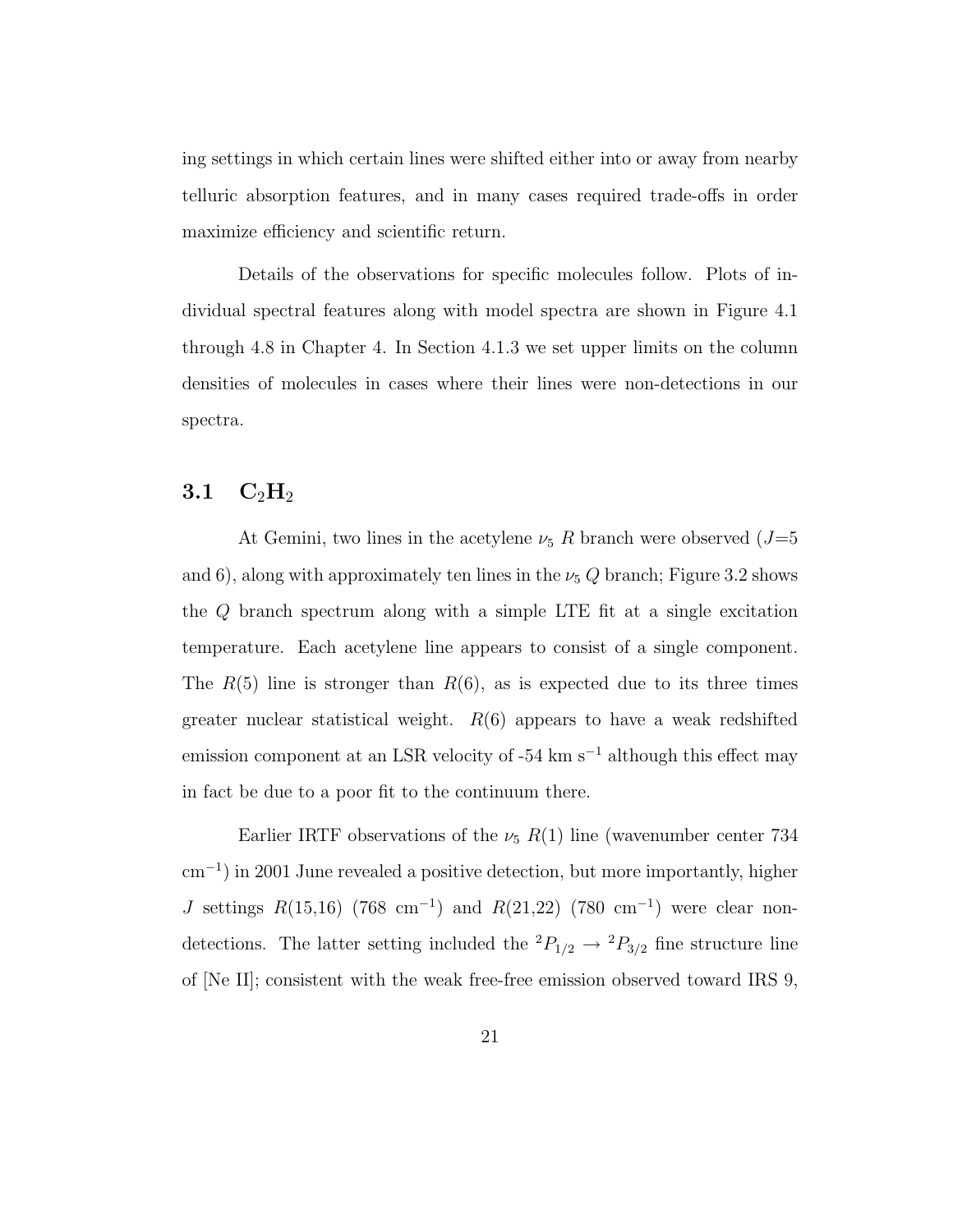this line was also a non-detection. Finally, although the positions of lines of  $^{13}$ C<sup>12</sup>CH<sub>2</sub> fell in some of our spectral settings, we did not detect any lines of this isotopologue of acetylene.

We also did not detect any lines in the  $2\nu_5-\nu_5$  "hot band" of acetylene toward IRS 9. A cluster of hot band  $Q$ -branch lines near 731 cm<sup>-1</sup> forms a band head that might have been detectable even if the individual lines were weak, but this feature was Doppler shifted out of the spectral window for the setting including the  $\nu_5$  Q branch. Other lines within the setting are subject to contamination by  $\nu_5$  lines. The hot band Q branch was seen toward IRS 1 (Knez et al. 2008), and its absence in the spectrum of IRS 9 in part leads us to conclude for the purpose of our analysis (Chapter 4) that there is little to no population of the excited vibrational states of  $C_2H_2$ .

The presence of  $\nu_4+\nu_5$  combination mode lines in our spectra, shown in Figure 4.2, is of particular interest. A  $C_2H_2$  molecule in the ground vibrational state can be radiatively excited to this mode by absorption of a photon at 7.6  $\mu$ m, but there are no allowed transitions to this mode from the  $\nu$ <sub>5</sub> mode. The only other way to excite the  $\nu_4 + \nu_5$  mode is by an upward radiative transition from  $\nu_4$  at 13  $\mu$ m; conversely, an acetylene molecule in the combination mode can radiatively decay to  $\nu_4$ . However, there are no allowed radiative transitions from ground to  $\nu_4$ , so the population of molecules in this mode is determined largely by collisions (and hence, temperature) and the population of the combination mode. Overpopulation of  $\nu_4$  may occur if densities are low enough such that collisional de-excitation of the mode occurs more slowly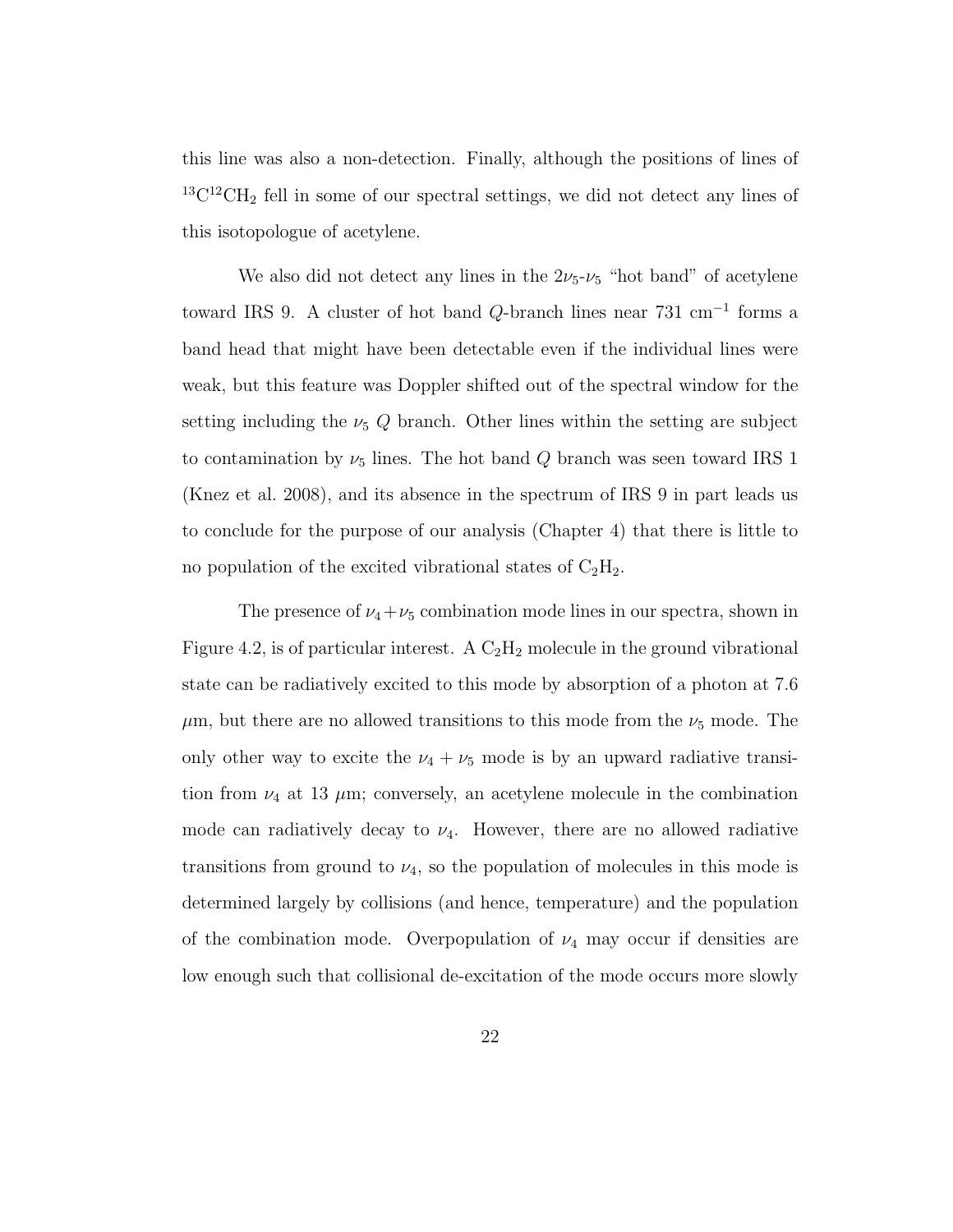than radiative decay of the combination mode. Three P-branch lines (1  $\leq$  $J \leq 3$ ) of the  $\nu_4 + \nu_5$  mode fell within the spectral setting centered at 1323 cm<sup>-1</sup>. Of these,  $P(2)$  and  $P(3)$  are unambiguous detections. The  $P(1)$  line is an apparent non-detection as its Doppler-shifted wavenumber center fell on a telluric atmospheric feature that did not divide out well. The ratio of the strengths of  $P(3)$  and  $P(2)$  is not quite 3:1 for the reason stated above, probably indicating saturation of the lines. In particular, these lines may result from absorption in a component with a small covering factor that is strongly saturated. The shapes of the detected  $\nu_4 + \nu_5$  lines are rather different than those in the  $\nu$ <sub>5</sub> R branch, being more asymmetric with a blue wing extending off to nearly -90 km s<sup>-1</sup>. In fact, we note that the -80 km s<sup>-1</sup> component of these lines is consistent with the velocity of the main absorption component of CO (Section 3.5) toward IRS 9, and the shape of the two lines' blue wings is similar. This may indicate the presence of combination-band  $\rm{C_2H_2}$  in the same outflow that CO is known to trace.

### 3.2 HCN

Two of our spectral settings contained R-branch lines of the  $\nu_2$  mode of HCN, with centers at 734 cm<sup>-1</sup> ( $6 \le J \le 7$ ) and 761 cm<sup>-1</sup> ( $J=16$ ). The  $R(6)$ line fell into a region where atmospheric transmission is not favorable, and  $R(7)$ appears to be a marginal detection because of a weaker, nearby atmospheric feature.  $R(16)$  falls close to the  $R(13)$  line of  $C_2H_2$  but is sufficiently separated from the acetylene line to prevent blending and is the only clean HCN line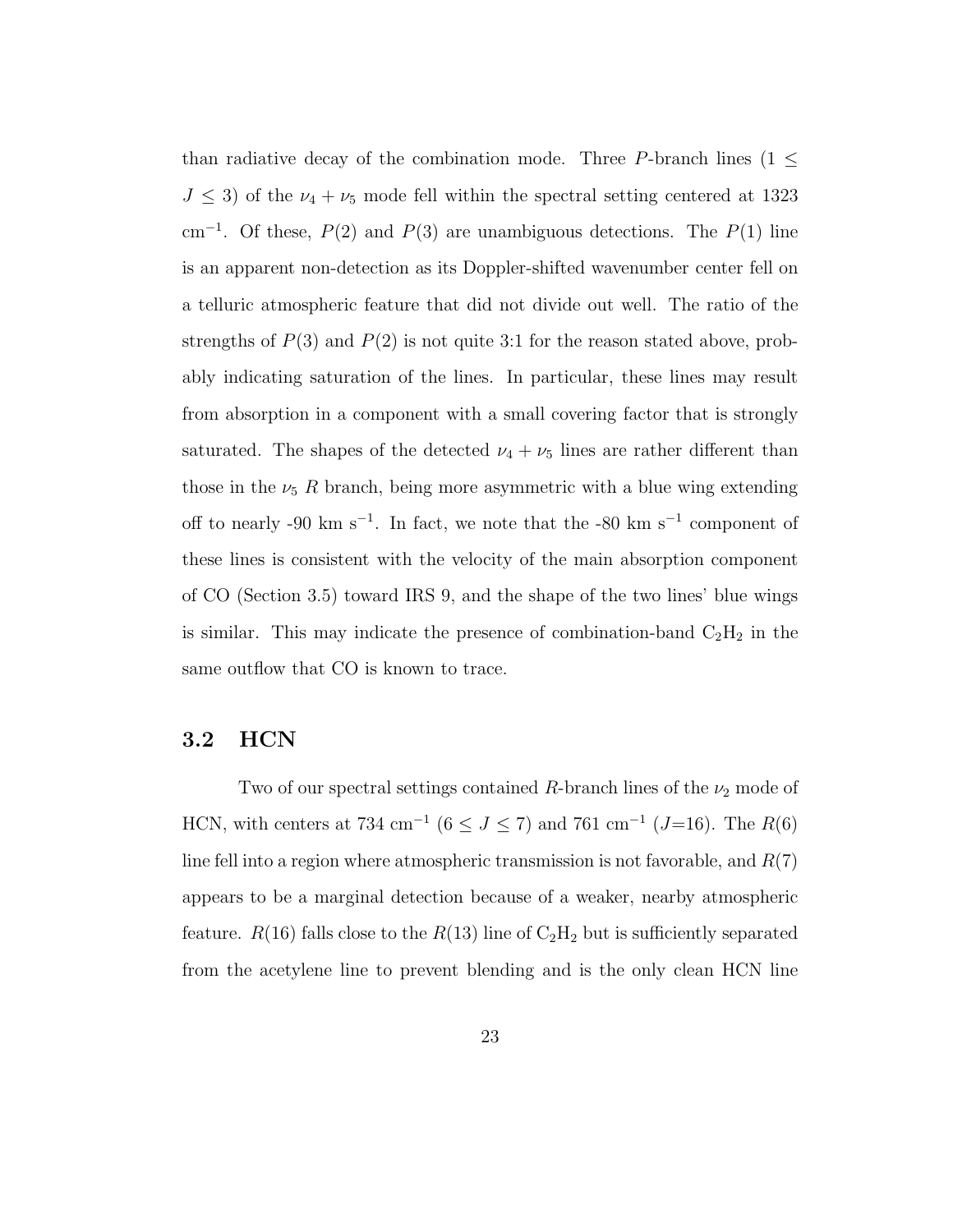detected. This line is shown in Figure 4.2. The rest frequency of the  $R(15)$ line of HCN falls outside the spectral window of the 761 cm<sup>−</sup><sup>1</sup> setting but the combination of the systemic velocity of NGC 7538 and the motion of the Earth toward the LSR at the time of observation shifts  $R(15)$  just inside the first echelle order of the setting. While the noise rises rapidly toward the edge of the order,  $R(15)$  is a tentative detection. The S/N of the HCN observations is generally lower than that of  $C_2H_2 \nu_5 R$  branch, but the HCN lines are clearly the broader of the two. The mean FWHM of the four R-branch lines is  $\sim 6.5 \pm 1$ km s<sup>-1</sup>, whereas the HCN  $R(16)$  line FWHM  $\sim 15$  km s<sup>-1</sup>. Finally, lines of the H<sup>13</sup>CN isotopologues are also found in these settings:  $R(9)$  in 734 cm<sup>-1</sup> and  $R(18)$  in 761 cm<sup>-1</sup>.  $R(18)$  falls into a gap between orders and  $R(9)$  was affected by poor atmospheric transmission.

### $3.3\quad \mathrm{CH}_4$

We obtained data on three R-branch lines of  $\nu_4$ <sup>12</sup>CH<sub>4</sub>: the R(0) line at 1311.43 cm<sup>-1</sup> and the two  $R(2)$  lines at 1322.083 cm<sup>-1</sup> and 1322.152 cm<sup>-1</sup>. In addition, the settings for these lines contained the positions of the  $R(1)$ and  $R(4)$  lines of <sup>13</sup>CH<sub>4</sub>, but both of these lines were clear non-detections. The <sup>12</sup>CH<sup>4</sup> lines show clear asymmetries indicative of multiple components. Each feature has a principal component corresponding to greatest absorption at  $v_{LSR} = -65.0 \text{ km s}^{-1}$  with additional components on the red wing of this feature separated in velocity by up to  $6.5 \text{ km s}^{-1}$ . Samples of the spectra are shown in Figure 3.3.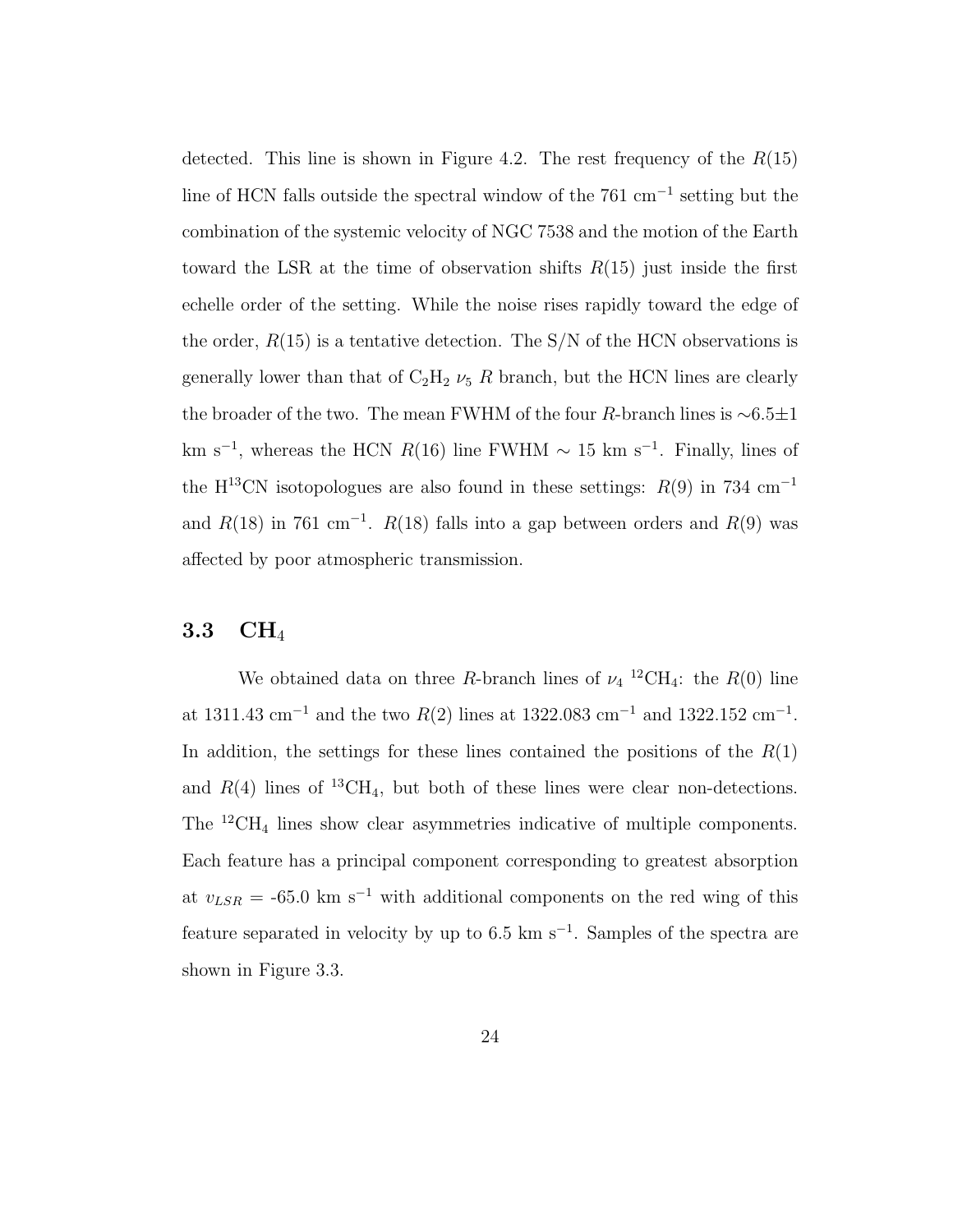# $3.4$  NH<sub>3</sub>

Two spectral settings observed contain a total of ten lines of  $^{14}NH_3$ , three in the  $\nu_2$  antisymmetric  $P(4,K)$  states and seven in the  $\nu_2$  symmetric  $P(7,K)$  states. Of the possible lines in these settings, only  $P(4,2)$  was not observed because of its proximity to a strong telluric atmospheric feature. Almost all of the NH<sup>3</sup> lines share a characteristic P Cygni profile, with an emission peak near the systemic velocity, around -60 km s<sup>-1</sup>, and weak blueshifted absorption separated in velocity by 2.5 to 10 km s<sup>-1</sup>. This may be compared to the -56.5 and -59.8 km s<sup>-1</sup> absorption components seen in mid-infrared NH<sub>3</sub> absorption transitions toward IRS 1 by Knez et al. (2008) and a value of -60.0 km s<sup>−</sup><sup>1</sup> for the (3,3) rotational transition of NH<sup>3</sup> in Very Large Array (VLA) observations of IRS 1 at centimeter wavelengths (Henkel et al. 1984). The degree of absorption toward IRS 9 relative to emission varies as well; the highest K lines in the  $sP(7,K)$  series appear to show no absorption at all despite the fair S/N of the data. Finally, we observed a setting near 930 cm<sup>-1</sup> containing the positions of the  $\nu_2$  antisymmetric Q-branch lines  $(1 \leq J \leq 9)$ ; the data show weak absorption features at some of the indicated points. The data are shown in Figure 3.4. For comparison, a similar plot of the symmetric  $P(7,K)$ branch spectrum is also shown in the figure. We did not observe lines in the  $\nu_2$  R-branch of NH<sub>3</sub> because of their proximity to regions of significant telluric atmospheric absorption. The R-branch lines are also located in a spectral region of rapidly increasing absorption due to the 9.7  $\mu$ m silicate dust feature.

The observed pattern of absorption and emission between the ammonia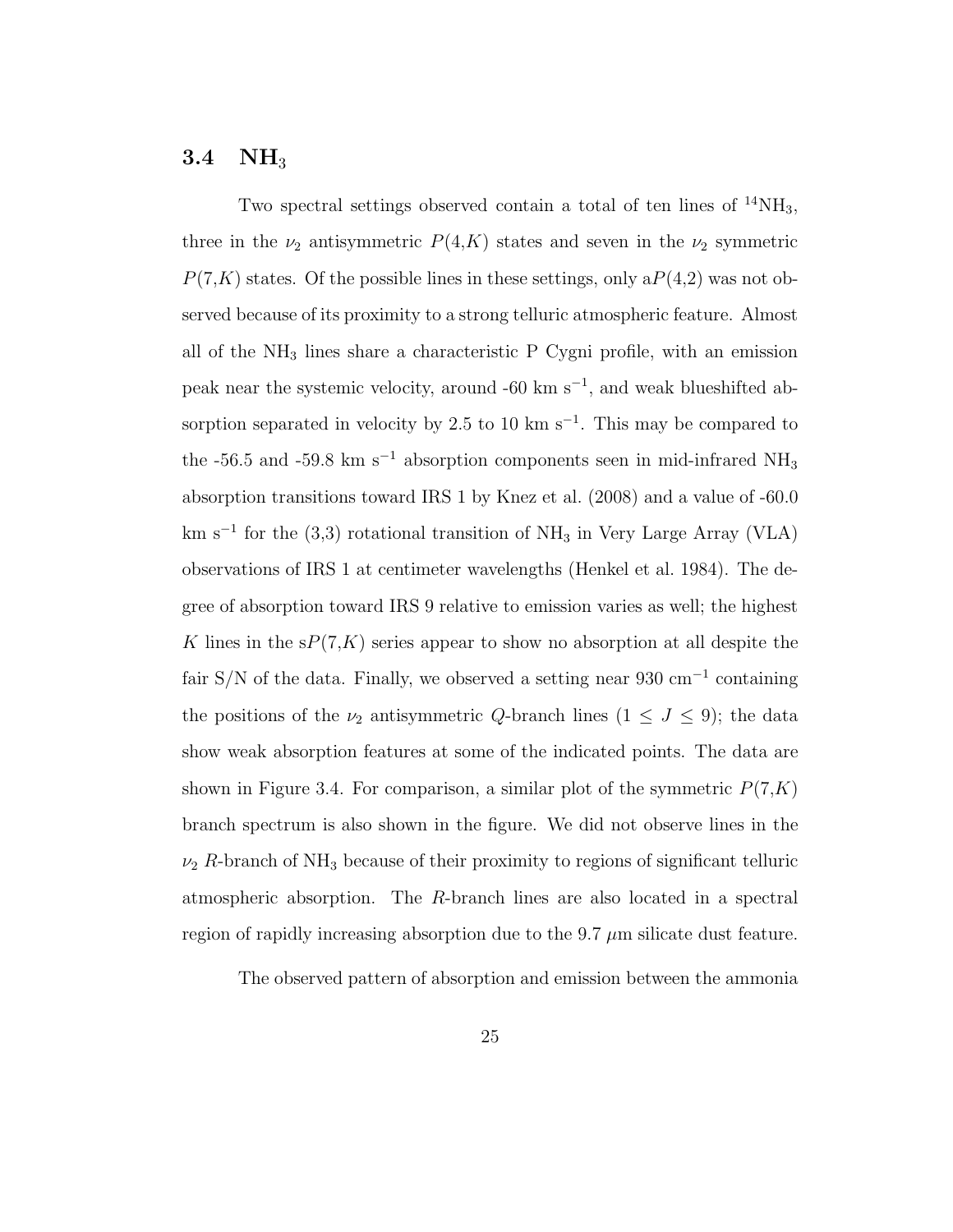Q- and P-branches is an unexpected result, given a picture of the envelope of IRS 9 in which pure absorption of light dominates the radiative transfer. In Section 4.3 we present a physical scenario that qualitatively explains our observations, along with some calculations suggesting quantitative plausibility.

### 3.5 CO

We observed two settings in the 5  $\mu$ m  $v = 0$ -1 band of CO which included a number of P-branch lines of several isotopologues. These settings were centered approximately at 2055 cm<sup>-1</sup> and 2085 cm<sup>-1</sup>. Strongest among the features were the <sup>12</sup>CO lines with  $J = 14, 15, 21$  and 22. Each line exhibits strong P Cygni profiles with emission and absorption components separated by  $\sim$ 20 km s<sup>-1</sup>. Each component was broader than those of any line of any other molecular species we observed, with linewidths near 10 km s<sup>-1</sup>. In each case the strength of the emission was approximately equal to the strength of the absorption. The features are consistent with an expansion or outflow and have been previously interpreted as an outflow by Mitchell & Hasegawa (1991). Observations of IRS 1 were also made at these settings; we find a different profile altogether with a double-bottomed absorption feature in  ${}^{12}CO$ , weaker absorption on the blue wing and a slight emission bump on the red wing of each feature.

Four corresponding <sup>13</sup>CO P-branch lines with  $J = 3, 4, 11$  and 12 were also detected in the spectrum of IRS 9. Of these,  $P(11)$  was a clear detection near the middle of a spectral order and away from contamination by telluric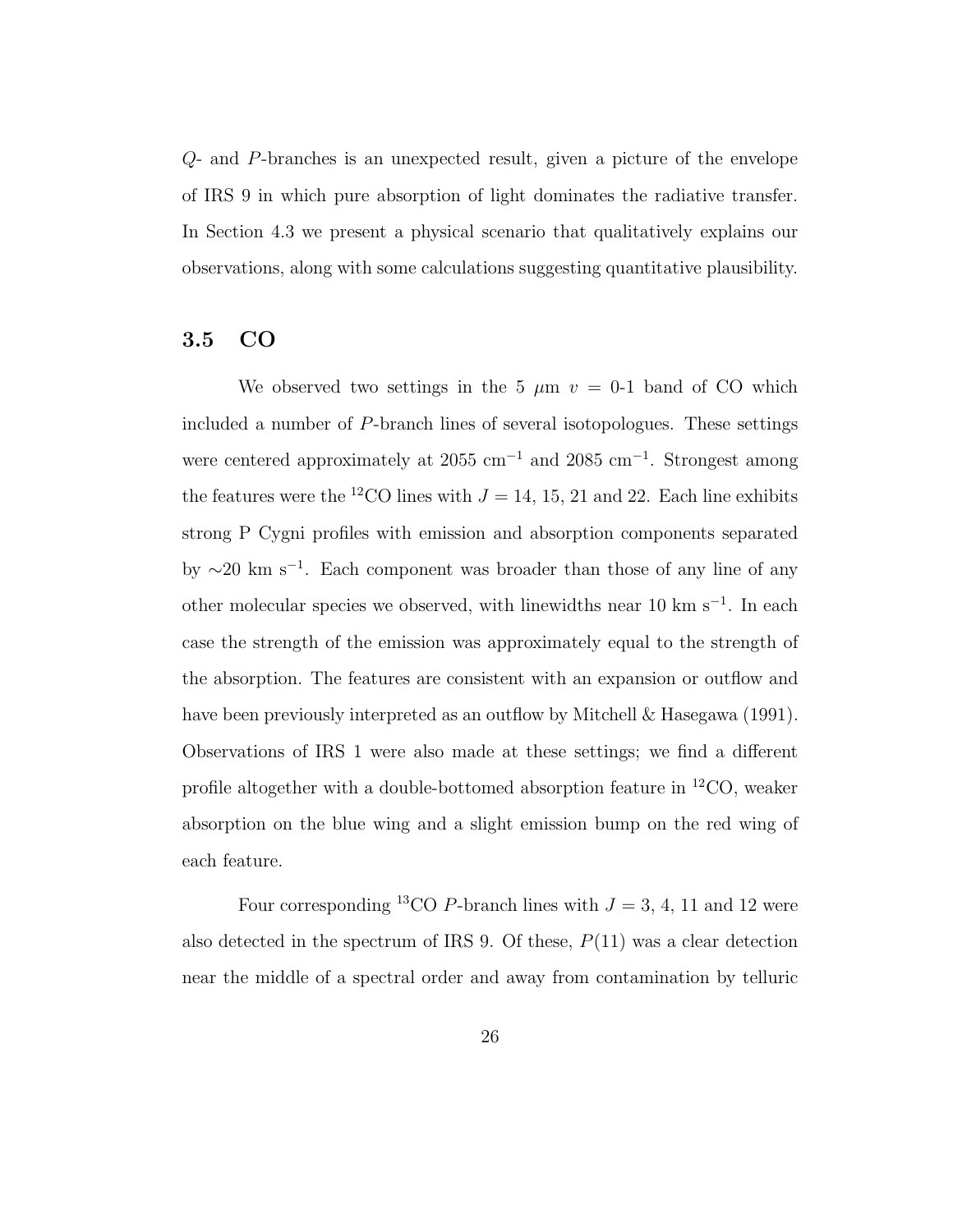atmospheric lines,  $P(12)$  was noisy and found very near the edge of a spectral order, and  $P(8)$  and  $P(9)$  blended slightly with two nearby  $C^{18}O$  features. Additional <sup>13</sup>CO lines,  $P(11)$  and  $P(12)$ , are located in the spectral setting at 2055 cm<sup>-1</sup> but occur in regions of strong telluric atmospheric absorption and thus were not detected. We also searched for lines attributable to  $C^{17}O$  but did not confidently detect any; this not surprising given the low abundance of  $C^{17}O$  in disks. For reference, Smith et al. (2007) quote  $C^{16}O / C^{17}O \sim 2700$ toward the young stellar object VV CrA, obtained at a spectral resolution similar to our TEXES observations. Given the relative weakness of the  $\rm C^{18}O$ lines, it is not surprising that we did not see any features attributable to  $C^{17}O$ .

The CO lines seen toward both IRS 9 and IRS 1 have different line shapes in <sup>12</sup>CO and <sup>13</sup>CO. In the case of IRS 1, the <sup>13</sup>CO features show only single components in the deepest absorption, while toward IRS 9 the <sup>13</sup>CO  $P(11)$  line and <sup>12</sup>CO lines show the pronounced P Cygni profiles. The spectra of both objects are plotted in Figure 3.5. The <sup>13</sup>CO lines in the 2085 cm<sup>-1</sup> setting clearly show multiple components suggestive of P Cygni profiles in which emission is weak relative to absorption, and there are at least two distinct absorption units. In turn, the strongest absorption components show weak double-bottomed structure like the  ${}^{12}$ CO lines in IRS 1. The multiple absorption units may appear in the profiles of the <sup>12</sup>CO features in the same spectral setting; weak "shoulders" on the blue wing of the absorption component are consistent with additional absorption components suffering contamination by the primary components. Such shoulders are also noticeable on the red wings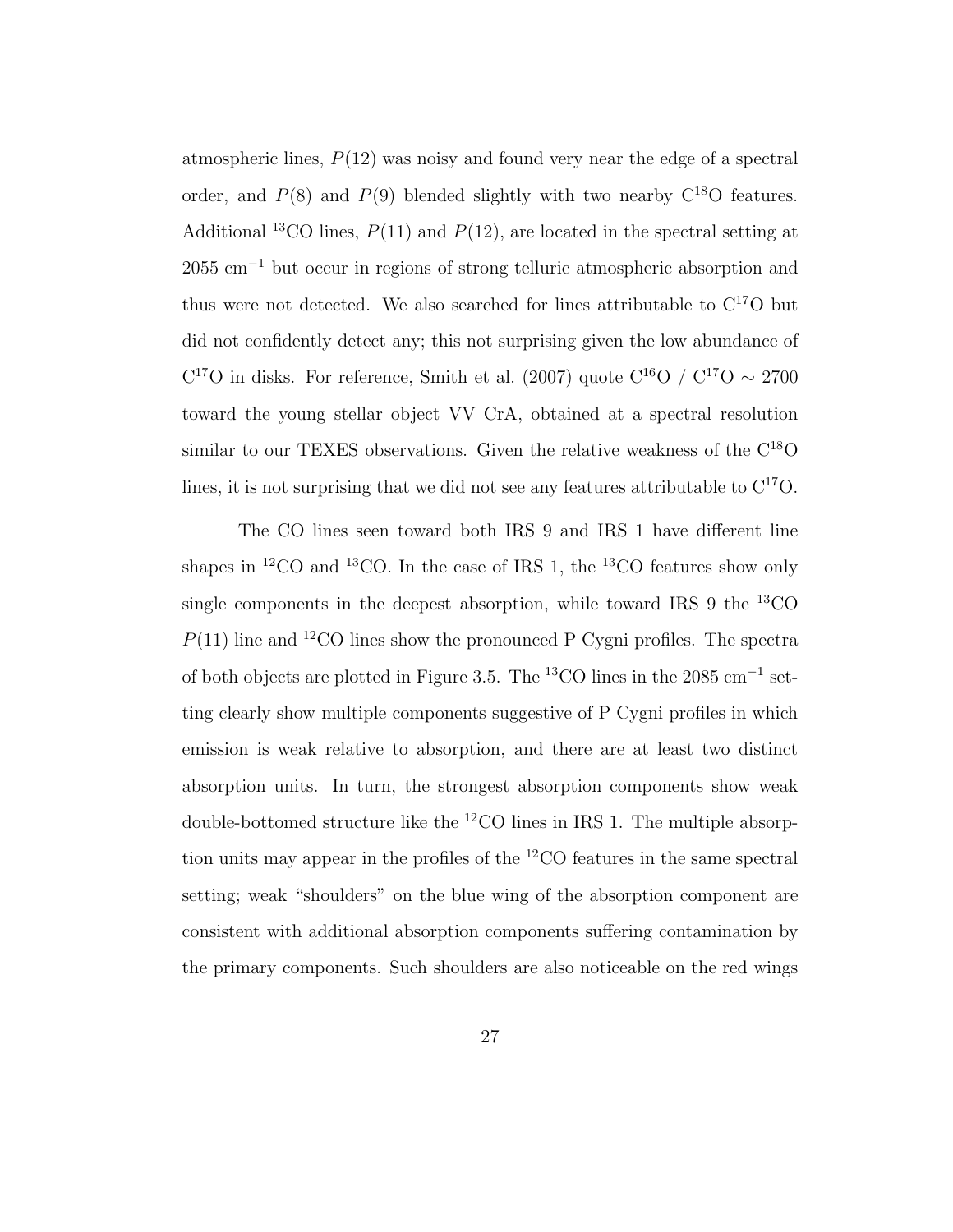of the emission features of  ${}^{12}CO$ . These details can be seen in Figure 3.6.

The detection of <sup>13</sup>CO toward IRS 9 at a column density comparable to those derived from spectra of  ${}^{12}CO$  strongly indicates saturation of both isotopologues. Useful columns may however be obtained from rarer variants such as  $C^{18}O$ . It would also be of interest measure the  ${}^{12}C/{}^{13}C$  ratio toward IRS 9 for comparison with the value of 45 toward IRS 1 reported by Knez et al. (2008). As we did not observe the <sup>13</sup>C isotopologues of  $C_2H_2$  and in our spectra of IRS 9, the CO observations may offer a way to measure the ratio.

## 3.6 OCS

Carbonyl sulfide (OCS) is a molecule that commonly occurs in ices along sightlines through molecular clouds; Tielens (2005) cites an OCS ice abundance of  $0.1\%$  relative to  $H_2O$  ice toward IRS 9 given a water ice column density of  $1 \times 10^{19}$  cm<sup>-2</sup>. That figure may be compared to an ice abundance of 10% for all forms of CO. In interstellar ices, OCS is commonly found in association with hydrogenated species such as  $H_2O$  and  $CH_3OH$  (Palumbo et al. 1997; Dartois et al. 1999). Laboratory results reported by Collings et al.  $(2004)$  indicate that OCS in a H<sub>2</sub>O mixture desorbs at ~150 K, implying that significant columns of this molecule may not exist in cold envelopes. However,  $C_2H_2$  is seen toward IRS 1 and IRS 9, for example, and according to the same study desorbs at a slightly lower temperature. The relative columns of OCS and  $C_2H_2$  may then reflect real differences in their abundances rather than their desorption temperatures. Knez et al. (2008) speculate that OCS should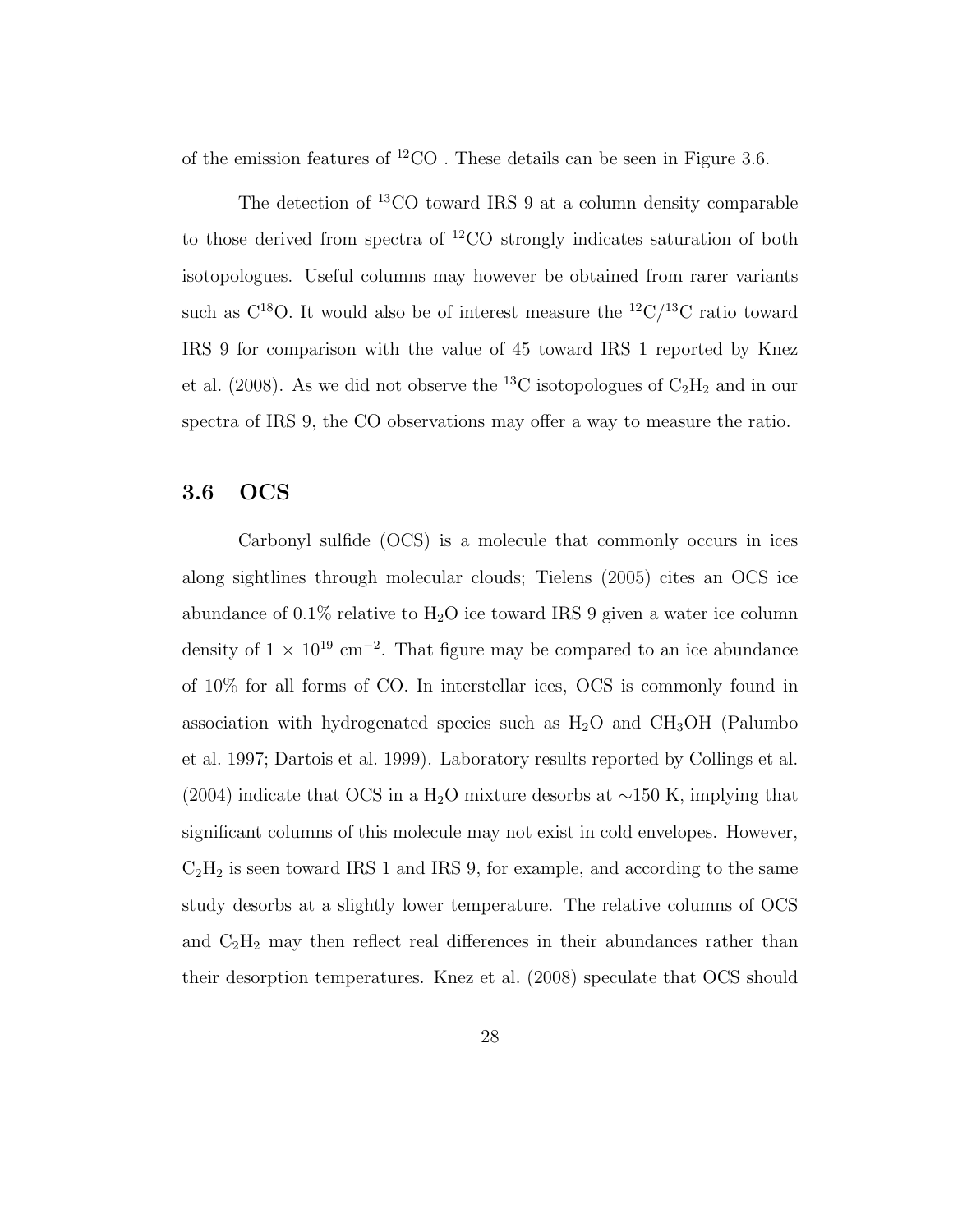be observable toward IRS 9 as indicated in some chemical models.

The <sup>12</sup>CO setting at 2055 cm<sup>-1</sup> we observed also contains the positions of a number of P-branch lines of the  $\nu_2$  mode of OCS (12  $\leq J \leq 22$ ), but we cannot confidently claim detections of any of them. Periodic structure in the continuum of our  $5\mu$ m spectra may be OCS features, although it is more likely the structure results from bad flat-fielding. For reference, we have overplotted the locations of the OCS line centers in Figure 3.7. It is unclear whether we should have observed lines of OCS in the gas phase, given the strong detections of CO nearby. Low temperatures may inhibit desorption of OCS from grains, but the hypothetical grounds for predicting OCS abundances are questionable: as Doty et al. (2004) point out, "In the case of OCS, the chemistry is uncertain." The signature of an outflow in the spectra of CO hints at excitation likely through shocks. We might expect that OCS would be similarly excited but there is no support for this at present.

### 3.7 HNCO

The occurrence of interstellar isocyanic acid (HNCO) appears to be tied to the presence of the cyanate ion (OCN<sup>−</sup>) in which OCN<sup>−</sup> is formed on grains by irradiation of solid HNCO in ices by UV in the presence of  $NH<sub>3</sub>$ (van Broekhuizen et al. 2004a). Once evaporated from grains, OCN<sup>−</sup> may then undergo hydrogenation to become HNCO. Knez et al. (2008) observed dozens of HNCO lines toward IRS 1 and infer a column density of  $5.4\times10^{15}$ cm<sup>−</sup><sup>2</sup> ; this and the value of other gas parameters from their spectra lead them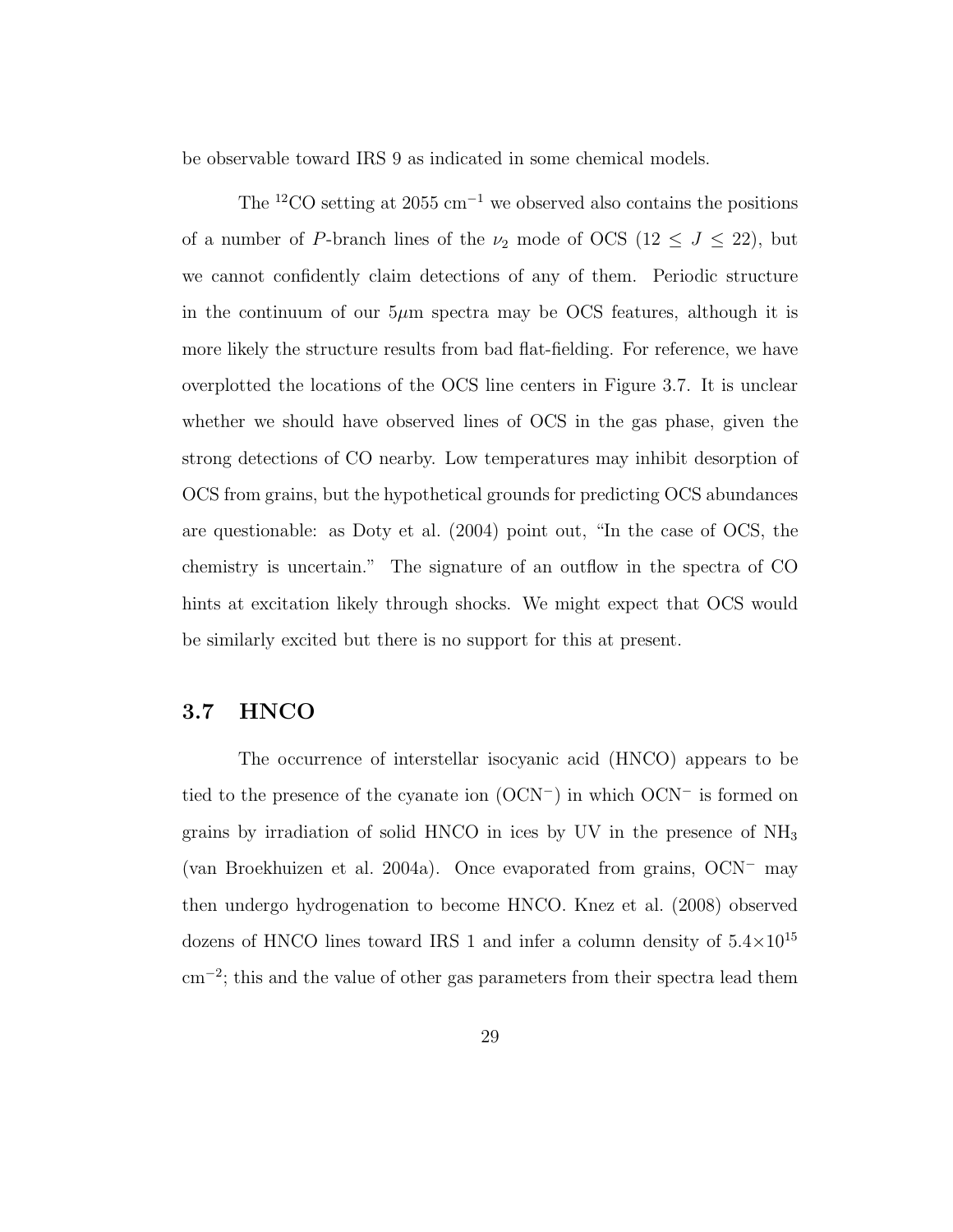to conclude that "...gas-phase HNCO is possibly coming from evaporation of grain mantles" by way of OCN<sup>−</sup>. A low column density compared to the value expected from the observed abundance of OCN<sup>−</sup> is interpreted as evidence that only a fraction of the available OCN<sup>−</sup> desorbed from grains becomes HNCO, the remainder forming other molecules in gas-phase chemistry. Interpretation of observations is difficult, however, as Knez et al. point out that chemical models do not currently include HNCO in their networks.

We looked for  $\nu_4$  mode HNCO IL-0 P-branch lines toward IRS 9 in the TEXES spectral setting that included  $(7,K)$  lines in the symmetric P branch of  $^{14}\rm{NH}_3.$  Each of the three lines included in this setting (2  $\leq J \leq$  4) was a firm non-detection. Given the strong observed ice absorption at  $4.62 \mu m$  toward IRS 9 (Pendleton et al. 1999; now commonly attributed to OCN<sup>−</sup>) and a lack of gas-phase HNCO absorption, it seems most likely that temperatures in the outer envelope of IRS 9 are sufficiently low to prevent OCN<sup>−</sup> desorbing from grains at any detectable rate. Alternately, gas-phase OCN<sup>−</sup> might exist at H (or  $H_2$ ) abundances insufficient to result in considerable HNCO production.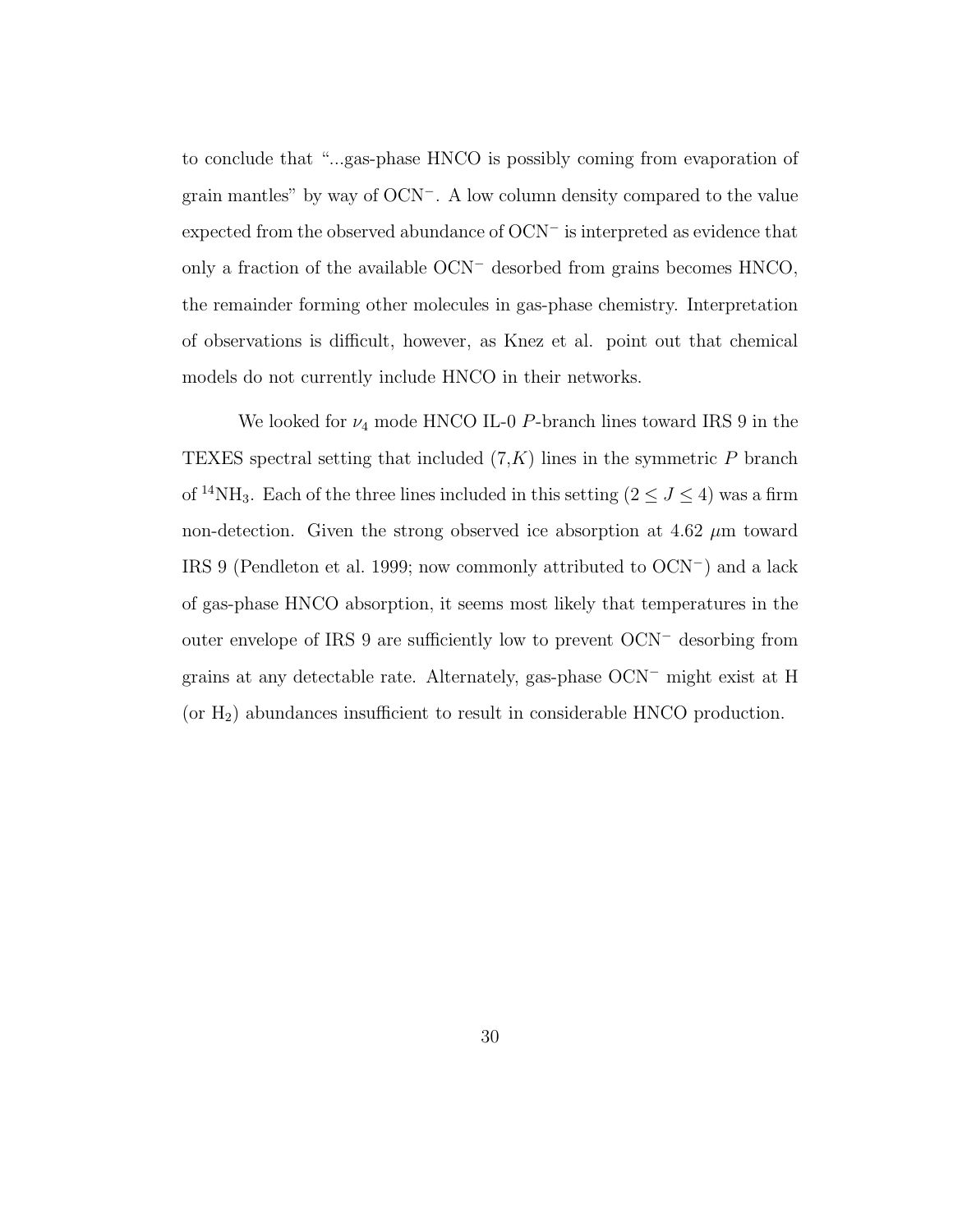

Figure 3.1 The normalized TEXES spectrum centered approximately at 744.8 cm<sup>−</sup><sup>1</sup> toward NGC 7538 IRS 9 obtained on UT 2007 October 21 at Gemini North is shown in the upper trace. The asterisks mark positions of the following features, left to right:  $C_2H_2 \nu_5 R(5)$ , HCN  $\nu_2 R(10)$ , and  $C_2H_2 \nu_5 R(6)$ . Atmospheric transmission is represented by the lower trace on the same scale. The wavenumber scale has been corrected for the Earth's motion with respect to the LSR.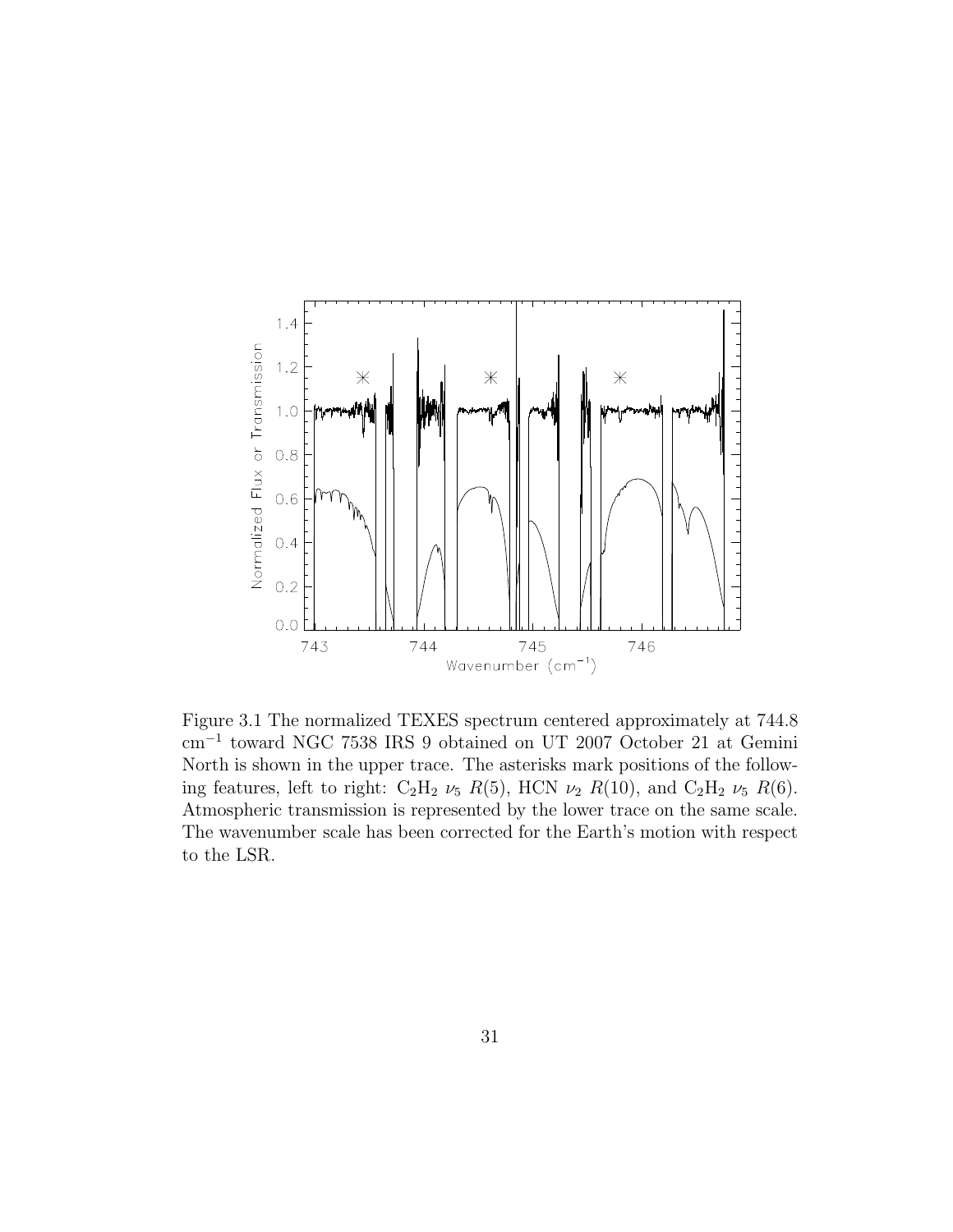

Figure 3.2 Spectrum of the  $\nu_5 Q$  branch of  $C_2H_2$  observed with TEXES toward NGC 7538 IRS 9 (thin lines). A fit is superimposed from an LTE model with  $T = 100 \text{ K}, b = 1 \text{ km s}^{-1}, \text{ and } N(\text{C}_2\text{H}_2) = 2 \times 10^{15} \text{ cm}^{-2} \text{ (thick lines)}.$ The synthetic spectrum has been convolved with the TEXES instrumental lineshape function.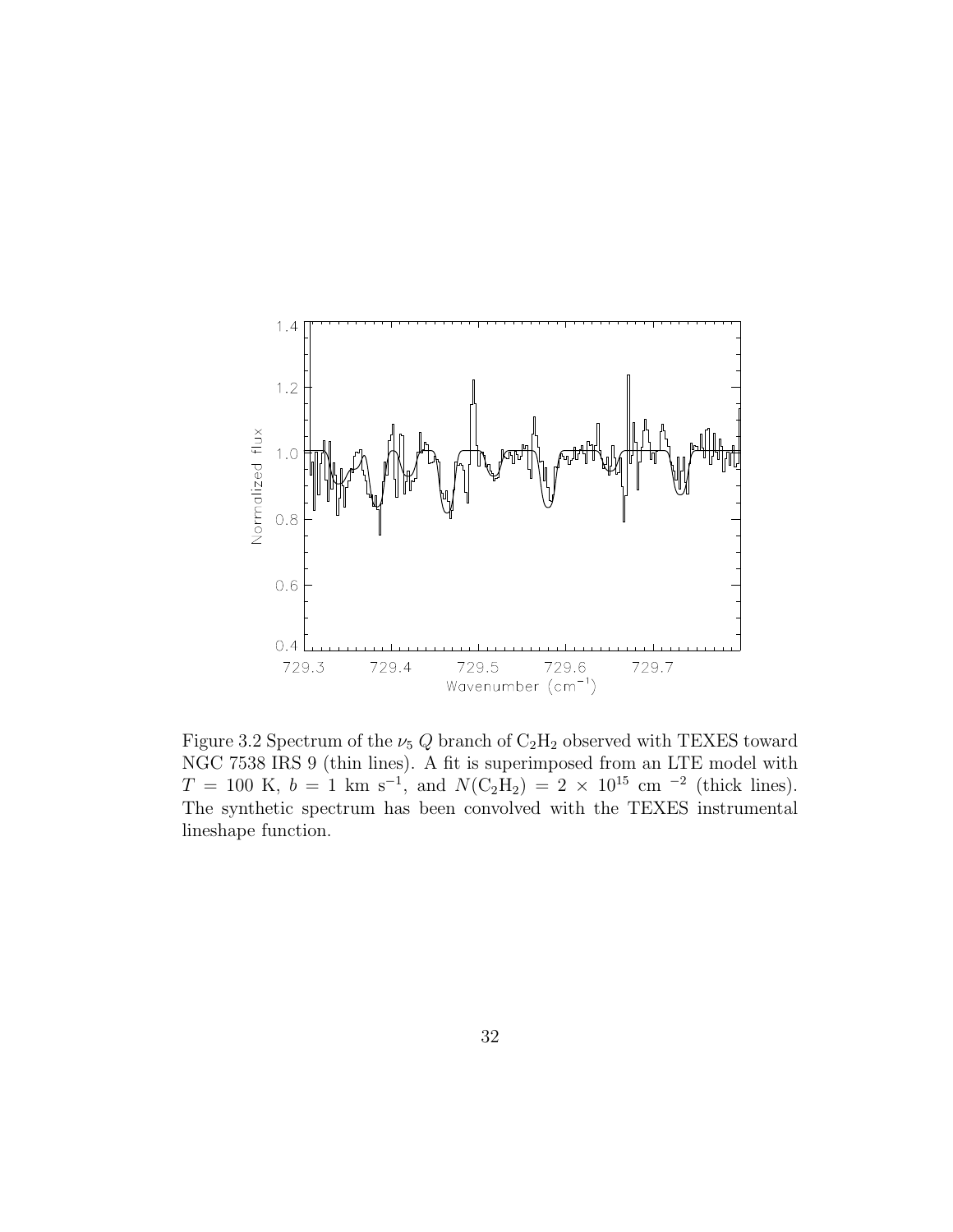

Figure 3.3 Spectra of three features in the  $\nu_4$  band of CH<sub>4</sub> toward IRS 9, shown on an LSR velocity scale as labeled. For the spectrum containing the  $R(2)$  lines, the velocity scale has been set to the LSR value for the stronger component (rest frequency  $1322.085$  cm<sup>-1</sup>).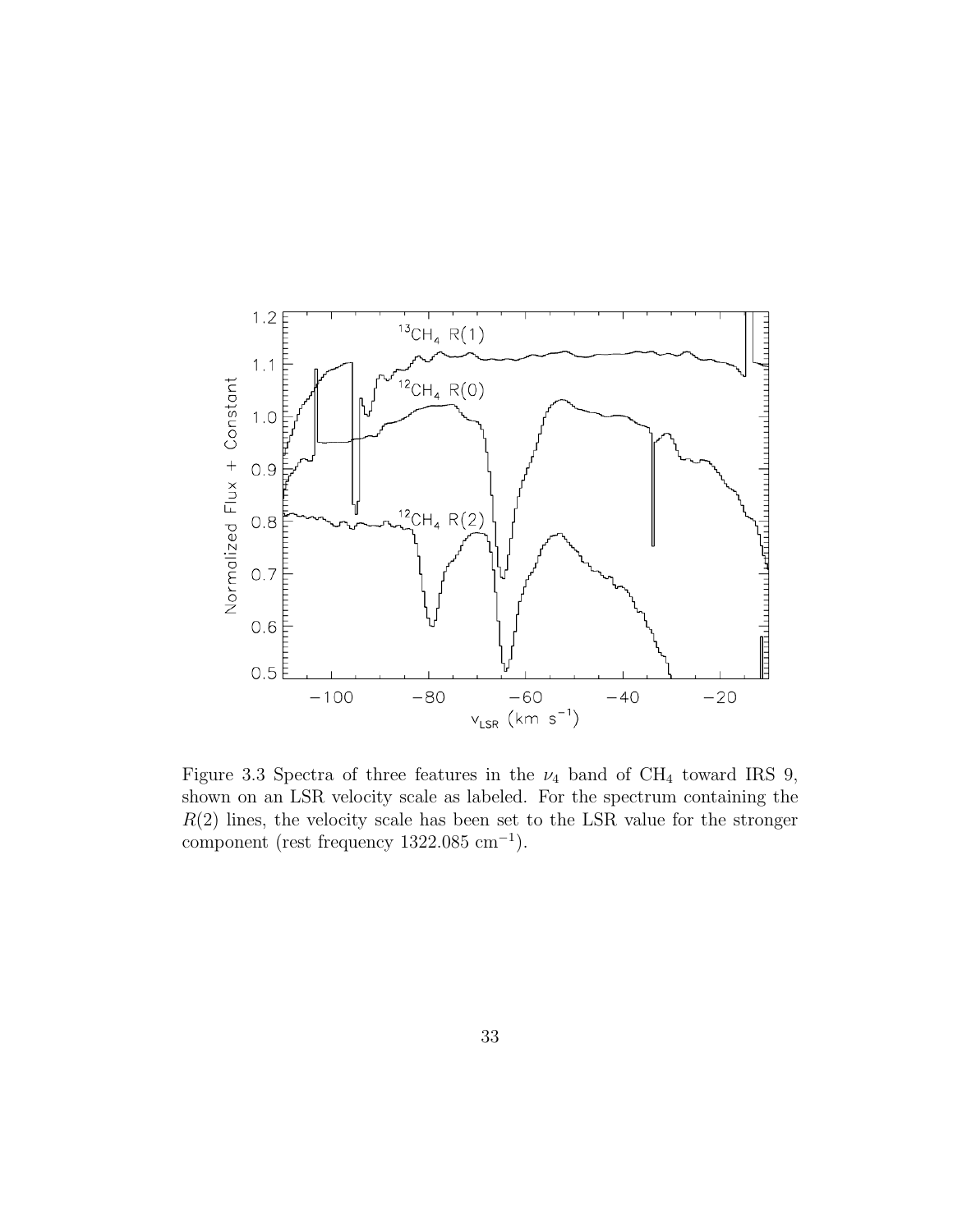

Figure 3.4 TEXES data toward NGC 7538 IRS 9 at the position of the  $^{14}NH_3$  $\nu_2$  antisymmetric Q branch (top panel) and symmetric  $P(7,K)$  branch (bottom panel). The upper curve in each plot shows the data, while the lower curve in each shows the relative atmospheric transmission on the same scale. Asterisks mark positions of the  $NH<sub>3</sub>$  lines. Both spectra have been corrected for the Earth's motion relative to the LSR, and the position of the  $NH<sub>3</sub>$  lines shifted to the systemic LSR velocity of approximately -60 km  $s^{-1}$ .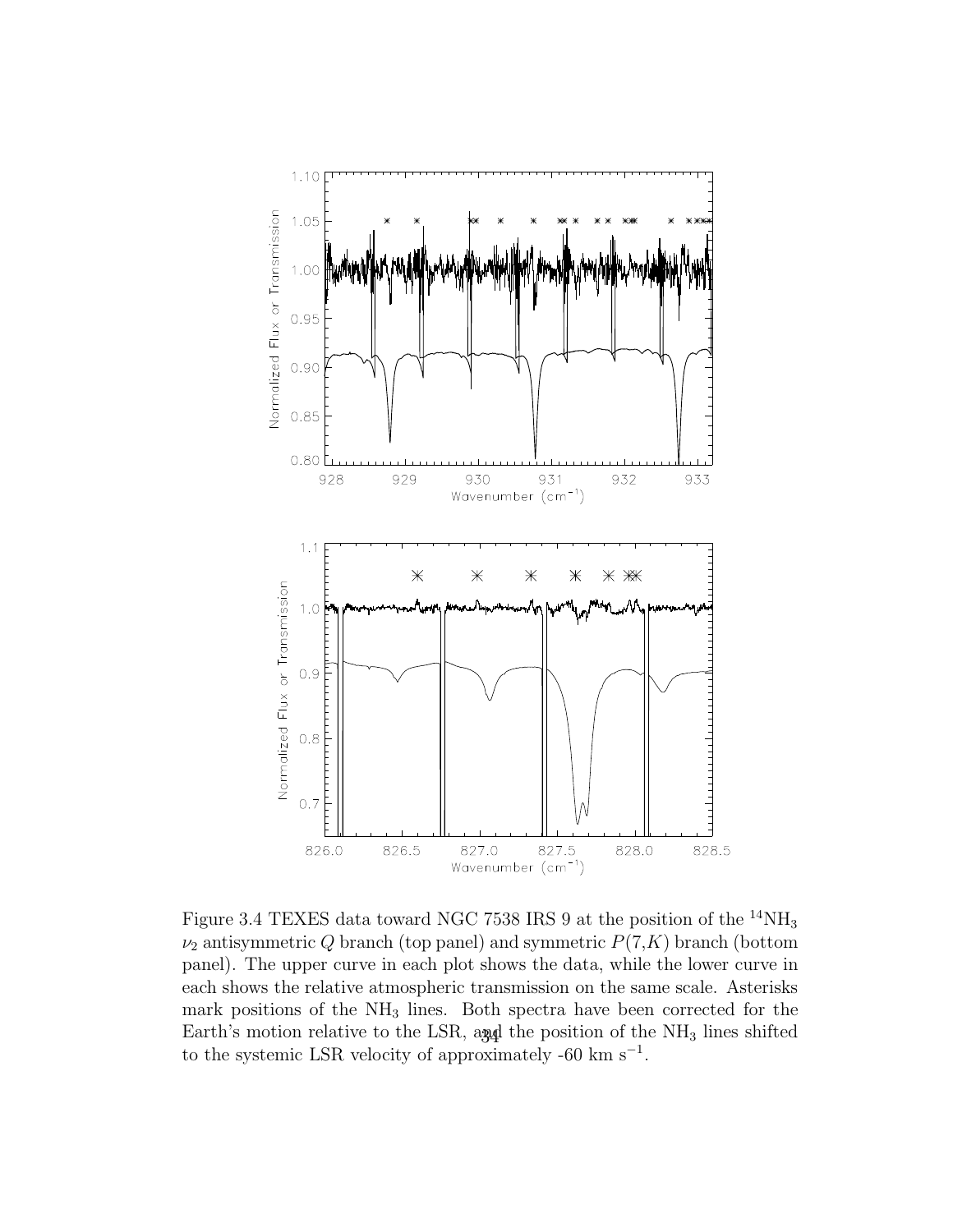

Figure 3.5 The upper panel shows spectra of two  $P$ -branch lines of <sup>12</sup>CO and one P-branch line of <sup>13</sup>CO toward IRS 9 obtained with TEXES. The lower panel shows the same spectral settings observed toward IRS 1. In both cases the motion of the Earth with respect to the LSR has been removed from the velocity scales.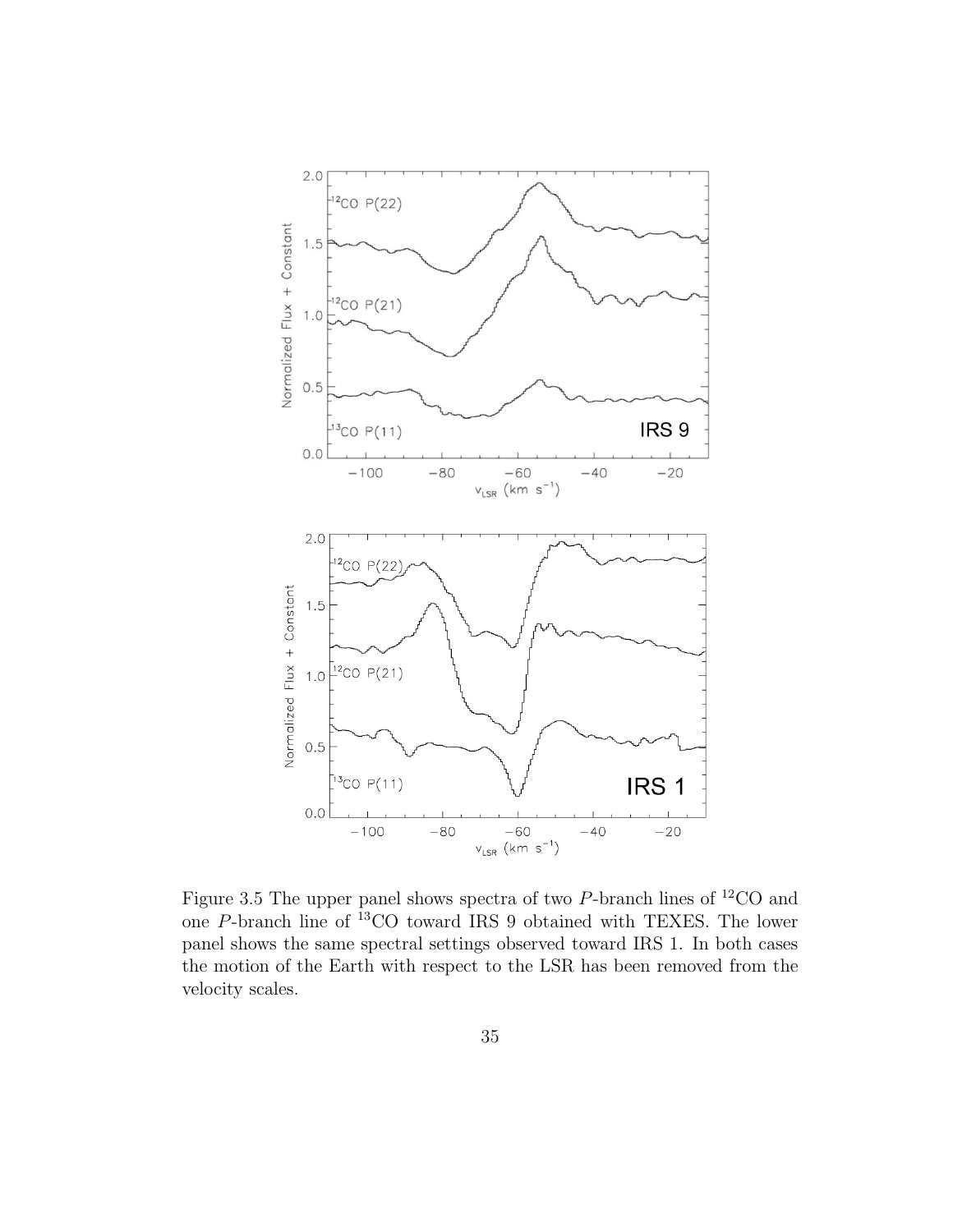

Figure 3.6 TEXES spectrum toward NGC 7538 IRS 9 centered near the 5  $\mu \mathrm{m}$  rotational lines of several isotopologues of CO. The data are shown in the upper trace (solid line) and the relative atmospheric transmission in the lower trace (dot-dashed line), multiplied by a factor of 10. Some line identifications are shown.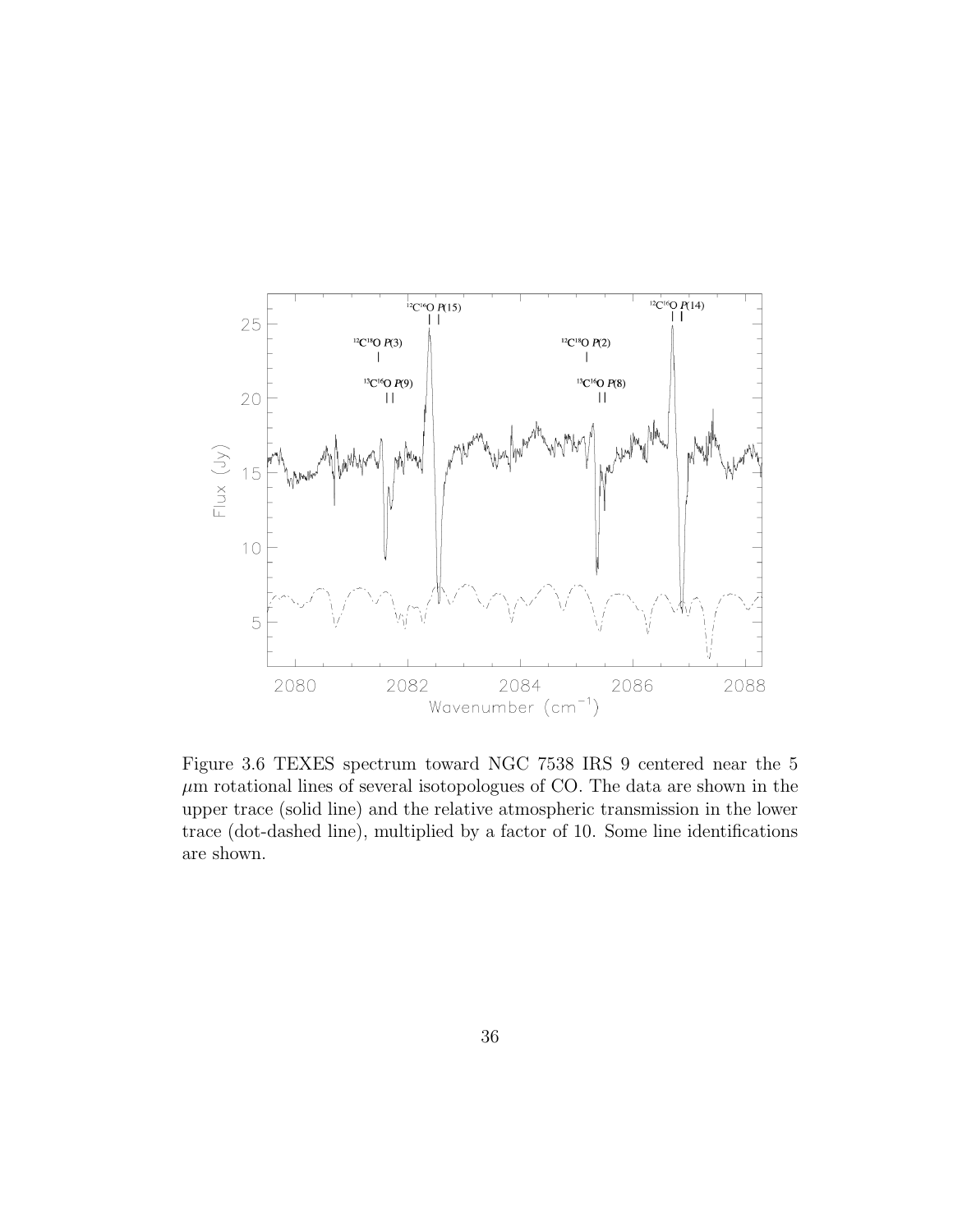

Figure 3.7 The TEXES spectra of NGC 7538 IRS 1(top) and IRS 9 (bottom) near features in the P-branches of <sup>12</sup>CO and <sup>13</sup>CO. The wavenumber scale has been corrected to a velocity reference at rest in each object's frame. Line centers of OCS features in this spectral window are marked with asterisks. The periodic regions of strong noise are due to absorption by telluric atmospheric  $CO<sub>2</sub>$ .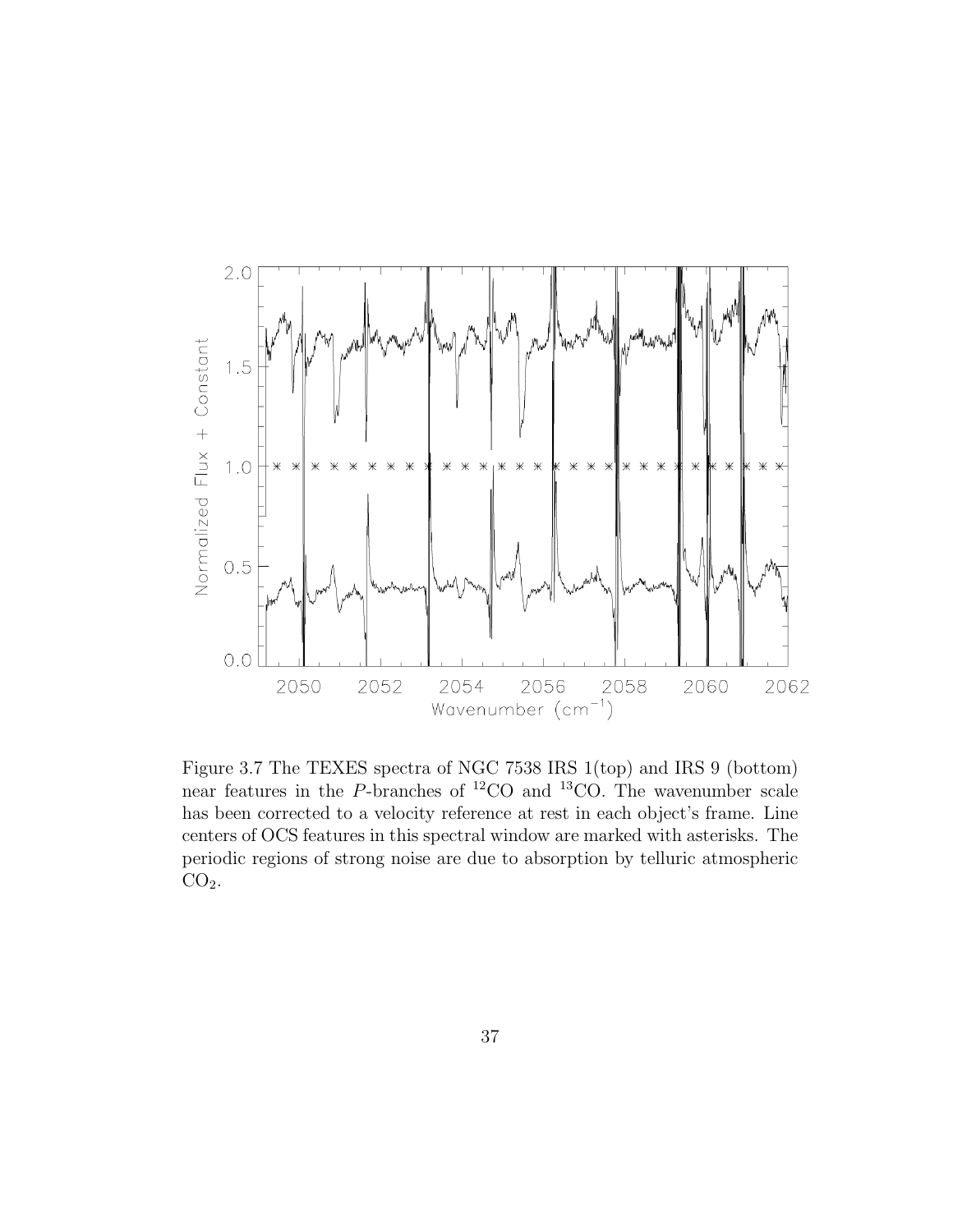# Chapter 4

# Analysis

Spectroscopic data can yield a wide range of information based on simple analyses of spectral lines. In the spectra of molecules, line depth, shape, and width are sensitive to the column density of molecules, excitation temperature, and turbulent broadening in the local medium, among other factors. Spectra can in turn provide useful information about the physical conditions in the media through which light passes. Our TEXES spectra of the two sources in NGC 7538 can be used to obtain information on the physical conditions in the envelope of IRS 9 and compare the results to conditions around IRS 1 found previously. First, we fit simple multi-component Gaussian profiles to spectral lines assuming pure absorption by various molecular species in local thermodynamic equilibrium (LTE) with the surrounding envelope. Some of the results were checked against a fit to the 13  $\mu$ m data using  $\chi^2$  minimization fitting, with the excitation parameters of the absorbing/emitting gas as free parameters. For lines we did not detect, column density upper limits were calculated for the corresponding molecular species. The particular case of the non-detection of the 12.8  $\mu$ m [Ne II] feature was useful to establish an upper limit to the ionizing flux associated with the embedded continuum source in IRS 9. Finally, we present a radiative transfer mechanism to explain the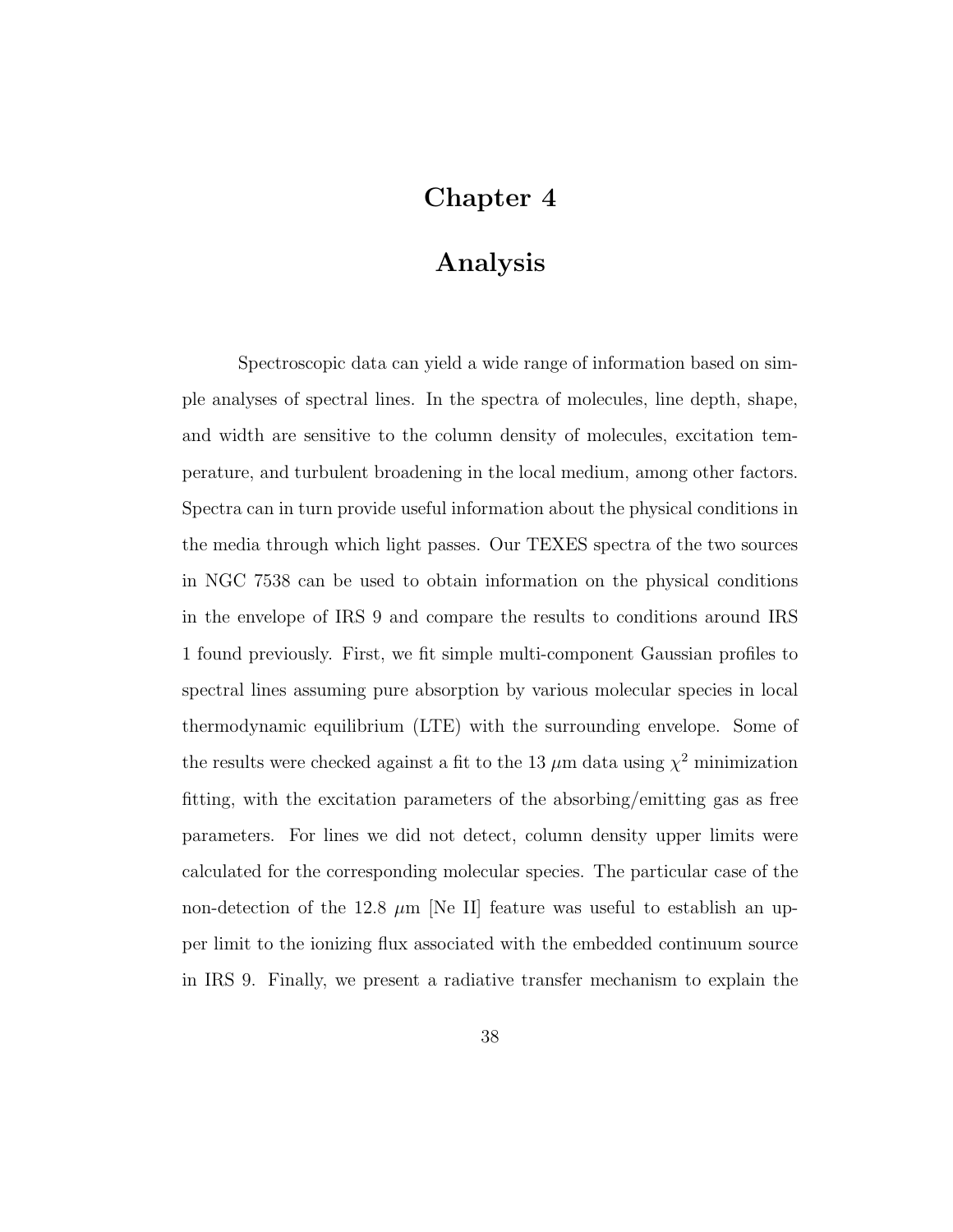pattern of emission and absorption lines of the  $\nu_2$  mode of NH<sub>3</sub> seen in our spectra

# 4.1 Spectral Line Fitting

We fit synthetic spectra to the TEXES data to derive excitation parameters and column densities for the various molecular species observed. A two-step process was devised in which rough estimates of the parameters were made from fits of synthetic spectra to our data; these values were then used as the initial guesses in our fitting program which iterated values of hundreds parameters to achieve the best fit to the data by minimizing  $\chi^2$ . While our  $\chi^2$  code is robust in finding solutions even when starting far from the global minimum, convergence is achieved faster by using good initial guesses. This approach was best suited to our method of spectral analysis.

### 4.1.1 Simple Synthetic Spectrum Fitting

In order to get parameters for the gas-phase lines we observed, we fit synthetic spectra to the data using a fitting method commonly referred to as "chi by eye." This approach allowed us to get quick initial estimates of parameters such as excitation temperature and column density for the various molecules we observed which were then used as inputs to a more sophisticated non-linear least squares code to obtain better values for the parameters. The simple approach also allowed us to determine the number, width and velocities of line components.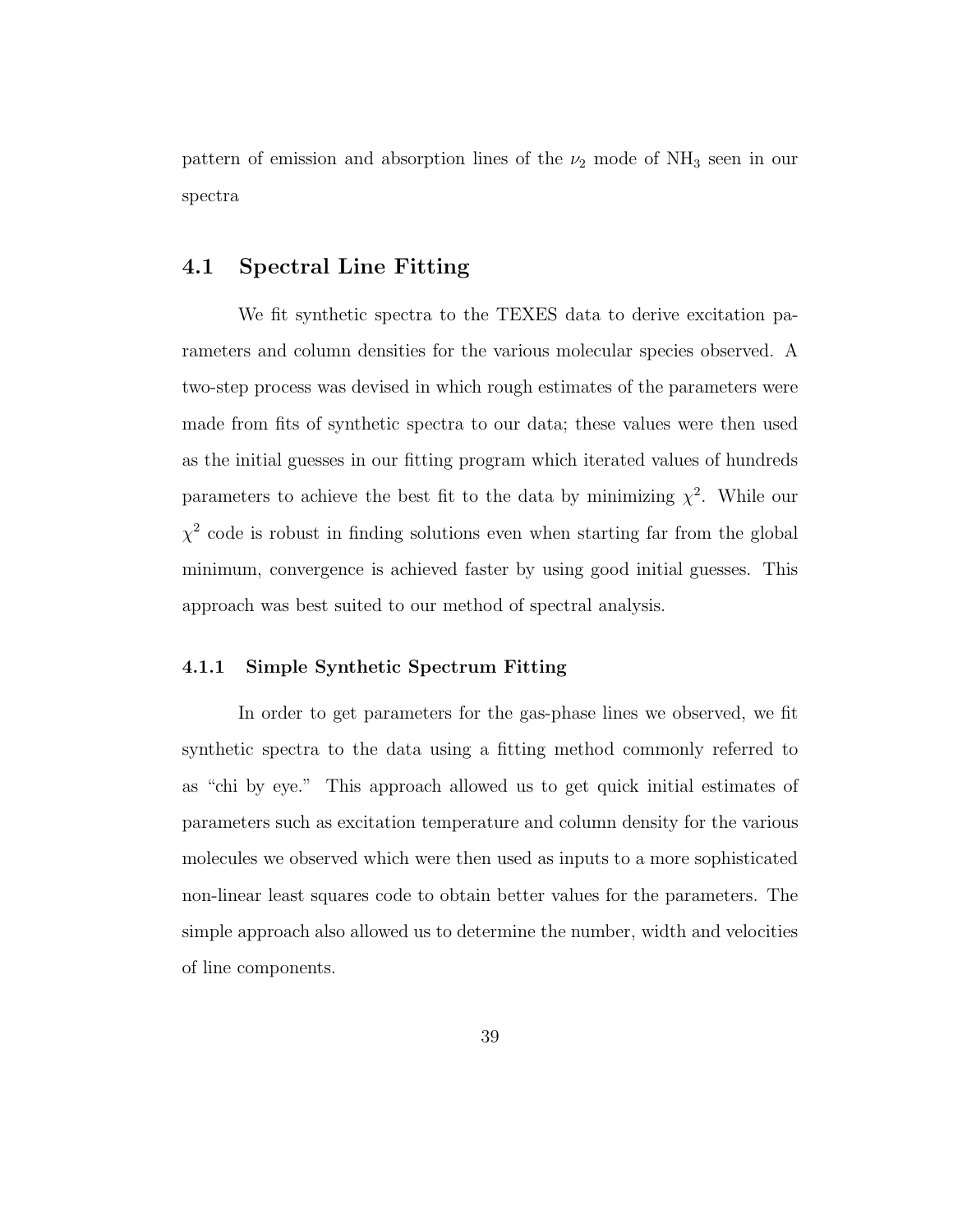The equivalent width for a given line is the product of the line strength,  $\alpha$  and the column density, N. We obtained values of  $\alpha$  from the GEISA database of laboratory molecular data (Jacquinet-Husson et al. 2005). The GEISA coefficients are specified for  $T<sub>o</sub> = 296$  K; we corrected them to an assumed T via the formula

$$
\alpha(T) = \alpha(T_o) \exp\left[E_l \left(\frac{1}{k_B T_o} - \frac{1}{k_B T}\right)\right] \left(\frac{T_o}{T}\right)^{\beta} \tag{4.1}
$$

where  $E_l$  is the energy of the lower state of a transition,  $k_B$  is Boltzmann's constant, and  $\beta = 1$  for linear molecules and  $\frac{3}{2}$  for non-linear molecules. This formula is valid specifically for NH<sub>3</sub>; different exponents apply to the  $T_o/T$ term for other molecules. Here the contributions of the vibrational partition function and the stimulated emission correction are neglected as both are of order unity. For optically thin lines, the line center optical depth is calculated according to

$$
\tau_l = \frac{W}{b\sqrt{\pi}}\tag{4.2}
$$

where W is the line equivalent width and b is the  $1/e$  half-width of the line profile, also known as the Doppler "b" parameter. The run of optical depth with frequency over the line is computed according to

$$
\tau(w) = \tau_l \exp \frac{-(w - w_o)^2}{b^2}
$$
\n(4.3)

in which  $w$  is the wavenumber and  $w<sub>o</sub>$  is the line center wavenumber. The optical depths are converted to intensities by taking the exponential of  $\tau(w)$  where the intensities are normalized to a maximum value of unity. We assumed the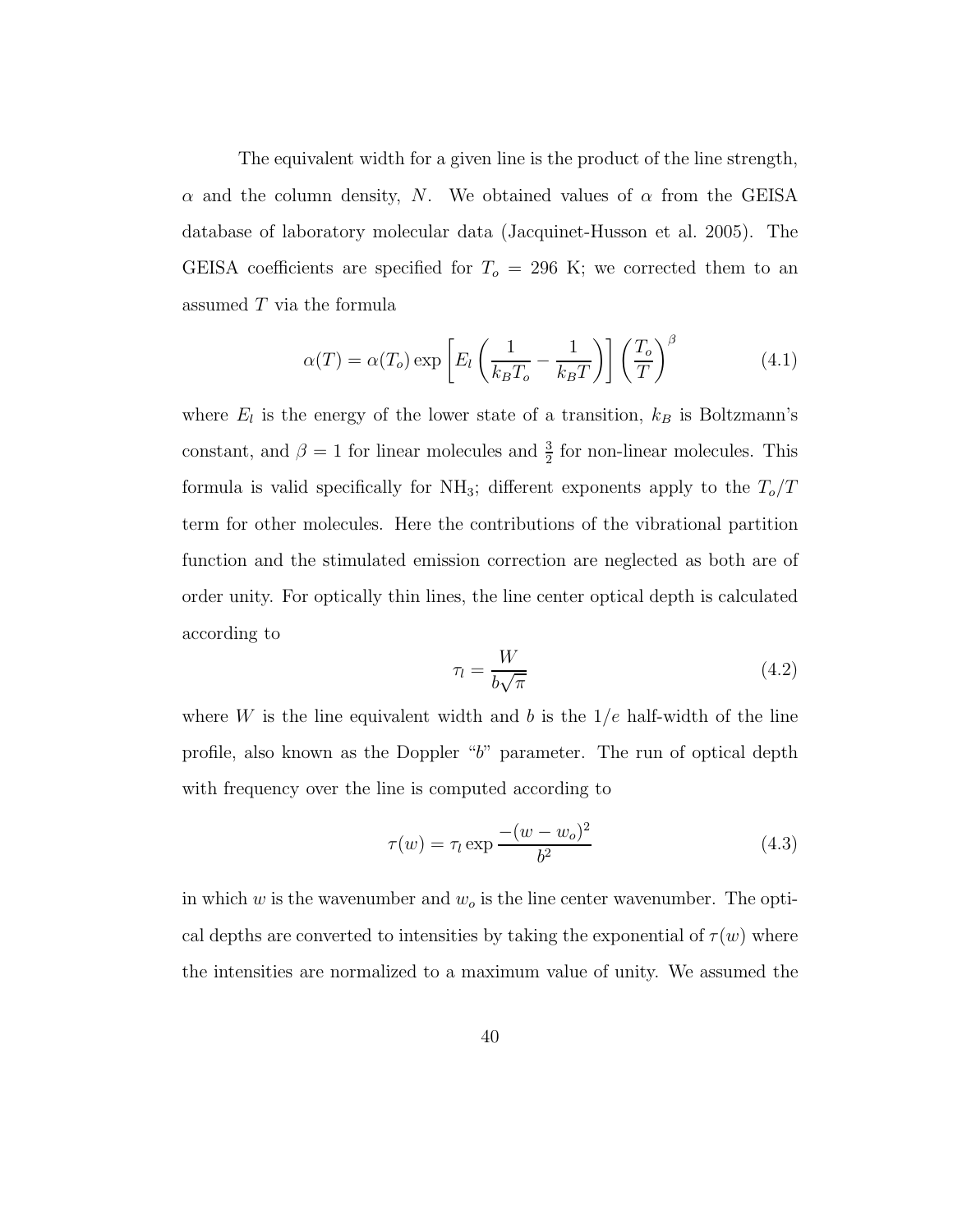excited vibrational states were not populated, and that the rotational states were in LTE. Our radiative transfer model assumed pure absorptions for fitting the observed absorption lines; emission lines were treated as a case of negative absorption, so the interpretation of fitted quantities such as the column density is somewhat unclear. Temperatures were not constrained in this fitting but were arbitrarily set to 200 K; this value is consistent with temperatures around IRS 1 derived from TEXES data. The exception was the Q-branch of  $C_2H_2$  where a number of observed  $J$  states allowed the temperature to be constrained to 100 K.

The results of this fitting are shown in Figures 4.1 through 4.8, and the derived "best fit" gas parameters are collected in Table 4.1. Column densities are given as *total* column density in a given molecule rather than on a component-by-component basis. Instances of emission were treated as negative absorption, hence negative values of the column density in the table for components in emission.

#### 4.1.2 χ  $\chi^2$  Minimization Spectral Fitting

Our spectral fitting code, fitspec, used the Levenberg-Marquardt method of inverting the second derivative matrix to minimize  $\chi^2$  as in Bevington & Robinson (2003). The 1-D radiative transfer model for our synthetic spectra assumes both rotational and vibrational LTE of all molecules as appropriate with a single excitation temperature. All other parameters are free to vary in the fit. The total number of free parameters depends on the number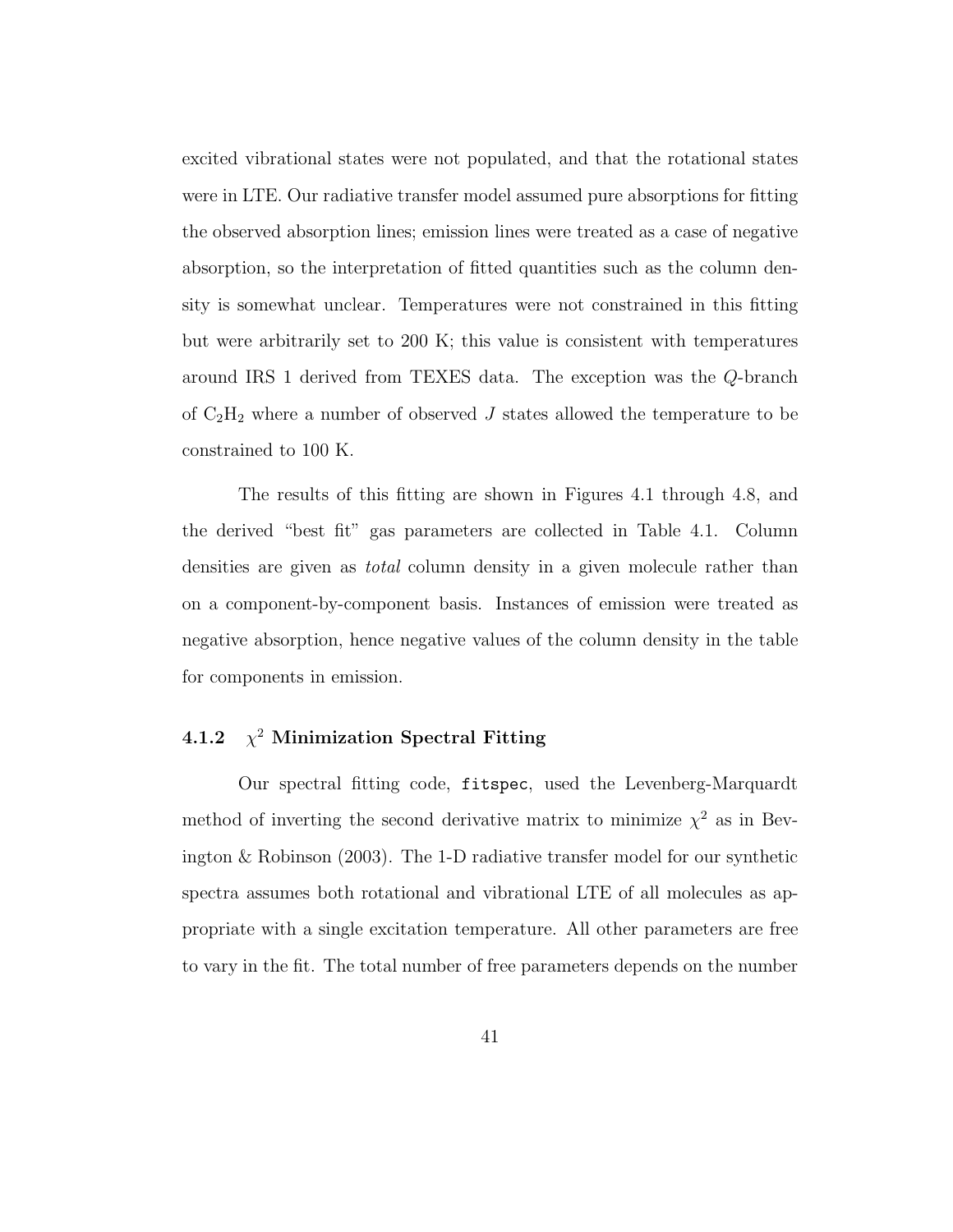| Molecule/Band                 | Line       | $n^{\mathrm{a}}$ | T   | $v_1$ <sup>b</sup>       | $v_2$                    | $v_3$                                 | b <sub>1</sub> | b <sub>2</sub>           | $b_3$                                 | $N_1$ <sup>c</sup>            | $N_2$                    | $N_3$                    |  |
|-------------------------------|------------|------------------|-----|--------------------------|--------------------------|---------------------------------------|----------------|--------------------------|---------------------------------------|-------------------------------|--------------------------|--------------------------|--|
|                               |            |                  | (K) | $(km s^{-1})$            |                          |                                       | $(km s-1)$     |                          |                                       | $\left(\text{cm}^{-2}\right)$ |                          |                          |  |
| $C_2H_2\nu_5$                 | R(1)       | $\mathbf{1}$     | 100 | $-62.0$                  | $\overline{\phantom{0}}$ | $\overline{\phantom{0}}$              | 3.3            | $-$                      | $-$                                   | 1.0(15)                       | $\overline{\phantom{0}}$ | $\overline{\phantom{0}}$ |  |
|                               | R(5)       | 1                | 100 | $-62.0$                  | $\overline{\phantom{0}}$ | $\qquad \qquad -$                     | 2.4            | —                        | $\overline{\phantom{0}}$              | 4.5(14)                       | -                        |                          |  |
|                               | R(6)       | $\mathbf{1}$     | 100 | $-65.5$                  |                          |                                       | 2.4            |                          | $\overline{\phantom{0}}$              | 4.5(14)                       | -                        |                          |  |
|                               | R(13)      | $\mathbf{1}$     | 100 | $-68.5$                  |                          | $\overline{\phantom{0}}$              | 2.8            |                          | $\overline{\phantom{0}}$              | 3.0(14)                       | $\overline{\phantom{0}}$ |                          |  |
|                               | $Q$ branch | 1                | 100 | $\overline{\phantom{a}}$ |                          |                                       | 1.0            | $\overline{\phantom{0}}$ | $\overline{\phantom{0}}$              | 2.0(15)                       | —                        |                          |  |
| $C_2H_2 \nu_4 + \nu_5$        | P(2)       | $\mathbf{1}$     | 100 | $-61.0$                  |                          | $\hspace{1.0cm} \rule{1.5cm}{0.15cm}$ | 6.8            | $\overline{\phantom{0}}$ | $\hspace{1.0cm} \rule{1.5cm}{0.15cm}$ | 2.5(16)                       | -                        |                          |  |
|                               | P(3)       | $\mathbf{1}$     | 100 | $-62.0$                  |                          | $\hspace{1.0cm} \rule{1.5cm}{0.15cm}$ | 5.7            |                          | $\overline{\phantom{m}}$              | 1.0(16)                       |                          |                          |  |
| HCN $\nu_2$                   | R(16)      | 1                | 200 | $-64.5$                  |                          | $\hspace{1.0cm} \rule{1.5cm}{0.15cm}$ | 7.9            |                          | $\overline{\phantom{m}}$              | 1.2(16)                       |                          |                          |  |
| $^{12}\mathrm{CH}_4$ $\nu_4$  | $R(0)^d$   | $\overline{4}$   | 200 | $-65.0$                  | $-54.0$                  | $-61.0$                               | 2.3            | 2.7                      | 4.6                                   | 7.5(16)                       | $-4.0(15)$               | 6.0(16)                  |  |
|                               | R(2)       | $\overline{2}$   | 200 | $-65.5$                  | $-61.5$                  | $\overline{\phantom{m}}$              | $2.3\,$        | $2.5\,$                  | $\equiv$                              | 6.0(16)                       | 3.3(16)                  |                          |  |
|                               | R(2)       |                  |     | $\overline{\phantom{m}}$ | $\overline{\phantom{0}}$ | $\qquad \qquad -$                     | 2.5            | $2.3\,$                  | $\qquad \qquad =$                     | 6.3(16)                       | 1.5(16)                  |                          |  |
| $^{14}\rm{NH_3}$ $\nu_2$      | aP(4,0)    | $\boldsymbol{2}$ | 200 | $-64.0$                  | $-70.0$                  | $\overline{\phantom{m}}$              | 4.6            | 3.9                      | $\qquad \qquad -$                     | $-2.5(15)$                    | 5.0(14)                  |                          |  |
|                               | aP(4,1)    | $\overline{2}$   | 200 | $-62.0$                  | $-72.0$                  | $\overline{\phantom{m}}$              | $5.3\,$        | $3.9\,$                  | $\overline{\phantom{m}}$              | $-3.8(15)$                    | 2.5(14)                  |                          |  |
|                               | aP(4,3)    | $\boldsymbol{2}$ | 200 | $-62.0$                  | $-70.0$                  | $\overline{\phantom{a}}$              | 2.8            | 3.9                      | $\overline{\phantom{m}}$              | $-1.0(15)$                    | 1.0(15)                  |                          |  |
|                               | sP(7,0)    | $\boldsymbol{2}$ | 200 | $-60.0$                  | $-69.0$                  | $\overline{\phantom{a}}$              | 2.9            | 2.9                      | $\hspace{1.0cm} - \hspace{1.0cm}$     | $-1.5(15)$                    | 1.2(15)                  |                          |  |
|                               | sP(7,1)    | $\boldsymbol{2}$ | 200 | $-62.0$                  | $-70.0$                  | $\overline{\phantom{a}}$              | 1.8            | 4.0                      | $\overline{\phantom{m}}$              | $-2.0(15)$                    | 7.5(14)                  |                          |  |
|                               | sP(7,2)    | $\overline{2}$   | 200 | $-61.0$                  | $-62.5$                  | $\qquad \qquad -$                     | 3.3            | 2.9                      | $\qquad \qquad =$                     | $-6.0(15)$                    | 4.5(15)                  |                          |  |
|                               | sP(7,3)    | $\overline{2}$   | 200 | $-58.5$                  | $-64.0$                  | $\qquad \qquad -$                     | 1.8            | 2.9                      | $\overline{\phantom{m}}$              | $-1.2(15)$                    | 1.5(15)                  |                          |  |
|                               | sP(7,4)    | $\boldsymbol{2}$ | 200 | $-60.5$                  | $-63.0$                  | $\overline{\phantom{m}}$              | 1.8            | 1.8                      | $\overline{\phantom{m}}$              | $-2.5(15)$                    | 2.0(15)                  | -                        |  |
|                               | sP(7,5)    | $\mathbf{1}$     | 200 | $-56.0$                  | $\overline{\phantom{m}}$ | $\overline{\phantom{0}}$              | 4.4            | $\overline{\phantom{0}}$ | $\qquad \qquad -$                     | $-7.0(15)$                    |                          |                          |  |
|                               | sP(7,6)    | 1                | 200 | $-57.0$                  | $\overline{\phantom{m}}$ | $\qquad \qquad -$                     | 4.4            | $\qquad \qquad -$        | $\qquad \qquad -$                     | $-4.0(15)$                    |                          |                          |  |
| $\mathrm{^{12}C^{16}O}$ v=1-0 | P(14)      | 3                | 200 | $-55.0$                  | $-64.5$                  | $-88.5$                               | 2.4            | $6.5\,$                  | 7.2                                   | $-1.0(16)$                    | $-1.1(17)$               | 3.0(17)                  |  |
|                               | P(15)      | 3                | 200 | $-51.5$                  | $-63.5$                  | $-88.5$                               | 3.6            | 9.4                      | 7.2                                   | $-2.5(16)$                    | $-2.2(17)$               | 3.0(17)                  |  |
|                               | P(21)      | $\boldsymbol{2}$ | 200 | $-54.5$                  | $-77.5$                  | $\overline{\phantom{m}}$              | 10.9           | 10.9                     | $\overline{\phantom{m}}$              | $-8.0(17)$                    | 5.5(17)                  |                          |  |
|                               | P(22)      | $\overline{2}$   | 200 | $-55.0$                  | $-77.0$                  | $\equiv$                              | 8.0            | 10.2                     | $\hspace{1.0cm} - \hspace{1.0cm}$     | $-6.0(17)$                    | 6.0(17)                  |                          |  |
| $\mathrm{^{13}C^{16}O}$ v=1-0 | P(3)       | 3                | 200 | $-60.5$                  | $-70.5$                  | $-89.0$                               | 4.3            | 4.3                      | 1.4                                   | $-9.0(17)$                    | 8.0(18)                  | 7.0(17)                  |  |
|                               | P(4)       | 3                | 200 | $-61.5$                  | $-71.5$                  | $-86.0$                               | 3.6            | 5.0                      | 6.5                                   | $-7.0(17)$                    | 6.8(18)                  | 3.4(18)                  |  |
|                               | P(11)      | $\overline{2}$   | 200 | $-54.0$                  | $-75.0$                  | $\qquad \qquad =$                     | 5.8            | 10.2                     | $\overline{\phantom{a}}$              | $-8.0(17)$                    | 2.7(18)                  |                          |  |
|                               | P(12)      | $\overline{2}$   | 200 | $-54.0$                  | $-73.0$                  | $\qquad \qquad -$                     | 5.9            | 10.2                     | $\hspace{1.0cm} - \hspace{1.0cm}$     | $-3.5(17)$                    | 6.5(18)                  |                          |  |
| $\mathrm{^{12}C^{18}O}$ v=1-0 | P(2)       | $\sqrt{2}$       | 200 | $-68.0$                  | $-72.0$                  | $\overline{\phantom{m}}$              | 2.9            | 3.6                      | $\overline{\phantom{m}}$              | 7.5(18)                       | 7.5(18)                  |                          |  |
|                               | P(3)       | $\overline{2}$   | 200 | $-66.0$                  | $-71.0$                  | $\overline{\phantom{m}}$              | 4.3            | 4.3                      | $\overline{\phantom{m}}$              | 3.0(18)                       | 3.0(18)                  | $\qquad \qquad -$        |  |
|                               |            |                  |     |                          |                          |                                       |                |                          |                                       |                               |                          |                          |  |

Table 4.1 Molecular absorption parameters derived from simple synthetic spectrum fitting in LTE

<sup>a</sup>Number of velocity components fit.

 $b^b$ All velocities are referred to the local standard of rest (LSR).

<sup>c</sup>Column densities are given in the form  $A(B) =$ <br><sup>d</sup>The best fit to this line required four component A $\times10$ 

<sup>c</sup>Column densities are given in the form  $A(B) = A \times 10^B$ . Negative values of A indicate components in emission.<br>
<sup>d</sup>The best fit to this line required four components. The remaining component not in the table is  $v_4 = -71.$  $^{-1}$ ,  $N_4 = 5.0(15)$ cm<sup>-2</sup>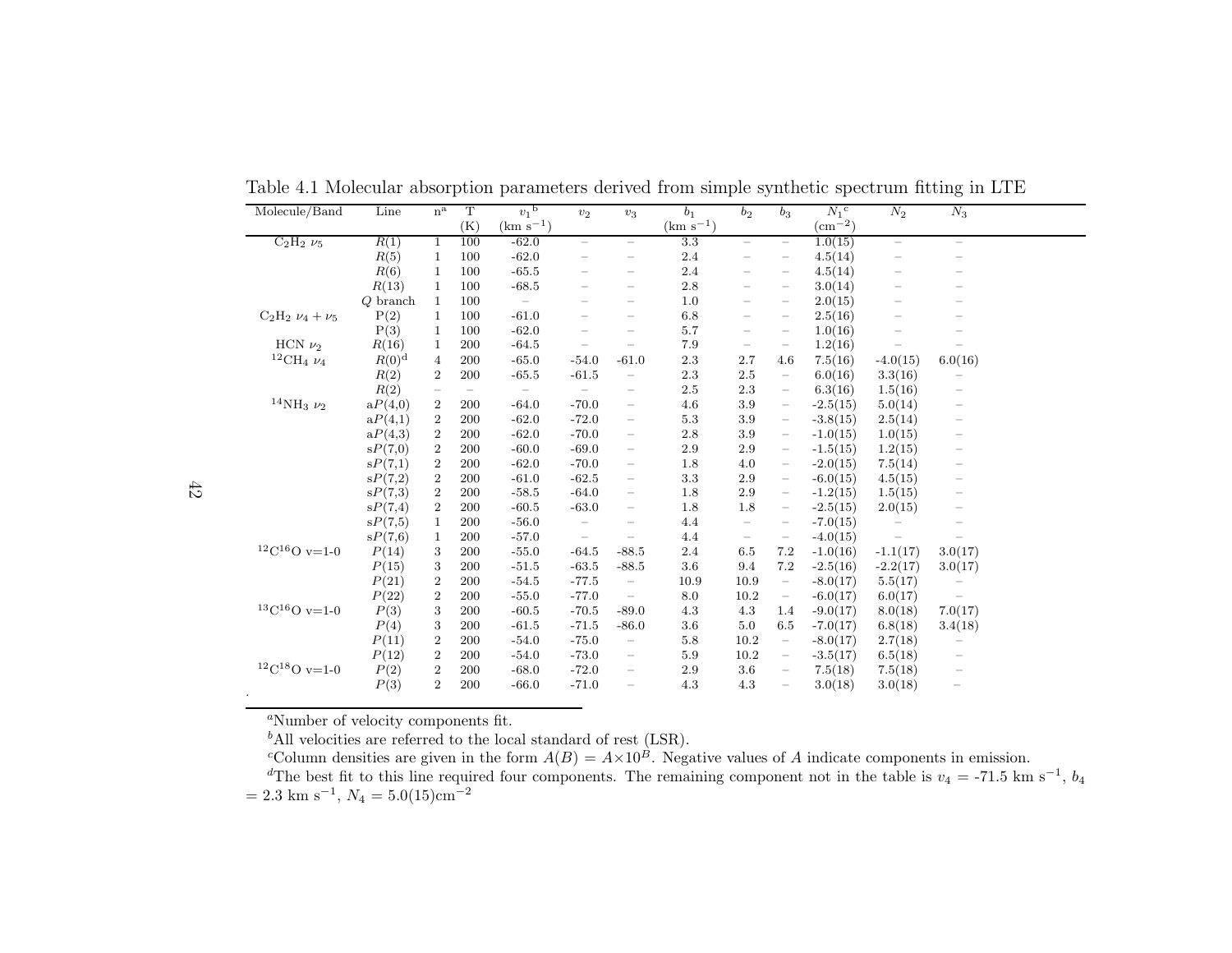

Figure 4.1 TEXES spectra of NGC <sup>7538</sup> IRS <sup>9</sup> (thin lines) and synthetic spectra obtained by the simple LTE fitting method described in Section 4.1.1 (thick lines). The continuum in each spectrum has been normalized to unity and the spectra are <sup>p</sup>lotted on <sup>a</sup> velocity scale referred to the LSR. Features shown are  $C_2H_2 \nu_5 R(1), R(5), R(6)$  and  $R(13)$ .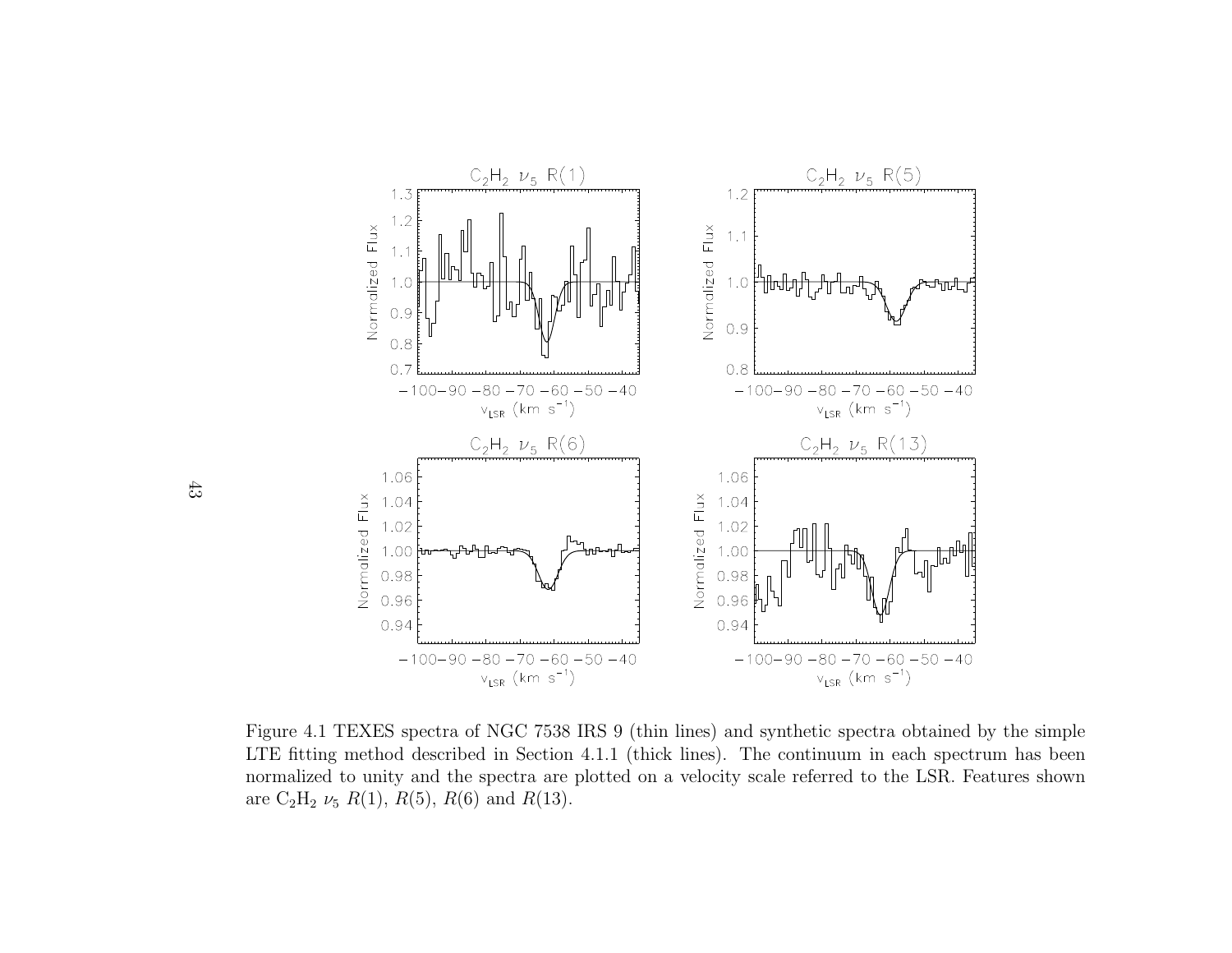

Figure 4.2 TEXES spectra of NGC 7538 IRS 9 (continued). Features shown are  $C_2H_2 \nu_4 + \nu_5 P(2)$  and  $P(3)$ , HCN  $\nu_2 R(16)$  and CH<sub>4</sub>  $\nu_4 R(0)$ .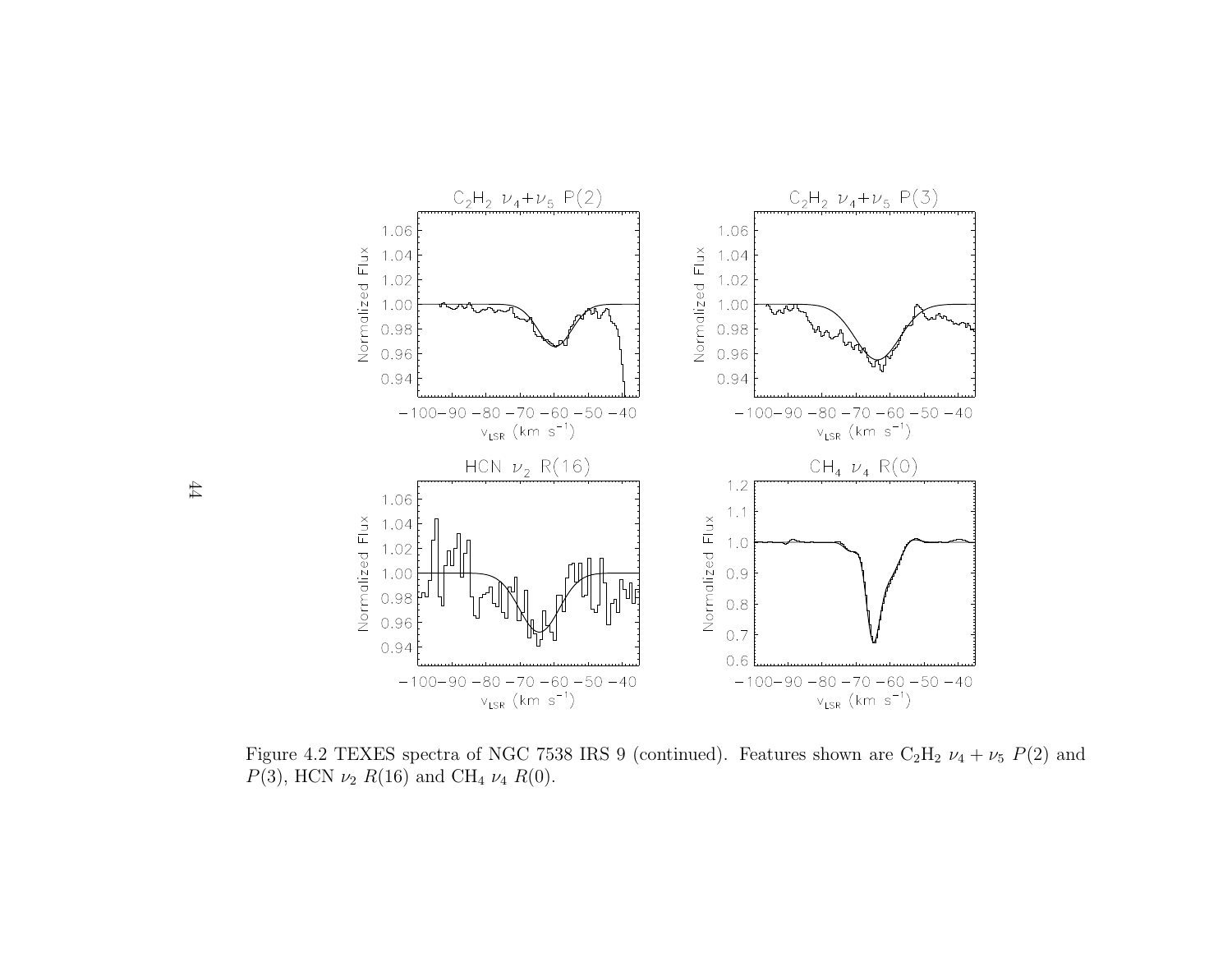

Figure 4.3 TEXES spectra of NGC <sup>7538</sup> IRS <sup>9</sup> (continued). Features shown are the two components of CH<sub>4</sub>  $\nu_4$   $R(2)$ , NH<sub>3</sub>  $\nu_2$  a $P(4,0)$  and a $P(4,1)$ .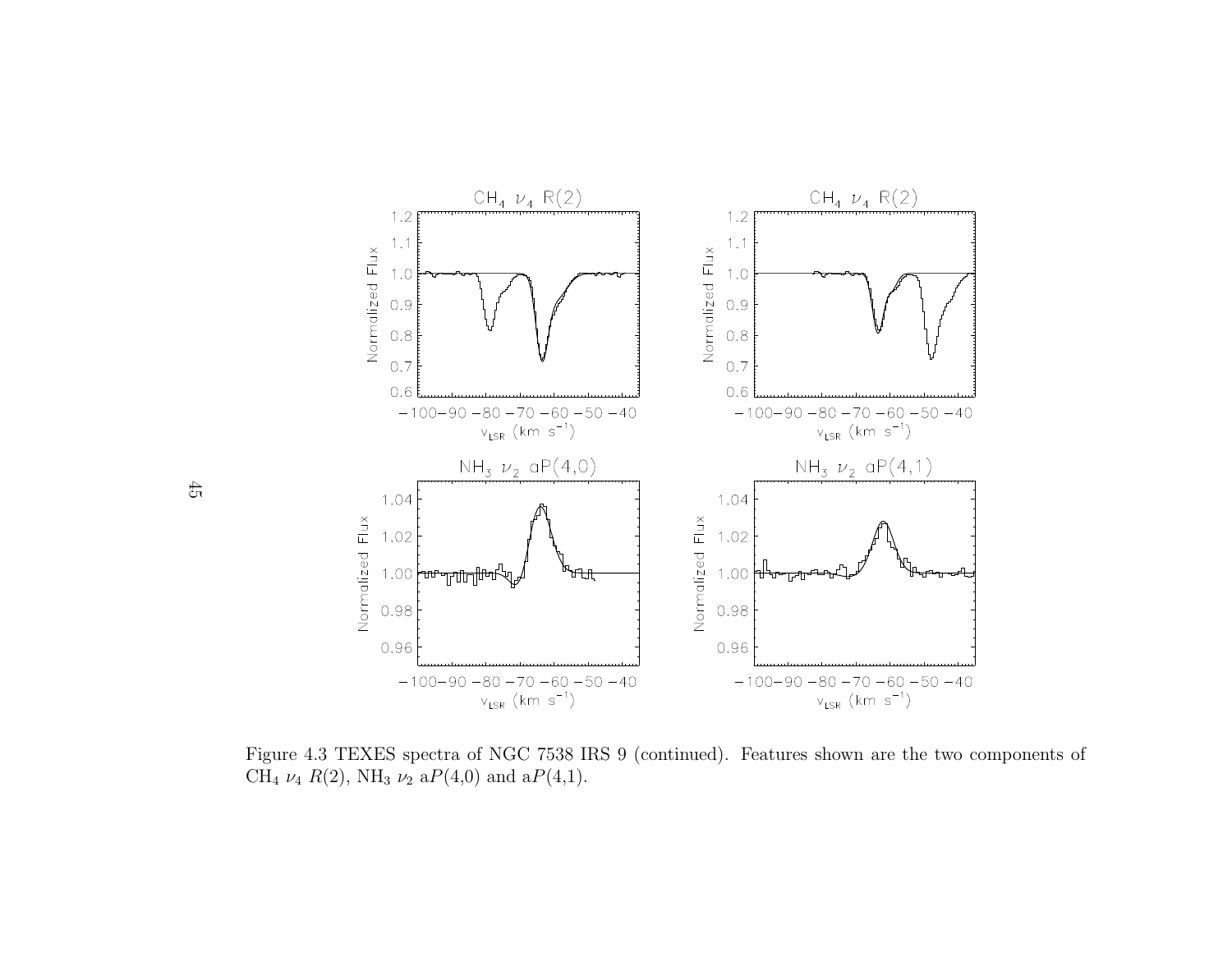

Figure 4.4 TEXES spectra of NGC 7538 IRS 9 (continued). Features shown are NH<sub>3</sub>  $\nu_2$  a $P(4,3)$ , s $P(7,0)$ ,  $\mathrm{s}P(7,1)$  and  $\mathrm{s}P(7,2)$ .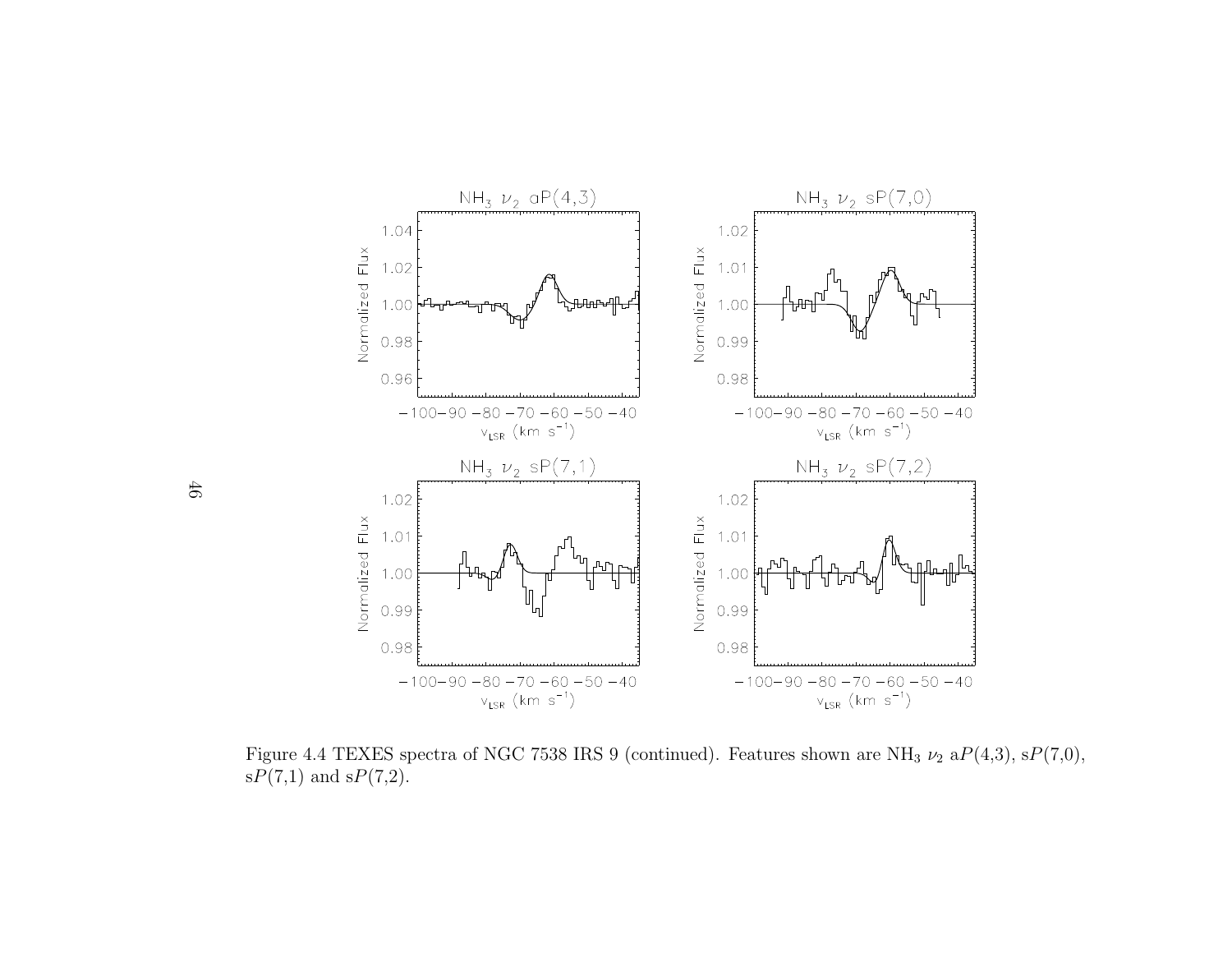

Figure 4.5 TEXES spectra of NGC 7538 IRS 9 (continued). Features shown are NH<sub>3</sub>  $\nu_2$  sP(7,3), sP(7,4),  $\mathrm{s}P(7,5)$  and  $\mathrm{s}P(7,6)$ .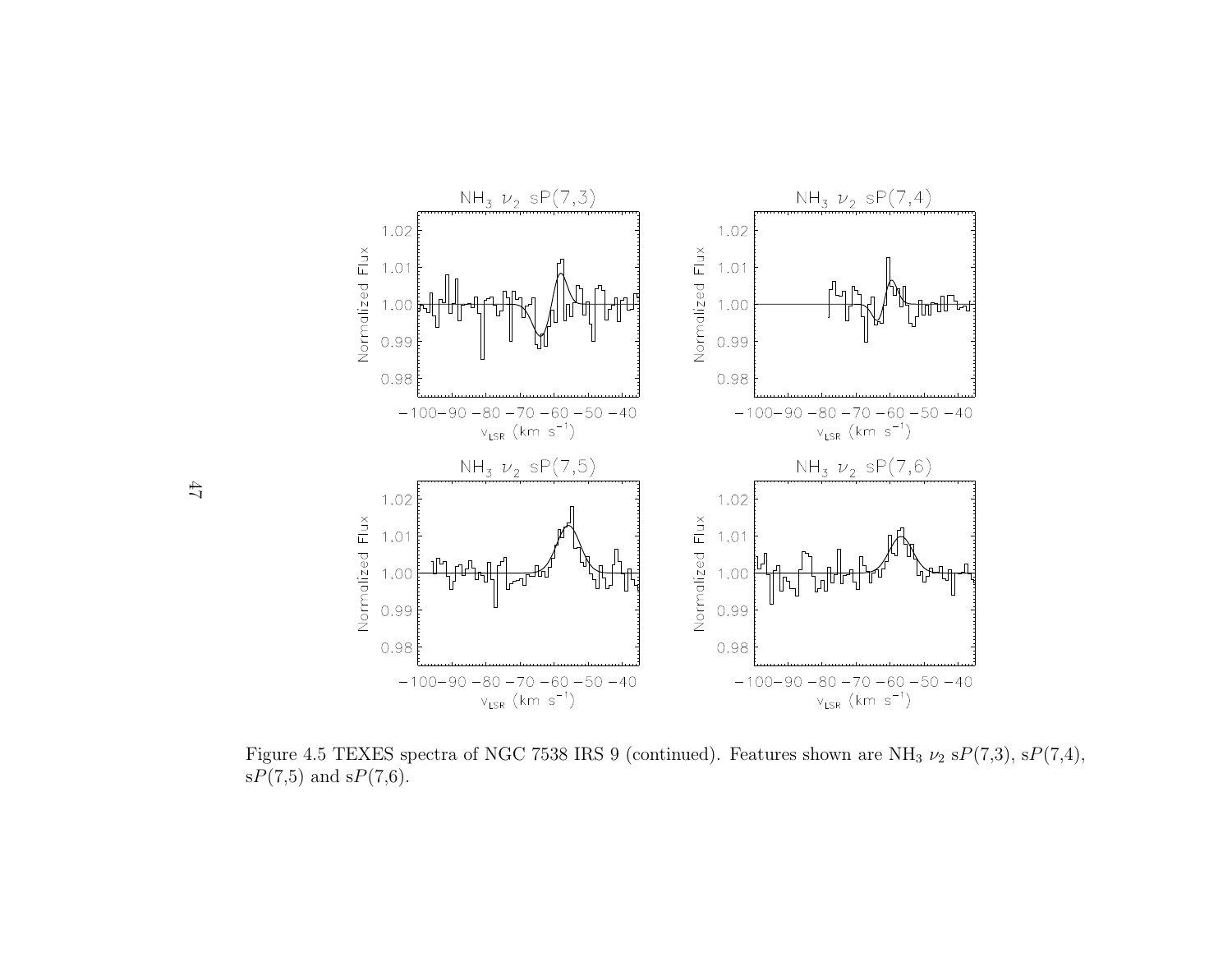

Figure 4.6 TEXES spectra of NGC 7538 IRS 9 (continued). Features shown are <sup>12</sup>C<sup>16</sup>O  $v=1$ -0  $P(14)$ ,  $P(15)$ ,  $P(21)$  and  $P(22)$ .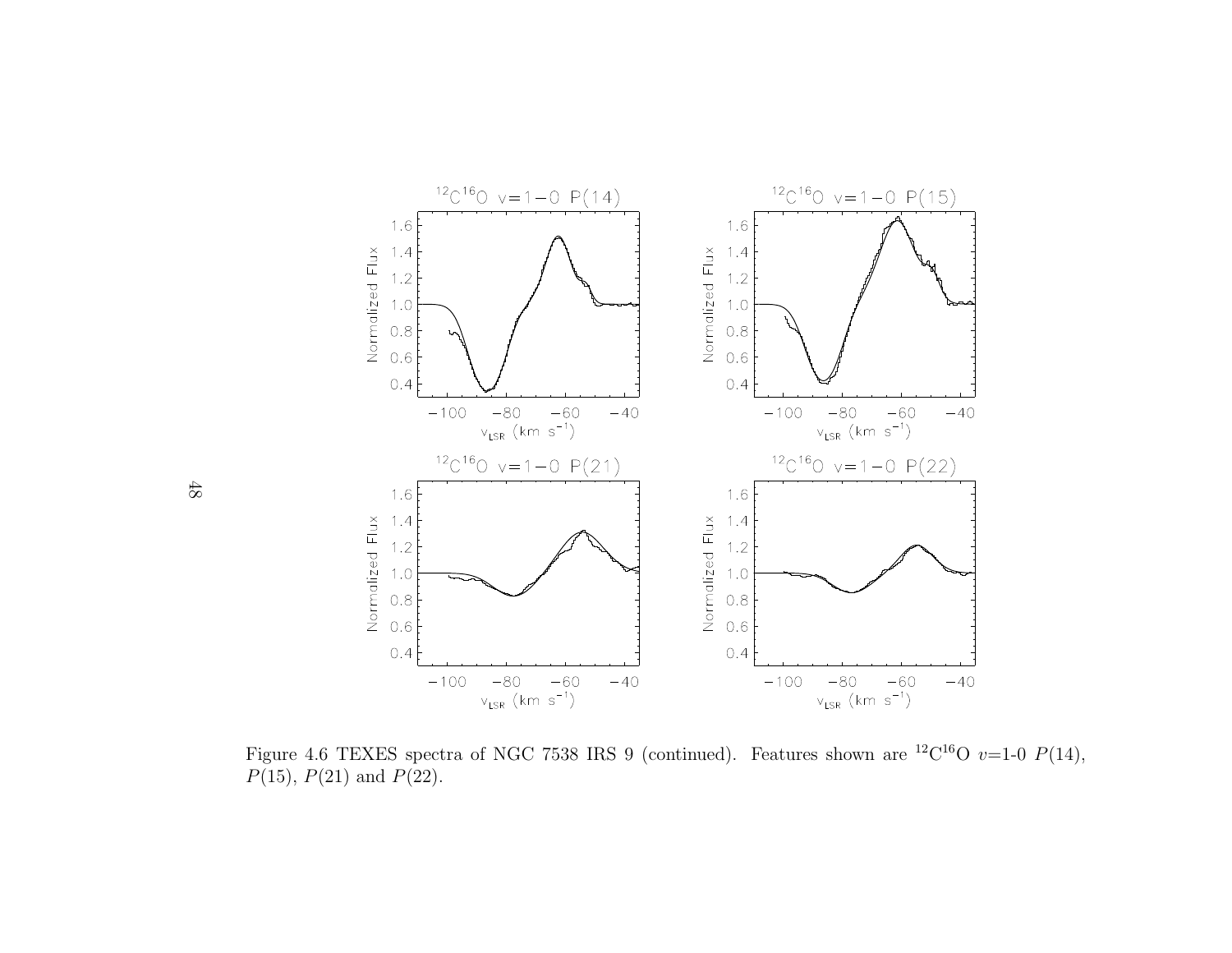

Figure 4.7 TEXES spectra of NGC 7538 IRS 9 (continued). Features shown are <sup>13</sup>C<sup>16</sup>O  $v=1-0P(3)$ ,  $P(4)$ ,  $P(11), P(12).$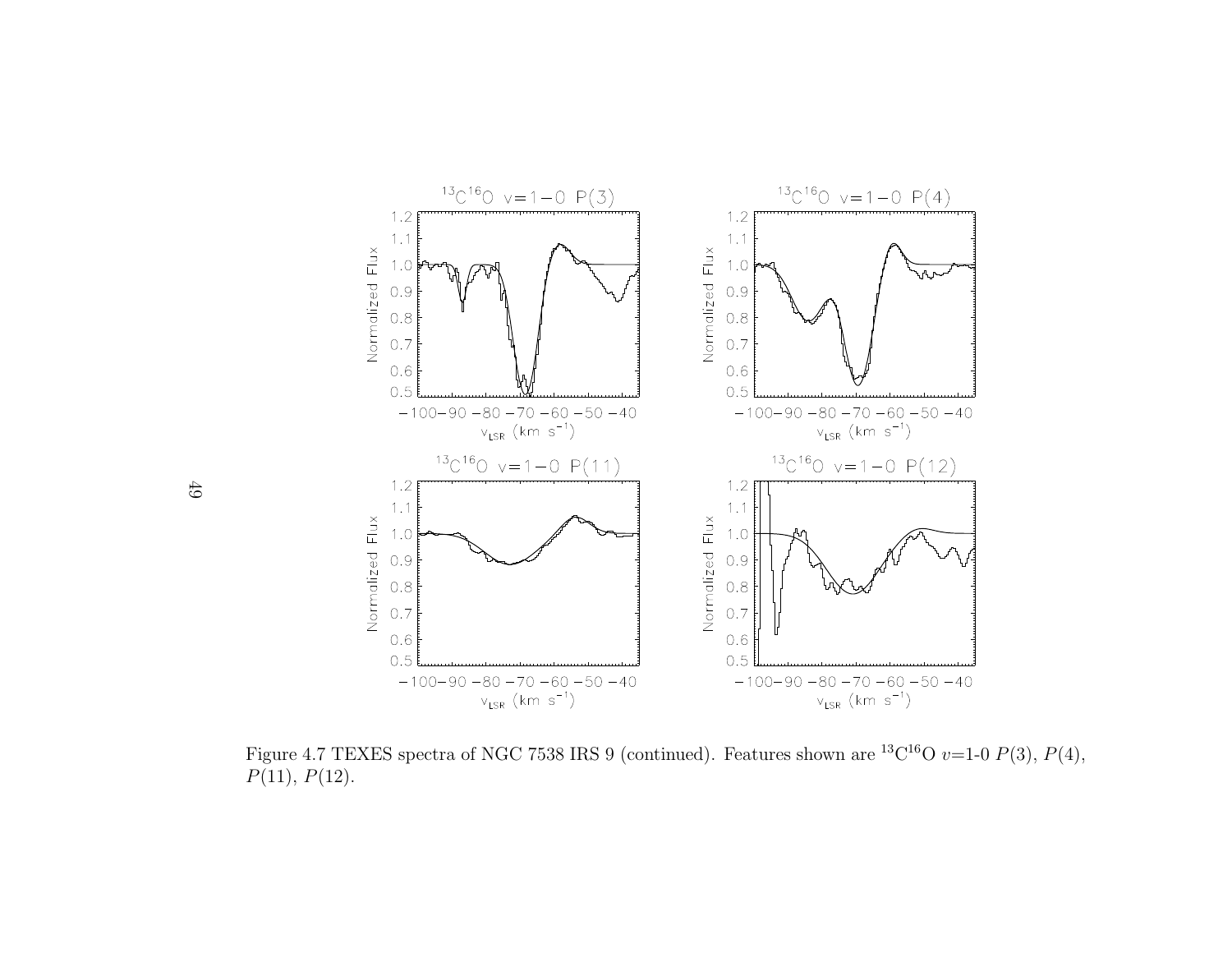

Figure 4.8 TEXES spectra of NGC 7538 IRS 9 (continued). Features shown are <sup>12</sup>C<sup>18</sup>O *v*=1-0  $P(2)$  and  $P(3)$ .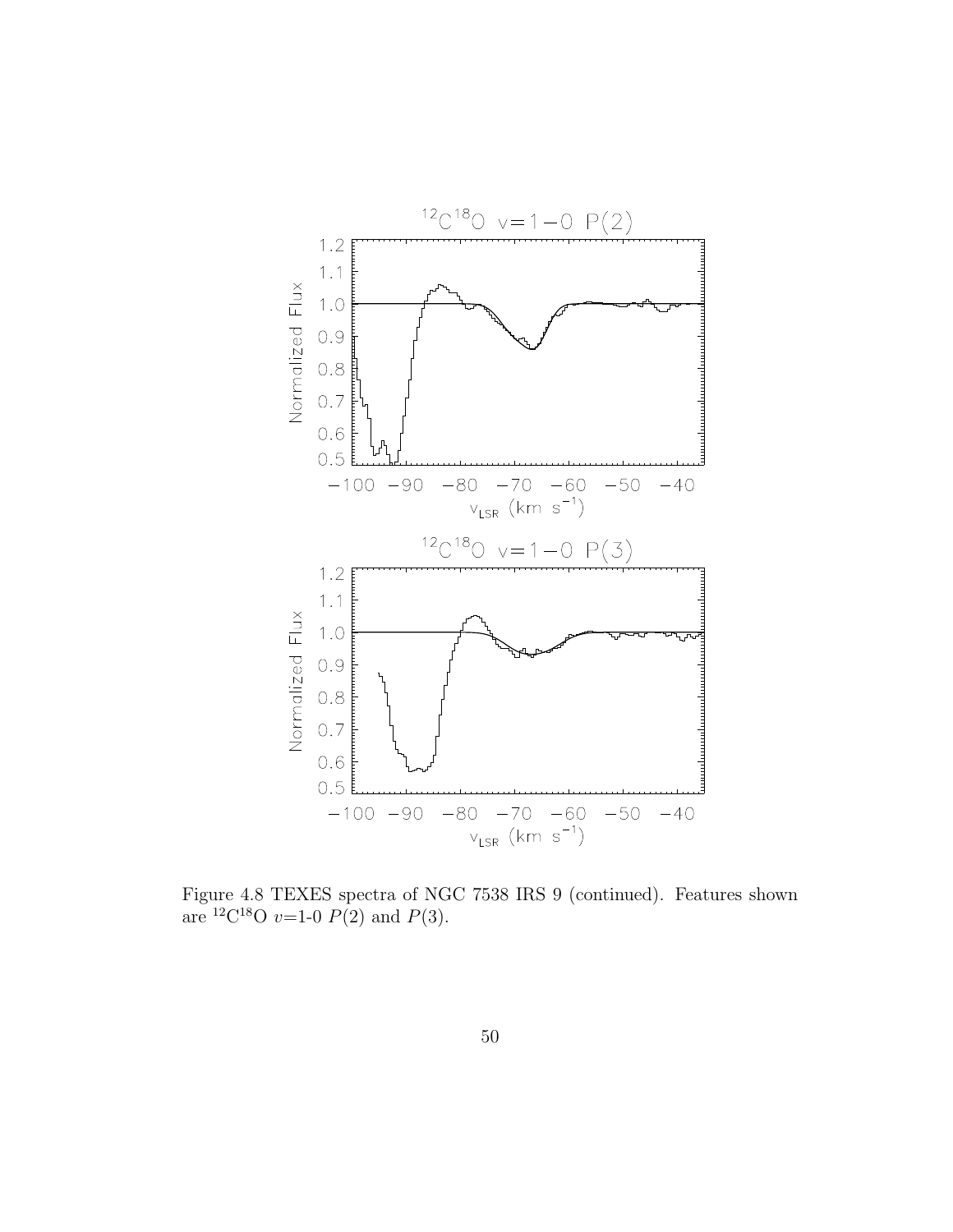of molecules in the fit and the number of echelon orders in a particular spectral setting.

The program can include the effects of up to four independent absorbing units, or "clouds", simply allowing their parameters to vary in the fit or holding those parameters fixed at zero to inhibit their effects. For each cloud in the model, initial values of the following parameters are specified by the user: Doppler shift  $(v_{LSR}$  in km s<sup>-1</sup>), b (in km s<sup>-1</sup>), the product of the covering factor and column density (in  $\text{cm}^{-2}$ ), the excitation temperature (in K), and the covering factor (unitless). Here "covering factor" is understood to be the fraction of the continuum source covered by the absorbing medium. In turn, four numerical values are specified for each parameter. These are the starting value (the initial "guess"), the  $1\sigma$  uncertainty in that parameter if all other parameters are held fixed, a flag that either forces the value of the parameter to be fixed or, if set to a nonzero integer  $N$ , tells the program to begin varying that parameter on the Nth iteration, and the  $1\sigma$  uncertainty if all other parameters are allowed to vary. The value of parameters can be tied together if desired by setting  $N$  to be a negative number in which case it is interpreted as a *pickup*, with the absolute value of  $N$  indicating to which cloud to tie a parameter. For example, if it is presumed all clouds along the line of sight share the same systemic velocity, an initial guess for the Doppler shift need only be specified once, with the remaining clouds' velocities given as a pickup from the first value. Alternately, if the observed Doppler shift of a given spectrum were already known, it could be specified once and set to not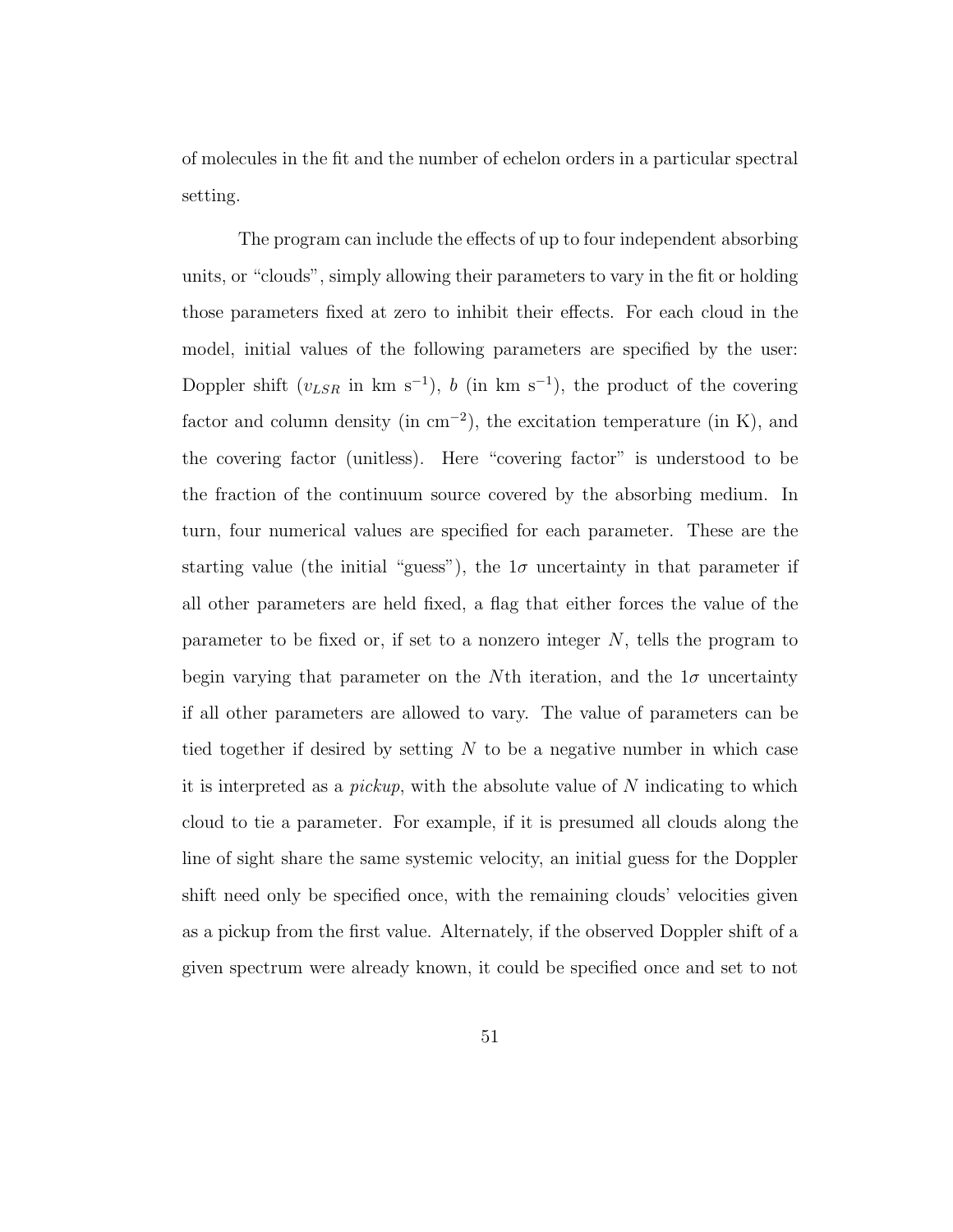vary  $(N=0)$ , with the other clouds' velocities given similarly. In this manner, known constraints on the fit can be built in before running the program. For each molecule, we chose a number of absorbing clouds consistent with the number of velocity components seen in the TEXES spectra, allowing fitspec to independently determine their velocities. When available, we included data indicating the non-detection of certain lines, such as high- $J C_2H_2$  near 13  $\mu$ m, to better constrain the parameters of the fit.

Following the guess values for various cloud parameters are user inputs for parameters related to fitting of the continuum level in the echelle orders of each spectrum. As described previously, fitspec expects a continuumnormalized input spectrum and has a built-in low order fitting routine. Thus for each order in the input spectrum, the user is expected to specify the continuum level, slope, and coefficients for polynomial order up to quartic; these are adjusted iteratively along with the cloud parameters to find the best fit to the data. The orders are permitted to shift in frequency if the fit requires, although the user can override this capability by setting an appropriate flag. Finally, the success of fitspec requires accurate molecular transition data to compute synthetic spectra against which to fit the data. We relied on the calculations in Evans et al. (1991), giving information including line center, the energy of the transition either in units of  $J(J+1)$  (which is then multiplied by the molecule's rotational constant B) or  $E_{lower}$  in units of cm<sup>-1</sup>, and the rotational line strengths (Hönl-London factors) in units of cm<sup>-1</sup> ( $10^{16}$  cm<sup>-2</sup>)<sup>-1</sup>.

The program uses the guesses of starting parameter values to compute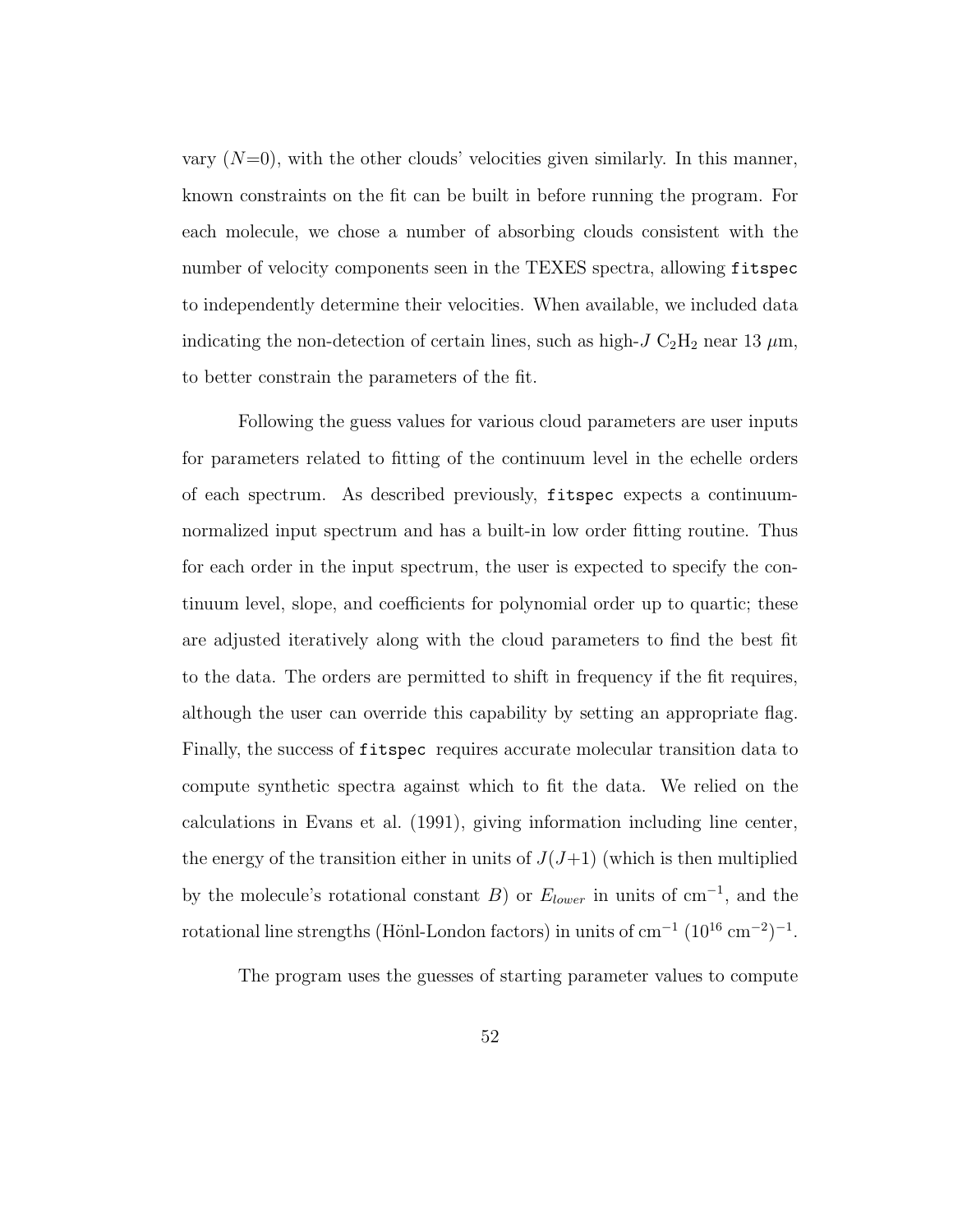the initial model spectrum, and the iterates the fit by varying those values until a convergence criterion is satisfied. The requirement is

$$
\sum_{i} \left(\frac{p_i}{\sigma_{p_i}}\right)^2 \le 0.01\tag{4.4}
$$

where the  $p_i$  are individual parameter values and  $\sigma_{p_i}$  is the uncertainty in the ith parameter allowing all other parameters to vary.

The output of the program is a file identical in structure to the input file but containing the best-fit values for the various parameters and uncertainty estimates for each. In addition, a synthetic spectrum having the properties of the best fit is generated and output as an ASCII text file for plotting. The intensity of the synthetic spectrum is calculated by taking  $I = I_0 e^{-\tau}$  of each absorbing unit along the line of sight as

$$
I_{obs} = I_o \prod_{n=1}^{4} [1 - C_n (1 - e^{-\tau_n(\nu)})]
$$
\n(4.5)

assuming all four absorbing clouds are used. In this equation,  $I<sub>o</sub>$  is the intensity of radiation from the continuum source,  $C_n$  are the covering factors of the clouds and  $\tau_n$  are the optical depths of the clouds. Knez et al. (2008) used the same approach and note that "This results in a greater absorption in saturated lines than would result if the optical depths were added first and then the transmission spectrum was calculated from the optical depth spectrum." The resulting fits to the data are better than those obtained by summing the optical depths first and then taking the exponential.

The results of our fitspec runs on the IRS 9 data are summarized in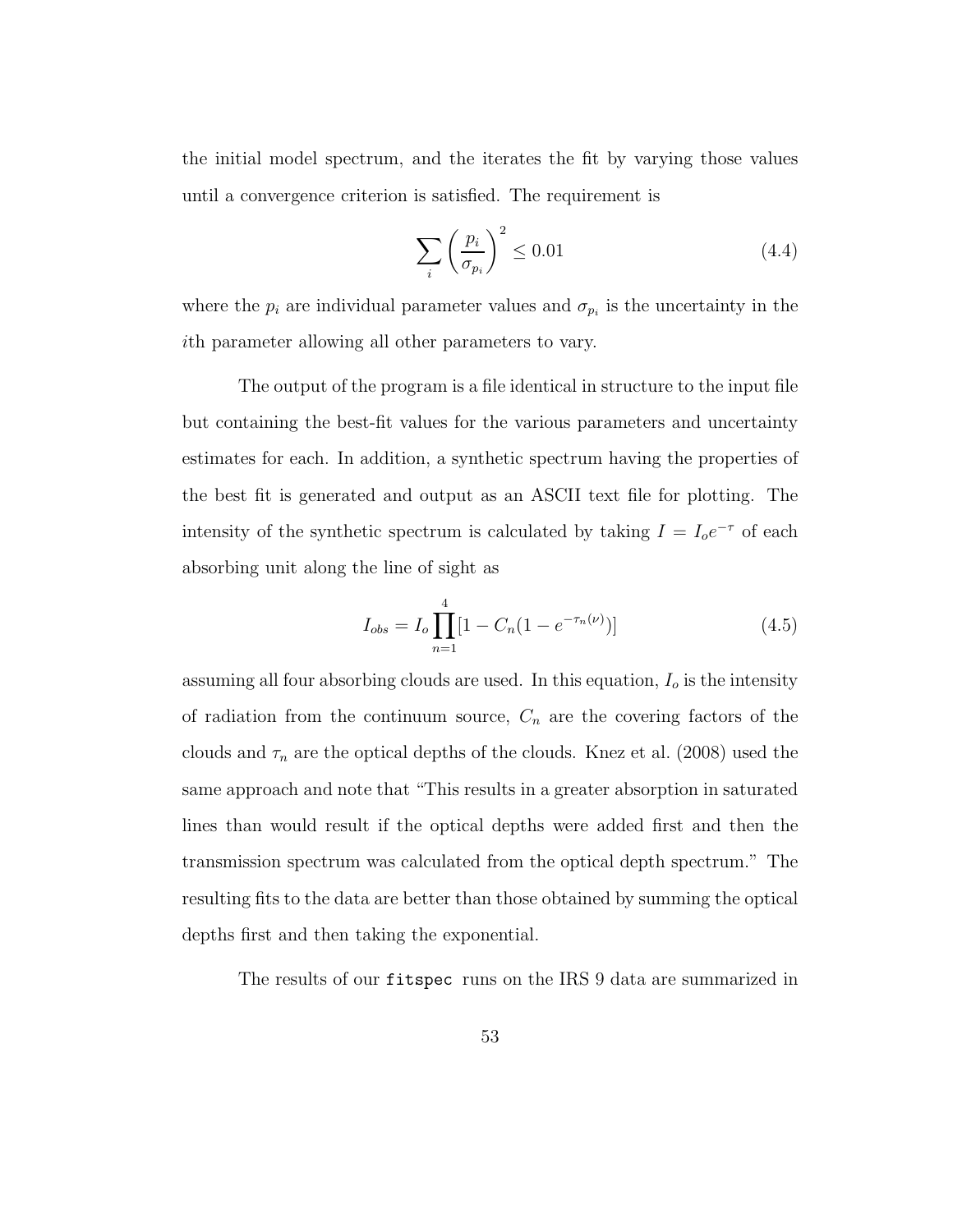Table 4.2 where they are compared with results from fitting TEXES data of IRS 1 with the same procedure in Knez et al. (2008).

### 4.1.3 Column Density Upper Limits For Non-Detections

We calculated upper limits on the lines that were not detected in the spectrum of IRS 9 by convolving the data with a Gaussian lineshape function whose properties were consistent with those of other, detected lines. We began by assuming a normalized spectrum containing a single absorption line has the functional form

$$
F_{\nu} = 1 - ae^{-x^2/b^2}
$$
\n(4.6)

where  $a > 0$  is the depth of the line and b is the Doppler b parameter. It is convolved with a Gaussian of the form  $ne^{-x^2/b^2}$  where n is a normalization factor here chosen to be  $1/\sqrt{\pi}b$  such that the area under the Gaussian is unity. The convolution is straightforward:

$$
F_{\nu} \otimes n e^{-x^2/b^2} = \int F_{\nu} n e^{-x^2/b^2} d\nu,
$$
\n(4.7)

where  $x = \nu - \nu'$ . The upper limit of the equivalent width, W, of a line not detected is proportional to the peak value of the convolved spectrum according to

$$
W = \sqrt{2\pi}Pb\tag{4.8}
$$

in which P is the peak and b is again the Doppler b. We used  $b=3.5$  km s<sup>-1</sup> in making the calculations, a value consistent with those derived by spectral fitting methods described previously. The column density limit for species  $X$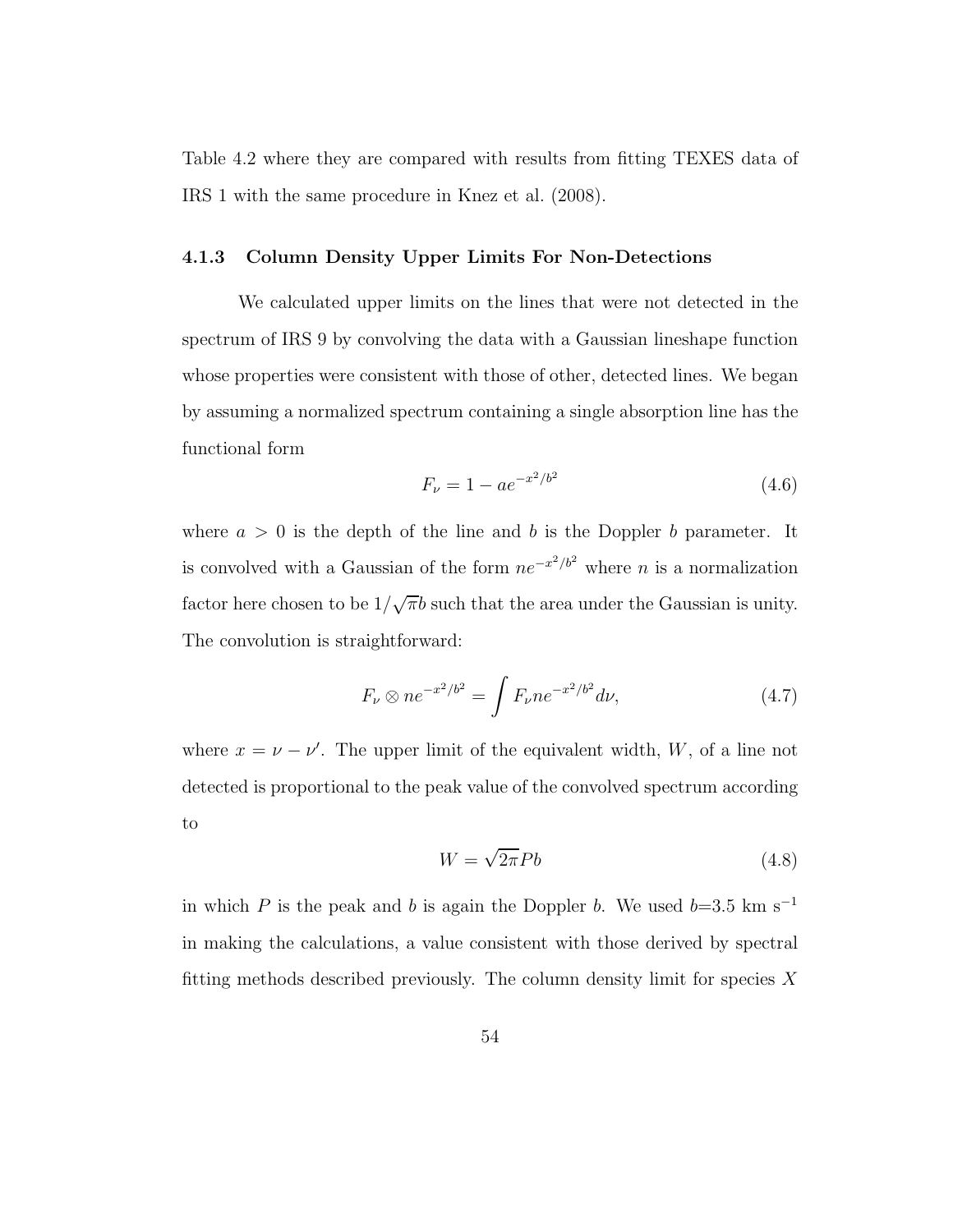| <b>Species</b>           | $v_{LSR}$<br>$(km s^{-1})$ | $\mathrm{T}_{ex}$<br>(K) | $\boldsymbol{b}$<br>$(km s^{-1})$ | N(X)<br>$(10^{16}$ cm <sup>-2</sup> ) | С<br>%     |  |  |  |
|--------------------------|----------------------------|--------------------------|-----------------------------------|---------------------------------------|------------|--|--|--|
|                          |                            |                          |                                   |                                       |            |  |  |  |
| IRS 9 (this work)        |                            |                          |                                   |                                       |            |  |  |  |
| $\rm{C_2H_2}$            | $-64.9(0.2)$               | 172(48)                  | 3.2(0.5)                          | 3.9(0.3)                              | 10(0.6)    |  |  |  |
| <b>HCN</b>               | $-58.6(0.4)$               | $172(48)^a$              | 3.1(0.1)                          | 16(4.6)                               | 4(0.2)     |  |  |  |
| NH <sub>3</sub>          | $-62.0(0.1)$               | 192(63)                  | 2.7(0.1)                          | 9.2(1.2)                              | 3.2(0.2)   |  |  |  |
|                          | $-66.8(0.2)$               | 220(60)                  | 3.4(0.1)                          | 1.0(0.1)                              | 12(2)      |  |  |  |
| <b>HNCO</b>              | $-64.9(0.1)^{b}$           | 42(0.5)                  | 3.9(0.9)                          | 0.8(0.4)                              | 0.52(0.47) |  |  |  |
| IRS 1 (Knez et al. 2008) |                            |                          |                                   |                                       |            |  |  |  |
| $C_2H_2$                 | $-55.9(0.2)$               | 256(20)                  | 0.8(0.1)                          | 1.6(0.4)                              | 6(0.7)     |  |  |  |
|                          | $-59.6(0.1)$               | 205(11)                  | 0.8(0.1)                          | 1.8(0.3)                              | 18(1.4)    |  |  |  |
| <b>HCN</b>               | $-56.0(0.3)$               | 202(22)                  | 1.1(0.2)                          | 17(8.5)                               | 7.1(0.7)   |  |  |  |
|                          | $-59.9(0.1)$               | 350(94)                  | 0.6(0.2)                          | 5.0(3.3)                              | 9(2)       |  |  |  |
| NH <sub>3</sub>          | $-56.5(0.1)$               | 194(25)                  | 1.0(0.3)                          | 16(11)                                | 4.4(0.5)   |  |  |  |
|                          | $-59.8(0.2)$               | 281(13)                  | 0.8(0.3)                          | 2.1(0.4)                              | 14(5)      |  |  |  |
| <b>HNCO</b>              | $-56.2(0.2)$               | 377(47)                  | 1.4(0.2)                          | 0.29                                  | 2.4(0.3)   |  |  |  |
|                          | $-59.5(0.1)$               | 190(10)                  | 1.6(0.1)                          | 0.24                                  | 8(1)       |  |  |  |

Table 4.2. Molecular absorption parameters determined from  $\chi^2$ minimization spectral fitting. Quantities in parentheses are the  $1\sigma$ uncertainties on the adjacent figures in the same units.

<sup>a</sup>Fixed equal to the temperature of  $C_2H_2$  because an insufficient number of HCN lines were observed to constrain it.

<sup>b</sup>Fixed equal to  $v_{LSR}$  of C<sub>2</sub>H<sub>2</sub> because HNCO was evidently not detected in the spectra but we sought upper limits on the other fitted parameters.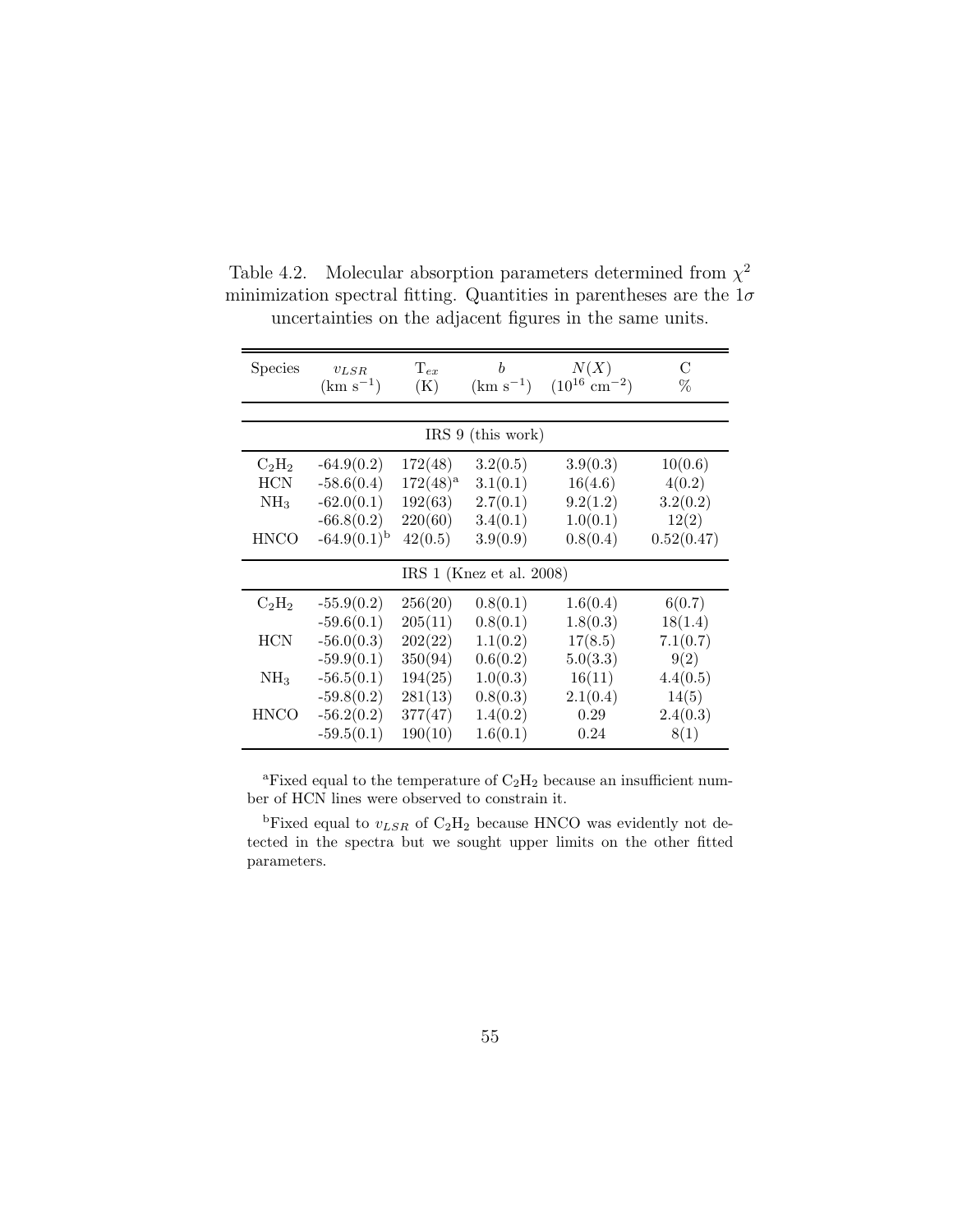| Species/Mode                                 | Line             | $\mathbf n$ | $W_{limit}$ (cm <sup>-1</sup> ) | $N_{limit}(X)$ (cm <sup>-2</sup> ) |
|----------------------------------------------|------------------|-------------|---------------------------------|------------------------------------|
| HNCO $\nu_4$                                 | 1L-1L $P$ branch | 7           | 0.003                           | $6.7\times10^{19}$                 |
|                                              | $1U-1U$ P branch | 8           | 0.003                           | $7.0\times10^{19}$                 |
|                                              | $0-0$ P branch   | 6           | 0.003                           | $8.4 \times 10^{19}$               |
|                                              | $0-1L R$ branch  | 5           | 0.003                           | $9.4\times10^{19}$                 |
|                                              | $0-0 R$ branch   | 5           | 0.003                           | $6.8\times10^{20}$                 |
| $^{13}$ CH <sub>4</sub> $\nu_4$ <sup>a</sup> | R(1)             | 1           | 0.003                           | $4.1 \times 10^{16}$               |
|                                              | R(4)             | 4           | 0.003                           | $3.1{\times}10^{16}$               |
| OCS $\nu_2$                                  | P branch         | 34          | 0.003                           | $2.9\times10^{15}$                 |
| HCN $\nu_2$                                  | R(15)            | 1           | 0.003                           | $1.8 \times 10^{16}$               |
|                                              | R(22)            | 1           | 0.003                           | $8.5 \times 10^{16}$               |
|                                              | R(23)            | 1           | 0.003                           | $1.1 \times 10^{17}$               |
| $C_2H_2 \nu_5$                               | R(12)            | 1           | 0.003                           | $8.5 \times 10^{15}$               |
|                                              | R(21)            | 1           | 0.003                           | $9.4\times10^{15}$                 |
|                                              | R(22)            | 1           | 0.003                           | $3.5 \times 10^{16}$               |
| $C_2H_2 2\nu_5-\nu_5$                        | Q branch         | 15          | 0.004                           | $2.1 \times 10^{17}$               |

Table 4.3.  $3\sigma$  upper limits to line equivalent width and column density of molecules in the upper state for selected non-detections. A uniform temperature of 200 K was assumed for all species.

<sup>a</sup>The given values of  $N(^{13}CH_4)$  are for the isotopologue only rather than the total CH<sub>4</sub> column density.

was then computed according to

$$
N(X) = \frac{W}{\alpha} \tag{4.9}
$$

where  $\alpha$  is the line strength for a particular transition. We used the GEISA line strengths where available and corrected them to a uniform temperature of 200 K as described previously. Results for our non-detections are given in Table 4.3.

We derived upper limits for all lines of a particular molecular species available in a given spectral setting, as indicated in the table by the number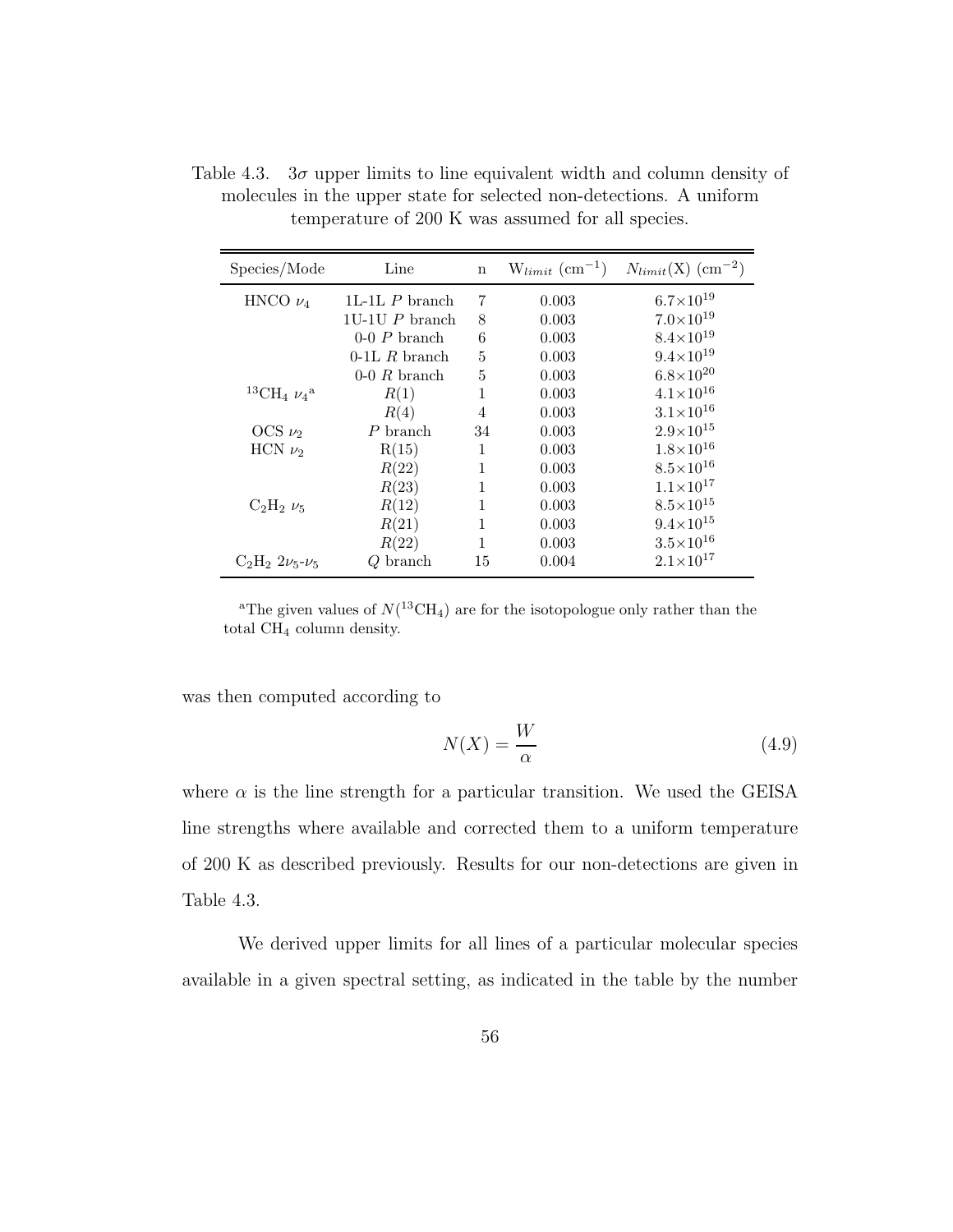of lines parameter *n*. In cases where  $n > 1$ , the equivalent width and column density upper limits given are simple averages. All limits are given with respect to the total number of molecules along the column irrespective of isotopic composition except for  ${}^{13}CH_4$ ; here we have divided the derived column density by the terrestrial <sup>12</sup>C/<sup>13</sup>C = 89 ratio built into GEISA to recover the column density specifically for  ${}^{13}CH_4$ .

For HNCO, which is not included in GEISA, we calculated line strengths by multiplying the band strength,  $A_{HNCO} = 7 \times 10^{-17}$  cm<sup>-1</sup> molecule<sup>-1</sup> cm<sup>2</sup>, by the Hönl-London factors for each state. The band strength was obtained from van Broekhuizen et al. (2004b). A given column density of HNCO results in an equivalent width

$$
W = \alpha N = A_{HNCO} \frac{Je^{-E_l/k_BT}}{k_BT/hcB}N,
$$
\n(4.10)

where J is the lower state of the transition,  $E_l$  is the lower state energy,  $k_B$ is Boltzmann's constant,  $T$  is the temperature,  $h$  and  $c$  are Planck's constant and the speed of light, respectively, and  $B$  is the rotational constant of HNCO (=0.3666 cm<sup>−</sup><sup>1</sup> ). The resulting column densities we derived for HNCO are dependent on assumed temperature, but the fact that none of the HNCO lines were clear detections leaves the temperature unconstrained. Our  $\chi^2$  fitting program (Section 4.1.2) preferred a comparatively low temperature of of 42 K for HNCO; this value lowers our column density upper limits by a factor of four compared to those computed for the 200 K adopted for all other species. Furthermore, the strengths of lines associated with the various types of transitions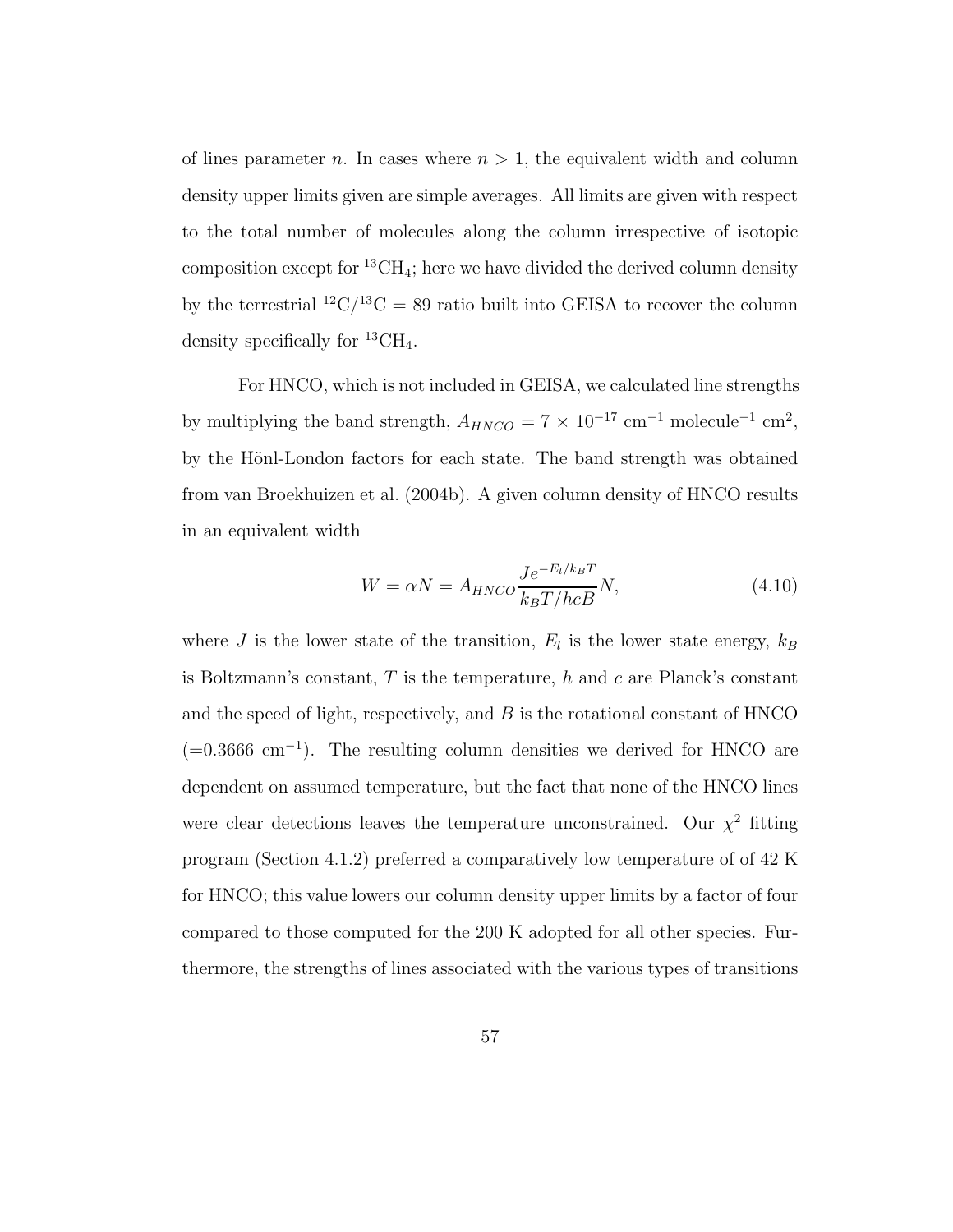of HNCO (detailed in Appendix A of Knez et al. 2008) depend either more or less strongly on temperature. Therefore, our HNCO limits are presented with the caveat that they are much less robust than if HNCO had been a clear detection. Given that weak lines of HNCO were seen in the spectrum of IRS 1, we included this molecule in our  $\chi^2$  minimization fitting of the IRS 9 data, fixing the LSR velocity equal to the fitted velocity of  $C_2H_2$ . By doing so we biased the program to find very weak lines of HNCO at expected positions, assuming any gas would be at the same velocity as acetylene, which was true for IRS 1. The values for some parameters preferred by fitspec are consistent with other observed molecules, such as the Doppler b parameter,  $(3.9\pm0.9)$ km s<sup>−</sup><sup>1</sup> . The excitation temperature, (42±0.5) K, is low compared to other species while the column density,  $(8\pm4)\times10^{15}$  cm<sup>2</sup>, is elevated compared to the IRS 1 results. The covering factor was unconstrained. fitspec returned a  $1\sigma$  uncertainty of  $3.5 \times 10^{15}$  cm<sup>-2</sup> for the HNCO column density, which is probably a better estimate of the upper limit than that given in Table 4.3.

#### 4.1.4 An Upper Limit to the Ionizing Flux in IRS 9

Another non-detection in the TEXES data gives a useful upper limit. The <sup>2</sup> $P_{1/2} \rightarrow {}^{2}P_{3/2}$  fine structure line of [Ne II] at approximately 780 cm<sup>-1</sup> is a typical diagnostic of ionized gas at our wavelengths. The non-detection of this line in the spectrum of IRS 9 places a constraint on the amount of ionizing flux being emitted by the embedded central source.

Our analysis follows Ho & Keto (2007) who applied it to observations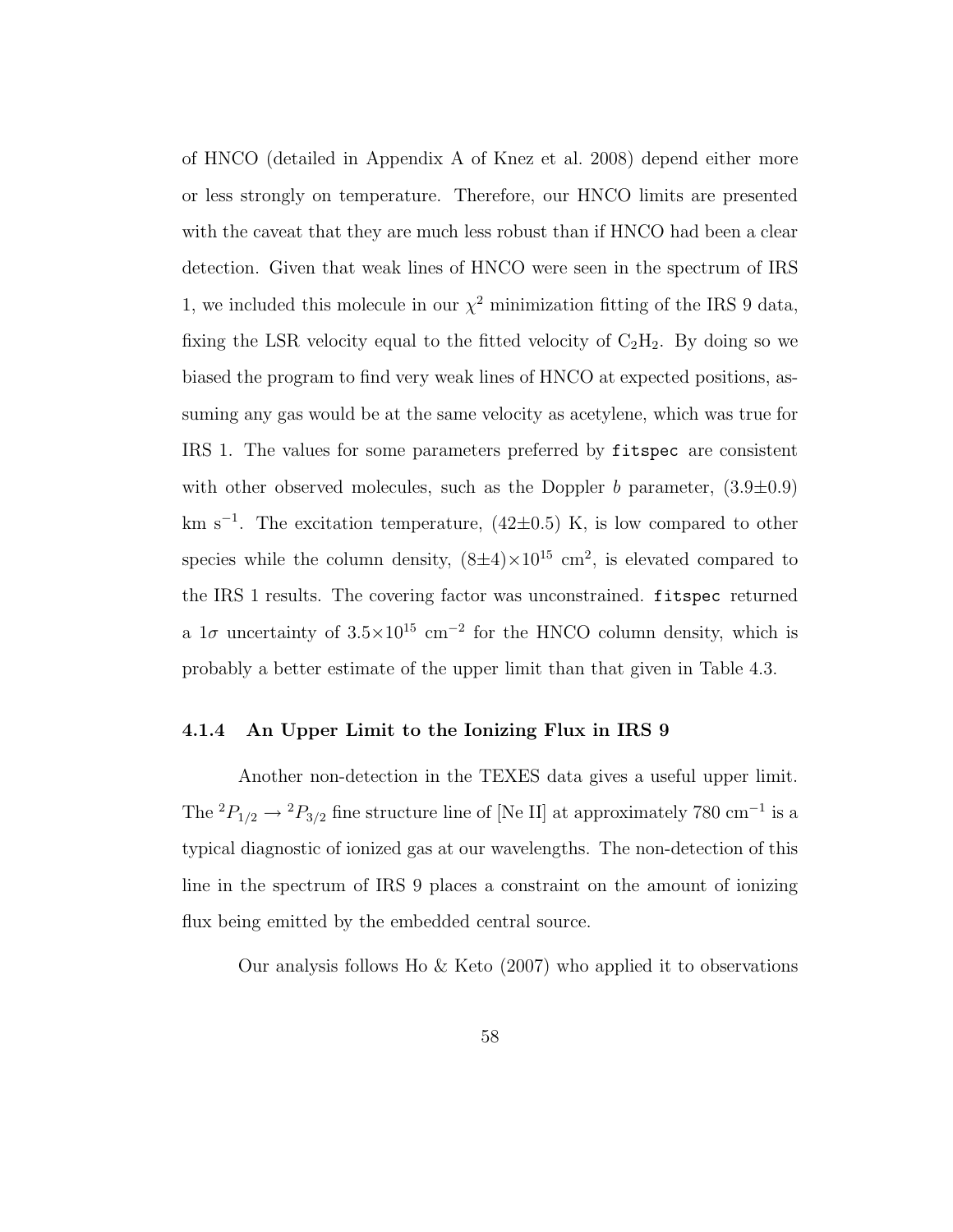of the mid-infrared [Ne II] and [Ne III] lines in external galaxies. The intensity of a spectral line is given generally as

$$
I = \frac{h\nu_{21}A_{21}}{4\pi} \int n_2 dl,
$$
\n(4.11)

in which  $A_{21}$  is the Einstein coefficient for spontaneous emission,  $h\nu_{21}$  is the energy difference between the two levels, and  $n_2$  is the number density of ions in the upper state. The relatively high critical density of [Ne II]  $(n_{crit}$  $= 4.3 \times 10^5$  cm<sup>-3</sup>; Petrosian 1970) means that the line flux is proportional to the emission measure; alternately, it depends on density in the same way as do recombination lines and free-free continuum radiation. Since the dominant de-exctiation method is radiative decay, the rate of emission,  $A_{21}n_2$ , can be approximated by the upward collisional rate alone. Ho and Keto give an approximate expression for the intensity of the [Ne II] line:

$$
I_{[NeII]} = \frac{h\nu_{21}}{4\pi} \gamma f_+ C_{12} EM,\tag{4.12}
$$

where  $\gamma$  is the abundance of Ne with respect to H in the interstellar medium,  $f_{+}$  is the fraction of Ne in the singly ionized state and  $C_{12}$  is the upward collisional rate divided by the electron density  $n_e$ . With a similar expression for [Ne III], they derive an expression for the combined luminosity of both lines,

$$
L_{[NeII]+[NeIII]} = 3.16 \times 10^{42} (f_{+} + 1.67 f_{+2})
$$

$$
\times \left(\frac{D_{L}}{Mpc}\right)^{2} \left(\frac{A}{sr}\right) \left(\frac{EM}{cm^{-6}pc}\right).
$$
(4.13)

In this equation,  $f_{+2}$  is the fraction of Ne in the doubly ionized state,  $D_L$  is the distance to the source,  $A = \int d\Omega$  is the solid angle subtended by the source,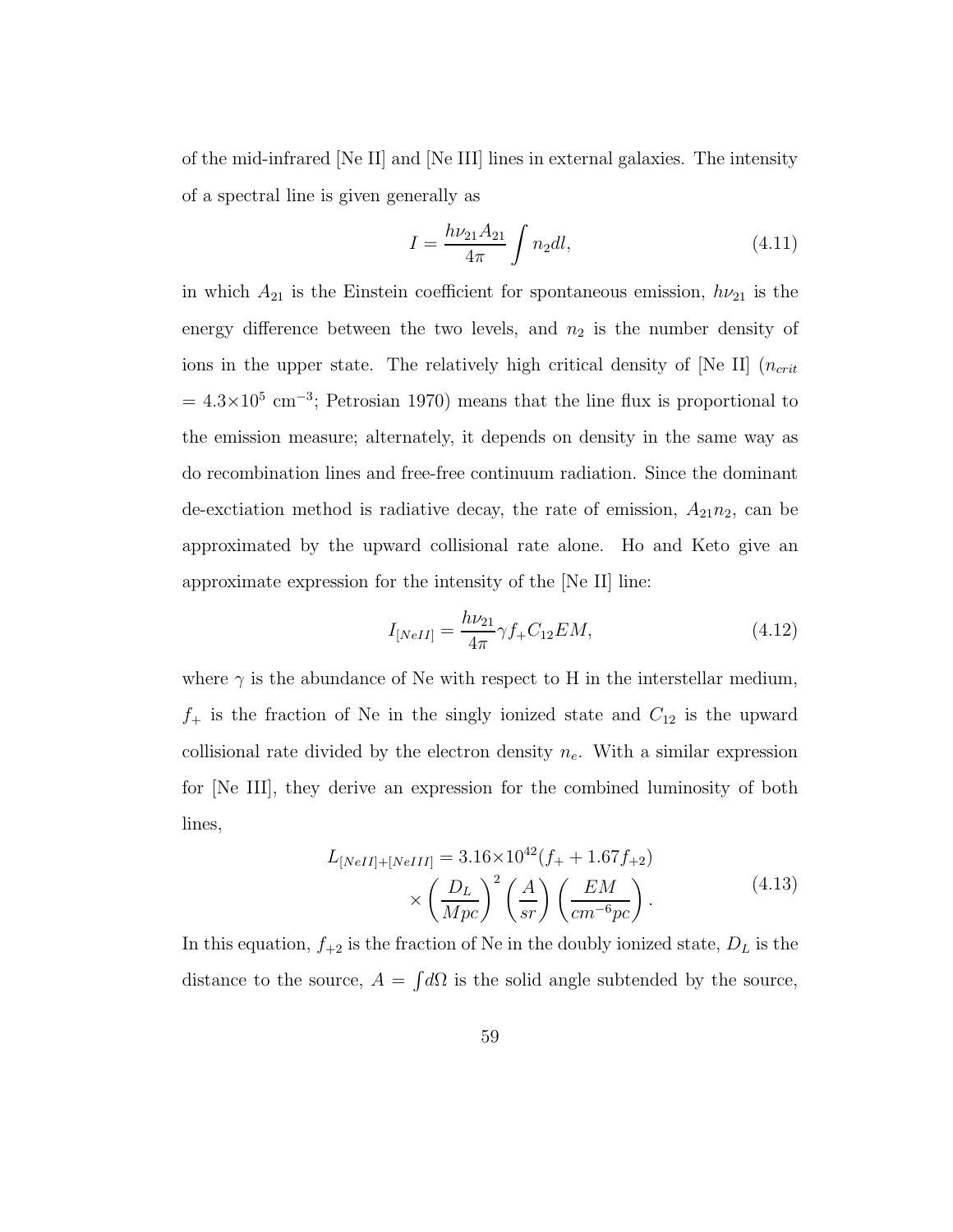and  $EM = \int n_e^2 dl$  is the emission measure. For the purposes of this calculation we assume none of the Ne is doubly ionized. The singly ionized fraction of Ne, 0.3, is taken from Figure 3 in Ho and Keto using for the radiation temperature the temperature of a ZAMS star with IRS 9's luminosity  $(T_r = 26200 \text{ K})$  and a ratio of the dilution factor for blackbody radiation,  $\Gamma$ , and  $n_e$  of  $10^{-19}$  cm<sup>3</sup>. Finally, the Ne line luminosity is related to the Lyman continuum luminosity by noting that, in equilibrium, the photoionization rate of hydrogen is equal to the recombination rate:

$$
N_{ion} = n_e n_p \alpha_B V = A \alpha_B E M \tag{4.14}
$$

where  $\alpha_B = 2.6 \times 10^{-13}$  cm<sup>3</sup> s<sup>-1</sup> is the recombination rate for "case B" recombination and  $V$  is the volume of the Ne emitting region. Equations 4.13 and 4.14 can be combined to relate the luminosity of the Ne lines to the photoionizing luminosity according to

$$
L_{[NeII]+[NeIII]} = 4.15 \times 10^{-13} (f_{+} + 1.67 f_{+2}) \times f_{ion} N_{ion}, \qquad (4.15)
$$

in which  $f_{ion}$  is the fraction of ionizing photons absorbed by the gas, estimated by Hirashita et al.  $(2003)$  to be  $0.6\pm0.2$  in starburst galaxies. For am embedded source at higher dust density,  $f_{ion}$  is probably closer to 1, so we use this value.

At the position of the Doppler shifted [Ne II] line in our TEXES spectrum, the continuum flux density is  $69.5 \pm 2.0$  Jy, or  $6.95 \times 10^{-22}$  erg s<sup>-1</sup> cm<sup>-2</sup> Hz<sup>−</sup><sup>1</sup> . To calculate the upper limit to the line luminosity we assumed a [Ne II] linewidth consistent with the widths of the molecular absorption features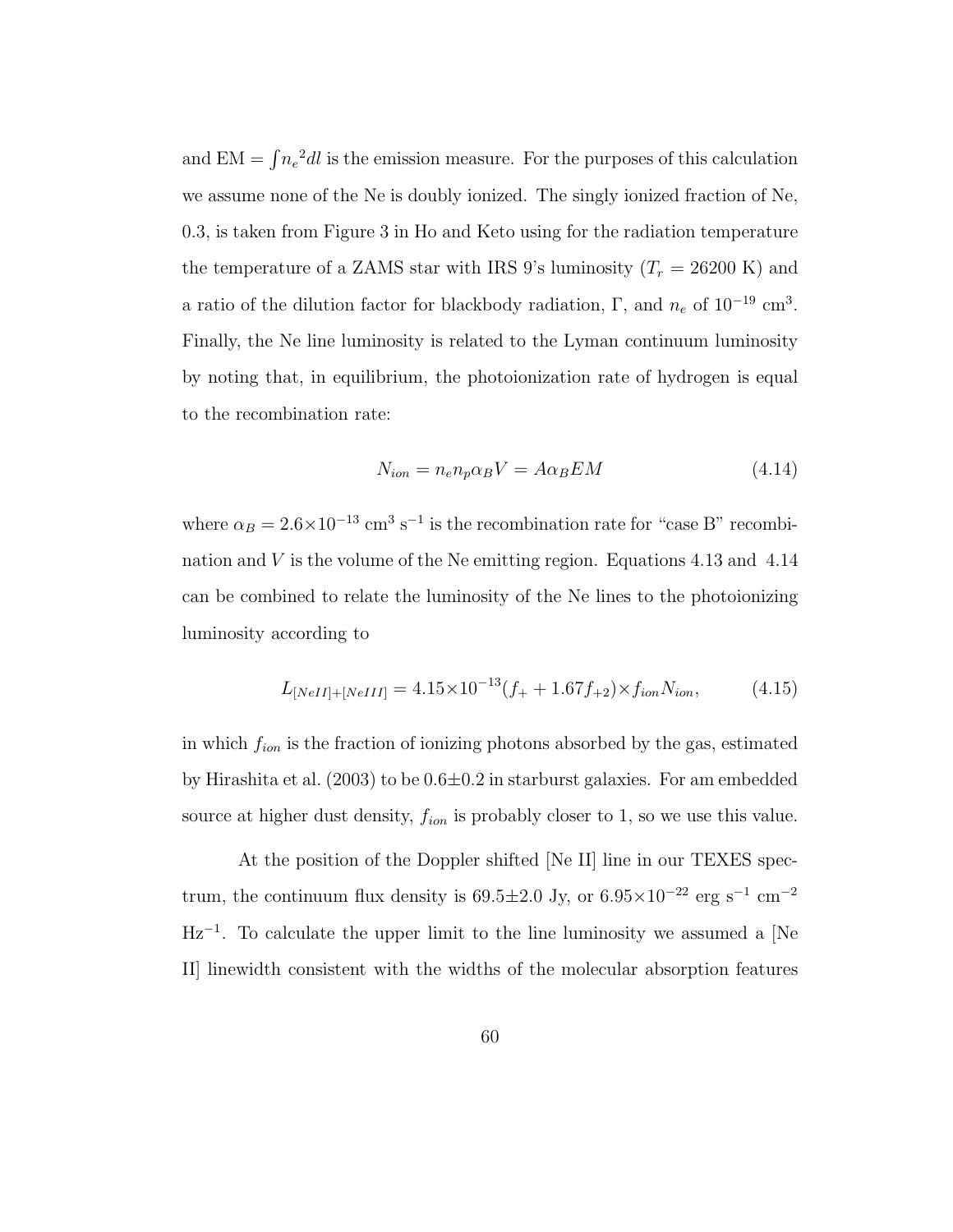observed toward IRS 9 but it is unclear whether this approach is reasonable; Lacy & Jaffe (2007) found that the [Ne II] line in IRS 1 had a width of ∼100 km s<sup>−</sup><sup>1</sup> they attribute to an ionized inner accretion disk. Such a broad line would be difficult to detect in IRS 9 with TEXES if it were weak, but the low flux of free-free emission and the lack of hydrogen recombination lines argue against any considerable amount of ionized material in the first place. Using the narrower linewidth estimate of 4 km s<sup> $-1$ </sup> and the 3.0 kpc distance to NGC 7538 given in Section 1.2, we find the  $3\sigma$  line luminosity upper limit is  $8\times10^{21}$ erg s<sup>−</sup><sup>1</sup> . Neglecting the contribution of [Ne III] in Equation 4.15, we find a value of  $N_{ion} = 1 \times 10^{35}$  photons s<sup>-1</sup>. Tielens (2005) gives a value of the Lyman continuum photon luminosity  $N_{Lyc} = 1.4 \times 10^{48}$  photons s<sup>-1</sup> for a Main Sequence B0 star, well above the figure we calculated. Clearly photoionization does not provide any substantial amount of energy input to the radiation and thermal environments of IRS 9, unlike the apparent case of IRS 1.

#### 4.2 Interpretation of the Spectroscopic Results

Interpretation of our results requires caution, given the underlying assumptions of the radiative transfer model in fitspec compared with the conditions presumed to exist in the envelopes of IRS 1 and IRS 9. The program assumes a single continuum source behind all absorbing material at a single, constant temperature along the line of sight. The column densities we report therefore do not represent the entire column to the embedded continuum source, but rather the column only to an effective "dust photosphere" interior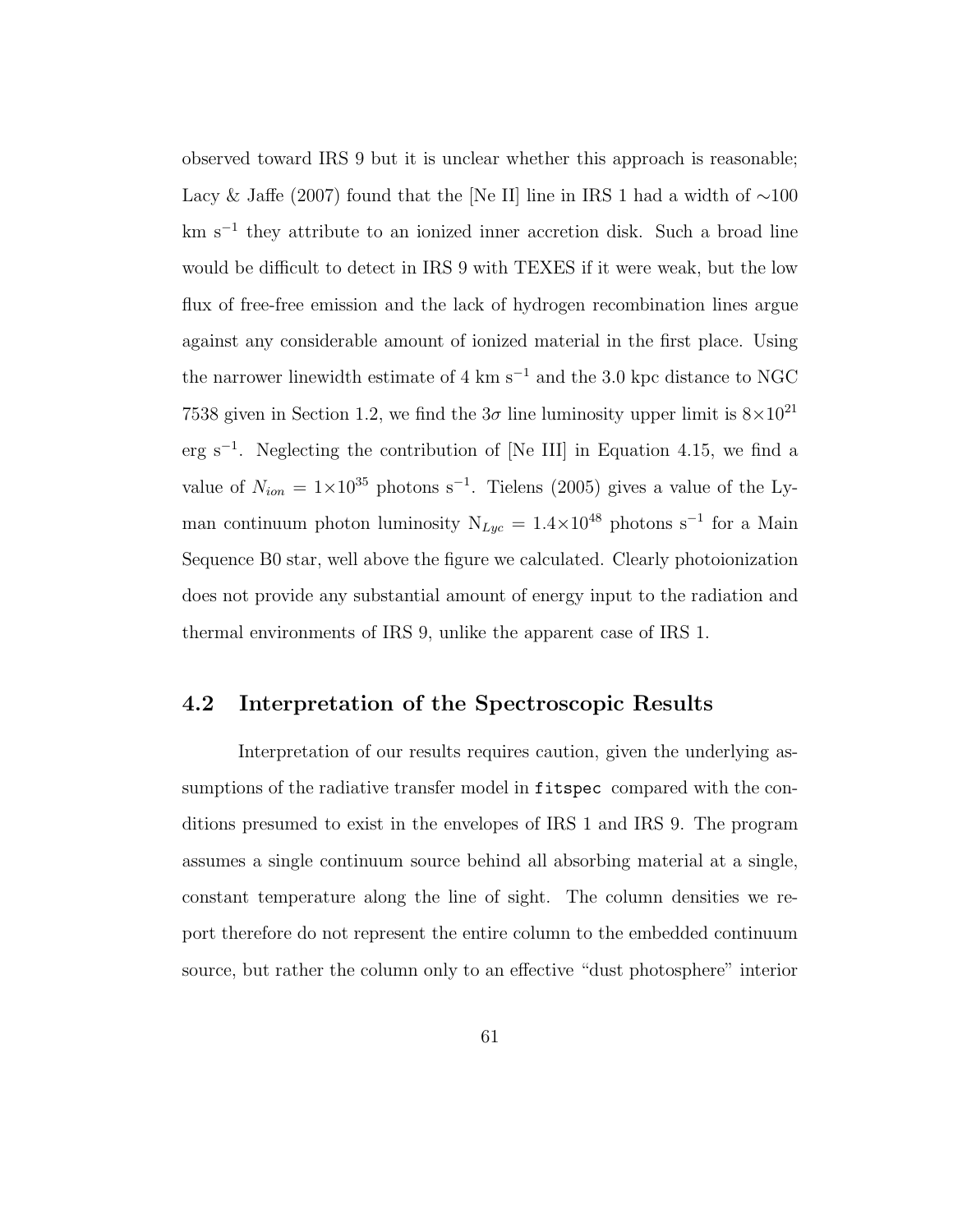to which the optical depth is large at a given wavelength. Consequently, our observations at 5  $\mu$ m probably probe to greater depth than those at 13  $\mu$ m; while the optical depth may be lower at longer wavelengths, the colder, outer layers of the dusty region are likely too cool to emit significantly at 5  $\mu$ m. Comparison of results at different wavelengths is therefore difficult. We can, however, draw some basic conclusions from the spectra.

We find that excitation temperatures for various molecules are basically consistent between the two sightlines with the exception of the hotter of the two HCN components toward IRS 1. That value of  $T_{ex}$  has a rather large uncertainty so it may in fact lie closer to ∼250 K. The column densities are also similar, though again with particular exception in the case of HCN. Knez et al. had the benefit of more HCN lines observed, but we find a column lower by at least a factor of five. Most striking is the disagreement between the two sources in terms of the intrinsic linewidths, but we do not mean to imply that thermal broadening in IRS 9 is the cause of its higher observed Doppler b values. At the least, we can say that the spectral lines observed in the direction of IRS 9 are generally less saturated than those seen toward IRS 1, and this has important consequences for the accuracy of the IRS 9 column densities we obtain.

An example in which saturation of lines becomes important is CO. Knez et al. (2008) derived fractional abundances relative to CO for a variety of molecules seen in absorption toward IRS 1, attempting to compensate for badly saturated <sup>12</sup>CO lines by using the value of  $N(^{13}CO)$  in Mitchell et al.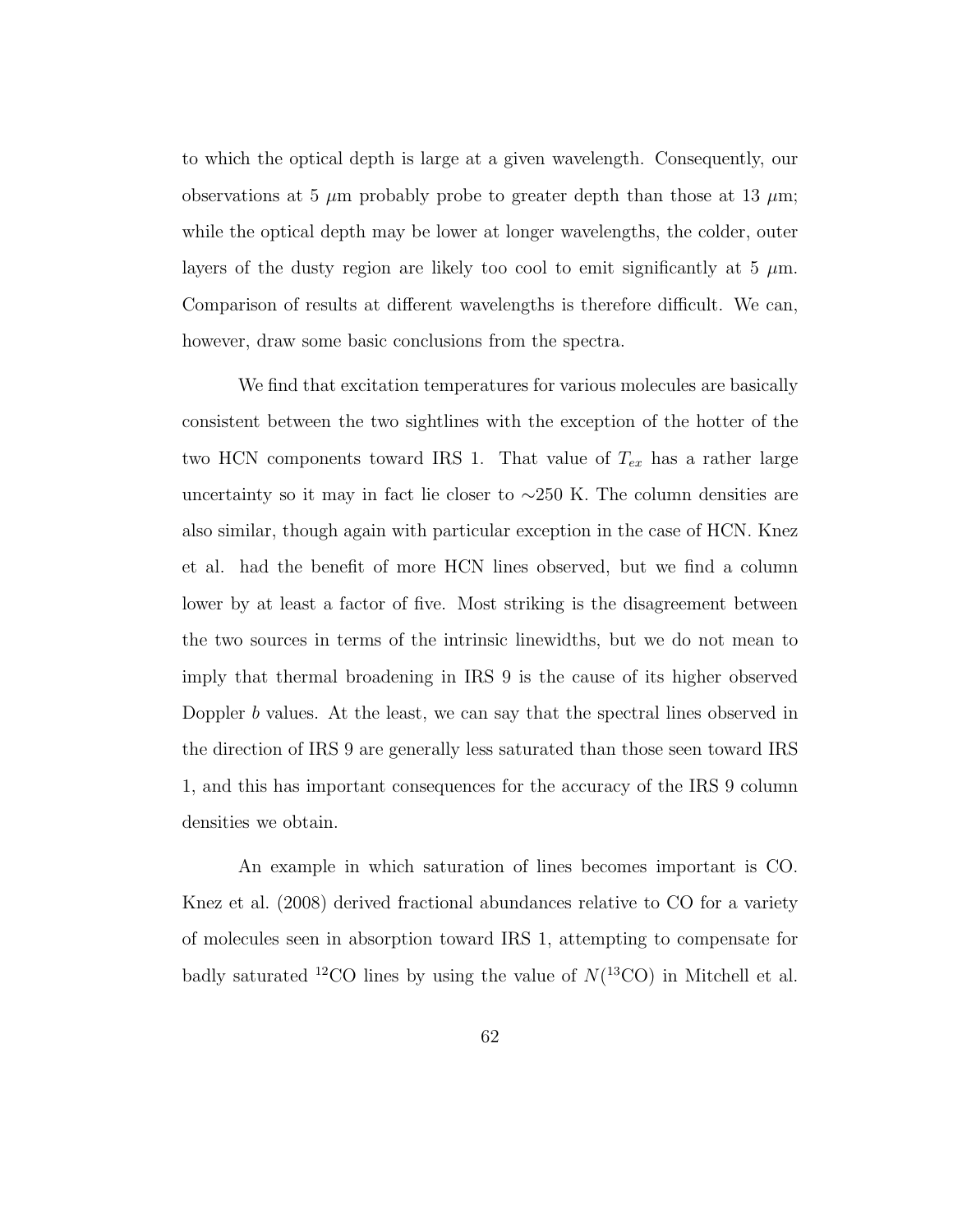(1990) and adopting  ${}^{12}C/{}^{13}C = 45$  on the basis of their TEXES observations of IRS 1. The value of  $N(^{13}CO)$  for IRS 9 reported by Mitchell et al. was based on their measurement of <sup>12</sup>CO lines and an assumed terrestrial ratio <sup>12</sup>C/<sup>13</sup>C  $= 89.$  Boogert et al. (2004) confirm the saturation of the <sup>12</sup>CO lines observed toward IRS 9, deriving an optical depth  $\tau_{12} = 13 \pm 4$  assuming <sup>12</sup>C/<sup>13</sup>C = 80 from Boogert et al. (2002). However, they argue that reliable values for  $N(^{12}CO)$  can be obtained, noting the <sup>13</sup>CO lines remain optically thin as well as the presence of  $C^{18}O$  lines in their spectra and quote a value  $N(^{12}CO)$  =  $(3.2 \pm 1.0) \times 10^{18}$  cm<sup>-2</sup>. While we may argue with their choice of <sup>12</sup>C/<sup>13</sup>C, their value of the CO column density is probably more realistic for IRS 9 than that obtained from the lower-resolution observations of Mitchell et al. (1990). The fractional abundances for some of the molecules we observed with TEXES, relative to CO, are shown in Table 4.4.

Similarly, an estimate of the abundance of various molecules with respect to  $H_2$  can be made given a measurement of the quantity of dust along the line of sight and a value for the gas-to-dust ratio in a typical protostellar envelope. Knez et al. adopted an  $\rm H_2$  column density toward IRS 1 of  $\rm 7.5{\times}10^{22}\,cm^{-2}$ from Willner (1976) to calculate fractional abundances of other molecules; in the absence of an equivalent measurement toward IRS 9, we have done the same and present the results in the Table 4.4. The pattern of relative abundances differs between the objects, according to both the molecular species and whether the abundance of a given species is referred to  $CO$  or to  $H_2$ . The latter fact indicates that either the ratio of  $CO$  to  $H_2$  or the gas-to-dust ratio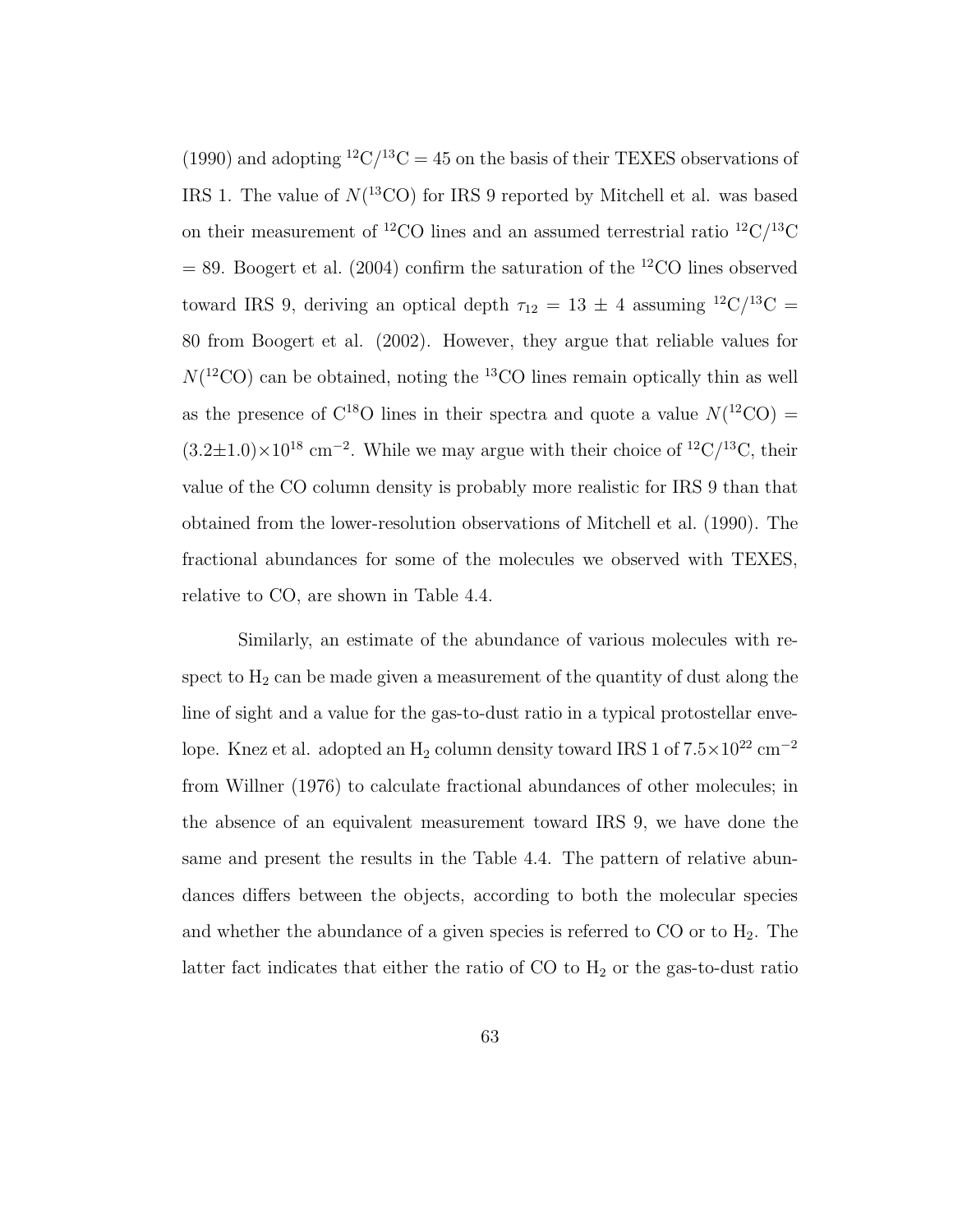|                                                                             | $IRS 9$ (this work)                                            |                                                                | IRS 1 (Knez et al. 2008)                                      |                                                               |
|-----------------------------------------------------------------------------|----------------------------------------------------------------|----------------------------------------------------------------|---------------------------------------------------------------|---------------------------------------------------------------|
| Molecule                                                                    | N(X)/N(CO)                                                     | $N(X)/N(H_2)$                                                  | N(X)/N(CO)                                                    | $N(X)/N(H_2)$                                                 |
| $C_2H_2$<br><b>HCN</b><br>NH <sub>3</sub><br>CH <sub>4</sub><br><b>HNCO</b> | $1.2(-2)$<br>$5.0(-2)$<br>$3.3(-2)$<br>$4.5(-2)$<br>$<2.5(-3)$ | $5.2(-7)$<br>$2.1(-6)$<br>$1.4(-6)$<br>$4.5(-6)$<br>$<1.1(-7)$ | $5.4(-3)$<br>$3.5(-2)$<br>$2.9(-2)$<br>$1.4(-1)$<br>$8.0(-4)$ | $4.5(-7)$<br>$2.9(-6)$<br>$2.4(-6)$<br>$1.2(-5)$<br>$7.0(-8)$ |

Table 4.4. Abundances in IRS 9 and IRS 1 with respect to CO and  $H_2$ 

Note. — All values are given in the notation  $A(B) = A \times 10^B$ . The column densities toward IRS 1 adopted for CO and H<sub>2</sub> were  $N(^{12}CO) = 6.3 \times 10^{18}$  cm<sup>-2</sup> and  $N(\text{H}_2) = 7.5 \times 10^{22} \text{ cm}^{-2}$ . For IRS 9 the <sup>12</sup>CO column density used was  $N(^{12}\text{CO}) = 3.2 \times 10^{18} \text{ cm}^{-2}.$ 

varies between objects.

The assumptions made in calculating the values in Table 4.4 – that the CO column density is comparable along both lines of sight and that the dust distribution and gas-to-dust ratio are similar in both cases – may not be unreasonable given that both objects are located in the same molecular cloud. Given this caveat, it is worth noting that the fractional abundances of all molecules relative to both  $CO$  and  $H_2$  are broadly consistent with each other.  $C_2H_2$  is more abundant in IRS 9 than 1, although this is only a suggestion in light of the assumptions. The apparent enhancement of  $HCN$  and  $NH<sub>3</sub>$  in IRS 1, however, appears a more robust conclusion. Values for the fractional abundance of HNCO are low in both cases, with the values given for IRS 9 set by the errors in  $N(HNCO)$  from fitspec.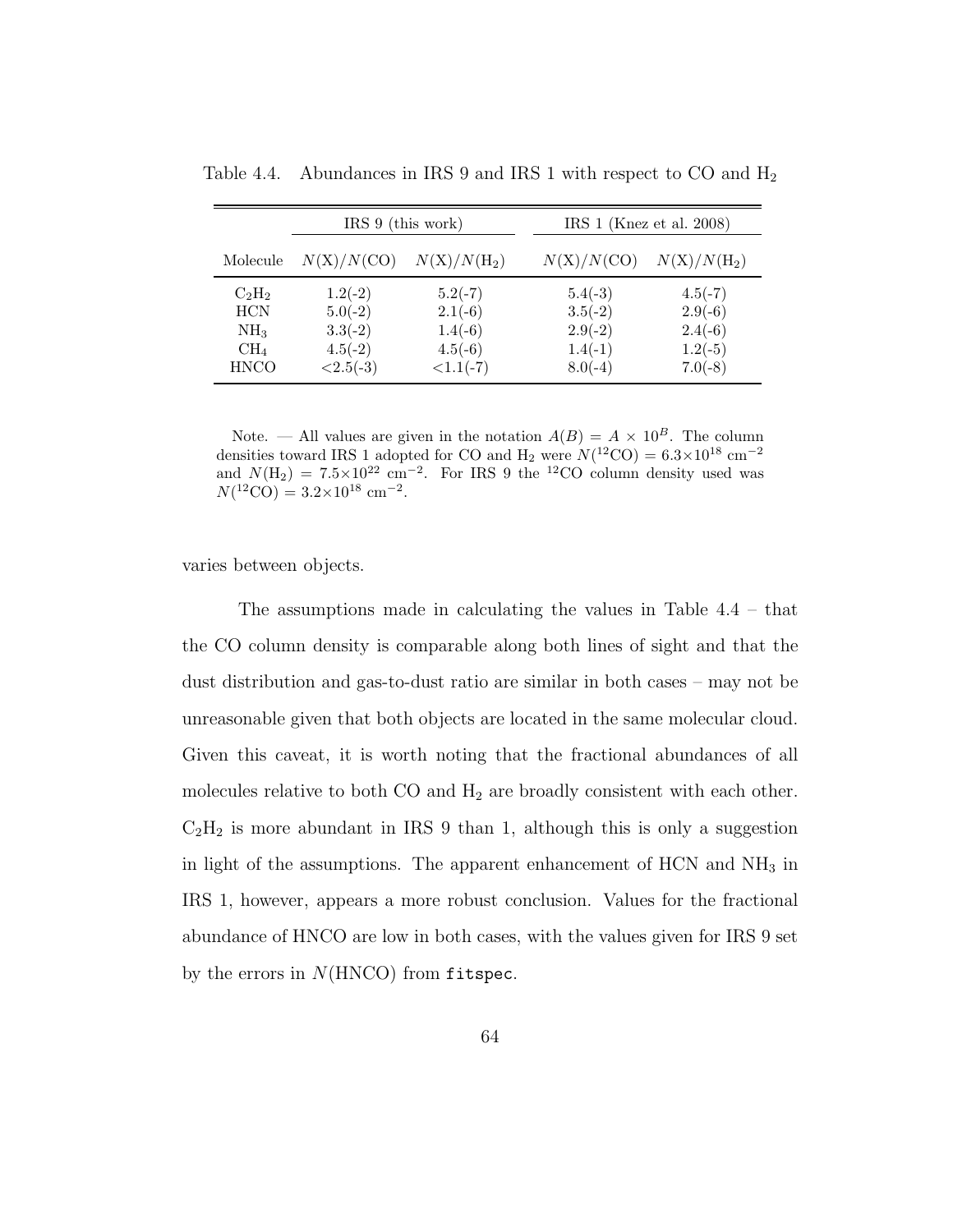Some kinematic information about IRS 9 is available in the lineshapes. In combination with the varying effective depths to which sightlines probe at different wavelengths, lineshapes give a sense of the distribution of various molecules along the line of sight The P Cygni line profiles of our CO observations, for example, clearly indicate expansion due to an outflow known previously. CH<sup>4</sup> absorption toward IRS 9 was known previously as well, but the TEXES data reveal the structure of the lines in more detail than the Keck+NIRSPEC spectra of Boogert et al. (2004). They argue that the abundance pattern of methane varies along the line of sight by at least an order of magnitude, with a low abundance in the outer envelope and outflow region and higher abundance in the warm inner envelope.

In contrast to the circumstellar disk model of IRS 1 presented in Knez et al. (2008) based on TEXES observations, we cannot establish the presence of a disk in IRS 9. However, our fitting program preferred relatively small covering factors, similar to those in the best-fit synthetic spectra for IRS 1. Knez et al. interpret this as the signature of a near edge-on disk, acting as a source of continuum radiation that is only partially covered by the absorbing material. Given the high velocity outflow in IRS 9 reported by Mitchell & Hasegawa (1991), we might rather be observing an accreting system nearly face-on in which the outflow both sweeps out a region near the continuum source and entrains material into the flow that only partially covers the source. This picture would account for the methane observations of Boogert et al. (2004) in which cold, solid-phase methane is seen in the outer envelope, becomes de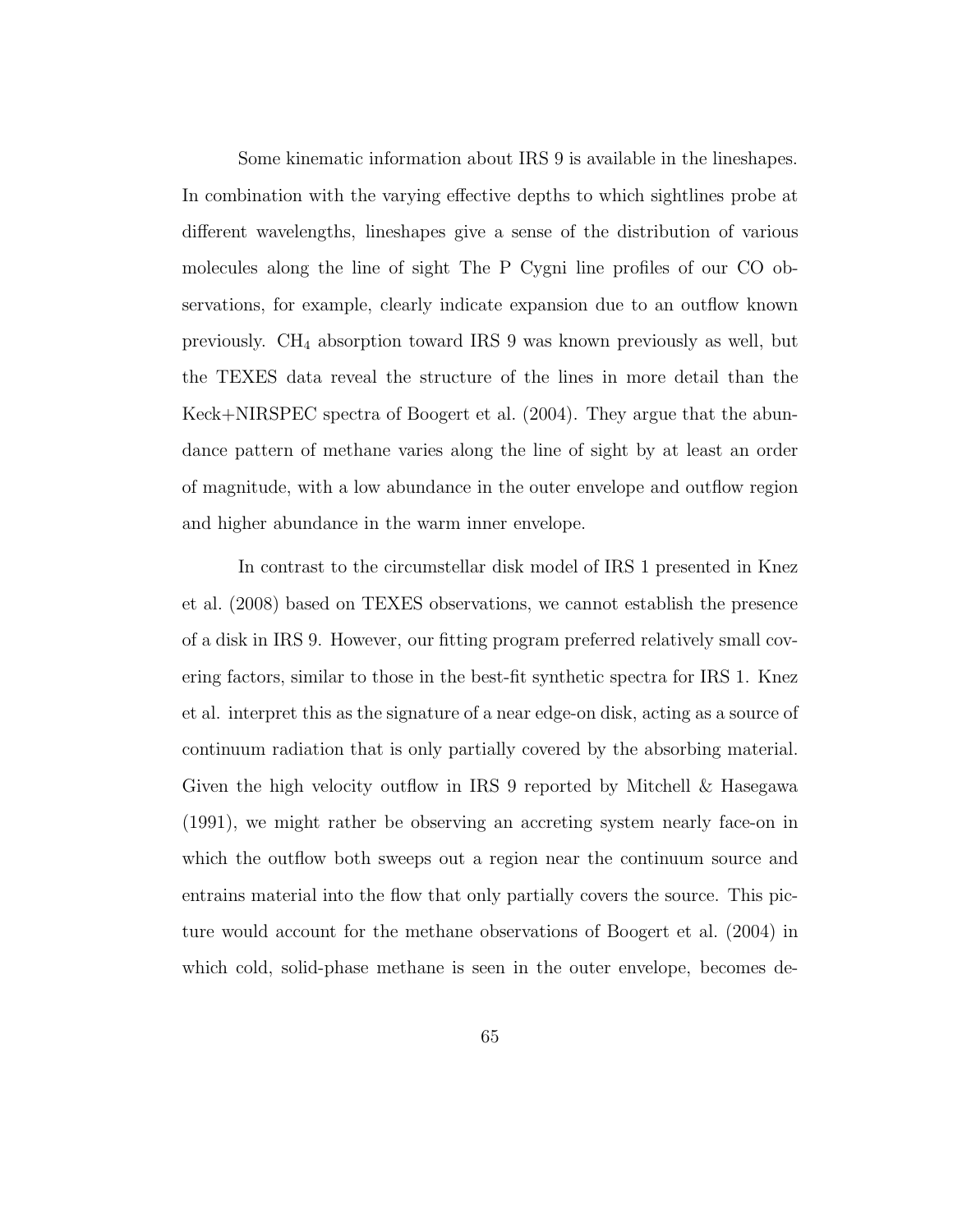pleted in the outflow, and is seen in the gas phase in the inner envelope, all along a single sightline.

#### 4.3 A Radiative Pumping Scheme for  $NH<sub>3</sub>$

The TEXES observations of NH<sub>3</sub> lines toward IRS 9 show a pattern of emission and absorption, with dominant emission and weak, blueshifted absorption in the  $\nu_2$  P-branch lines and possible weak absorption  $\nu_2$  antisymmetric Q-branch. The latter fact may be explained by approximately equal amounts of absorption and emission in components of identical velocity nearly canceling each other. Significantly, however, these facts cannot be readily explained by simple radiative transfer involving pure absorption of radiation.

We propose to explain the observed  $aP(4,K)$  line fluxes with a radiative transfer effect that involves preferential pumping of R-branch lines resulting in net emission on the P branch. The model assumes that the ammonia molecules are either exterior to a region of dust reprocessing the light of the embedded continuum source or mixed with the dust such that they are exposed to the spectrum of silicate dust emission. The molecules are shielded from direct exposure to any ionizing flux from the protostellar object by optically thick dust absorption at a visual extinction of dozens to hundreds of magnitudes, using the estimate of  $A_V$  of 60-90 for IRS 1 given in Knez et al. (2008). Lines in the  $\nu_2$  P, Q and R branches fall on different positions along the 9.7  $\mu$ m silicate feature resulting in differing amounts of available flux to cause upward transitions on the three branches. As a result, more upward transitions occur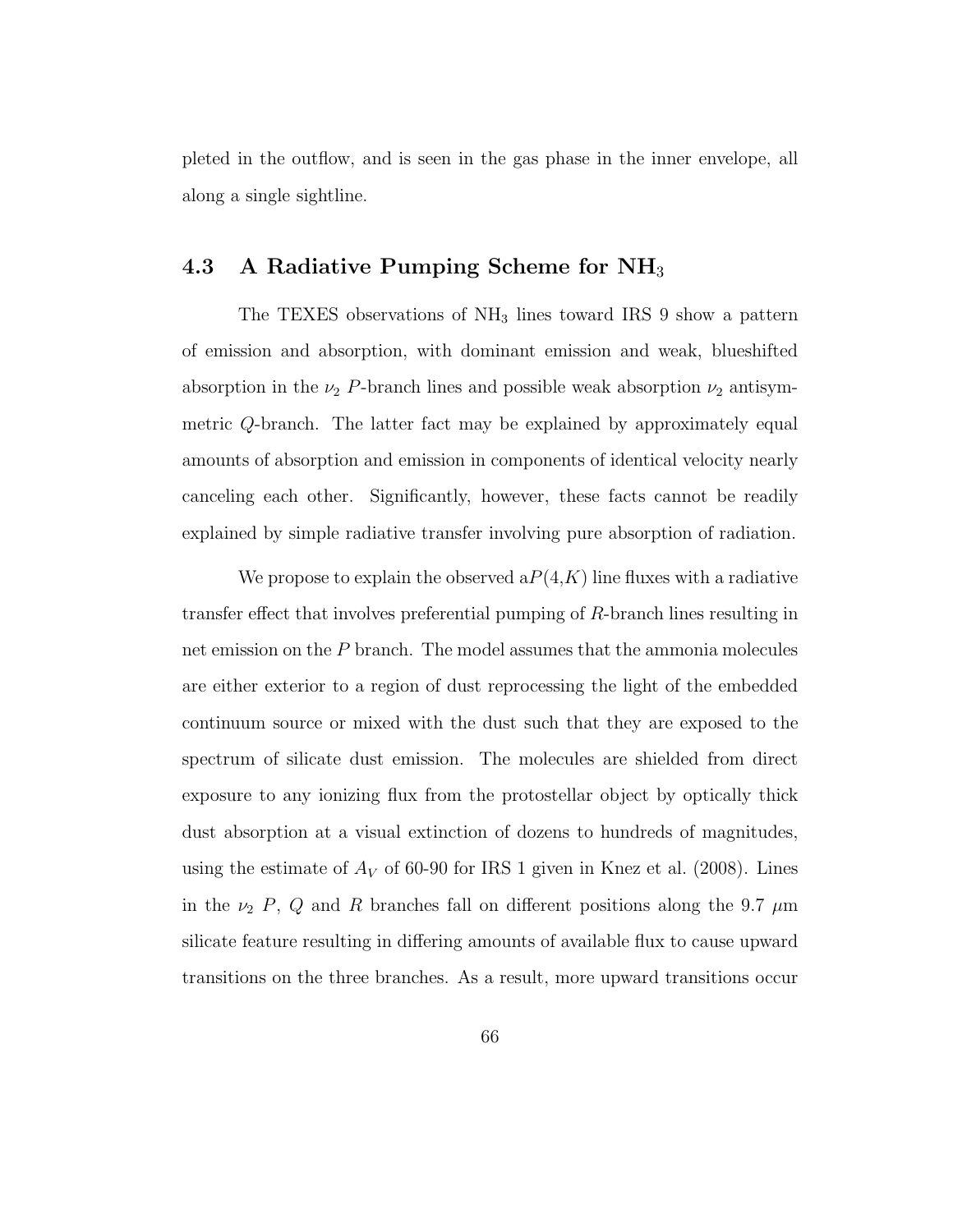on the R branch, for example, than on P branch, but downward transitions have a roughly equal probability on all three branches. Thus the model predicts net absorption among the R-branch lines, net emission on the P branch, and no (or very weak) lines on the  $Q$  branch. This scheme assumes that all  $NH<sub>3</sub>$ transitions are due to radiative excitation and de-excitation only and that collisions between molecules or between molecules and dust grains are ignored. The model is time-independent and assumes the gas remains optically thin at all times.

We modeled gas is in a shell of thickness  $t$  around the continuum source with a NH<sub>3</sub> density  $n_{NH_3}$ . The rotational levels  $(J,K, s/a)$  were assumed to be populated thermally at temperature  $T$ . Electric dipole transitions to and from an upper vibrational level  $(J_u, K_u, s/a)$  proceed according to the selection rule that  $\Delta K = 0$ . In ammonia there is an additional requirement that the symmetry of the wavefunction change in the transition. This gives the permitted transitions a/s  $R(J_u-1,K)$ , a/s  $Q(J_u,K)$  and a/s  $P(J_u+1,K)$ . We obtained absorption coefficients  $\alpha$  for each of these transitions from GEISA.

The absorption optical depth corresponding to the coefficient  $\alpha$  is

$$
\tau(\nu) = \alpha n_{NH_3} t \phi_{\nu} \tag{4.16}
$$

in which  $\phi_\nu$  is the lineshape function, taken to be a simple Gaussian. Molecules are excited to the upper state along all branches at a rate

$$
r_{up} = 4\pi r_{in}^2 \sum_{P,Q,R} \int \frac{F_o(\nu)}{h\nu} \tau(\nu) d\nu
$$
 (4.17)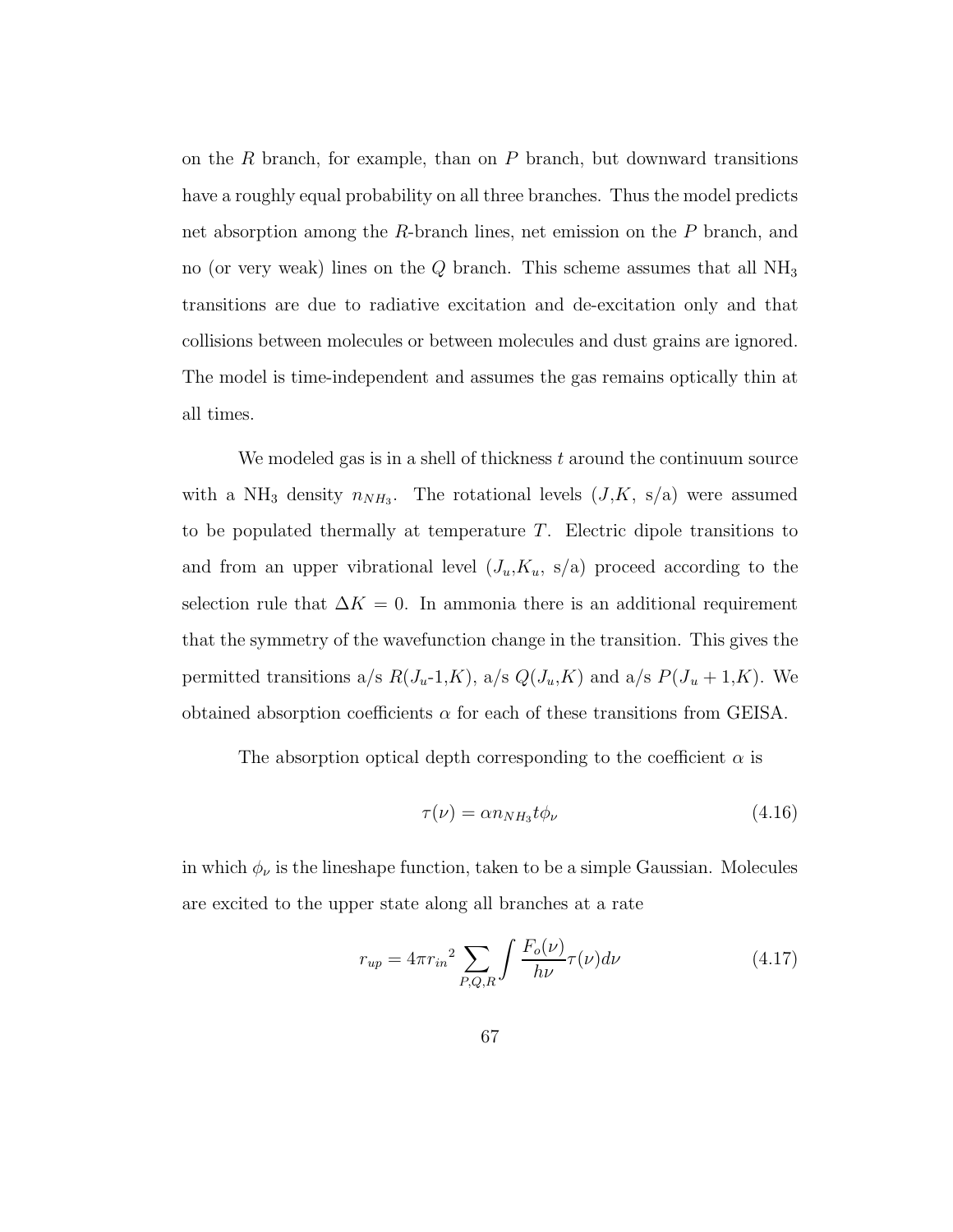per second, assuming  $\tau \ll 1$  through the shell of thickness t. Here  $F_o(\nu)$  is the incident continuum flux, which varies with  $\nu$ ,  $r_{in}$  is the inner radius of the shell, and  $h$  is Planck's constant. The rate at which photons are emitted on a given branch is determined by the rate of upward transitions and the branching ratio of the Einstein A coefficients, e.g.

$$
r_{down} = r_{up} \frac{A_P}{A_P + A_Q + A_R}
$$
\n(4.18)

for the P branch. We calculated values for the the A coefficients according to

$$
A_{ul} = \frac{8\pi c}{\lambda^2} \alpha(T) \frac{Q_r}{g_u} e^{E_l/kT}
$$
\n(4.19)

where  $\lambda$  is the wavelength of the transition, c is the speed of light,  $Q_r$  is the rotational partition function,  $g_u$  is the statistical weight of the upper state,  $E_l$ is the energy of the lower state, and  $k$  is Boltzmann's constant.

We used the branching ratios to compute the expected flux in a given line with wavenumber center  $w$  from

$$
\sum_{P,Q,R} \frac{L_w}{hcw} N\alpha(T) \tag{4.20}
$$

where  $L_w$  is the continuum luminosity near the line and N is the column density of ammonia molecules. This is the number of photons per second at line wavenumber  $w$  absorbed in the shell, which is then equal to the number of molecules making upward transitions in that line. Multiplying this by the branching ratio for a given branch then gives the number of downward transitions, equal to the number of emitted photons on that branch.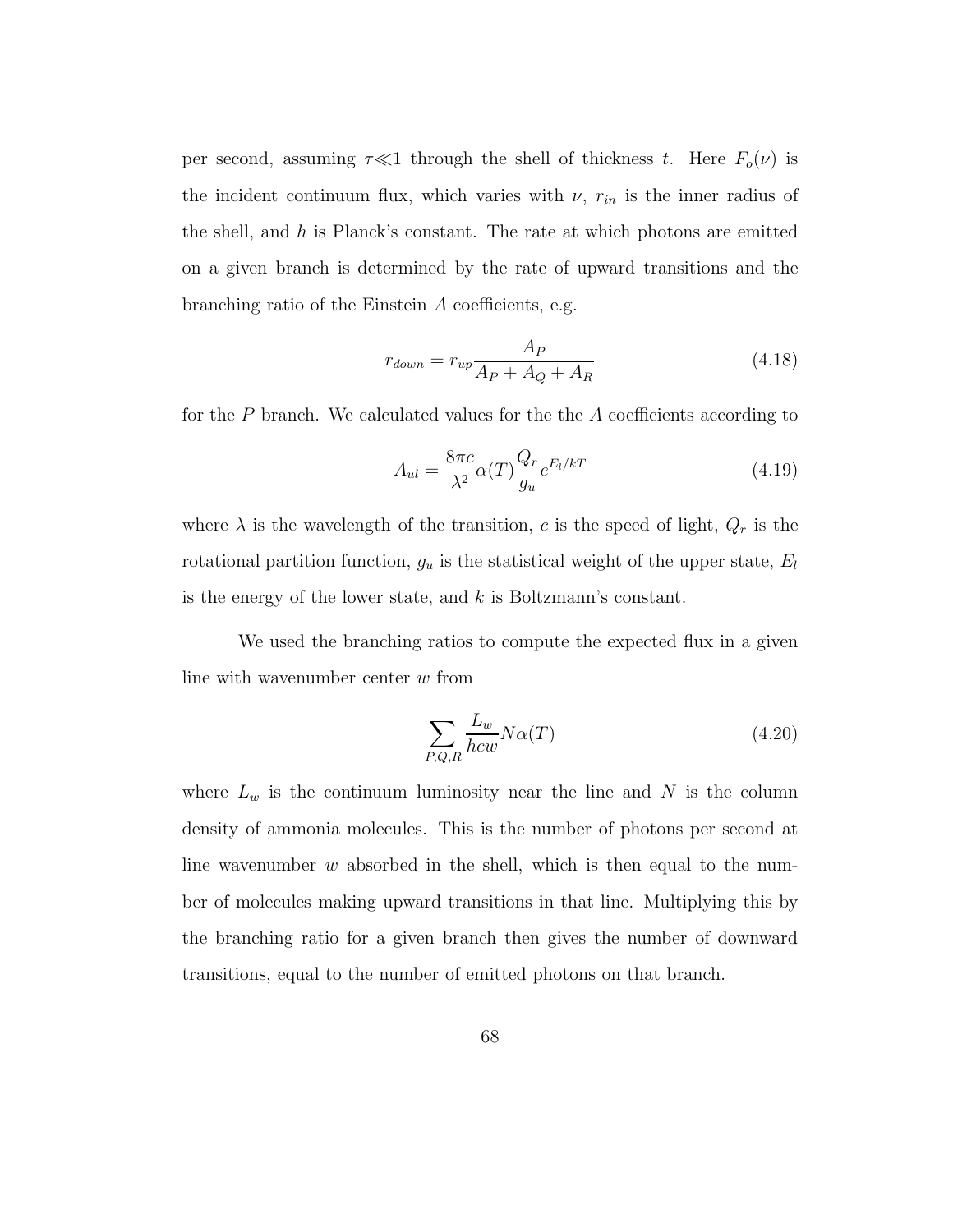To judge whether this radiative transfer scheme is sufficient to explain the observations, we calculated the expected strengths of the  $NH<sub>3</sub>$  lines toward IRS 9. To begin, we required the relative intensity of the 10  $\mu$ m dust emission feature at the frequency of each of the branches. We used the mid-infrared spectra of the young stars DI Cep and DK Tau obtained by Hanner et al. (1998) to which they fit models of optically thin silicate dust emission around the 9.7  $\mu$ m feature. From these spectra we obtained relative intensities of 0.52, 0.78 and 1.00 for the  $P$ ,  $Q$  and  $R$  branches, respectively. The intensities were normalized to the value on the R-branch as it is nearest the peak of the 10  $\mu$ m feature. The observed continuum flux near the the P-branch lines,  $\sim$  60 Jy, was turned into a luminosity at the source by multiplying by  $4\pi d^2$ , where d is the distance to NGC 7538 (3.0 kpc). In doing so we have neglected the effect of interstellar extinction; the estimated  $B - V$  color excess in the direction of IRS 9 is  $E(B - V) = 28.7$  from the maps of Schlegel et al. (1998). Assuming standard relations between  $E(B-V)$  and  $A_V$ , this value implies  $A_V$  $\sim$  100 magnitudes toward IRS 9; in turn, this gives  $A_{12\mu m} \sim 2$  magnitudes.

The luminosity,  $\sim$ 3×10<sup>31</sup> erg s<sup>-1</sup> Hz<sup>-1</sup> at the position of the R-branch lines, was scaled to the other branches according the values above. A column density of  $1\times10^{15}$  cm<sup>-2</sup> was assumed, consistent with that derived from simple fits to the spectra in Chapter 4, along with a temperature of 100 K. Fluxes were calculated for lines originating from transitions beginning in the  $J=4$ upper state of each branch; predictions are unavailable for lines that do not exist such as  $aQ(3,0)$ . The predicted fluxes are the sum of the strengths of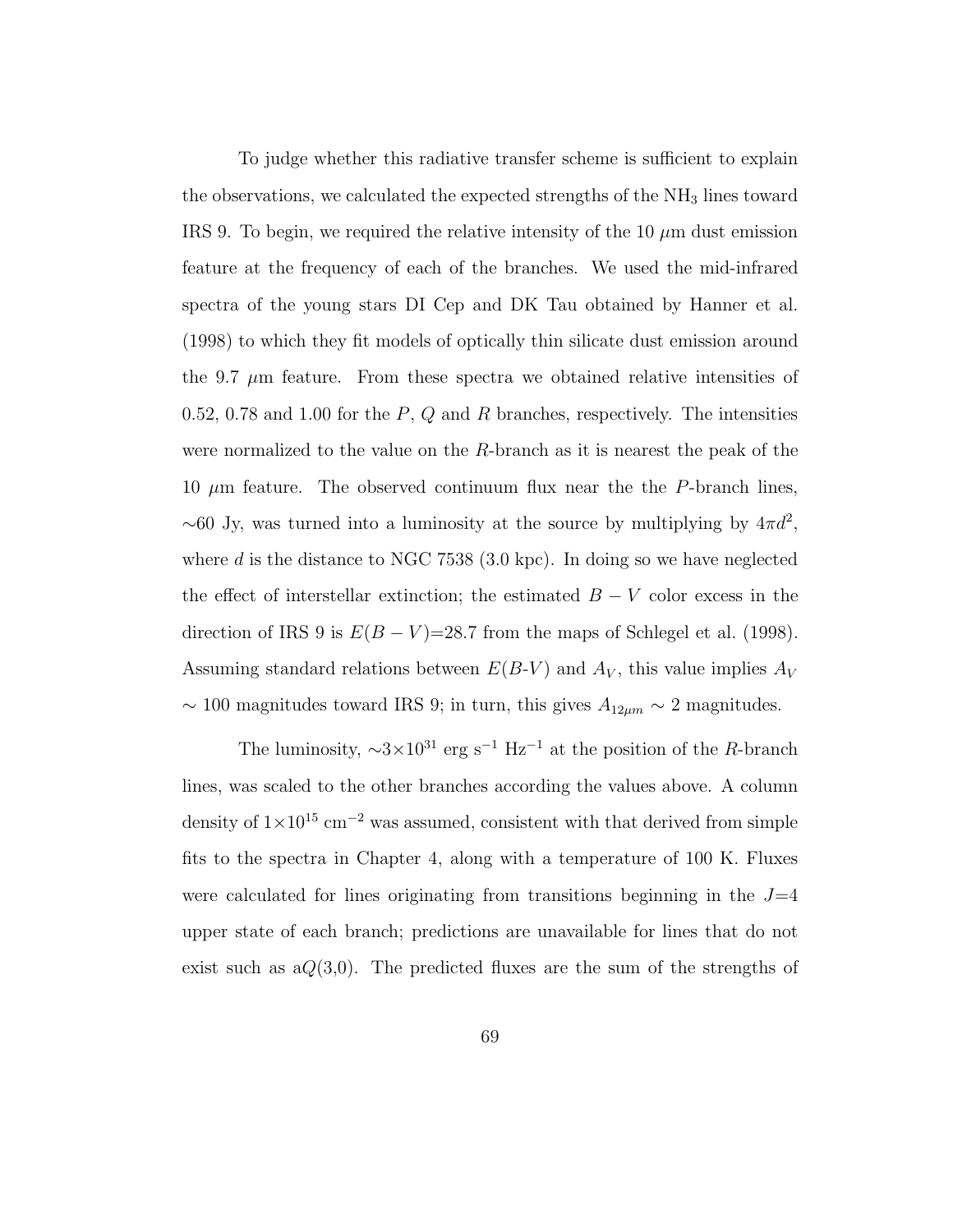Table 4.5 Predicted fluxes for the P, Q, R lines of  $\nu_2$  transitions of NH<sub>3</sub> ( $J_u = 3$ ) and measured fluxes for the corresponding P-branch lines from TEXES spectra. Positive flux values indicate net emission while negative values indicate net absorption in a given line.

|                             |           | Predicted    |           | Observed  |
|-----------------------------|-----------|--------------|-----------|-----------|
| $K_{-}$                     | $F_P(Jy)$ | $F_{Q}$ (Jy) | $F_R(Jy)$ | $F_P(Jy)$ |
|                             | 0.031     |              | $-0.039$  | 0.026     |
|                             | 0.015     | 0.000        | $-0.020$  | 0.013     |
| $\mathcal{D}_{\mathcal{L}}$ | 0.010     | $-0.001$     | $-0.018$  |           |
| 3                           | 0.008     | $-0.040$     |           | 0.006     |

the predicted emission and absorption components of each line and show an overall pattern of emission on the P-branch, weak absorption to no lines on the Q-branch and absorption on the R-branch.

The line fluxes we computed are given in Table 4.5. The P-branch fluxes compare favorably with the integrated line fluxes from our data implying that our explanation is at least plausible. This suggests that the dust and  $NH<sub>3</sub>$  are in close proximity to one another.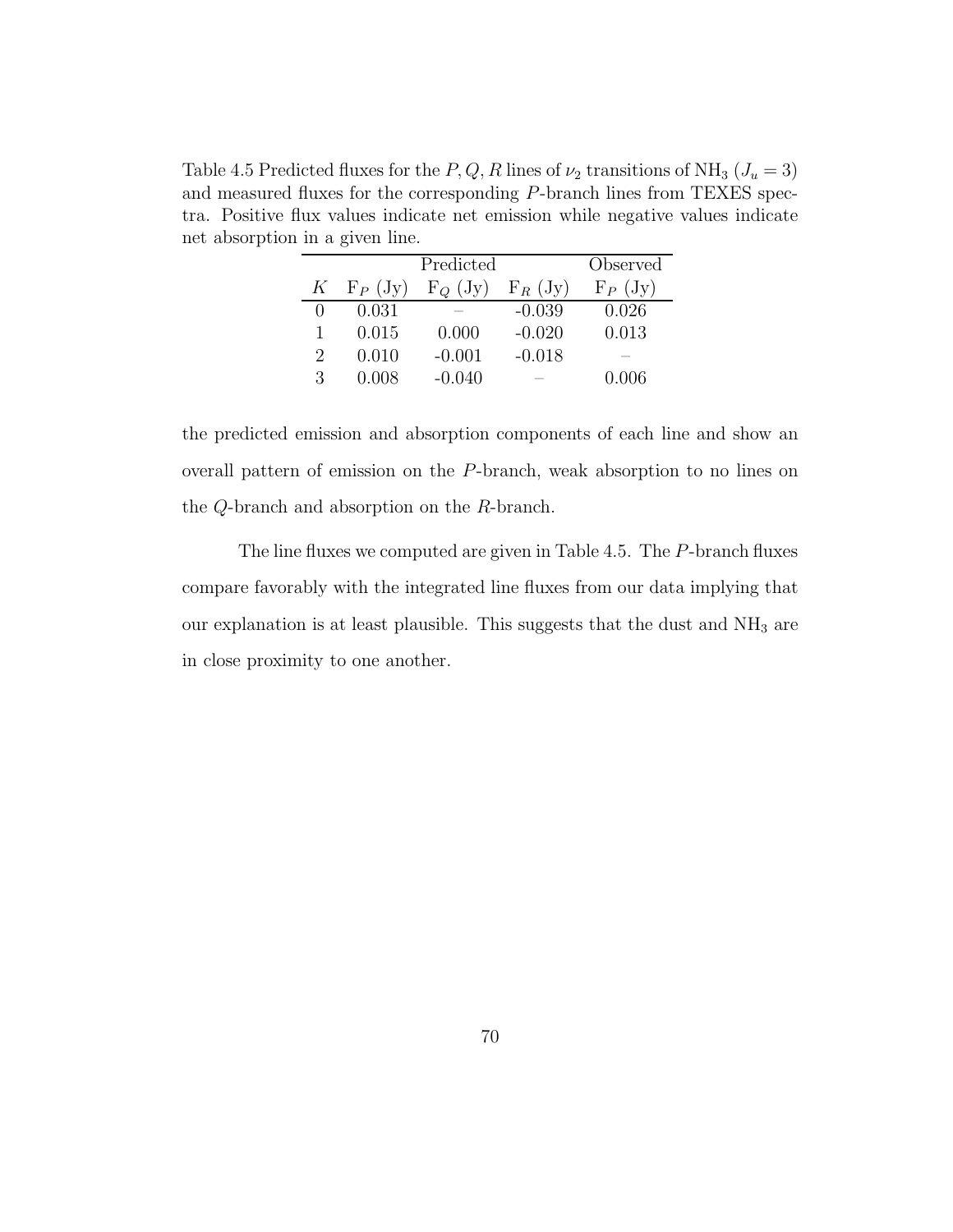# Chapter 5

### Summary

While a wealth of information is available about the physical and chemical evolution of low mass protostellar objects, the same information for their high-mass counterparts is lacking. Given the rate at which high-mass stars form, there are at any one time few candidate objects available for study, scattered widely across the galaxy and arising under a range of initial conditions. By studying coeval high mass protostellar objects in individual molecular clouds, we can control for initial physical and chemical conditions as the star formation process began and begin to understand what influences act on the environments of these stars as they form.

Here we have presented the method and results of a study of the embedded high mass protostellar objects NGC 7538 IRS 1 and IRS 9 with particular emphasis on the physical conditions within the envelope of IRS 9. We obtained high resolution, mid-infrared spectra of these objects in 46 ro-vibrational transitions of the fundamental bands of the molecules  $C_2H_2$ ,  $CH_4$ , HCN, NH<sub>3</sub> and CO and a number of their isotopologues. We also detected two lines of the  $\nu_4+\nu_5$  combination band of  $C_2H_2$ . From the spectra we derived excitation parameters and column densities for the various molecular species and com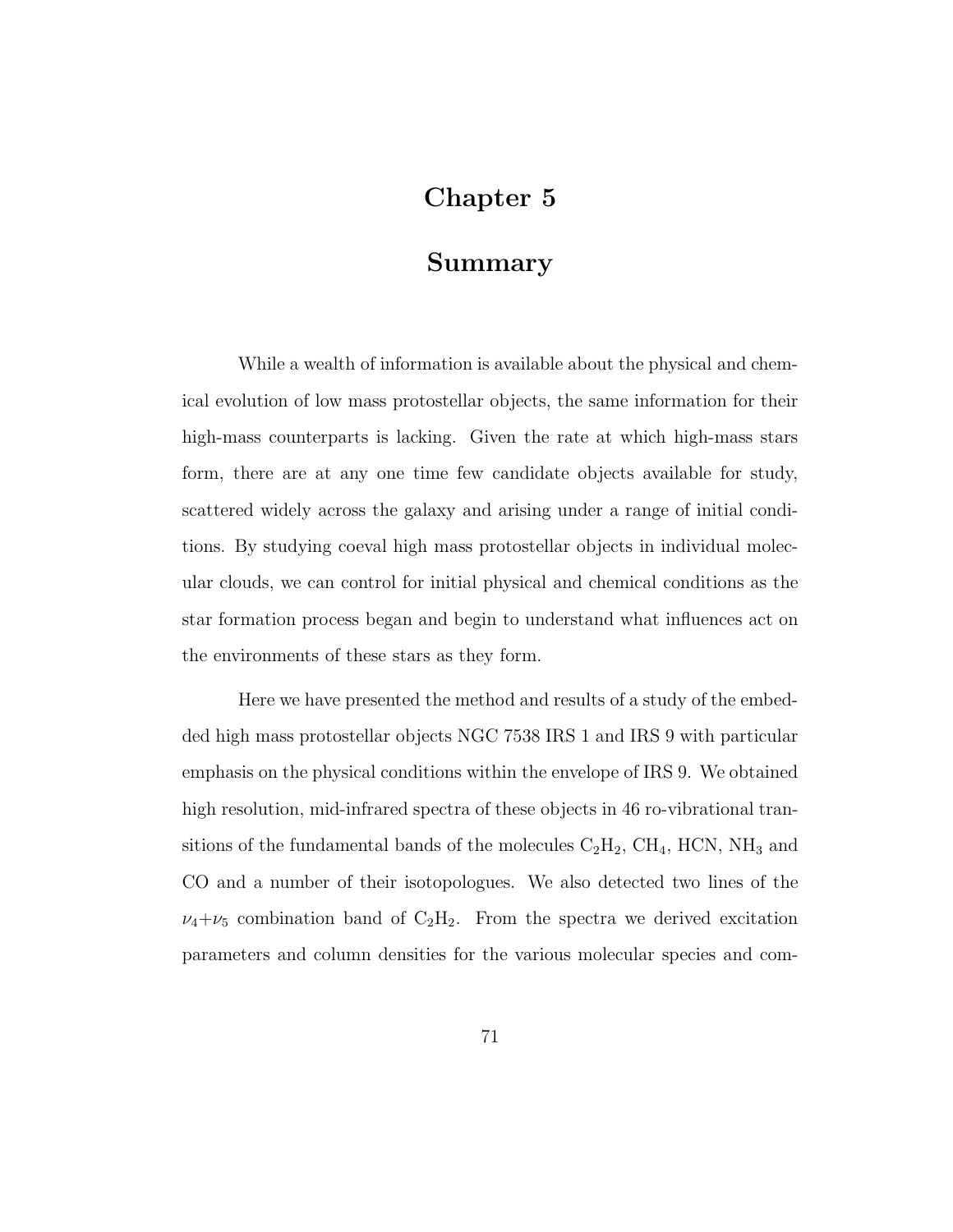pared values for the two objects. We found broadly similar temperatures and fractional abundances for most species but find disparities that probably indicate differences in the radiation and/or thermal environment of both objects' envelopes as well as likely compositional differences. Despite establishing a low upper limit for the ionizing flux near IRS 9, our spectra of IRS 9 show comparable molecular abundances and temperatures. This leaves in doubt the heating source to account for those facts and invites further study to reveal the driving mechanism for IRS 9's chemistry.

Finally, our spectra of the P and Q branches of the  $\nu_2$  mode of NH<sub>3</sub> reveal a curious pattern of P-branch lines seen predominantly in emission and non-detection of the Q-branch lines. We interpret this as the result of a radiative transfer effect involving a mixture of  $NH_3$  molecules and warm, emitting silicate dust grains which preferentially "pump" excitation of the molecules in the  $R$  branch. The branching ratios for downward transitions on the  $P$ ,  $Q$ and  $R$  branches result in net absorption on the  $R$ -branch, net emission on the P branch, and nearly equal amounts of absorption and emission canceling on the Q-branch. Simple calculations using our  $NH<sub>3</sub>$  data show this scheme can quantitatively reproduce the effect we see. However, this result necessarily complicates our interpretation of molecular spectra in certain astrophysical situations and is worthy of additional research.

The data presented here are based in part on observations obtained at the Gemini Observatory, which is operated by the Association of Universities for Research in Astronomy, Inc., under a cooperative agreement with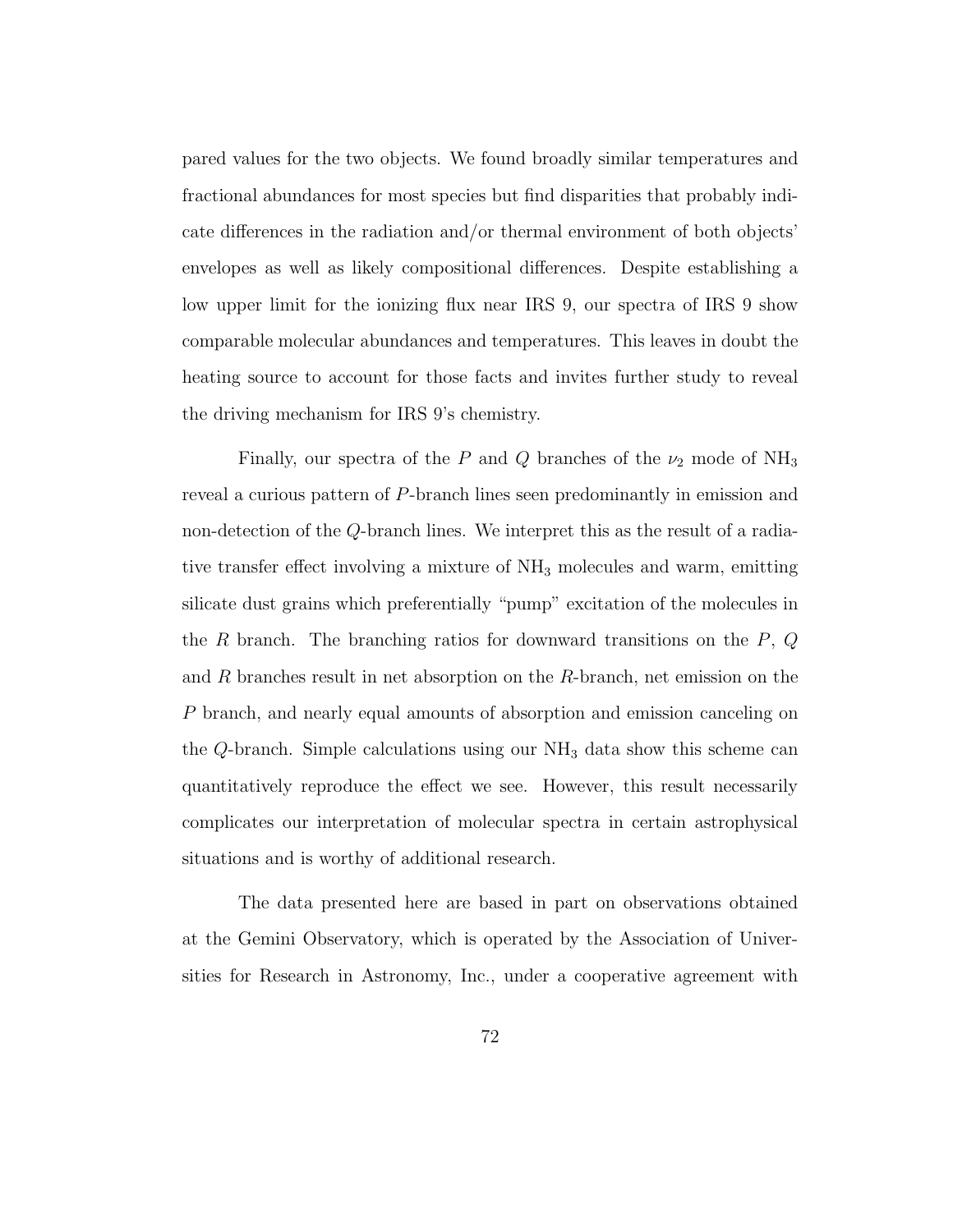the NSF on behalf of the Gemini partnership: the National Science Foundation (United States), the Science and Technology Facilities Council (United Kingdom), the National Research Council (Canada), CONICYT (Chile), the Australian Research Council (Australia), CNPq (Brazil) and SECYT (Argentina). Additional data were obtained at the Infrared Telescope Facility, which is operated by the University of Hawaii under Cooperative Agreement no. NNX08AE38A with the National Aeronautics and Space Administration, Science Mission Directorate, Planetary Astronomy Program.

This work was supported by National Science Foundation (NSF) grant AST-0607312.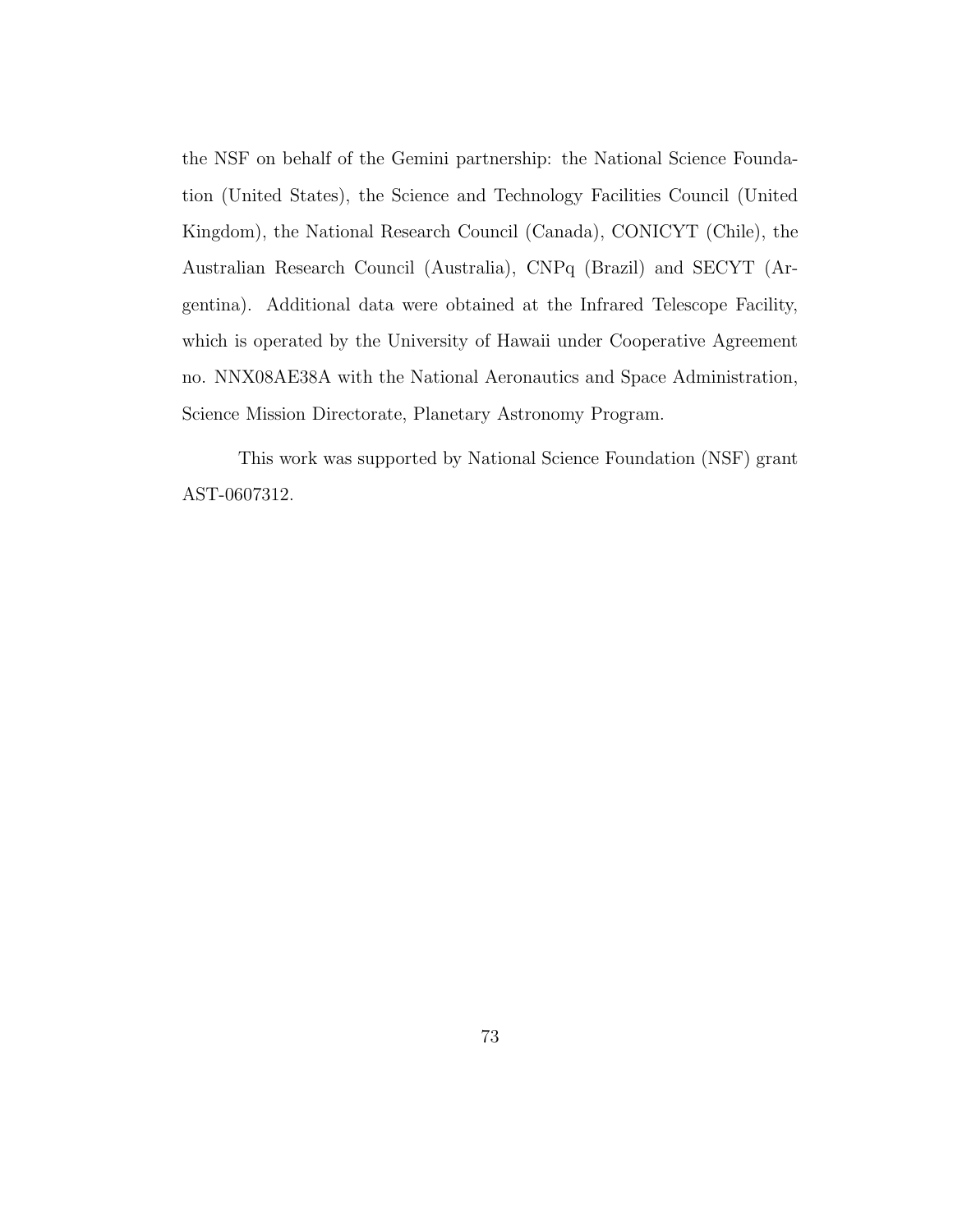# Bibliography

- Araya, E., Hofner, P., Goss, W. M., Linz, H., Kurtz, S., & Olmi, L. 2007, ApJS, 170, 152
- Arnett, D. 1996, Supernovae and Nucleosynthesis: An Investigation of the History of Matter from the Big Bang to the Present (Supernovae and Nucleosynthesis: An Investigation of the History of Matter, from the Big Bang to the Present, by D. Arnett. Princeton: Princeton University Press, 1996.)
- Balog, Z., Kenyon, S. J., Lada, E. A., Barsony, M., Vinkó, J., & Gáspar, A. 2004, AJ, 128, 2942
- Beichman, C. A., Neugebauer, G., Habing, H. J., Clegg, P. E., & Chester, T. J., eds. 1988, Infrared astronomical satellite (IRAS) catalogs and atlases. Volume 1: Explanatory supplement, Vol. 1
- Bevington, P. R. & Robinson, D. K. 2003, Data reduction and error analysis for the physical sciences (Data reduction and error analysis for the physical sciences, 3rd ed., by Philip R. Bevington, and Keith D. Robinson. Boston, MA: McGraw-Hill, ISBN 0-07-247227-8, 2003.)
- Boogert, A. C. A., Blake, G. A., & Oberg, K. 2004, ApJ, 615, 344 ¨
- Boonman, A. M. S., van Dishoeck, E. F., Lahuis, F., & Doty, S. D. 2003, A&A, 399, 1063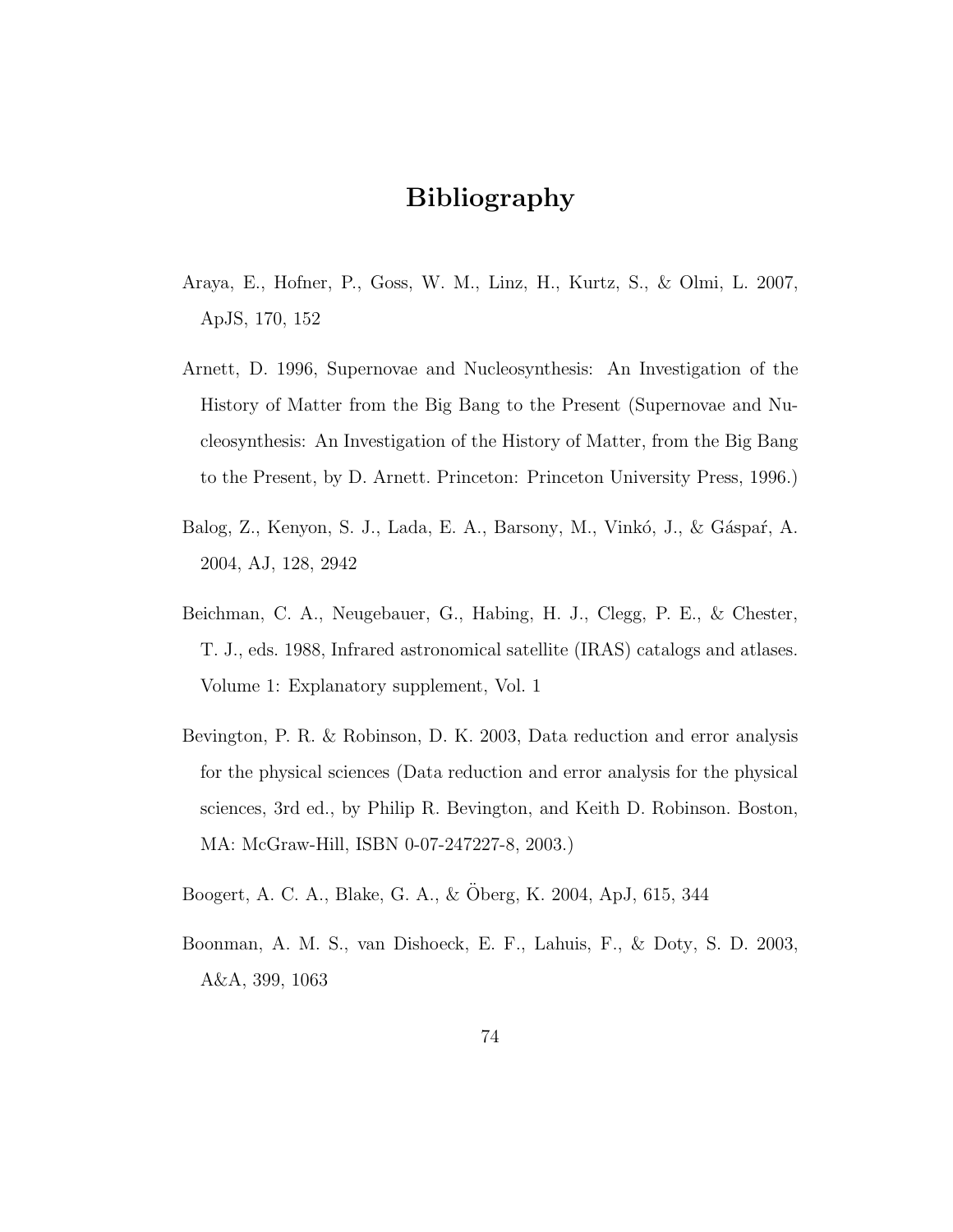- Brunt, C. M. 2003, ApJ, 584, 293
- Bryan, R. K. & Skilling, J. 1980, MNRAS, 191, 69
- Campbell, B. 1984, ApJL, 282, L27
- Charnley, S. B. 1995, Ap&SS, 224, 251
- Collings, M. P., Anderson, M. A., Chen, R., Dever, J. W., Viti, S., Williams, D. A., & McCoustra, M. R. S. 2004, MNRAS, 354, 1133
- Dartois, E., Demyk, K., d'Hendecourt, L., & Ehrenfreund, P. 1999, A&A, 351, 1066
- De Buizer, J. M. & Minier, V. 2005, ApJL, 628, L151
- Doty, S. D., Schöier, F. L., & van Dishoeck, E. F. 2004, A&A, 418, 1021
- Draine, B. T. 2003, ARA&A, 41, 241
- Evans, II, N. J., Lacy, J. H., & Carr, J. S. 1991, ApJ, 383, 674
- Foster, T. & Routledge, D. 2003, ApJ, 598, 1005
- Gibb, E. L., Whittet, D. C. B., Boogert, A. C. A., & Tielens, A. G. G. M. 2004, ApJS, 151, 35
- Hanner, M. S., Brooke, T. Y., & Tokunaga, A. T. 1998, ApJ, 502, 871
- Henkel, C., Wilson, T. L., & Johnston, K. J. 1984, ApJL, 282, L93
- Heyer, M. H., Carpenter, J. M., & Snell, R. L. 2001, ApJ, 551, 852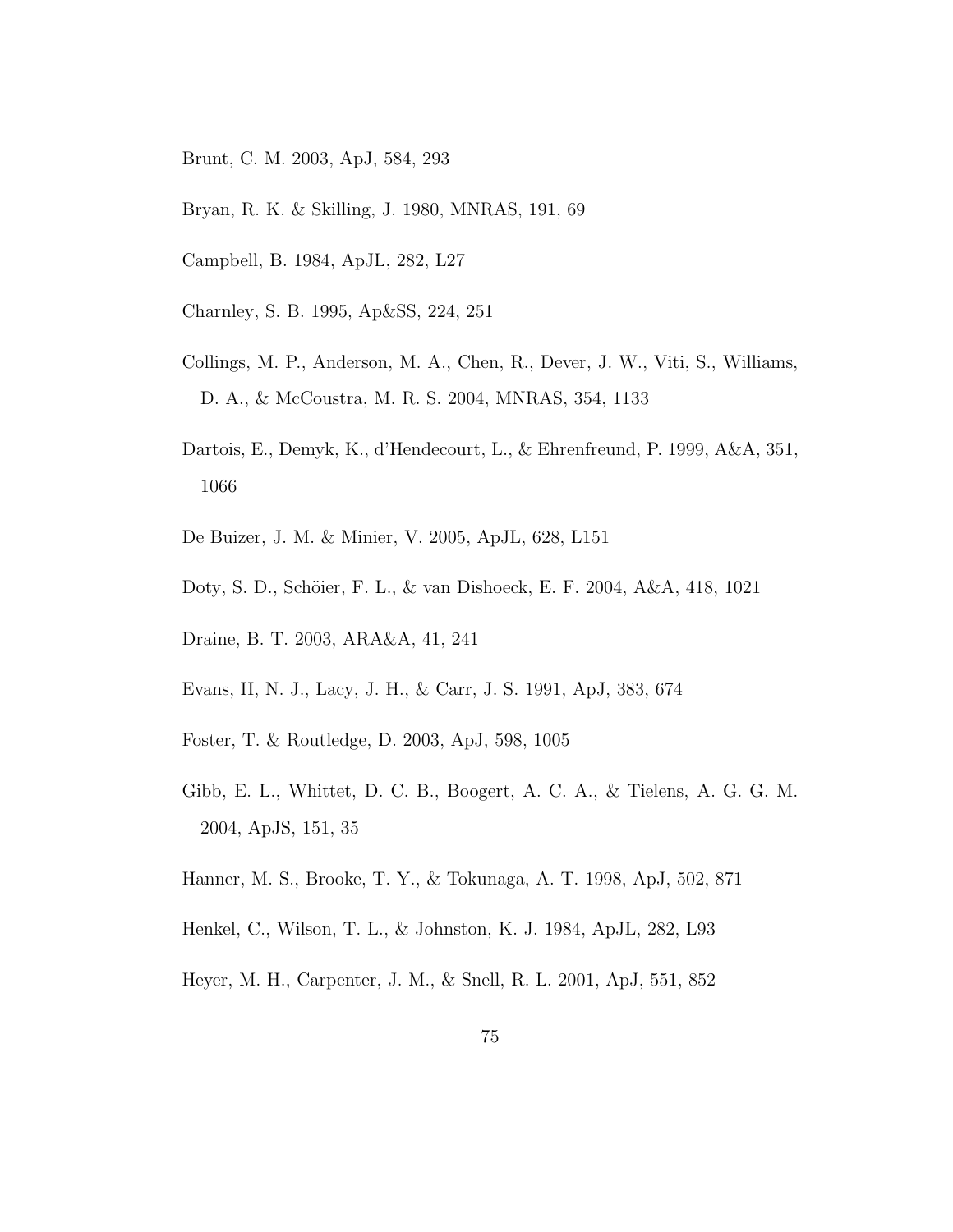Hirashita, H., Buat, V., & Inoue, A. K. 2003, A&A, 410, 83

Ho, L. C. & Keto, E. 2007, ApJ, 658, 314

- Jacquinet-Husson, N., Scott, N. A., Chédin, A., Garceran, K., Armante, R., Chursin, A. A., Barbe, A., Birk, M., Brown, L. R., Camy-Peyret, C., Claveau, C., Clerbaux, C., Coheur, P. F., Dana, V., Daumont, L., Debacker-Barilly, M. R., Flaud, J. M., Goldman, A., Hamdouni, A., Hess, M., Jacquemart, D., Köpke, P., Mandin, J. Y., Massie, S., Mikhailenko, S., Nemtchinov, V., Nikitin, A., Newnham, D., Perrin, A., Perevalov, V. I., Régalia-Jarlot, L., Rublev, A., Schreier, F., Schult, I., Smith, K. M., Tashkun, S. A., Teffo, J. L., Toth, R. A., Tyuterev, V. G., Vander Auwera, J., Varanasi, P., & Wagner, G. 2005, Journal of Quantitative Spectroscopy and Radiative Transfer, 95, 429
- Jiang, Z., Tamura, M., Hoare, M. G., Yao, Y., Ishii, M., Fang, M., & Yang, J. 2008, ApJL, 673, L175
- Kameya, O. 2006, in Proceedings of the 8th European VLBI Network Symposium
- Kameya, O., Morita, K.-I., Kawabe, R., & Ishiguro, M. 1990, ApJ, 355, 562
- Knez, C., Lacy, J. H., Evans II, N. J., van Dishoeck, E. F., & Richter, M. J. 2008, submitted to ApJ
- Kurtz, S., Cesaroni, R., Churchwell, E., Hofner, P., & Walmsley, C. M. 2000, Protostars and Planets IV, 299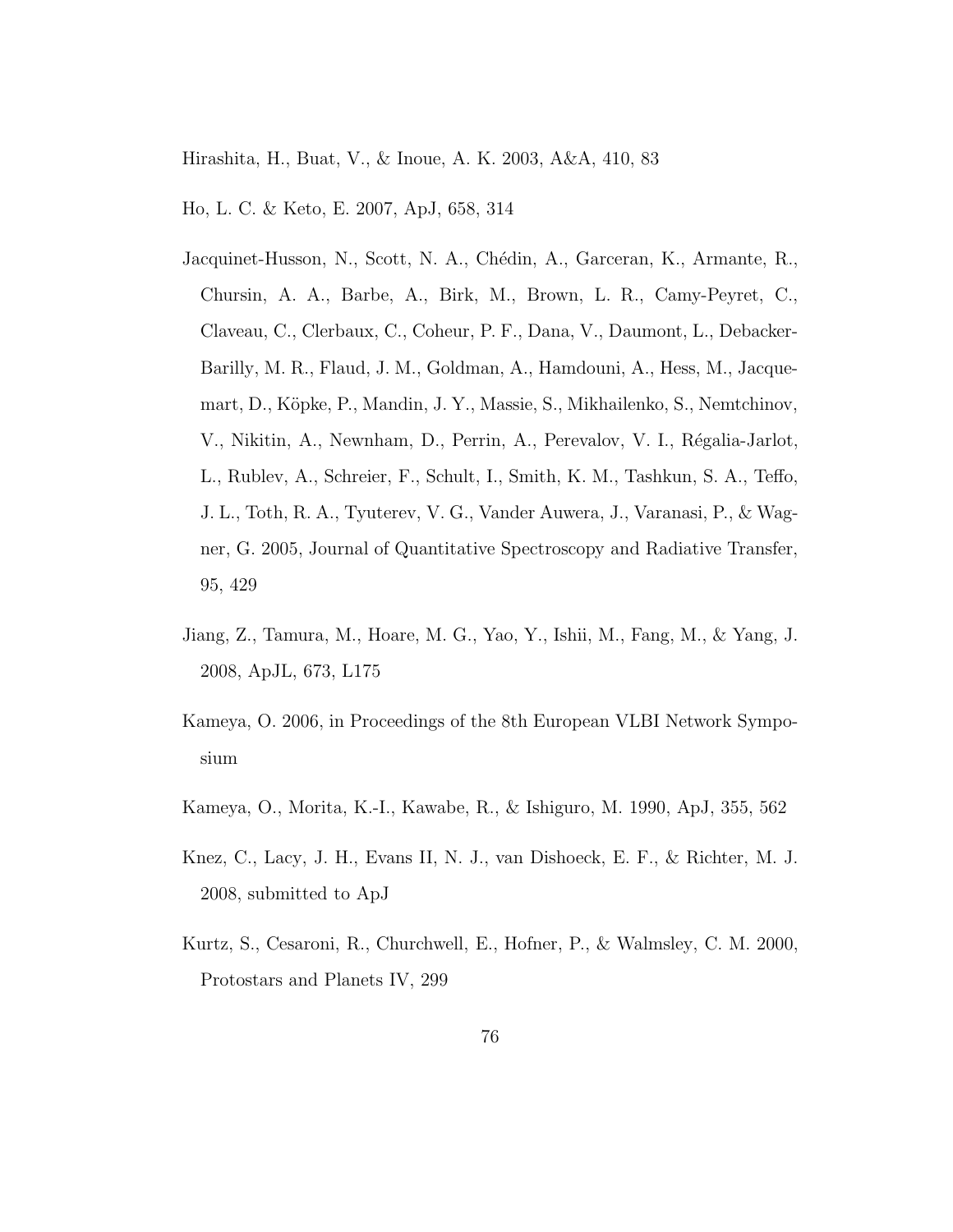- Lacy, J. H., Faraji, H., Sandford, S. A., & Allamandola, L. J. 1998, ApJL, 501, L105+
- Lacy, J. H. & Jaffe, D. T. 2007, in American Astronomical Society Meeting Abstracts, Vol. 211, American Astronomical Society Meeting Abstracts, #76.03+
- Lacy, J. H., Richter, M. J., Greathouse, T. K., Jaffe, D. T., & Zhu, Q. 2002, PASP, 114, 153
- Lahuis, F. & van Dishoeck, E. F. 2000, A&A, 355, 699
- Lugo, J., Lizano, S., & Garay, G. 2004, ApJ, 614, 807
- Michelson, A. A. 1898, ApJ, 8, 37
- Mitchell, G. F. & Hasegawa, T. I. 1991, ApJL, 371, L33
- Mitchell, G. F., Maillard, J.-P., Allen, M., Beer, R., & Belcourt, K. 1990, ApJ, 363, 554
- Ojha, D. K., Tamura, M., Nakajima, Y., Fukagawa, M., Sugitani, K., Nagashima, C., Nagayama, T., Nagata, T., Sato, S., Vig, S., Ghosh, S. K., Pickles, A. J., Momose, M., & Ogura, K. 2004, ApJ, 616, 1042
- Palumbo, M. E., Geballe, T. R., & Tielens, A. G. G. M. 1997, ApJ, 479, 839
- Panagia, N. 1973, AJ, 78, 929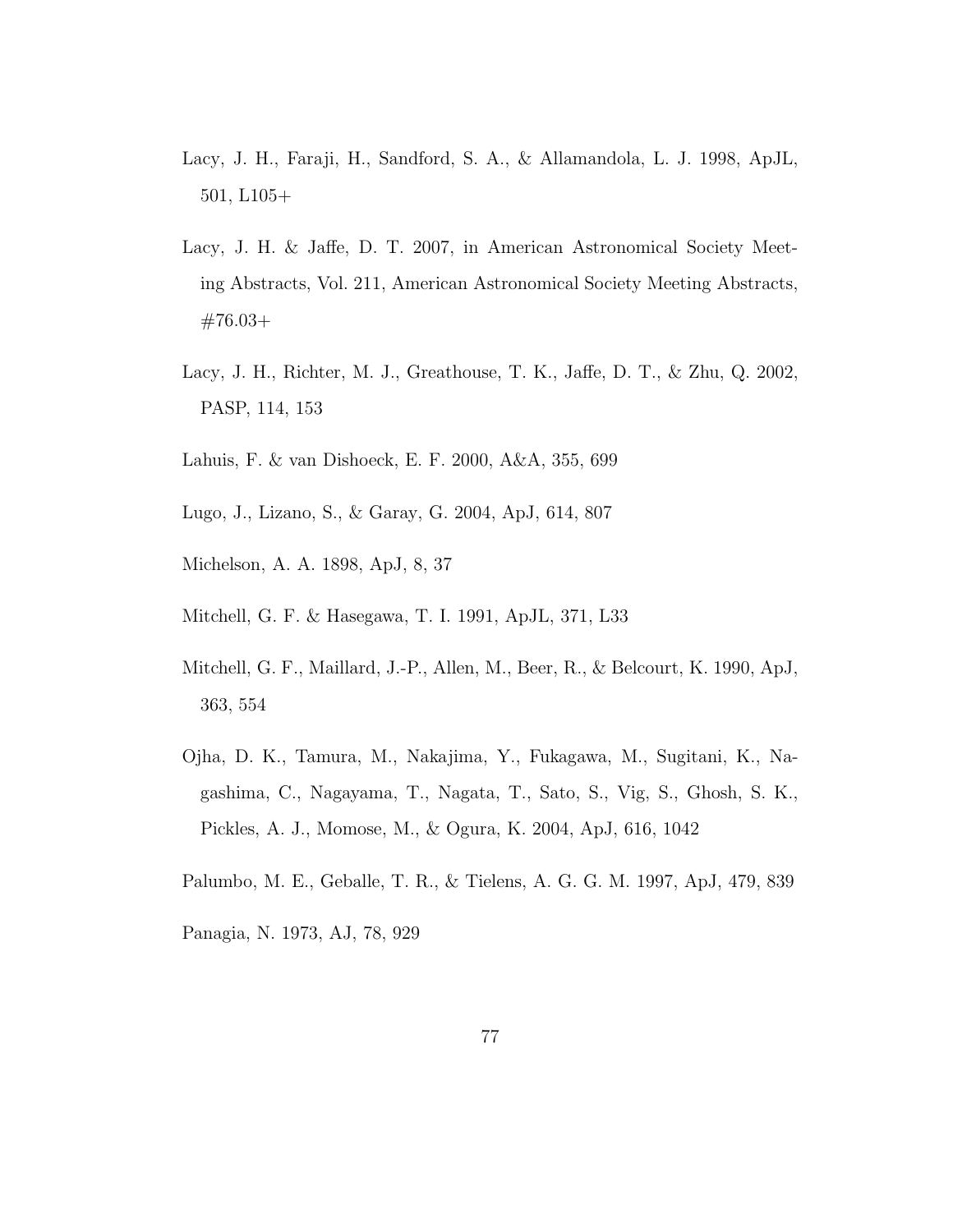- Pendleton, Y. J., Tielens, A. G. G. M., Tokunaga, A. T., & Bernstein, M. P. 1999, ApJ, 513, 294
- Pestalozzi, M. R., Elitzur, M., Conway, J. E., & Booth, R. S. 2004, ApJL, 603, L113
- Petrosian, V. 1970, ApJ, 159, 833
- Reid, M. A. & Wilson, C. D. 2005, ApJ, 625, 891
- Sandell, G., Goss, W. M., & Wright, M. 2005, ApJ, 621, 839
- Scalo, J. & Elmegreen, B. G. 2004, ARA&A, 42, 275
- Schlegel, D. J., Finkbeiner, D. P., & Davis, M. 1998, ApJ, 500, 525
- Schöier, F. L., Jørgensen, J. K., van Dishoeck, E. F., & Blake, G. A. 2002, A&A, 390, 1001
- Smith, R. L., Pontoppidan, K. M., Young, E. D., Morris, M. R., & van Dishoeck, E. F. 2007, in American Astronomical Society Meeting Abstracts, Vol. 211, American Astronomical Society Meeting Abstracts, #50.01+
- Tielens, A. G. G. M. 2005, The Physics and Chemistry of the Interstellar Medium (The Physics and Chemistry of the Interstellar Medium, by A. G. G. M. Tielens, pp. . ISBN 0521826349. Cambridge, UK: Cambridge University Press, 2005.)
- Ulich, B. L. & Haas, R. W. 1976, ApJS, 30, 247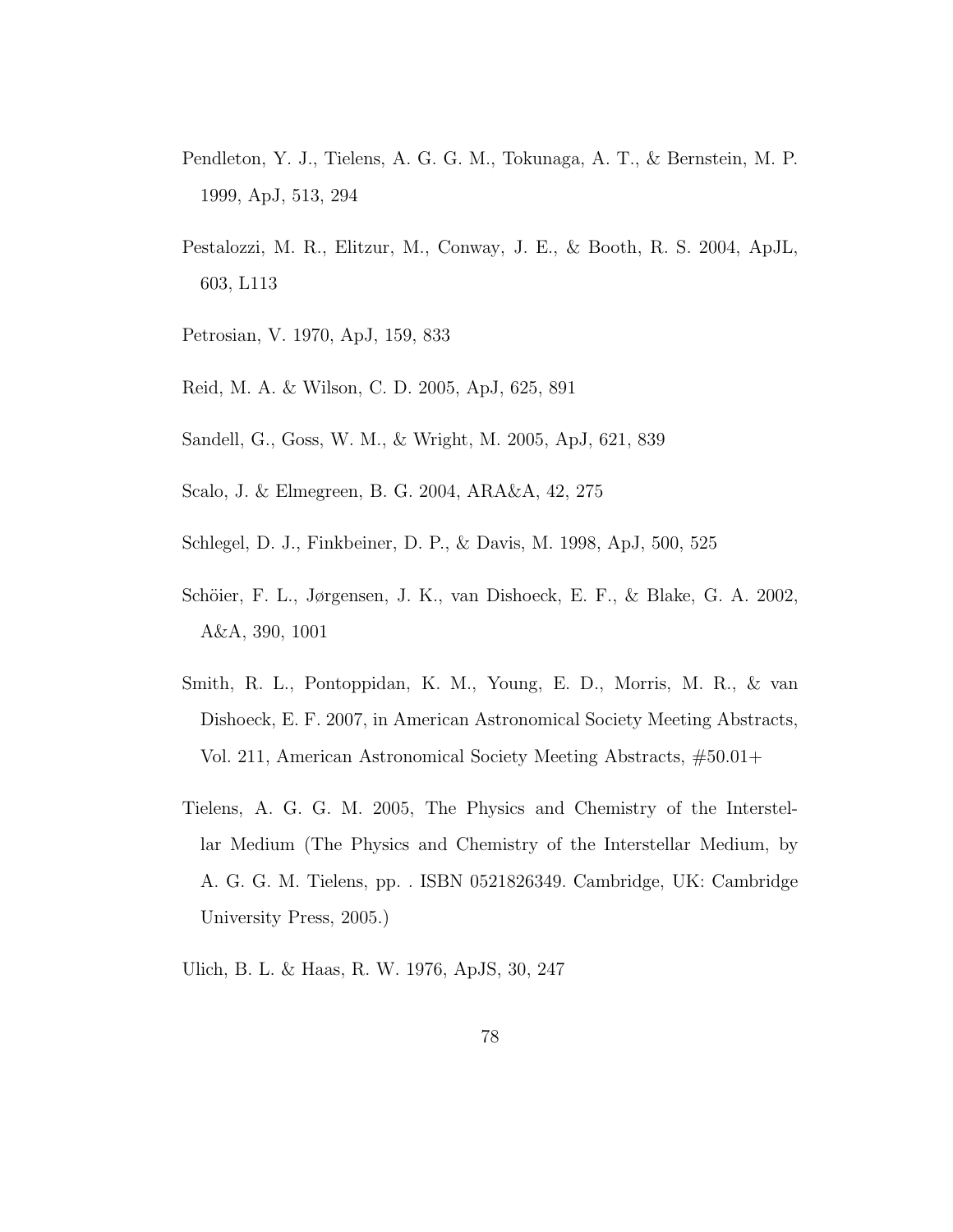van Broekhuizen, F. A., Keane, J. V., & Schutte, W. A. 2004a, A&A, 415, 425 —. 2004b, A&A, 415, 425

- van der Tak, F. F. S., van Dishoeck, E. F., Evans, II, N. J., & Blake, G. A. 2000, ApJ, 537, 283
- van Dishoeck, E. F. & Blake, G. A. 1998, ARA&A, 36, 317
- Werner, M. W., Becklin, E. E., Gatley, I., Matthews, K., Neugebauer, G., & Wynn-Williams, C. G. 1979, MNRAS, 188, 463
- Whittet, D. C. B., Schutte, W. A., Tielens, A. G. G. M., Boogert, A. C. A., de Graauw, T., Ehrenfreund, P., Gerakines, P. A., Helmich, F. P., Prusti, T., & van Dishoeck, E. F. 1996, A&A, 315, L357
- Willner, S. P. 1976, ApJ, 206, 728
- Zinnecker, H. & Yorke, H. W. 2007, ARA&A, 45, 481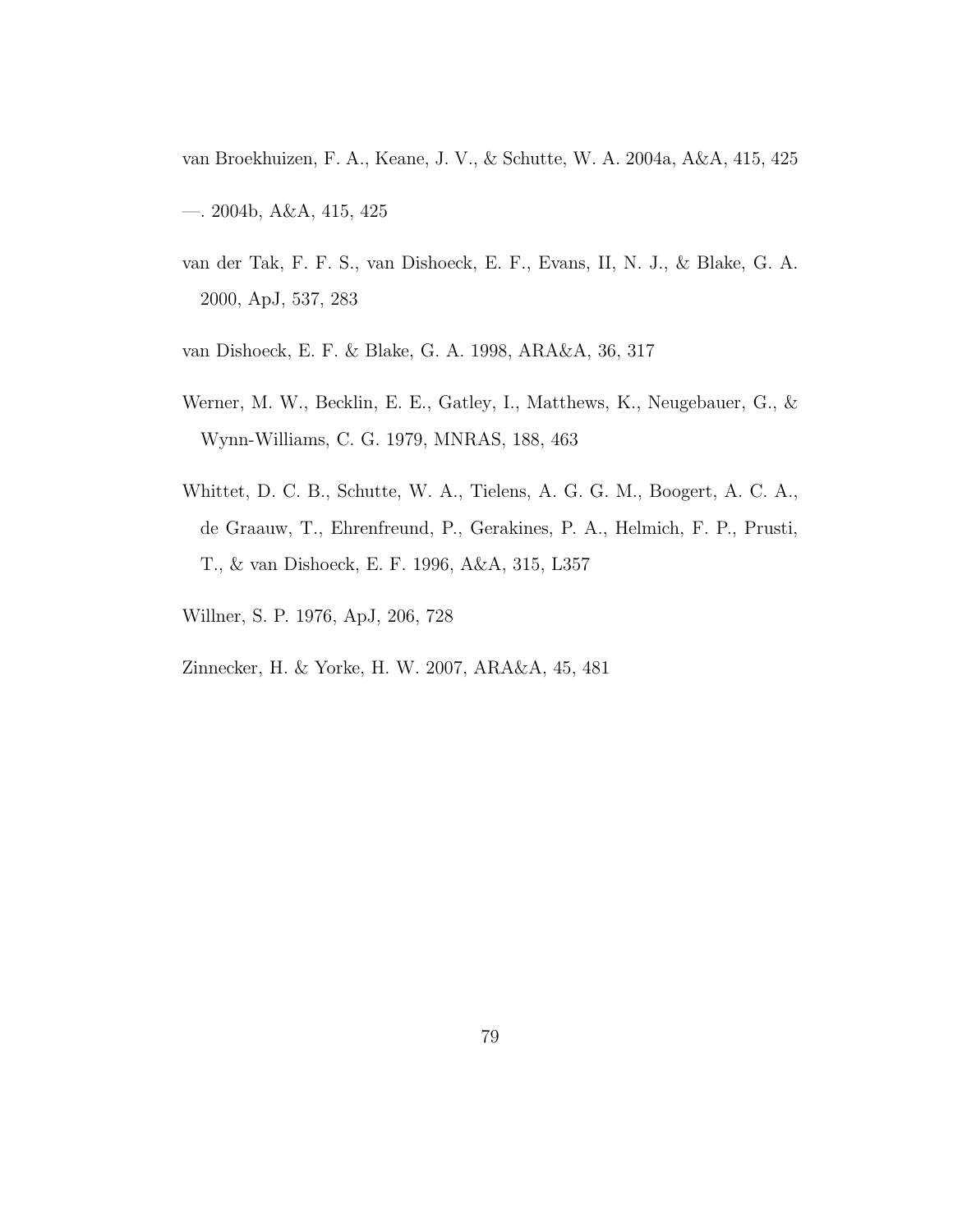Vita

John Caleb Barentine was born in Bagdad, Arizona on 22 November 1976, the son of John Bruce Barentine and Delsia Anne (Danley) Barentine. His career in astronomy began as an amateur when his interest was kindled by a family outing to Kitt Peak National Observatory in the summer of 1982. As a high school student his observing and outreach work won him runner-up recognition in the Astronomical League's National Outstanding Young Astronomer inaugural competition of 1993. He received a Bachelor of Science degree in Physics from the University of Arizona in 1998; while taking the degree he was employed as a research assistant at the National Optical Astronomy Observatories and National Solar Observatory in Tucson. He received a Master of Science degree in Physics from Colorado State University in 2002, writing a thesis on the use of small telescopes to carry out high precision photometric transit searches for extrasolar planets. In 2001 he joined the scientific staff at Apache Point Observatory in Sunspot, New Mexico as an Observing Specialist with the Astrophysical Research Consortium 3.5 m telescope. He went on to become an Observer for the Sloan Digital Sky Survey for two years beginning in 2004. He returned to graduate studies at the University of Texas in August 2006. The asteroid (14505) Barentine is named in his honor.

Permanent address: 407 A Swanee Dr Austin, Texas 78752